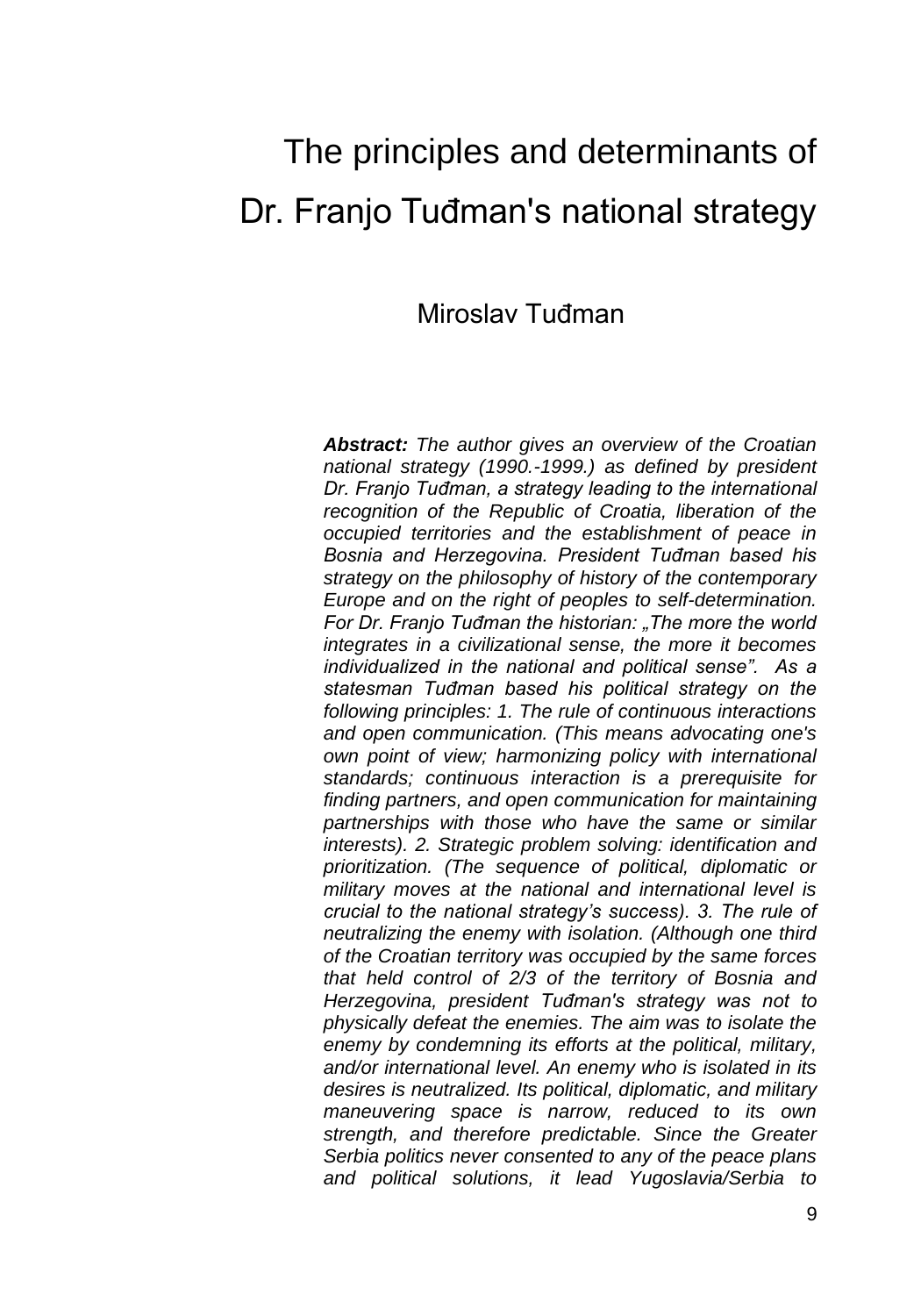*isolation and enabled Croatia to accomplish its legitimate goals by military means.)*

*Tuđman's archive serves as a starting point for the analysis of the principles and goals of Croatia's national strategy, i.e. the use of political, diplomatic, and military strategies to actualize an independent and integral Croatian state. The six books of Tuđman's Archive contain the correspondence of the first Croatian president with foreign statesmen, the Holy See, heads and representatives of international organizations, heads of the Socialist Federal Republic of Yugoslavia (SFRY) and the former Yugoslav republics (this material comprises 1,397 documents) from 1990 to 1999..*

#### **KEY WORDS: National strategy, Principles, Croatia, Franjo Tuđman, Tuđman's archive**

*Sažetak: Autor daje prikaz hrvatske nacionalne strategije (1990. -1999.) koju je definirao predsjednik dr. Franjo Tuđman, strategije koja je imala za cilj međunarodno priznanje Hrvatske, oslobađanje okupiranih područja te uspostavu mira u Bosni i Hercegovini. Predsjednik Tuđman svoju je strategiju temeljio na filozofiji povijesti suvremene Europe i pravu naroda na samoodređenje. Povjesničar Tuđman je vjerovao: "Što se svijet civilizacijski više integrira, to se nacionalno -politički sve više individualizira". Državnik Tuđman svoju je političku strategiju provodio držeći se sljedećih načela: 1. Pravila kontinuirane interakcije i komunikacijske otvorenosti (što znači dosljedno zagovarati vlastita stajališta; vlastitu politiku uskladiti sa pravilima međunarodnog poretka; stalno biti u interakciji i održavati partnerske odnose s onima koji imaju iste interese). 2. Pravilo prepoznavanja i određivanja prioriteta (redoslijed poteza na nacionalnoj i međunarodnoj sceni od presudnog je značenja za uspjeh nacionalne strategije). 3. Pravilo neutraliziranje neprijatelja izolacijom (iako je jedna trećina hrvatskoga teritorija bila okupirana, a iste su snage držale i 2/3 teritorija BiH pod kontrolom, strategija predsjednika Tuđmana nije bila fizički uništiti neprijatelja. Cilj je izolirati protivnika osudom njegovih nastojanja na političkom, vojnim i/ili međunarodnom planu. Njegov politički, diplomatski i vojni manevar je skučen, reduciran na vlastitu snagu i zato predvidiv. Neprijatelj koji je izoliran u svojim nastojanjima je neutraliziran. Kako velikosrpska politika nije pristala ni na jedan mirovni plan i političko*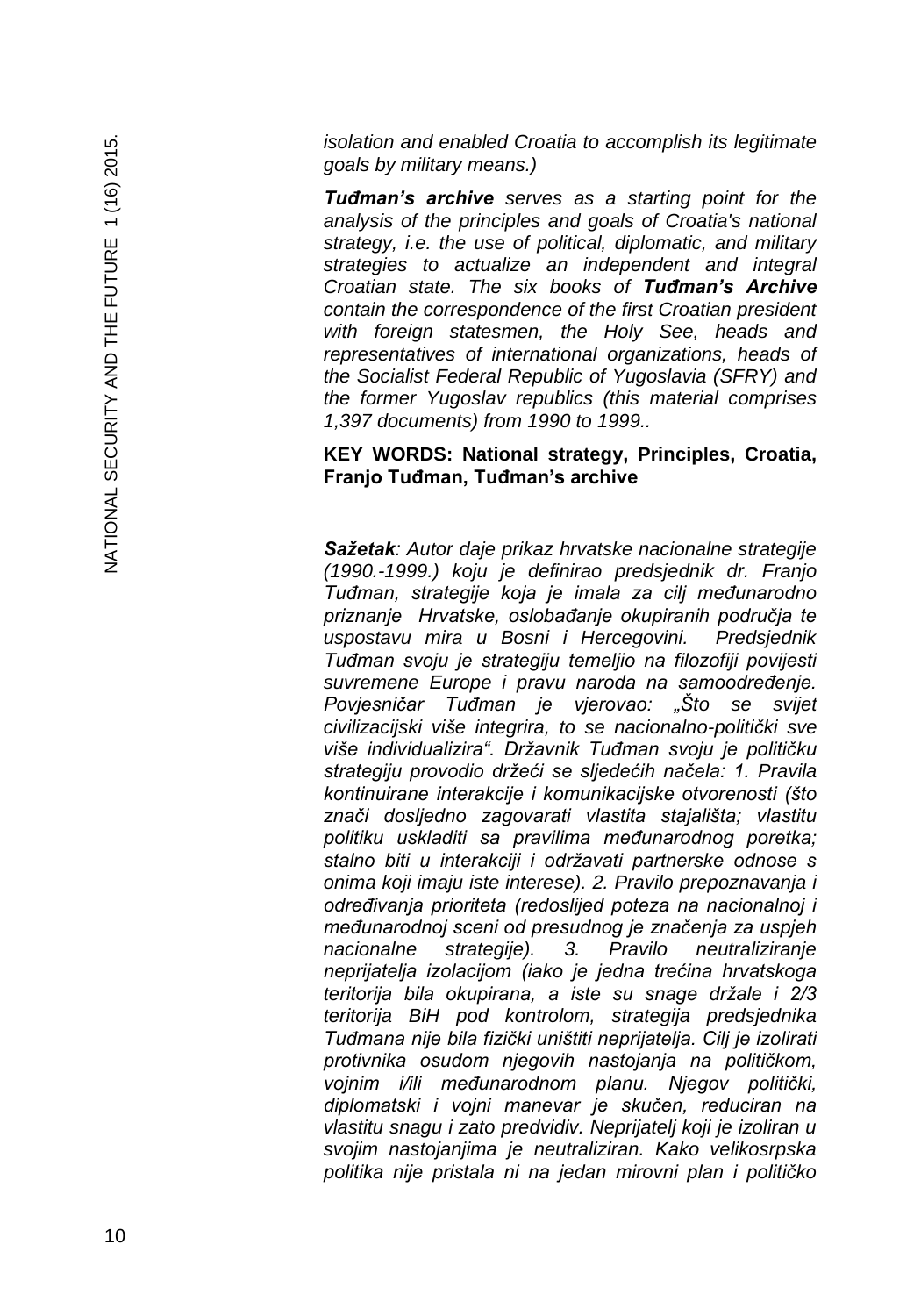*rješenje, to je Jugoslaviju/Srbiju dovelo u izolaciju, a Hrvatskoj otvorilo put da može vojno ostvariti svoje legitimne ciljeve.)* 

*Tuđmanov arhiv bio je polazište za analizi načela i ciljeva hrvatske nacionalne strategije, tj. uporabu političke, diplomatske i vojne strategije u stvaranju nezavisne i cjelovite hrvatske države. Šest svezaka Tuđmanova arhiva sadrži korespondenciju Prvoga hrvatskoga predsjednika sa stranim državnicima, Svetom Stolicom, čelnicima i predstavnicima međunarodnih organizacija, čelnicima Socijalističke Federativne Republike Jugoslavije (SFRJ) i bivših jugoslavenskih republika (građa obuhvaća 1.397 dokumenata) od 1990. do 1999. godine.*

**KLJUČNE RIJEČI: nacionalna strategija, načela, Hrvatska, Franjo Tuđman, Tuđmanov arhiv**

*" This is the age in which the question of the national sovereignty of all European peoples and their union into a federation of European nations can no longer be ignored, as it has become the historical task of the entire world, and especially of Old Europe. In its despair, it must bring forth a new spirit of wisdom and prudence … to thus provide a sound basis for a lasting European order and new incentives for the global community of nations."*

*Dr. Franjo Tuđman*

*Nationalism in Contemporary Europe, 1981.<sup>1</sup>*

#### **Prologue: Respecting the right to self-determination is a crucial determinant of future history and global integration**

"Superficial historiography" considers the creation of national states in the late  $20<sup>th</sup>$  and early 21 $<sup>st</sup>$  century a retrograde,</sup>  $19<sup>th</sup>$  century idea that manage to survive the French Revolution and the end of the revivalist movements of European nations. Moreover, leftist-liberal Marxist historical and theoretical thought considers the nation a product of

È,

<sup>1</sup> Dr. Franjo Tuđman, *Nationalism in Contemporary Europe*, published in English (New York, 1981), and then in Croatian *Nacionalno pitanje u suvremenoj Europi* (Munich-Barcelona, 1981) and German (Lidingo, Sweden, 1982). Quote taken from the fifth Croatian edition, Zagreb, Nakladni zavod MH, 1996, p. 269.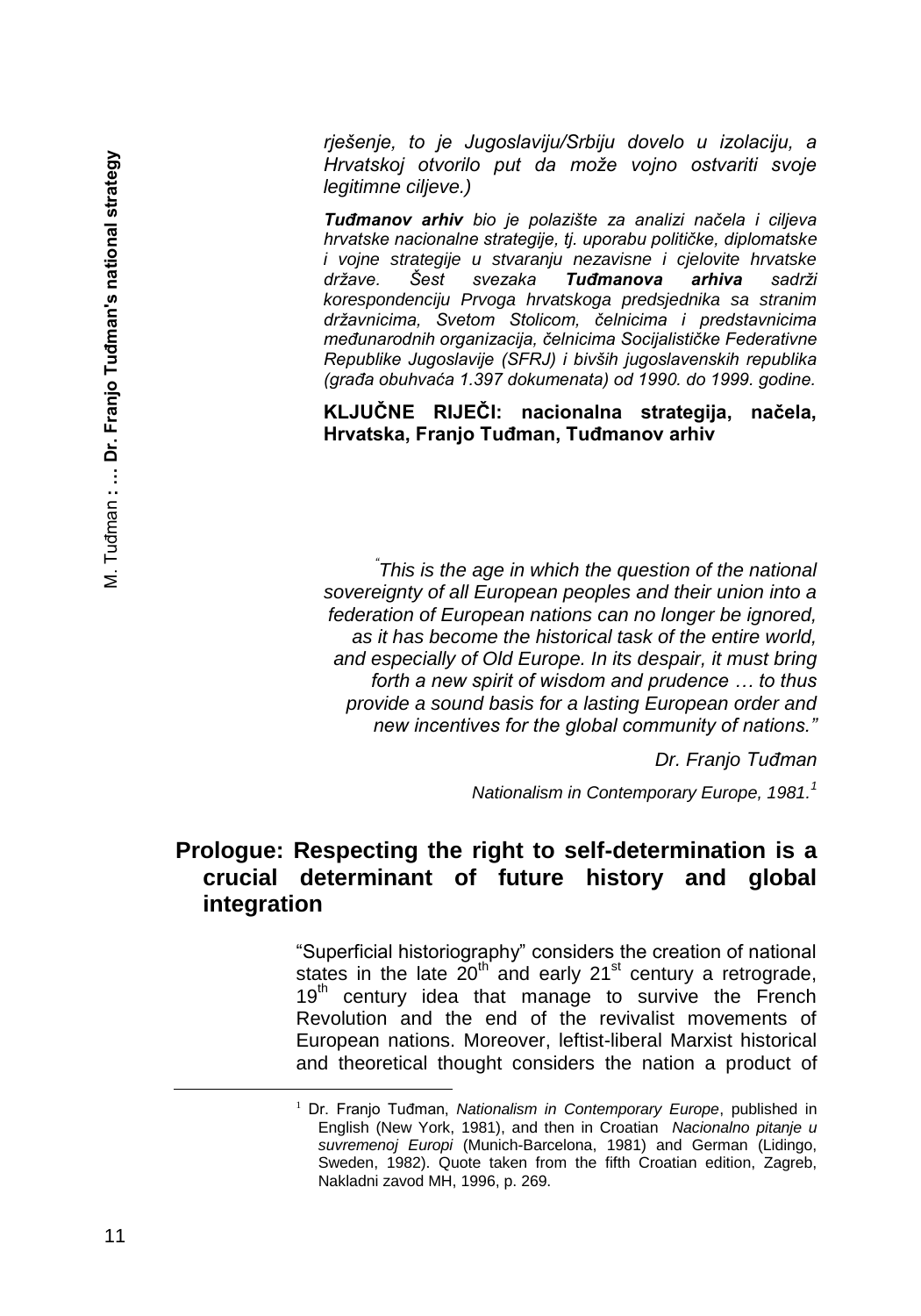capitalism, a historical category doomed to wither away and disappear from the historical scene as historical trends in the world become subject to that scientific and technological development and global integration<sup>2</sup> to which the nation presents an obstacle. It also considers nationalism a pathological incidence in global integration processes.

Unlike contemporary "superficial historiography", which considers nations and national movements retrograde phenomena, historian Dr. Franjo Tuđman spent decades researching this national issue, not only in Yugoslavia, but in Europe and in the world at large, proving thereby that the process of self -determination of small nations and their right to a nation -state is a prerequisite to global integration.

His historical and political works are based on the belief that the freedom of men and nations is the underlying prerequisite to all other values. Dr. Franjo Tuđman did not consider freedom an abstract category, a theoretical universality, but rather believed that, "in practical realization, it has at least three levels that mutually influence, permeate, and unify each other: freedom of state, freedom of society (and this means above all freedom of the nation), and freedom of man. These three levels form a whole, but such that one cannot occur without the other. There is no free state without free nations, and there are no free nations without free men. Nor, conversely, are there free men in an unfree society, nor free nations in an unfree state".<sup>3</sup>

For Tuđman the historian, the issue of national sovereignty in multi -national states was "the fundamental issue regarding any form of freedom and democracy … an essential prerequisite for the economic and overall free development of all nations, and therefore of Europe and the world".<sup>4</sup> In the late 1960's, he claimed that the national idea in the  $20<sup>th</sup>$  century was "experiencing greater affirmation than any other, and more than ever in history".<sup>5</sup>

The historian's aforementioned view is confirmed by the growing number of countries in Europe and the world. "Towards the end of the last century (1871) in Europe, for example, there were only 14 independent states; shortly before the First World War (1914) there were many more - 20; and after the war (in 1924) there were 26. After the Second World War,

È,

<sup>2</sup> See: Dr. Franjo Tuđman, *Povijesne pretpostavke samoodređenja naroda i integracije svijeta*. Toronto, 1987

<sup>3</sup> Dubravko Jelčić. *Filozofska i politička podloga Tuđmanove ideje o pomirbi* / in *Dr. Franjo Tuđman – vizije i postignuća* (ed. Ivan Bekavac), // Zagreb : UHIP, 2002, second edition, p. 39.

<sup>4</sup> F. Tuđman. *Nacionalno pitanje u suvremenoj Europi*, p. 215

<sup>5</sup> F. Tuđman. *Usudbene povjesnice*, p. 188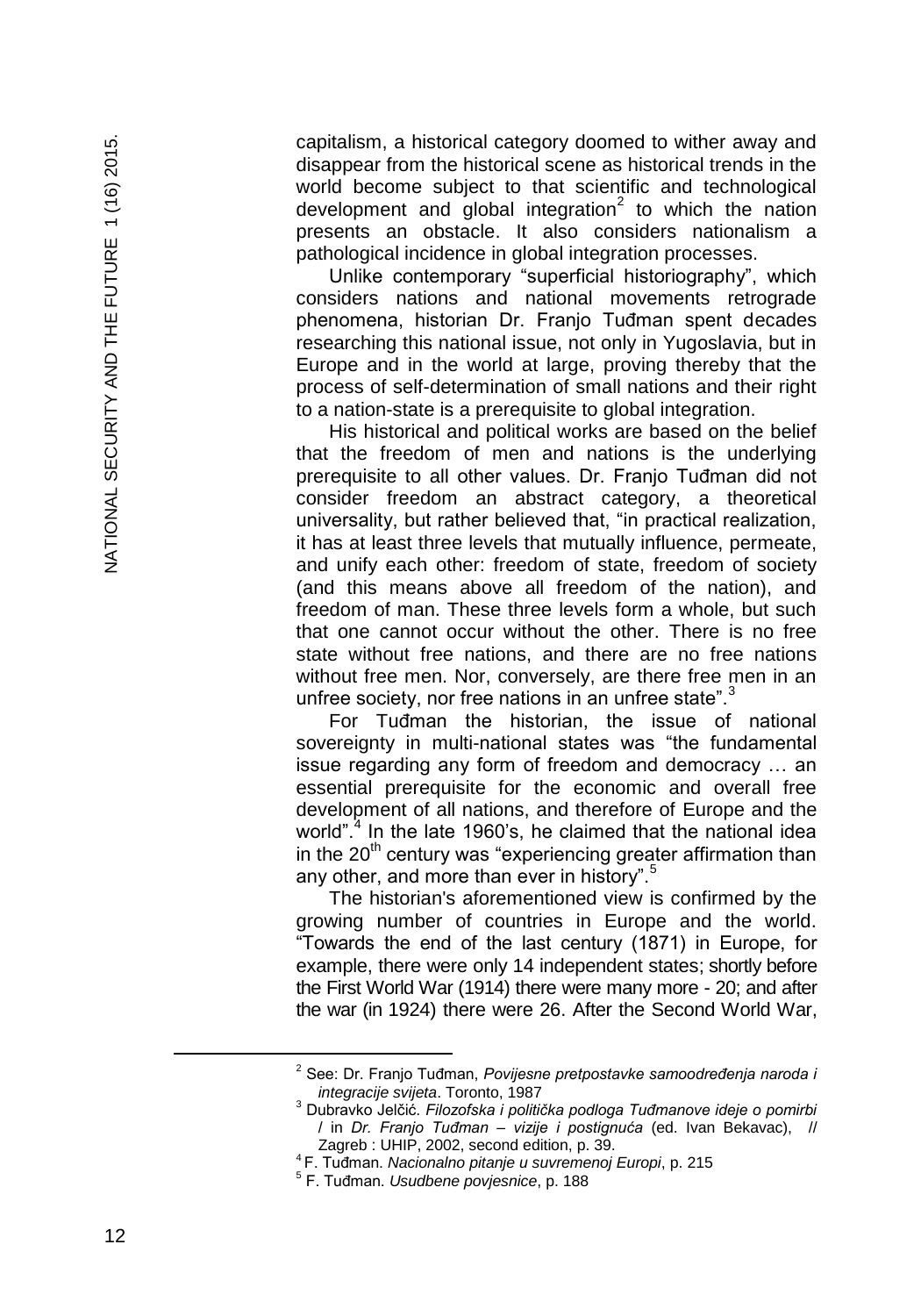this number had climbed to 33 independent states in Europe". 6 At the end of the 1970's, he wrote: "In the summer of 1945, when the United Nations began to function, it had only 51 members. In 1960, 82 states were members of this international organization, and by 1978, the number of independent UN member states had risen to 138, and it is predicted that by the end of this century there will be more than 200". $7$ 

Analyzing these historical processes, Dr. Tuđman comes to the conclusion that "the right of all nations to self determination and freedom…is confirmed as an irrepressible supreme principle of modern thought and historical -social development throughout the world",<sup>8</sup> and that this results in "the necessity to recognize the national sovereignty of all dependent, and therefore dissatisfied, peoples, as a prerequisite for the harmonious social development of every nation and their voluntary integration in accordance with the needs of modern Europe and the global community".<sup>9</sup>

His conclusions regarding "the need to recognize national sovereignty of all dependent, and therefore dissatisfied, peoples" and that "meeting the national aspirations of all European peoples is an essential prerequisite for the stability of the new international order in a united Europe<sup>"10</sup> are outside the range of "superficial historiography", which protects itself from the interpolation of its knowledge into current political events. In contrast to this view — which requires a set "historical distance" mostly due to political security and the opportunism of the author rather than objective historical knowledge — Tuđman the historian believes that "there are no coincidences in history", and that man reflects on his history not as the reality of the past, but rather as the past in the present, and "does so because of his future in the present, and the present in future history".<sup>1</sup>

In other words, the present is unknowable without a historical judgment of the past, and present judgments determine future history. Historical events have deeper causes —present ones in the past and future ones in the present. Thus, a historian is obliged to be truthful about past

<sup>6</sup> F. Tuđman. *Povijesne pretpostavke samoodređenja naroda i integracije svijeta*, 1987.

<sup>7</sup> F. Tuđman. *Nacionalno pitanje u suvremenoj Europi*, p. 217

<sup>&</sup>lt;sup>8</sup> Further: "It is logical and inevitable that it also finds its realization in other national issues in Europe", F. Tuđman. *Nacionalno pitanje u suvremenoj Europi* , p. 266

<sup>9</sup> F. Tuđman. *Nacionalno pitanje u suvremenoj Europi*, p. 267

<sup>10</sup> F. Tuđman. *Nacionalno pitanje u suvremenoj Europi*, p. 228

<sup>11</sup> F. Tuđman. *Bespuća povijesne zbiljnosti*. Zagreb : Hrvatska sveučilišna naklada, 1994. (fifth edition), p. 9.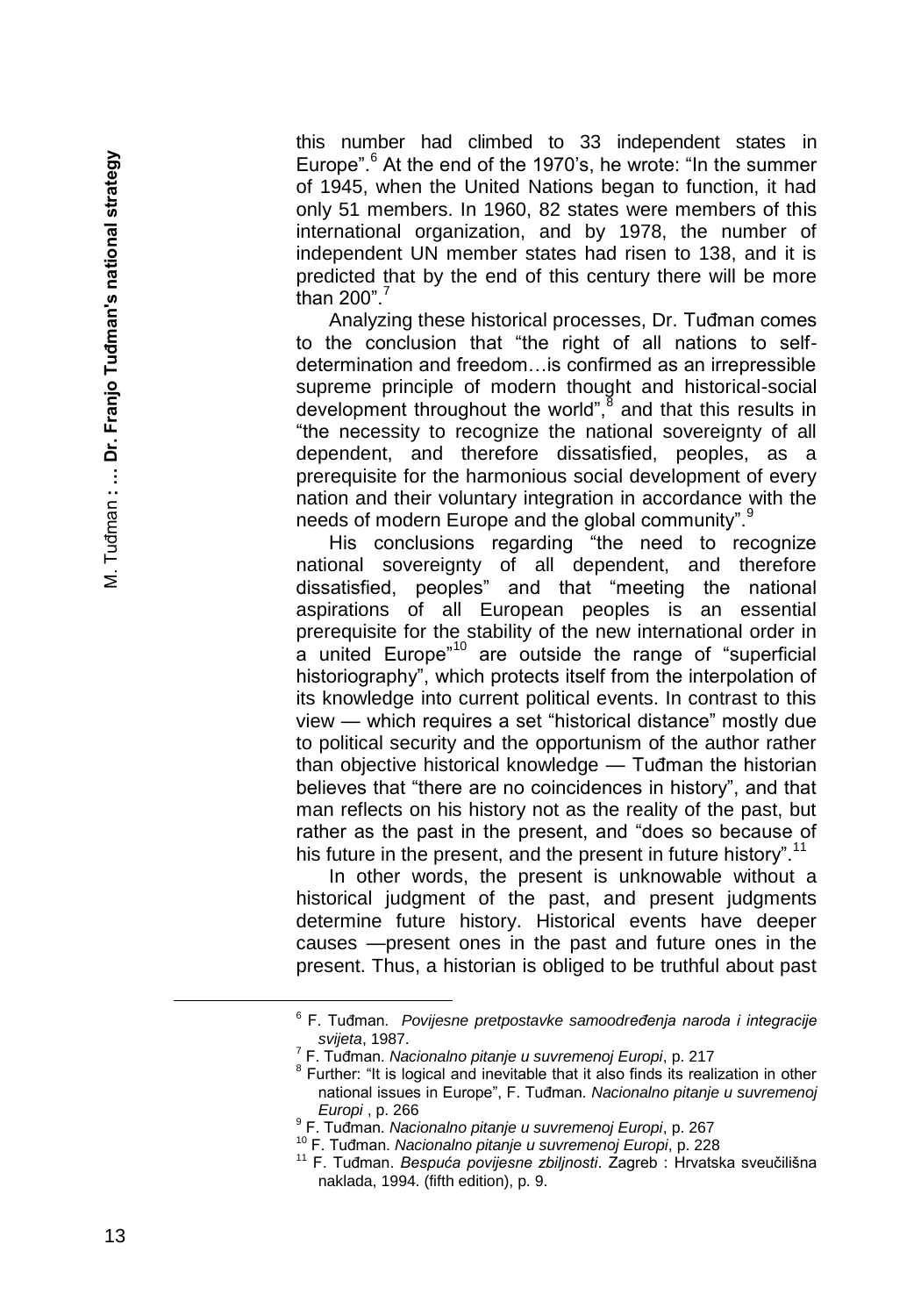events in order to understand present ones and predict future ones. This conception of the social task of history and advocacy for historical truth upon which it is possible to build the future formed Dr. Franjo Tuđman's political convictions in the early 1970's, and resulted in his being isolated for nearly two decades.

His political destiny as a dissident could not have been otherwise in the non -democratic Yugoslav community, which was burdened with national contradictions and crises. The communist system in the Socialist Federal Republic of Yugoslavia (SFRY) could not accept "the indisputable fact that multinational state communities … are not a prerequisite, but rather a constraint for general social and national development, and are thus a source of inter -ethnic and international conflicts. The right of nations to self determination can be realized only through the formation of their own unit in the international order, in the European and global community".<sup>12</sup> Accepting this kind of historical analysis would have meant that communist Yugoslavia would either pursue a coherent confederate constitutional arrangement, or even allow the exercise of the constitutionally -recognized right to self -determination by those republics which desired independence and sovereignty.<sup>13</sup>

However, his views were also unacceptable to the reigning world historical paradigm, since they predicted deep and lasting changes in the international order.

Dr. Tuđman summed up his philosophy of history with the phrase: "The more the world integrates in a civilizational sense, the more it becomes individualized in the national and political sense".<sup>14</sup> He considered the processes of national self -determination and international integration not contradictory, but complementary. The right to self determination and right to state for each nation "is one of the basic and most significant issues for world peace and the stability of the international order",<sup>15</sup> because "only free and equal nations can join or unite into a greater whole".<sup>16</sup>

<sup>12</sup> F. Tuđman. *Nacionalno pitanje u suvremenoj Europi*, p. 268

<sup>&</sup>lt;sup>13</sup> The political convictions and prison sentences of Dr. Franjo Tuđman (1972 and 1982) because of his views as a historian directly confirm his theory that the breakup of multinational states in Europe in the early 1990's would also be confirmed at the international level.

<sup>&</sup>lt;sup>14</sup> Dr. Franio Tuđman modifies his theory in various places in his works. This quote is extracted from a lecture entitled The Historical Assumptions of the Self -Determination of the Nation and Global Integration, 1987.

<sup>15</sup> F. Tuđman. *Nacionalno pitanje u suvremenoj Europi*, p. 222

<sup>16</sup> F. Tuđman. *Nacionalno pitanje u suvremenoj Europi*, p. 11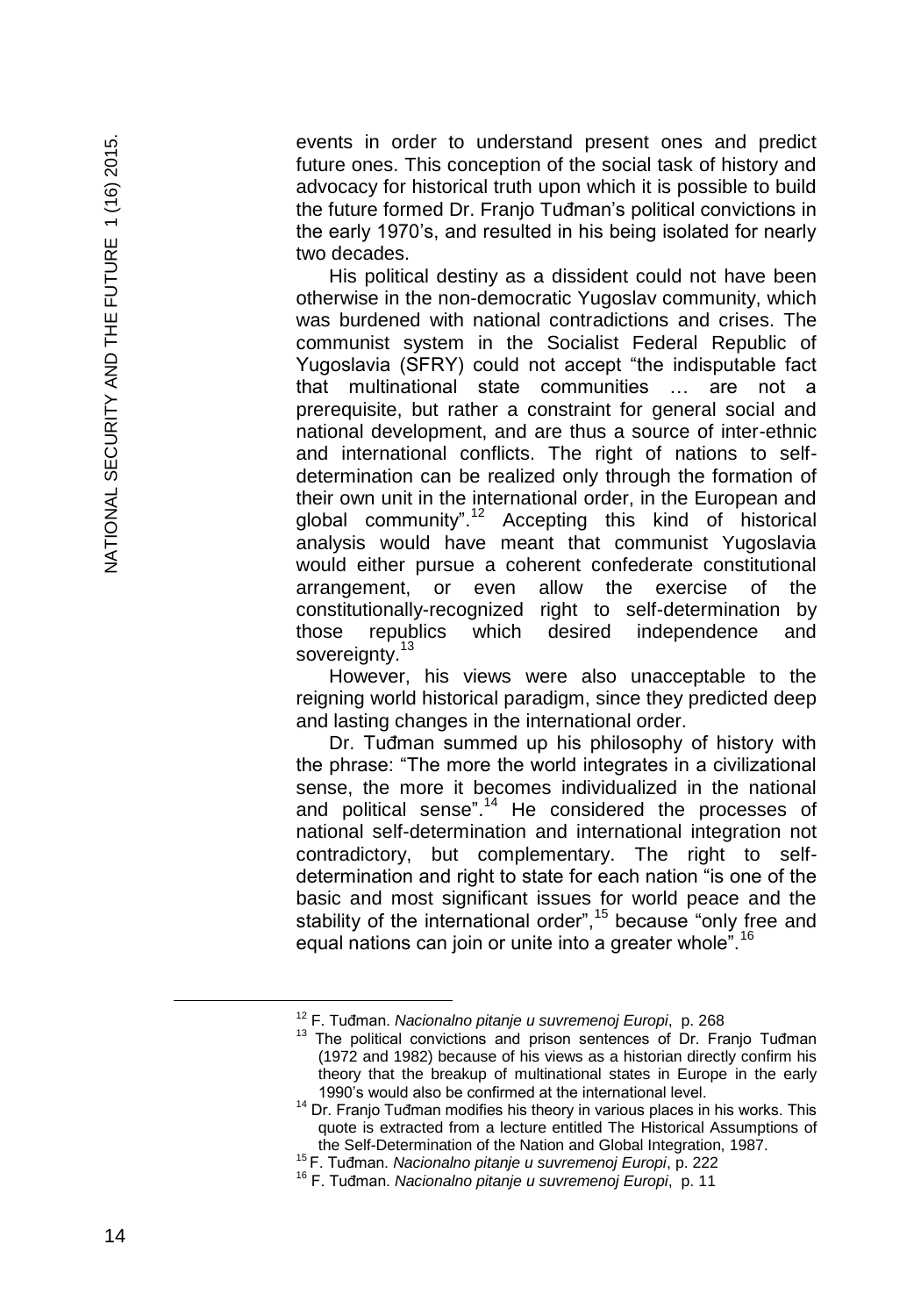Free and equal nations do not fight against one other. Wars are led by empires and imperial policies on behalf of various supranational ideas and ideologies. Therefore "the historical necessity of self-determination... contributes to the rapid unification of European countries into a united states of Europe".<sup>17</sup>

However, it should be emphasized that Tuđman the historian was aware of the fact that (small) nations can attain their states only if international conditions are met. Moreover, he considered these international conditions, i.e. changes in the international order, crucial for achieving the objectives of small nations.

That is why, in 1968, after the occupation of Czechoslovakia by the Soviet Union, he wrote of the need for a united Europe – at a time when many considered this notion impossible:

*" .. shaping European policies in order to revive Europe and remove it from the gap between two superpowers as an independent factor on the international stage– has become a historical necessity. The current situation is unsustainable..."<sup>18</sup>*

*"The European Community, which would, in the form of a union of European states, use the combined forces of European countries to prevent the further deterioration of the position of individual European nations could be the most suitable framework for actualizing the idea of co existence in today's world"<sup>19</sup> .*

In 1968, Tuđman the historian wrote that the program of European integration into a "union of European states" (in today's terminology, the EU) was impossible to achieve or even imagine without Germany, more precisely a reunified Germany. Thus, he predicted that a reunified Germany was not only necessary, but vital. In other words, there could be no European integration without a reunified Germany, just as

<sup>17</sup> F. Tuđman. *Nacionalno pitanje u suvremenoj Europi* , p. 228

<sup>18</sup> F. Tuđman. *Evropa u procjepu između Istoka i Zapada: Ideja o europskoj zajednici nasuprot razudbe europskih naroda između dviju svjetskih velesila.* // Forum, 10-11 (1968), pp. 623-648. Further: "Europe ... as a factor for peace and understanding, global balance , and safety in Europe, the coexistence of states regardless of differences in their political ideologies and the obstacles in their social systems, the cooperation factor of small and large nations , and the unity of plurality based upon respect for the principles of the identity, equality , and sovereignty of each nation in the life of the European community, which would undoubtedly be a significant contribution to the victory of these principles in the world at large", pp. 629-630.

<sup>19</sup> F. Tuđman, 1968, p. 644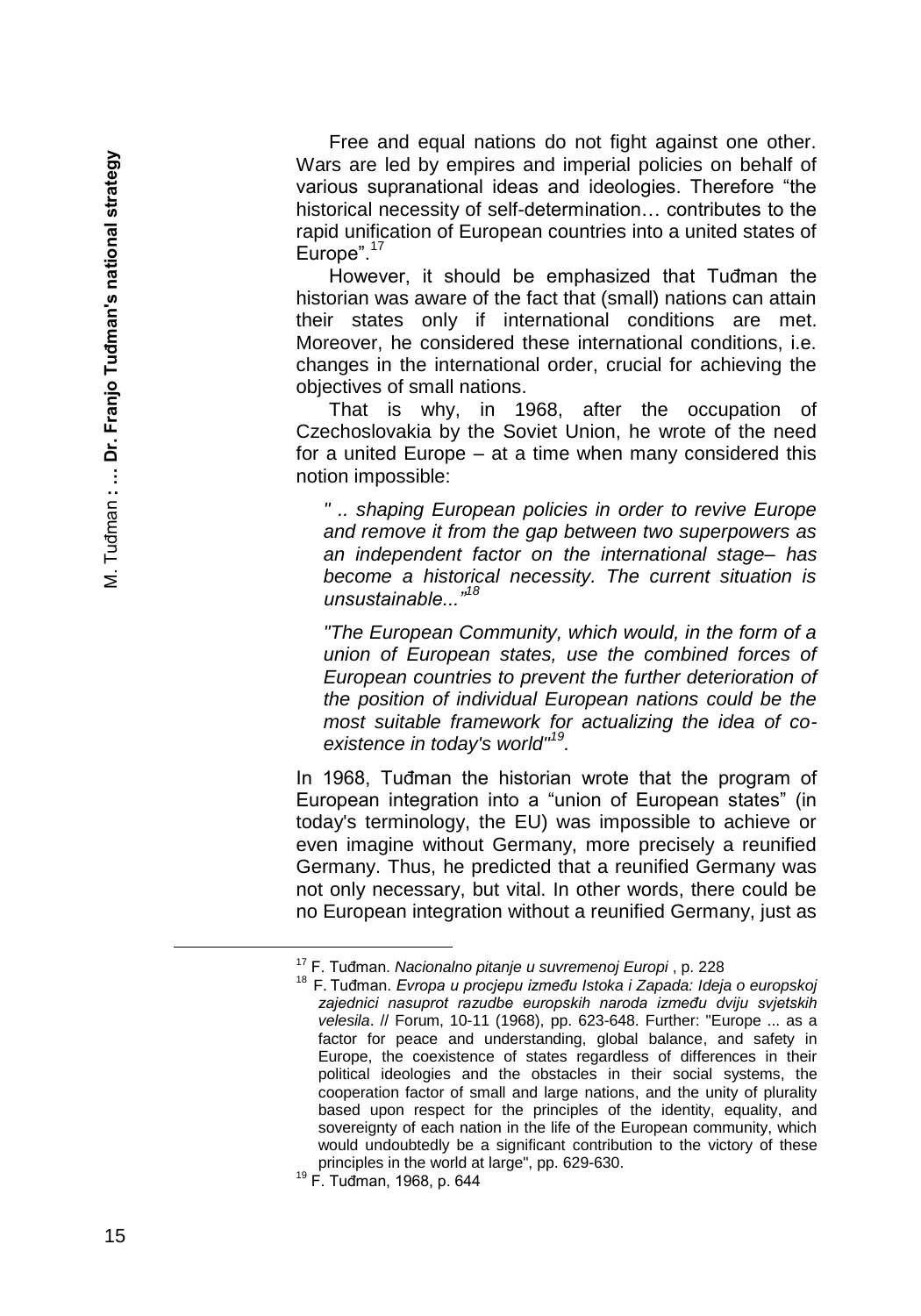there could be no reunified Germany without a European integration strategy:

*"Understandably, such a community is inconceivable without Germany. Therefore, Europe does not need a disunited and dissatisfied Germany, but rather a nationally united Germany….*

*... Germany also needs Europe, and to a much greater extent. As things stand now, without the perspective of a united Europe and an alliance of European nations, it is difficult to envisage any real prospects for a reunified Germany"<sup>20</sup> .*

Ten years after these assessments, as well as ten years before the independence of Croatia, F. Tuđman the historian concluded:

*"The gradual organization and increasing advancement in creating a European community is a historical phenomenon of crucial significance for the future of European nations and the prospect of international order in Europe, and is of global significance considering the role of Europe in global relations."<sup>21</sup>*

However, despite the existing strategic efforts of the European Economic Community towards comprehensive integration, these integration processes were of limited range due to a lack of understanding of the importance of the national issue in European integration, both by politicians and by the historical sciences:

*"And in today's Europe, the national issue still remains a stumbling block, particularly for all those who do not know the origin of its causes, yet they easily overlook its historical essence and latent meaning in modern international circumstances".<sup>22</sup>*

Ten years before the emergence of fifteen new countries on European soil in the 1990's, historian Dr. Franjo Tuđman warned that integration processes in Europe were doomed to failure if the international community decided to prevent the right of (small) nations to self -determination and their own states:

*"Integration processes, aimed at the unification of Europe, would be doomed to failure, or would, at the very* 

<sup>&</sup>lt;sup>20</sup> F. Tuđman, 1968, pp. 628-629

<sup>21</sup> F. Tuđman. *Nacionalno pitanje u suvremenoj Europi*, p. 208

<sup>22</sup> F. Tuđman. *Nacionalno pitanje u suvremenoj Europi*, p. 71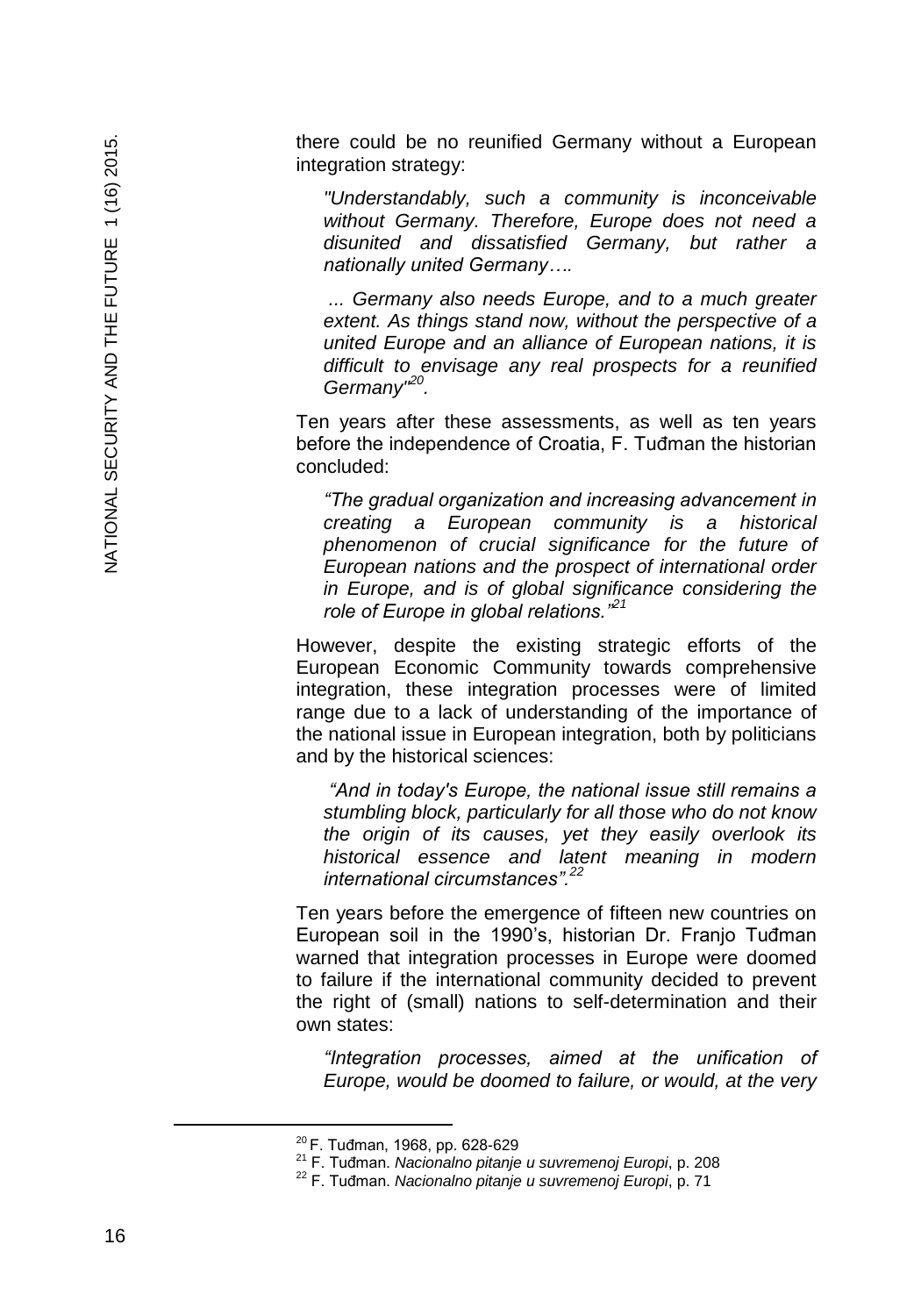*least, set off on the wrong historical track if they were aimed at preventing the general tendency of the development of mankind, which is reflected in the unstoppable realization of nations' rights to selfdetermination and the appearance of a growing number of independent countries on the global political scene".<sup>23</sup>*

Global and European leaders implemented the détente policy in the 1970's and 1980's, a policy that ultimately resulted in the division of the world into blocs. However, they neither desired nor planned for – and so were not prepared for – the disintegration of multi -national states and the creation of new countries on the old continent. From today's perspective, it cannot be denied that Dr. Franjo Tuđman, long before the radical changes and dramatic events of the 1990's in Europe, warned not only of the historical processes that were taking place and that would take place in the near future due to the sequence of historical logic, but also warned of the steps that needed to be taken in order for the independence process of "stateless European nations" to occur peacefully through democratic processes:

*"Thus, the European Community lacks a program to resolve the issue of unfree and stateless European nations, and the fact that this is a question of the future of Europe is something about which there can be no doubt".<sup>24</sup>*

Unfortunately, global and European strategists observed the issues of "stateless European nations" and a reunified Germany through the prism of their particular national interests, and met the disintegration of multi -national states in the 1990's unprepared. The reunified Germany and some 15 new states in Europe changed the international order, allowing for the transformation of the European (Economic) Community into the European Union. Thus, the future of the European Union in the 1990's did not unfold as an (expected and desired) consequence of the strategic plans and objectives of international policies, but rather as an unexpected historical consequence of the dissolution of multi -national states (the Soviet Union and Czechoslovakia) under the communist system and the Warsaw Pact, and that of socialist, Communist Party -controlled Yugoslavia in the buffer zone between the two conflicting blocs: NATO and the Warsaw Pact.

<sup>23</sup> F. Tuđman. *Nacionalno pitanje u suvremenoj Europi*, p. 217

<sup>24</sup> F. Tuđman. *Nacionalno pitanje u suvremenoj Europi,* p. 222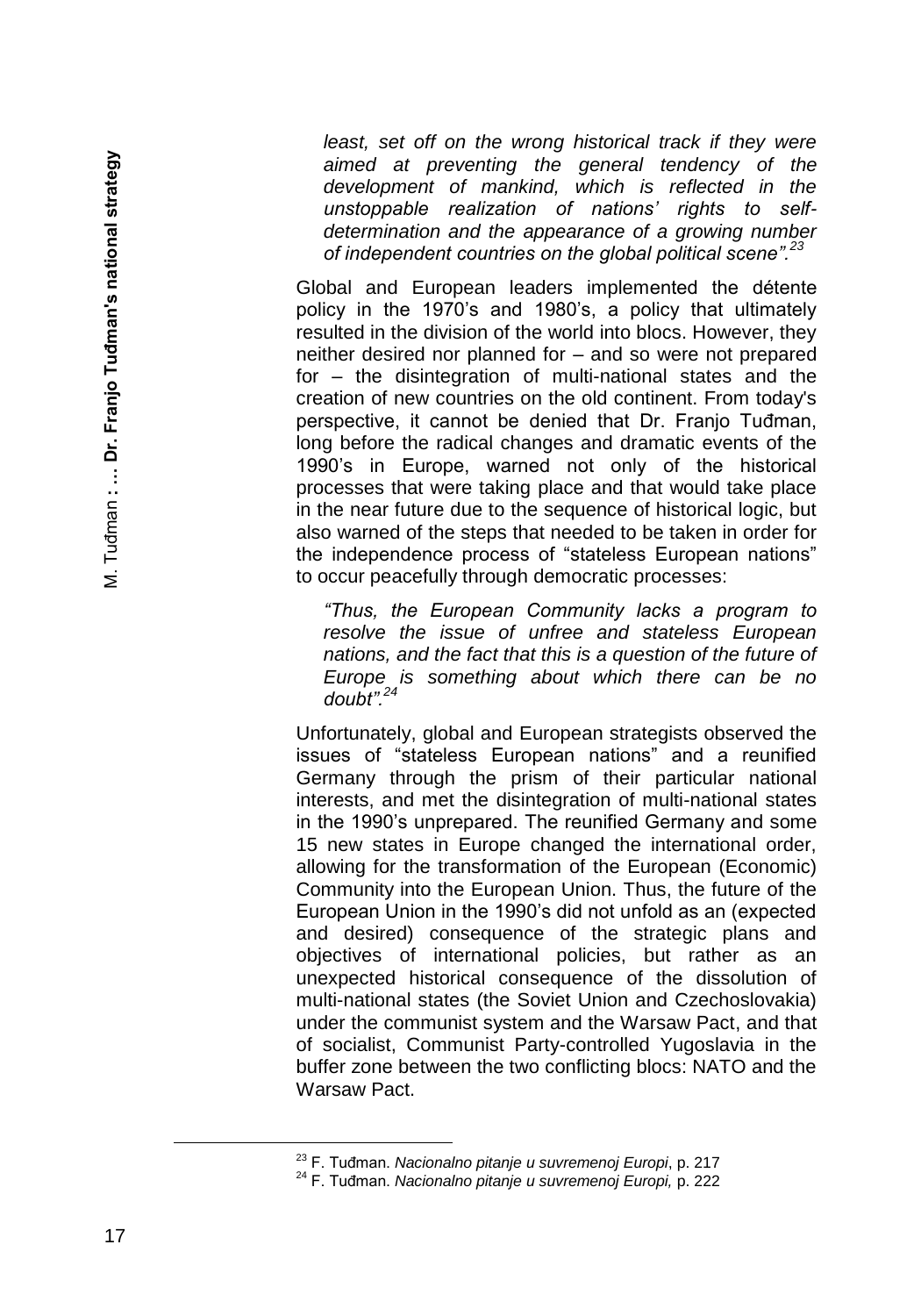## **1. National movements – the prime mover of changes in the international order**

*The beginning of wisdom is to call things by their proper name.*

#### *Confucius*

Dr. Franjo Tuđman is the only Croatian historian who, through an analysis of the national issue in Modern Europe decades before the collapse of communism and the disintegration of multinational states, anticipated the trends and processes that culminated in a very brief period in the early 1990's. Only a comparative study of contemporary European history can determine whether he was the only one, or one of a few intellectuals, whose systematic and historical analysis of the necessity of national individualization to (European) integration was fully confirmed by history.

There is no doubt that a number of scientific studies and strategic assessments of the democratic world also contain arguments on the unsustainability of the nondemocratic communist regimes in Eastern Europe.<sup>25</sup> However, none of these analyses resulted in a synthesis of the historical causes and an assessment of the foreseeable political consequences of resolving the national issue in the modern world, as concluded by Tuđman the historian. For example, some assessments from the 1970's implied the possible disintegration of Yugoslavia, but they were unable to assess it because it involved "too many variables".<sup>26</sup>

Even individual geostrategists within the international order, such as Zbigniew Brzezinski, National Security Advisor to US "President Jimmy Carter, were aware of the crucial influence of national "variables", i.e. "That history clearly shows how the idea of nationalism is stronger than

È,

 $25$  The intellectual elite in socialist states prohibited the communist stance, but the current regime took all necessary measures to physically or politically eliminate and/or isolate their opponents.

<sup>&</sup>lt;sup>26</sup> CIA. Yugoslavia. An Intelligence Appraisal, 27 July 1971: "There is, however, a great array of variables which will bear on the course of Yugoslav national development, some international, others domestic. It is thus possible to construct a variety of futures for Yugoslavia, in addition to the one perceived above as the most likely. The country could begin to disintegrate and be saved only by a military coup; or it could fall apart and descend into civil war; or it could split into two or more parts, each seeking support, including military support, from abroad."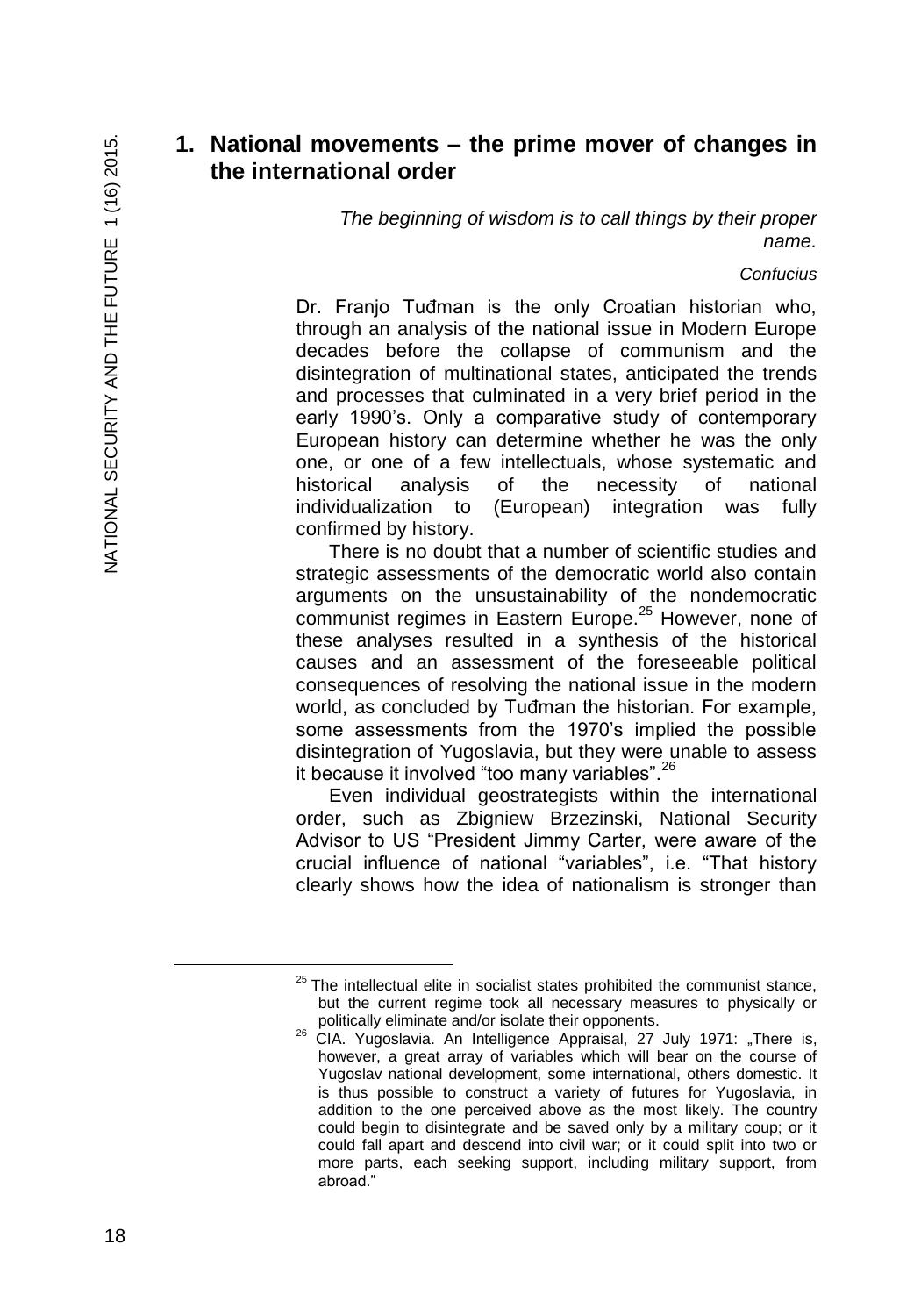the idea of communism". $27$  Although aware of the fact that "the idea of nationalism is stronger than the idea of communism", international figures only used these findings to draw pragmatic conclusions on how to preserve Yugoslavia without communists and communism,<sup>28</sup> and did not recognize the driving force of all national liberation movements.

The reason for this lies in the fact that the social sciences, both in democratic and communist countries, had an *a priori* negative attitude towards the nation and nationalism.

*"US scientists in the fields of the social sciences and the humanities are generally skeptical, and even hostile, towards such references to nationality (nationhood). It is considered old -fashioned, limited, naïve, backwards, and even dangerous. For many scientists in the social sciences and the humanities, the nation is a questionable category".<sup>29</sup> Most authors in the social sciences associate nationalism with intolerance, xenophobia, militarism, excessive national pride, and aggressive foreign policy. Nationalism is dangerous because it is "closely connected with some of the greatest evils of our time,* 

È,

 $27$  The quote is taken from the transcript Zbigniew Brzezinsky, The Situation in Yugoslavia, presentation for the American participants at the 9th Congress of Sociologists which was held in Uppsala from August 13 – 19, 1978.

 $28$  Z. Brzezinsky in Uppsala in 1978 divided the opposition groups in Yugoslavia into "Yugoslav dissidents" who were not necessarily anti - Yugoslav or anti -Communist (like the members of Praxis and those similar to them). However, it was "in the interest of the US that to assist... centralist forces" in order to realize its first strategic objective of preserving Yugoslavia. However, Brzezinsky adds, "At the same time, it is also equally important to help all separatist -nationalist forces because they are the 'natural enemies' of communism as an ideology", in order to achieve the second strategic objective of US policy - "removing communist rule in any form". Presentation for the American participants at the 9th Congress of Sociologists, held in Uppsala from August 13 – 19, 1978.

<sup>29</sup> Rogers Brubaker: *In the Name of the Nation: Reflections on Nationalism and Patriotism.* Citizenship Studies, Vol. 8, No. 2, June 2004, 115 –127. As he warns J. Zupanov (2002, p. 266), Brubaker's fundamental categories are nationhood and nationness. These terms are untranslatable i.e. they do not have an adequate equivalent in Croatian. For Brubaker, "nationhood" i.e. "nationality"is the desire to institutionalize a nation in society; Brubaker uses the term "nationalism" as a term which denotes a particular political ideology. "Nationness"is completely untranslatable – because it assumes the "nationalization" of public discourse which may or may not occur, and thus"nationness" is a term of extreme nationalism. J. Zupanov suggests the use of the term "events of a nation" instead of "nationness".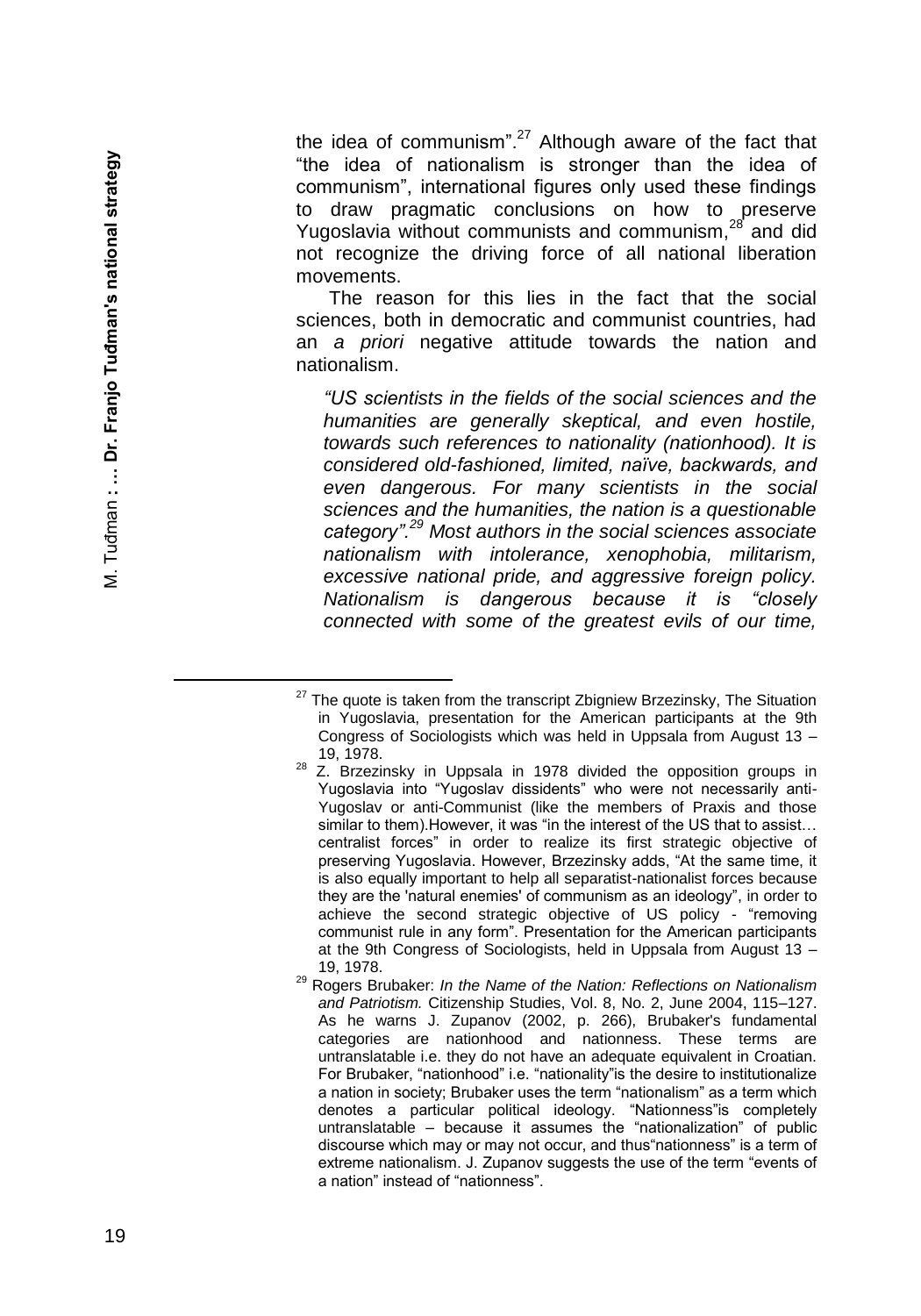*with the sense that nationalism is… the greatest political disgrace of the twentieth century".<sup>30</sup>*

In short, Western scientists believe that the "nation is a fundamental, anachronistic category and reference to nationality (nationhood), and even when it is not dangerous, it is not in accordance with the fundamental principles upon which modern social life is based".<sup>31</sup>

The works of Dr. Franjo Tuđman do not follow this ubiquitous dogmatic conception of nationalism, but rather assess it as a historical force that determines national movements for the freedom and sovereignty of stateless nations. For him, "there can be no doubt that the national issue is a primary issue in European history, and that nationalism has shown greater integrational power than any other idea or ideology".

Dr. Tuđman opposes *the boogeyman of nationalism*, which was imposed on the world and on communism in the second half of the 20<sup>th</sup> century. For Tuđman:

*"Nationalism plays – in either an exposed or more or less hidden form – a historically irreplaceable and intricately conflicted role.*

*A positive one – when it is an expression of maturity and self-determination, the aspiration of a nation to be recognized as a national entity and a state in the international community.*

*A negative one – when seen as a negation of other nations, i.e. as expansionism, chauvinism, and imperialism at the expense and danger of other nations.*

*In both of the aforementioned forms, nationalism is considered one of the key determinants of historical trends".<sup>33</sup>*

The essential feature of Dr. Franjo Tuđman's historical considerations and insights was the fact that he had the courage and strength to distinguish between positive nationalism as a determinant of national movements for freedom and independence and negative nationalism as a

<sup>30</sup> R. Brubaker, ibid.

 $31$  R. Brubaker, ibid. After such an introduction, R. Brubaker – one of the leading sociologists in the US today – assesses the nation and nationalism. For him, "Nationality (nationhood) remains a universal formula for legitimate statehood".

<sup>32</sup> F. Tuđman. *Nacionalno pitanje u suvremenoj Europi*, p. 194

<sup>33</sup> F. Tuđman*. Povijesne pretpostavke samoodređenja naroda i integracije svijeta,* 1987, p. 6.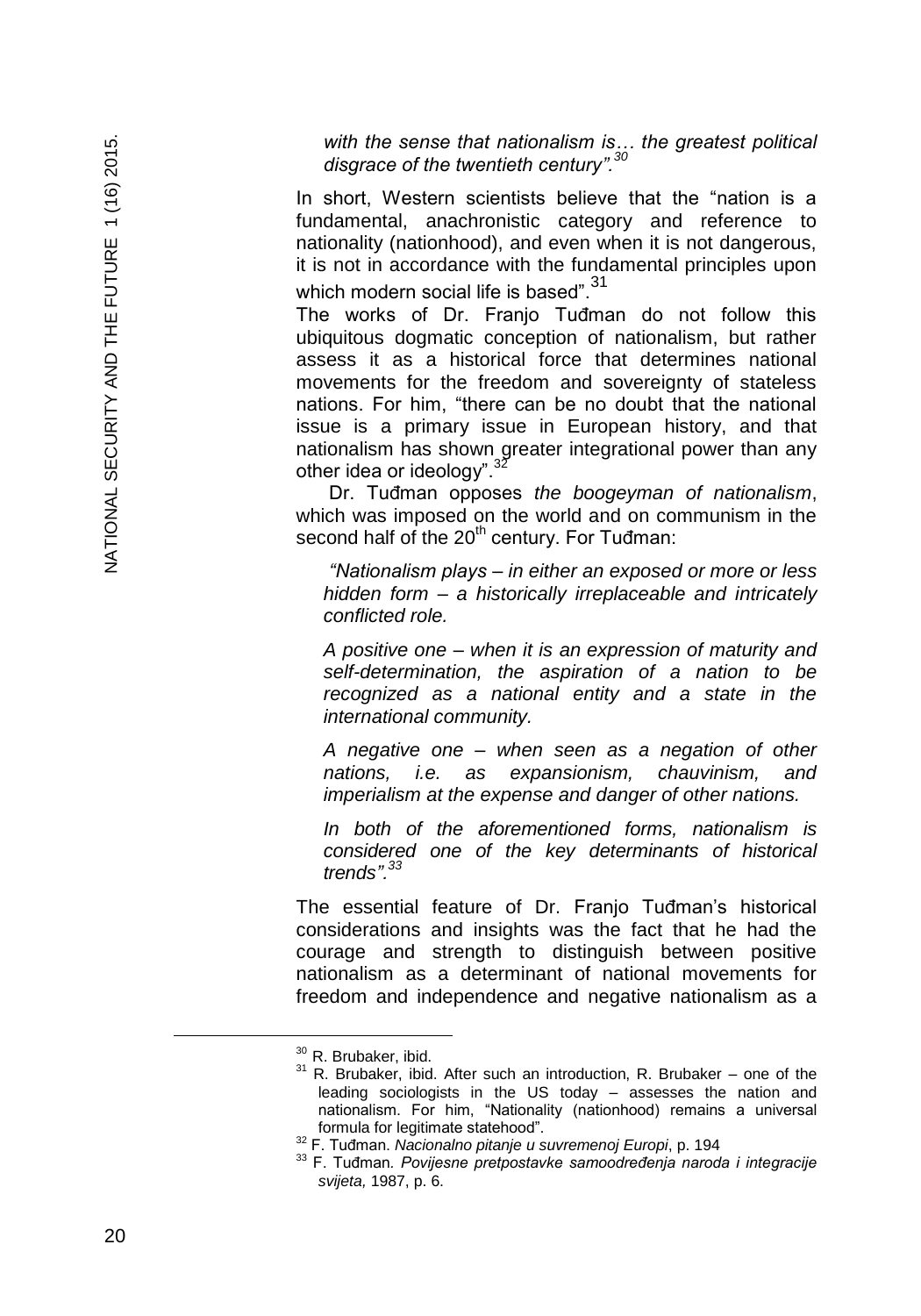historical force in the service of expansionist policies. It was on this basis that he sought answers to why atrocities and the worst disfigurations of every kind occur in history on behalf of nationalism. He did not approach historical events and phenomena with predefined criteria and moral categories. Instead, he sought deeper historical logic and causality. Thus, he concludes the following regarding nationalism:

*"Nationalism emerges as a lawful, inevitable incidence of historical, social, and international development as a whole. Its positive aspect has borne the noblest acts in the history of mankind, whereas its degeneration has resulted in the most shameful atrocities"<sup>34</sup> .*

Nationalism cannot be condemned *a priori*if it is the prime mover of national and liberation movements aimed at freedom and sovereignty, as the fundamental value and origin of all the other values of the modern world. However, the moment nationalism becomes the driving force of imperial and expansionist policies at the expense of other states and national communities – or when the nationalism of large nations hides behind supranational ideas aimed at subjugating and subduing nations and communities against their will and national interests – then nationalism is an unacceptable idea because it opposes freedom and human rights.

The upheavals in Eastern European countries during 1989 and 1990 occurred as pan -national movements in terms of (conventional or coerced) national reconciliation, with a twofold objective: a) the implementation of free democratic elections in the national states of the Warsaw Pact and opposition to communist regimes and the lustration of communist elites and Marxist ideology; b) republics in multinational countries under communist rule sought international recognition and the acknowledgment of their full sovereignty.

All of these upheavals in Europe were driven by the idea of democracy and social justice, the need to protect human dignity, and the demand for independence and sovereignty as a guarantee of freedom from the hegemony of multinational states or from Soviet supremacy. Moreover, all of these emerging states aspired towards Euro -Atlantic integration.

<sup>34</sup> F. Tuđman. *Povijesne pretpostavke samoodređenja naroda i integracije svijeta*, 1987, p. 6.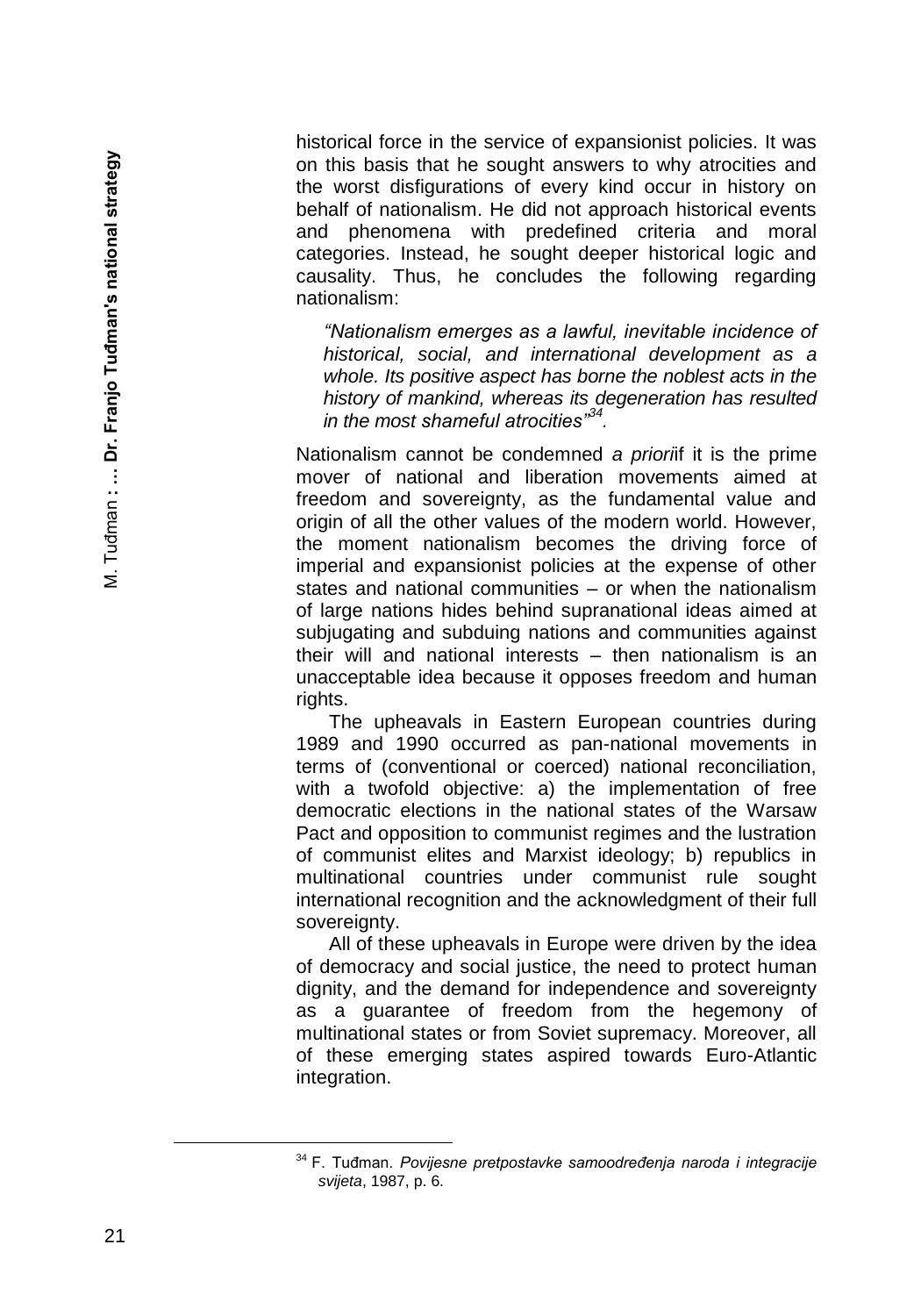Nevertheless, all of these national movements, as well as the bearers of these movements – from media and international figures to scientists – were most often proclaimed nationalist and right-wing.<sup>35</sup> The narrowmindedness of such assessments, as a rule made by leftwing dogmatic political and scientific thought, resulted in the inability to acknowledge that it was the right-wing political option, and not the left-wing one, that was the bearer of the national movements for freedom and social justice in the European upheavals of the 1990's.

15 new countries emerged in the early 1990's: Croatia, Slovenia, Bosnia and Herzegovina, Estonia, Lithuania, Latvia, Ukraine, Belarus, the Czech Republic, Slovakia, Macedonia, Yugoslavia, Georgia, Armenia, Azerbaijan, and Moldova.<sup>36</sup> Soviet state politicians adopted changes and restructured the Soviet Union into the Commonwealth of Independent States, acknowledging the sovereignty and independence of all states. The Baltic states were on the path to complete independence. The dissolution of Czechoslovakia passed peacefully and harmoniously. Only socialist Yugoslavia broke up in war.

This entire sequence of events that marked the end of the Cold War and communism in Europe is yet another confirmation that "the idea of nationalism is stronger than the idea of communism", and serves as the empirical confirmation of the fundamental postulates of Dr. Franjo Tuđman's philosophy of history - "the world is constantly integrating, while becoming nationally discrete". $37$ 

 $35$  The Yugoslav and Greater Serbian agenda (and their followers in Croatia) called Croatia's movement for independence fascist or fascistoid.

<sup>36</sup> The international recognition of Montenegro (2006) and Kosovo (2009) were a continuation of the same proess.

 $37$  This assumption is constant in the works of F. Tuđman from the late 1960's until 1999: "The world is constantly integrating, while becoming nationally discrete"; Presentation at a session of the Main Board and all bodies of CDU, June 26, 1999; Glasnik HDZ, Zagreb, April 2000, XI, no. 227, 6.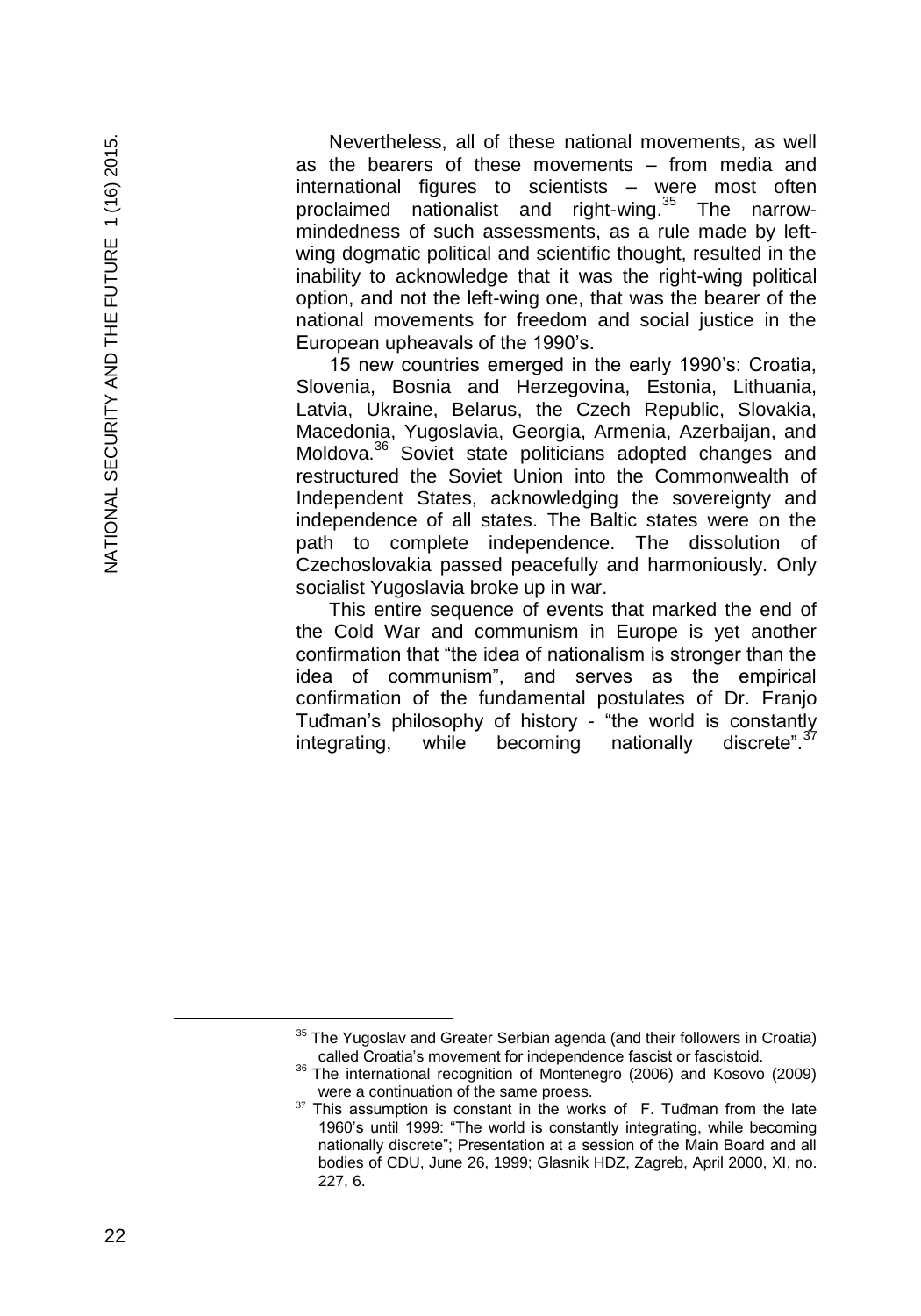## **2. The fundamental determinants of Dr. Franjo Tuđman's national strategy**

*He thinks too much – such men are dangerous.*

*William Shakespeare<sup>38</sup>*

For Dr. Franjo Tuđman the historian, freedom was at the top of the hierarchy of values. He believed that man could not be free without a free nation, and that a nation could not be free if it was not sovereign and did not have its own state. Moreover, states could not be free and independent in the modern world if they were isolated in the international order. Likewise, a stable international order must respect the principle of the freedom and equality of nations and states.

His historical works explored the historical opportunities and circumstances on the basis of which unfree nations could attain their own state. The historical theorem is that – especially in the modern globalized world – small nations cannot attain independence and sovereignty if they do not create the necessary international circumstances, or if they do not seize the right moment in changed international circumstances and obtain consent from international institutions for their recognition. Small nations in the modern world, generally, lack the military and economic power by which to autonomously establish their independence. Thus, they must rely on the declared values of the international order and commit themselves to obeying international rules and standards, based on which they may obtain support from key factors in international relations. Based on historical experience, Dr. F. Tuđman often repeated that only 50% of the fate of small nations depended on their will, and that everything else depended on international circumstances and the interests of the international community.

Tuđman the historian's vision of Croatia as a free and independent state that can and must take its place as a Central European and Mediterranean country in the international order was reformulated in the political program of the Croatian Democratic Union (CDU) in 1989, which received support from the majority of the Croatian nation at the first free elections in 1990, and unanimous support at the independence referendum in May 1991.

The fundamental objective of its political program, into which Tuđman the historian had incorporated his knowledge

<sup>&</sup>lt;sup>38</sup> William Shakespeare: "He thinks too much. Such men are dangerous", Julius Caesar Act 1, Scene 2.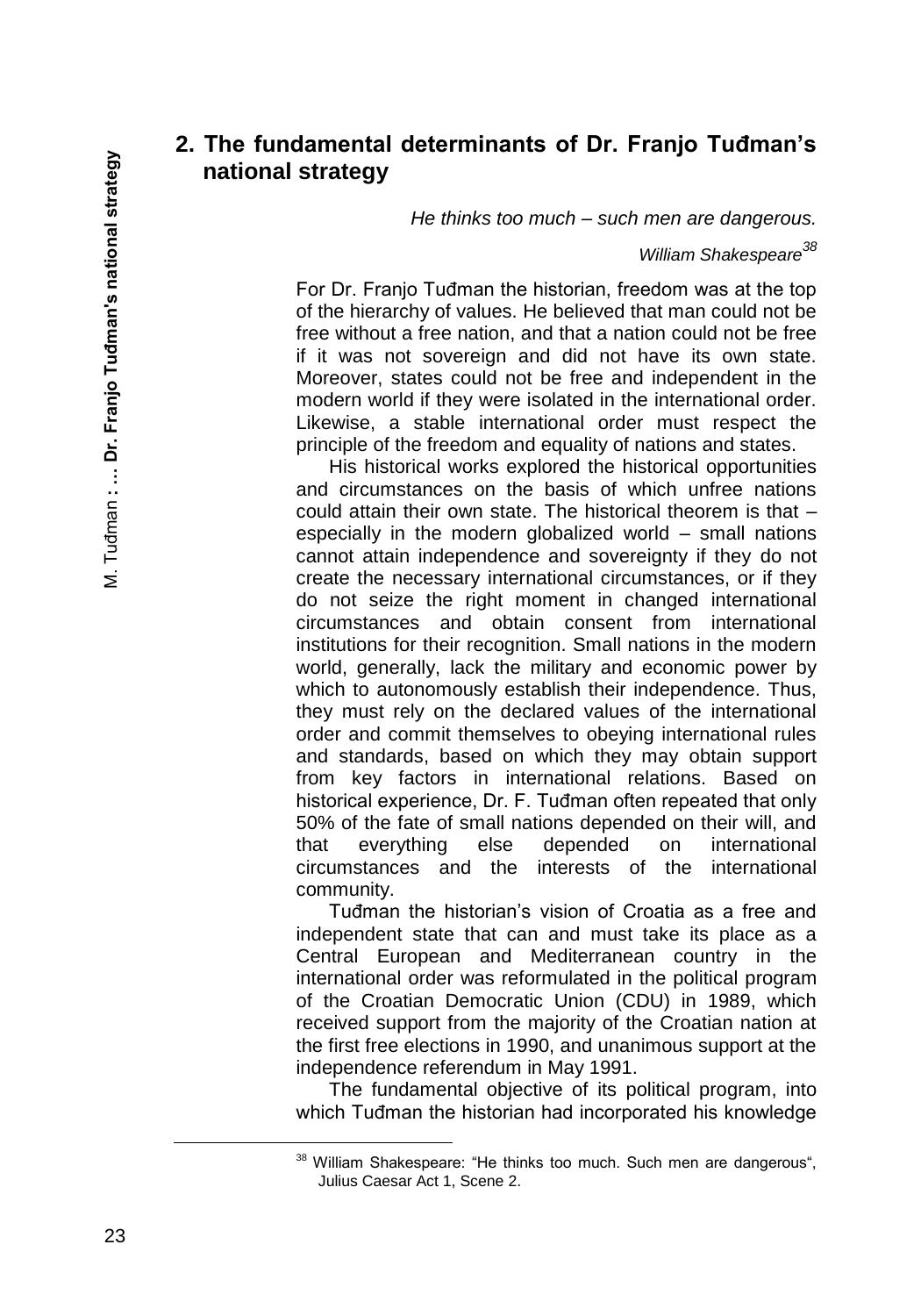of Croatian national history, became the mission of Dr. Franjo Tuđman the statesman — to create an independent and internationally recognized Croatia.

President Tuđman was a key figure in defining and implementing national strategy. On May  $30<sup>th</sup>$ , 1990, the first day the democratic multi -party Parliament was constituted, he openly and accurately explained the starting point for creating an independent and whole Croatia :

*"Based on overall historical experience, we believe that Croatia's state sovereignty – in a community with the other nations of today's SFRY – can be ensured on federal foundations as a contractual alliance of sovereign states."<sup>39</sup>*

In order to achieve the political objective of a sovereign Croatia, President Tuđman defined ten national strategy tasks or priorities to ensure its future.<sup>40</sup>

The national strategy is the highest form of state art, and a number of other strategies are derived from it to achieve the fundamental objectives of state policy.<sup>41</sup> *Tuđman's archive* serves as a starting point for an analysis of the principles and goals of Croatia's national strategy, i.e. the use of political, diplomatic, and military strategies to actualize an independent and integral Croatian state. Our aim is not to show political, diplomatic,or military history, but rather to show the conditionality of each political decision, historical event, and military operation through political, diplomatic, and military relations. In other words, we aim to

- 4. Establishment of the state law order and modernization of state administration,
- 5. Spiritual renewal... In democratic Croatia, the division of people into first and second class citizens, winners and losers, suitable and unsuitable, friends and enemies, must finally come to an end,
- 6. Radical changes in ownership relations and the economy,
- 7. Demographic revival,
- 8. The return and inclusion of emigrants,
- 9. The necessity for changes in civil services,
- 10. Moral revival and work ethic.

È,

<sup>39</sup> F. Tuđman. *ZNA SE. HDZ u borbi za samostalnu Hrvatsku*. Zagreb : Izvršni odbor HDZ -a, 1992, p. 29. 40

 <sup>1.</sup> A new Constitution of the Republic of Croatia; on the determinants of democratic freedom of citizens and the state sovereignty of Croatia,

 <sup>2.</sup> The creation of Croatia's new constitutional position in Yugoslavia on a non -federal basis, and a peaceful dissolution,

<sup>3.</sup> Inclusion into Europe and the Europeanization of Croatia,

Quoted according to F. Tuđman. *ZNA SE. HDZ u borbi za samostalnu Hrvatsku.* Zagreb : Izvršni odbor HDZ -a, 1992, p. 29.

<sup>&</sup>lt;sup>41</sup> There is no consensus regarding the use of the term national strategy. National strategy is a term which is used in the US, general strategy is used in Great Britain, and total strategy in France.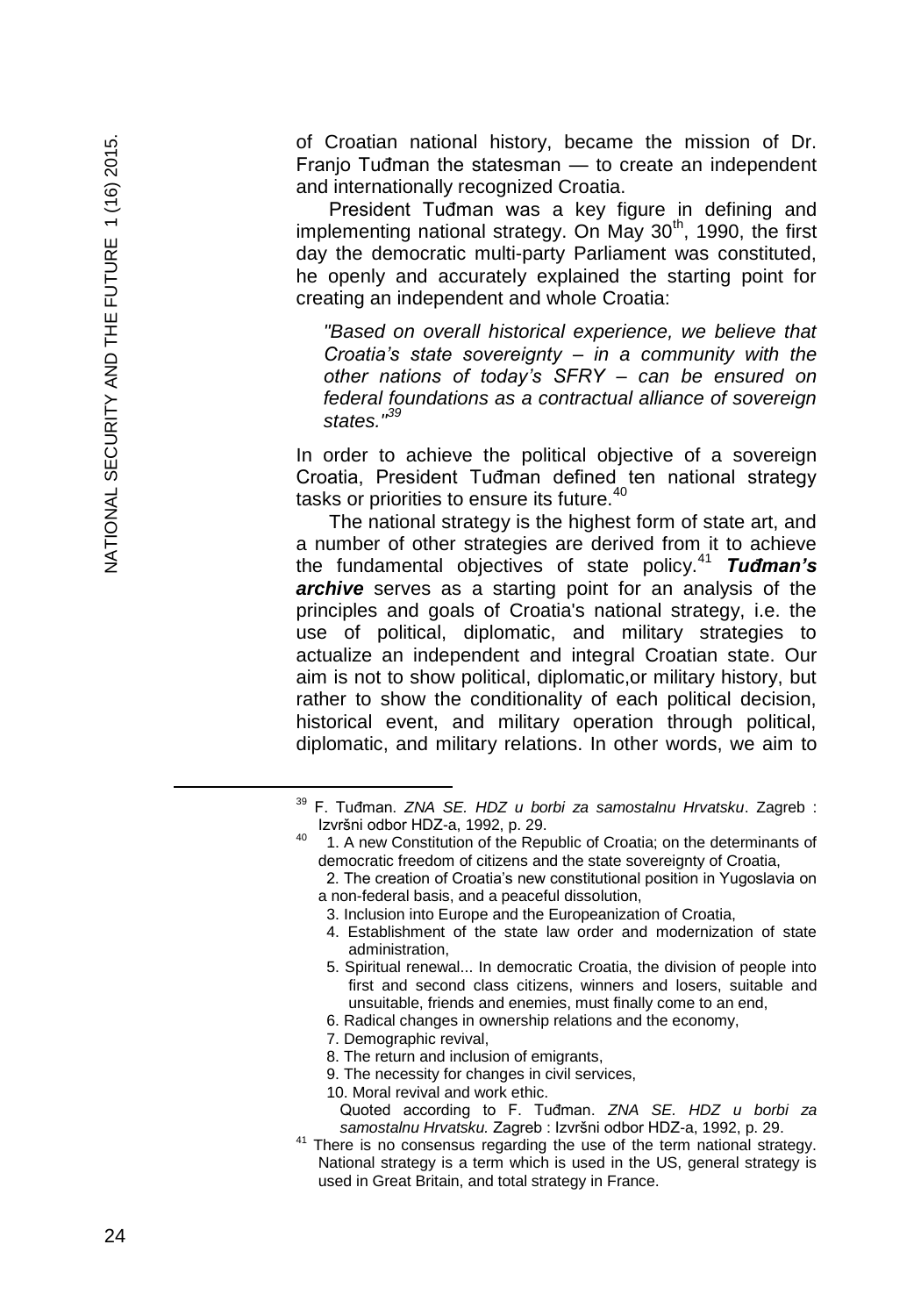understand the political and strategic art that led to Croatia's independence and integrity through harmonized political, diplomatic, and military action.

## *2.1 The principles of implementing a political strategy*

The national strategy for Croatia's sovereignty and independence was based on the historical knowledge and works of Dr. Franjo Tuđman; it was adopted by Croatian Parliament in 1990, and unanimously confirmed by Croatia's citizens at a referendum in 1991. The scenario through which this national strategy was realized is not available in writing.<sup>42</sup> However, based on the political philosophy from which this national strategy sprung, and on the basis of the documents available to us, we can conclude which three fundamental platforms were crucial for bringing the national strategy to fruition.

The strategic game with the goal of creating a sovereign and independent Republic of Croatia was based on the philosophy: "the world is constantly integrating, while becoming nationally discrete". Consistent with this philosophy, Croatia constantly adapted its strategy to the interaction of two processes in the international order: global integration and national individualization.

The political theorem of success (or failure) had already been made clear by national history: insisting (or counting)on success through support for and activities related to only one of these processes makes it impossible to harmonize them; in other words, there is no way out of a latent crisis or permanent conflict if the interests of the (new) nation-states are not harmonized with those of the international order.<sup>43</sup>

 $42$  There are probably more reasons for this. First, during the time of the breakup of Yugoslavia, it was not customary in the world to write scenarios for the realization of national strategies; second, political changes at the internal and international level were so rapid and dynamic that each inflexible realization of national strategies was doomed to failure.

<sup>43</sup> Croatia made several attempts throughout its history to create an independent state, but all of these attempts ended unsuccessfully or tragically, since they did not – or they could not – harmonize their national interests with the interests of international factors. In addition, the international order determines the fate and future of nations regardless of their will; there are sufficient examples of nations after World War One whose fates were determined at the Versailles Peace Conference or by the agreement at Yalta, which determined the fate of many nations and states after World War Two.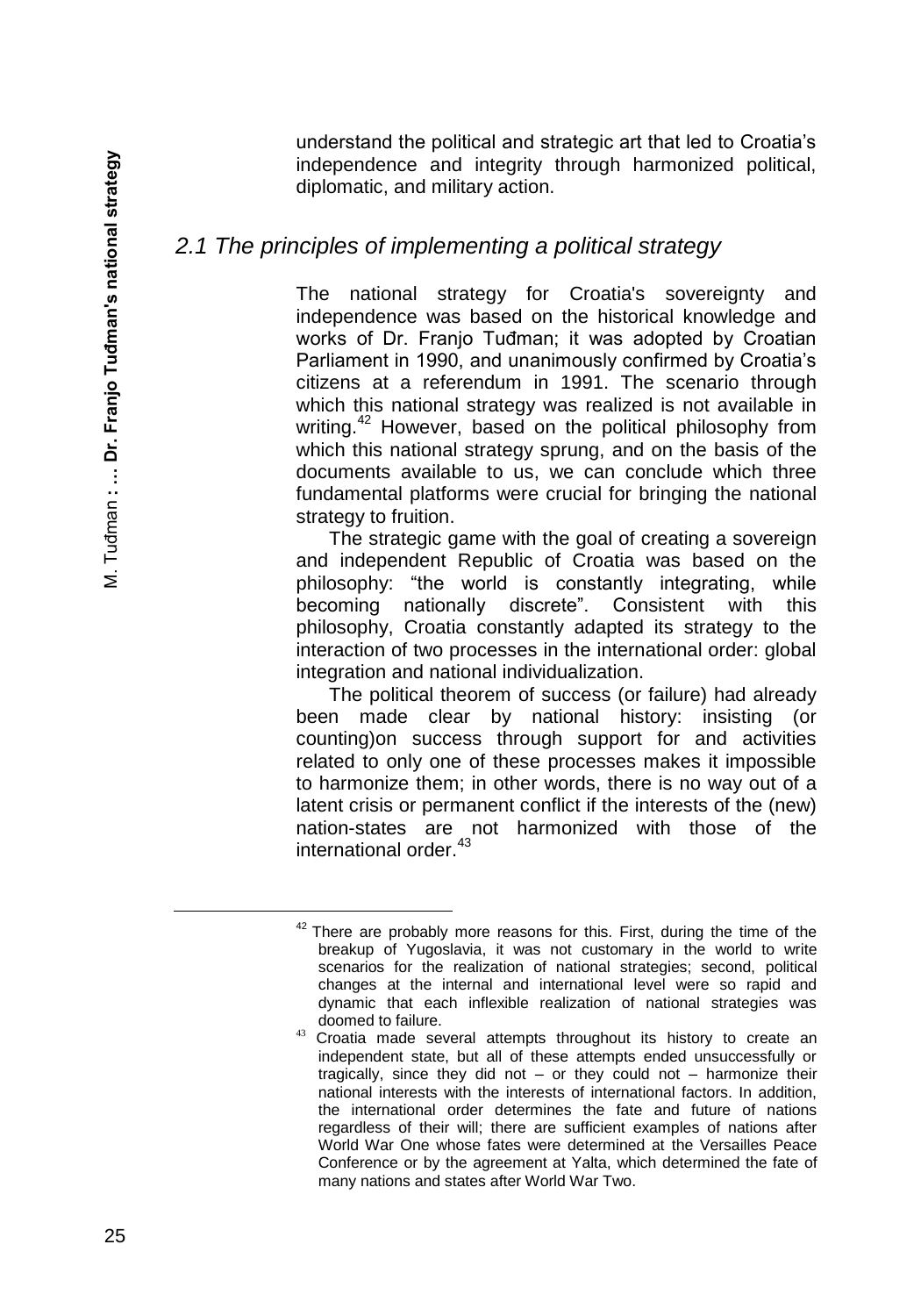Croatian politicians were quite successful in realizing their national strategy, and their efficiency is clearly seen in the following facts: in mid -1991, relevant members of the international community opposed the breakup of Yugoslavia and the recognition of Croatian independence (and that of the other republics). Nevertheless, in January of 1992, all countries of the European Community recognized Croatia as a new independent state, and it became a new member of the United Nations in May of 1992 –less than a year from its declaration of independence on June 25<sup>th</sup>, 1991.

This success was due not only to international circumstances, but also to the principles by which Croatian leadership had implemented its national strategy. The three principles that ensure success in international strategic games of global integration and national individualization were affirmed by the implementation of Croatia's national strategy, but they are also universally applicable and can be placed within game theory:

- 1. The rule of *continuous interactions and open communication.* The aspiration towards international recognition and integration into the international order requires constant interaction and communication with all key factors in the international environment. Being active in continuous international communication means a) advocating one's own point of view – explaining the reasons for national individualization and the goals of integration; b) harmonizing policy with international standards and modifying it for international integration; c) continuous interaction is a prerequisite for finding partners, and open communication is a prerequisite for maintaining partnerships with those who have the same or similar interests. An interruption in (international) relations and communication brings with it the loss of both strategic initiative and the ability to integrate into the international order. Ultimately, a strategy without diplomatic negotiations and open communication constitutes a path to self -isolation (or imposed isolation).
- 2.Strategic problem solving: *identification and prioritization.* The national strategy defines the objectives that need to be achieved. Objectives are achieved through a series of political moves, diplomatic agreements, or the implementation of military solutions which ultimately lead to the desired objective. The sequence of these moves at the national and international level is crucial to the national strategy's success. Different priorities, no matter how logical they seem from the perspective of the local military or political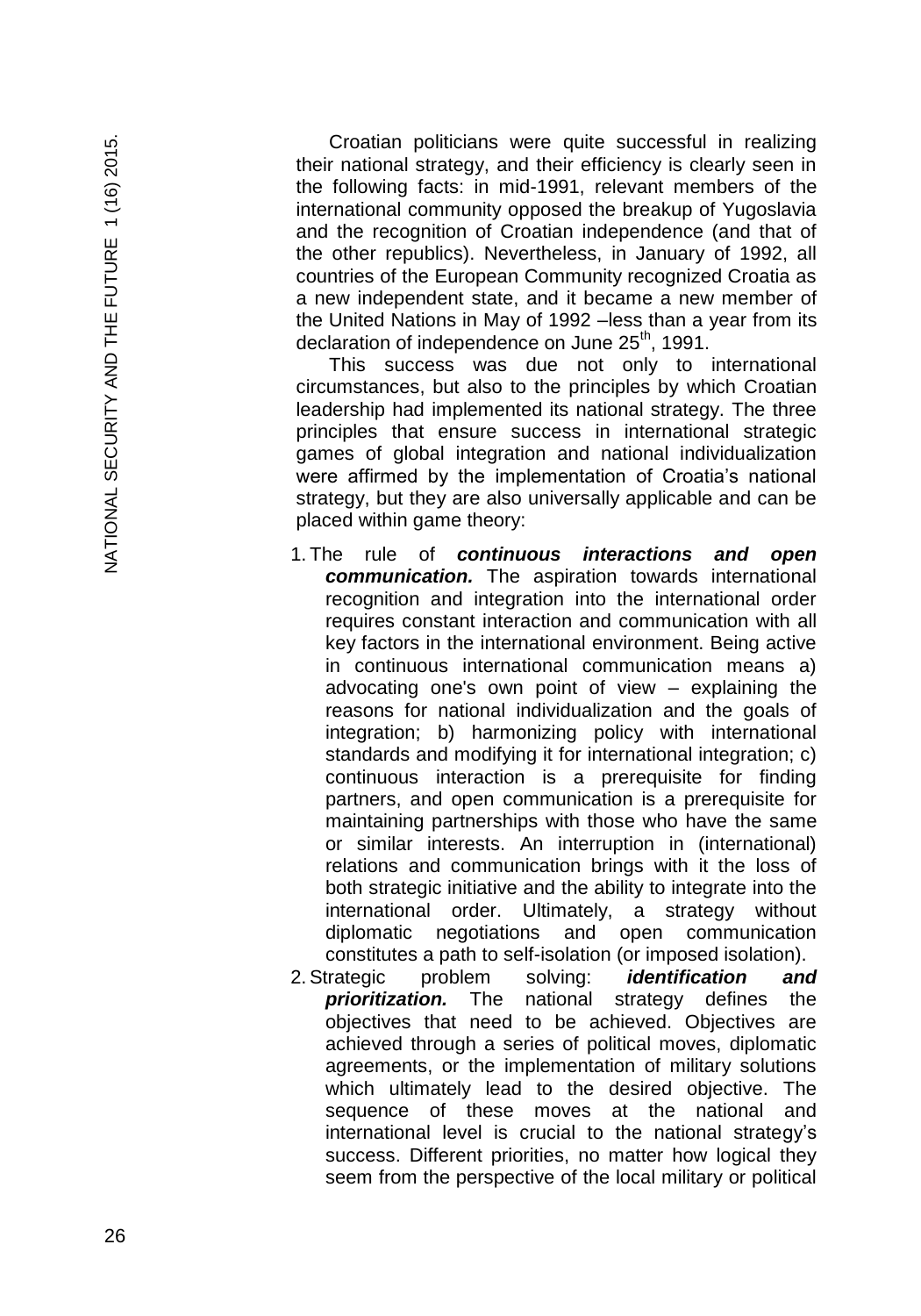situation, do not necessarily lead to ultimate success at the national level. The proper selection of national priorities can lead to smaller losses and a more efficient realization of the objective in the end; thus, "ignoring local priorities" in crisis and war situations results (or may result) in having to cope with losses and defeats that cannot be avoided.

3. *Neutralizing the enemy with isolation*. Just as the final objective of war is not to physically destroy one's enemy but rather to subjugate him to one's will, the objective of new states that want to rid themselves of a hegemonic and/or centralist multinational state regime is not to physically defeat the enemies of their freedom and independence. The aim is to isolate the enemy by condemning its efforts at the political, military, and/or international level. An enemy who is isolated in its desires is neutralized. Its political, diplomatic, and military maneuvering space is narrow, reduced to its own strength, and therefore predictable. Ultimately, an isolated enemy is doomed to defeat: without will, strength, and courage in having to face their isolation in the domestic and international environment. A physically defeated or destroyed enemy can be dangerous in the future if, as a neighbor, they rise as a victim of international injustice, a victim left without living space. However, an isolated enemy may eventually accept the standards of the international order and the new situation, once again becoming a (potential) partner.

These principles were affirmed in the efficiency of Croatian policy and strategy, which succeeded in creating an independent and undivided Croatia. The principles that Croatian leadership held to were never recognized by those who did not want an independent Croatia, nor were they recognized by those who did not wish for the breakup of Yugoslavia and a change in the international order in Southeast Europe. A distorted media depiction especially contributed to this. Therefore, it is necessary to illustratethe scenarios through which Croatian national strategy was implemented with a few examples.

### *2.2. The rule of continuous interactions and open communication*

Diplomacy accurately distinguishes official meetings from state meetings, formal from informal meetings, meetings with representatives of state institutions from meetings with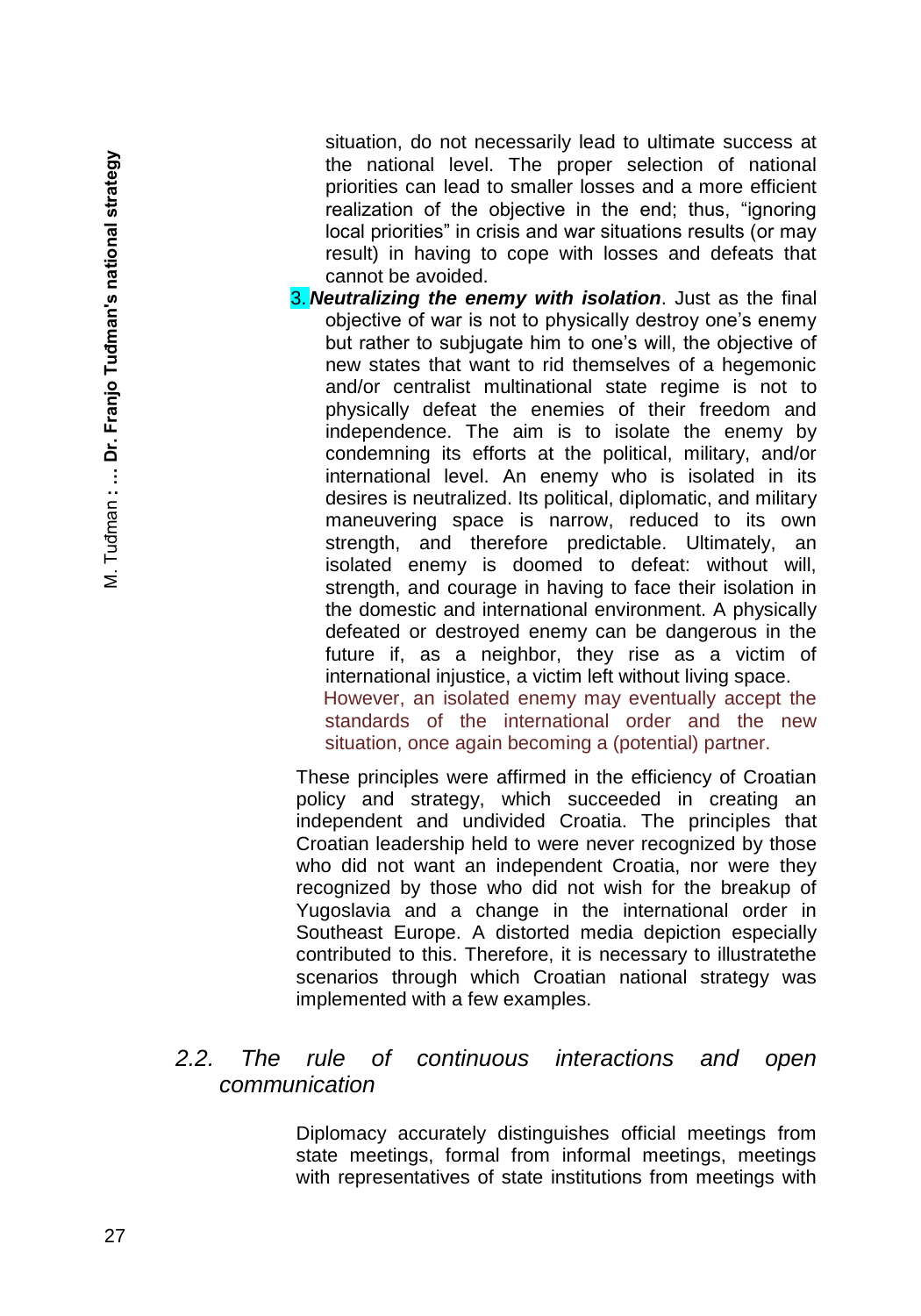the opposition, etc. In official and inter -state relations, the official view of the state and of official institutions is more significant than the intellectual foundation of the message or the views of the opposition. Thus, in diplomatic, international relations, the speaker is more important than the message being conveyed. The state apparatus and the power of its institutions stand behind official messages and have the power to implement their policies.

The political system in Croatia was democratized after the first free elections, but the center of political, diplomatic, military, and economic power still remained in the federal institutions in Belgrade. President Tuđman used all methods possible to connect Croatia to the international political, public, cultural, and scientific world, in order to have as many open channels through which he could promote official Croatian policy.

For these reasons, and not only for the sake of the policy of unity between Croatians at home and abroad, dozens of appointed officials and ministers had dual citizenship. Even  $Prime$  Minister Hrvoje Šarinić<sup>44</sup> had both Croatian and French citizenship. President Tuđman offered Rudolph George Perpich, the Governor of Minnesota, the position of Minister of Foreign Affairs, at a time when official US policy supported the survival of Yugoslavia.<sup>45</sup> President Tudman wanted Nobel Prize winner Vladimir Prelog to accept the position of president or honorary president of the Croatian Academy of Sciences and Arts, stating "Your contribution would greatly help us, especially in the affirmation of our homeland in the world of thought and knowledge".<sup>46</sup>

Every week during 1991 and 1992, President Tuđman received a number of ambassadors from Belgrade and consuls accredited in Zagreb. There were also many foreign journalists and media agencies to whom he frequently gave interviews and through whom he explained Croatian politics

<sup>&</sup>lt;sup>44</sup> Hrvoje Šarinić, President of the fourth Croatian Government, August 1992 -April 1993.

<sup>&</sup>lt;sup>45</sup> Rudolph George "Rudy" Perpich was the longest-running governor of Minnesota (1976 -1979, 1983 -1991). He was born in the US, but has Croatian roots, and was the only Catholic governor in the US. The US citizen and multimillionaire Milan Panić received US approval to become Prime Minister of the Federal Republic of Yugoslavia (1992 -1993): "While Mr. Panić was present in Belgrade, and appointed as Prime Minister, I asked governor Perpich to come to Croatia. And he came to Croatia, but he did not receive approval to become the a minister in the Croatian Government" (Minutes from the second session of the Presidential Council of the Republic of Croatia, held at the Presidential Palace on May 25, 1996.)

Professor Vladimir Prelog dismissed this proposal due to his age (85 years) and health, which "does not allow me to accept your flattering invitation" (Letter of Vladimir Prelog, Zurich, April 23, 1991).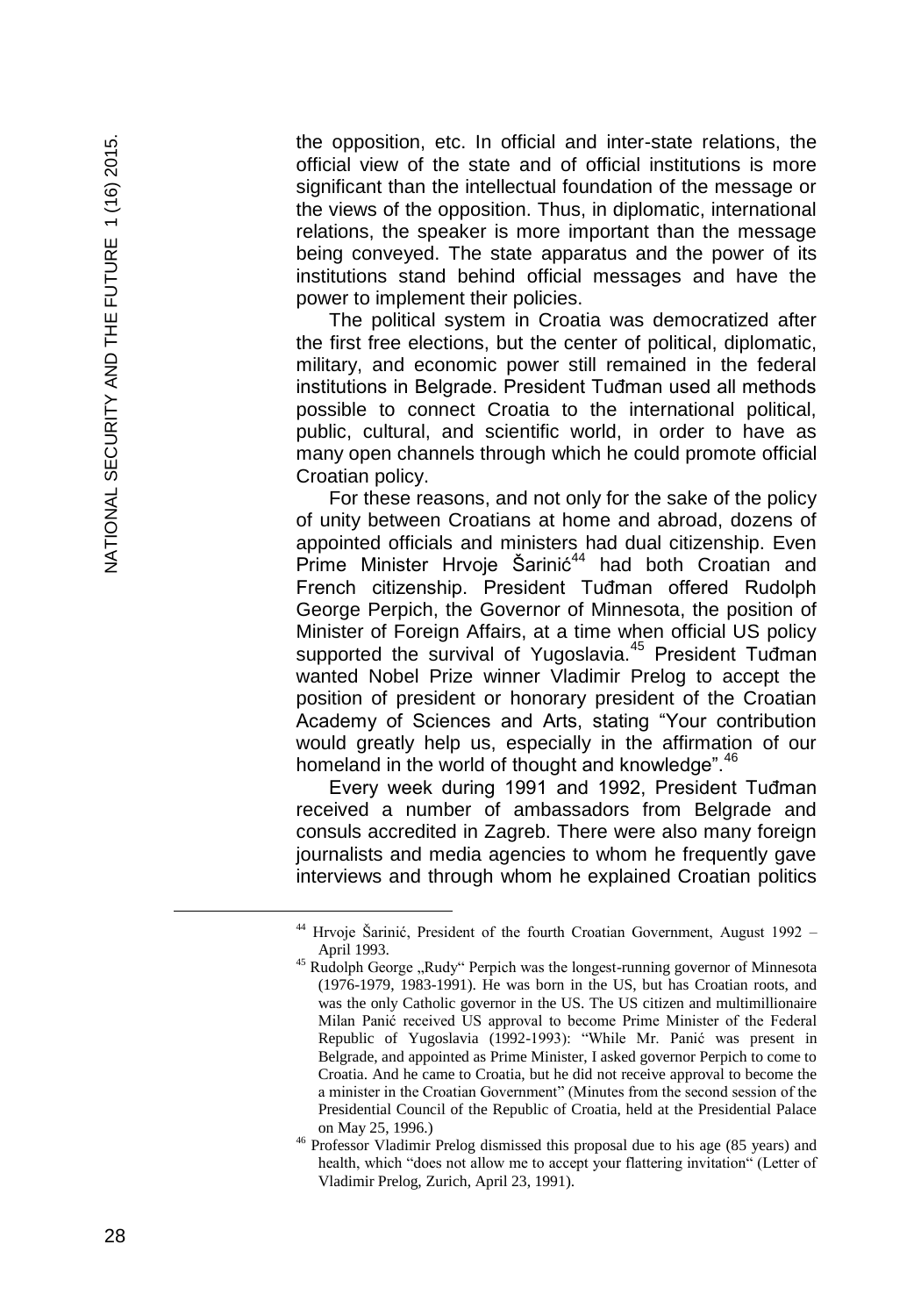to the global public. All the while, he also attended meetings of the expanded SFRY Presidency, the highest political body and supreme commander of the Yugoslav National Army (YNA). The presidents (and presidencies) of the republics of the SFRY Presidency were only invited members without voting rights.

In the 1990's, President Tuđman often used to say that he would "even negotiate with the devil himself if it would save lives and bring peace". Immediately after the outbreak of the "Log Revolution" on August 17<sup>th</sup>, 1990, he requested a conversation with Slobodan Milošević in order find a political solution. At the suggestion of Borisav Jović (August 24<sup>th</sup>, 1990), Milošević denied President Tuđman's request.<sup>47</sup> Jović wrote that President Tuđman sought a conversation regarding the issue of Croatian -Serbian relations at the highest level again in October of 1990.<sup>48</sup> President Tuđman proposed a third conversation with Serbian leaders during the dramatic hours in which the High Command of YNA made its final decision regarding the implementation of a military coup on January  $24<sup>th</sup>$ , 1991:

*Mesić came with a message from Tuđman. Tuđman proposed a secret conversation between Jović, Milošević, Mesić, and Tuđman. They would discuss a method by which to solve the Yugoslav crisis in light of Serbian - Croatian relations. He asked that Milošević be informed about this and be told that it had nothing to do with the outcome of tomorrow's Croatian -Serbian discussion, which he will head. I agreed and told him that, at the meeting, Serbia would give Croatians consent to leave Yugoslavia provided that they give consent that the Serbians in Krajina remain in Yugoslavia. Under this condition, everything can be solved, but otherwise there* 

*...With regard to Milošević, I told him that the three of us do not have the right to solve the fate of Yugoslavia. We need to have a collective discussion with all the republics, but I will pass on his wish to Milošević.*

*October 5th 1990, I am informing Milošević on Tuđman's message. He says that Tuđman should come. I advise him. Slobodan withdraws.* (B. Jović, 1996, p. 202)

<sup>&</sup>lt;sup>47</sup> "I suggested to Slobodan to not accept the meeting with Tuđman for several reasons… Discussions should be done only within federation meetings. The same applies for Slovenia. They should all be forced into collective meetings. Slobodan agrees." B. Jović, 1996, pp. 182 -183.

<sup>48</sup> *October 4th 1990, Franjo Tuđman wishes to converse with me after the session of the Presidency. He thinks that what 'Milošević and I are doing' (regarding the rebel Serbs in Krajina) is leading to a civil war and the breakup of the state, and that we will have to deal with historical responsibility in Serbia. (Insolence. He wants to pass his responsibility onto us!) He wants us to meet and have a discussion. He asks me to pass this message onto Slobodan Milošević, because the fate of Yugoslavia relies on us.*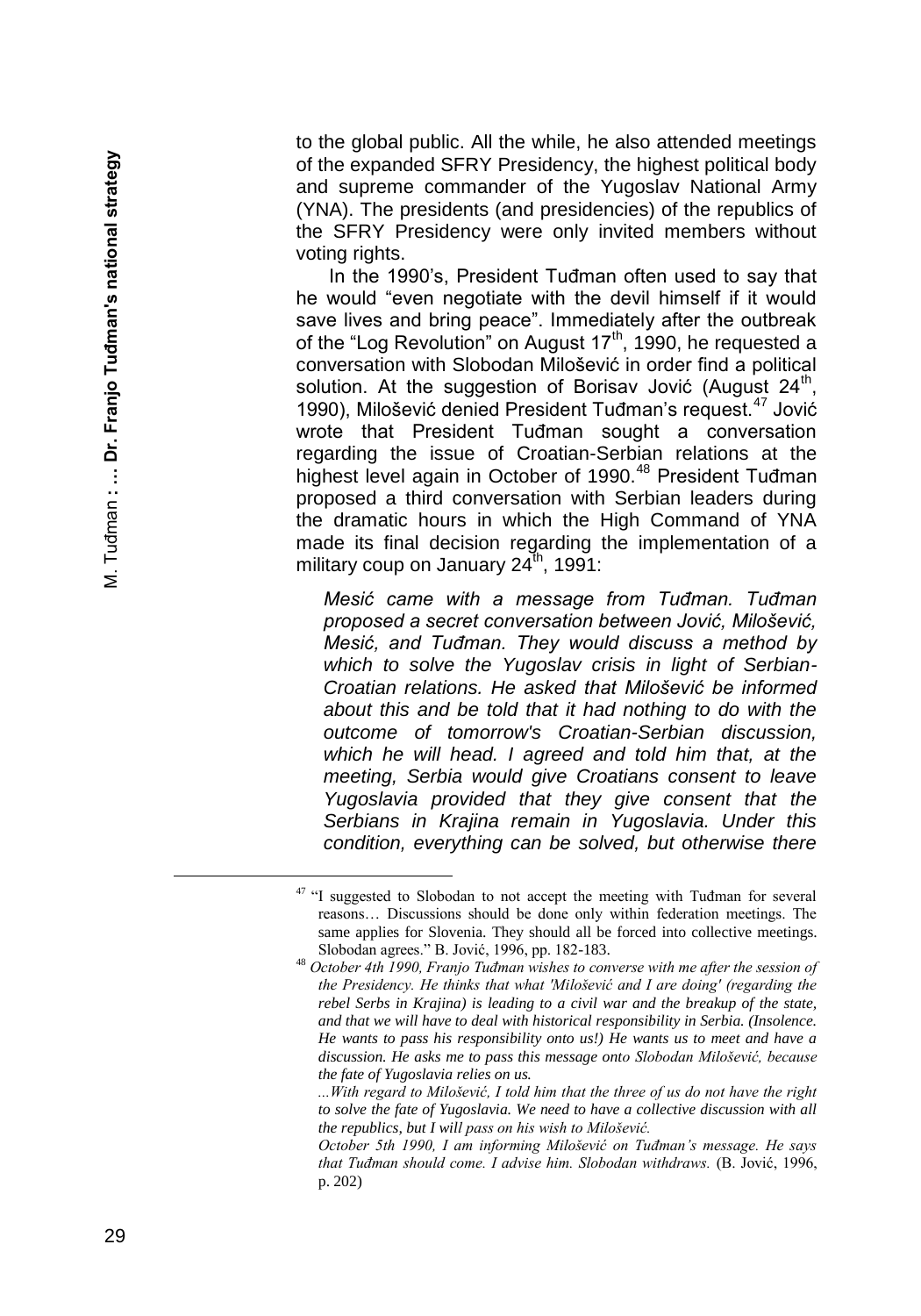*will be no deal. Let him mentally prepare himself… (B. Jović, Diary – January 24, 1991)*

Since President Tuđman's proposed meetings did not take place in January and February, he wrote a letter addressed directly to Milošević:

*In the conclusion of discussions between the heads of the Republic of Serbia and the Republic of Croatia – which took place on January 25th in Belgrade – we agreed that it is in our common interest to continue these discussions in order to find a democratic solution to this current state -political crisis.*

*With regards to this agreement, I propose that we hold a meeting as soon as possible in Zagreb in order to discuss the need for the assistance of experts on certain issues.<sup>49</sup>*

Five months after the first attempt at discussing the Serbian rebellion in Croatia at the highest national level, a bilateral meeting was held in Karađorđevo on March 25<sup>th</sup>, 1991. On March 15<sup>th</sup>, 1991, Jović resigned as President of the Presidency of SFRY, and thus was not present.<sup>50</sup> Consequently, there was no reason for Mesić to attend the bilateral meeting as the Croatian member of the Presidency.<sup>51</sup>

The dramatic circumstances that followed on March 15<sup>th</sup> and 16<sup>th</sup>, 1991 – when YNA leadership was looking for any excuse to execute a military coup, when the Presidency of the SFRY was in disarray due to the resignations of B. Jović, B. Kostić, and N. Bućin, when Milošević stated "Yugoslavia is finished… Yugoslavia has entered its final throes. The Republic of Serbia will not recognize any decision of the Presidency" – were taken advantage of by Presidents Dr. Franjo Tuđman and Milan Kučan on March 18<sup>th</sup>, 1991 to make an appeal all the presidents of the republics:

<sup>&</sup>lt;sup>49</sup> Letter from Dr. Franjo Tuđman, President of the Republic of Croatia, to Slobodan Milošević, President of the Republic of Serbia, March 8, 1991.

 $50$  B. Jović resigned because the Presidency of SFRY, even after the third session, had not accepted the "Decision to declare a state of emergency ". B. Jović resigned in agreement with S. Milošević and Veljko Kadijević so that the High Command of YNA would have a reason to declare a state of emergency in the state without the decisio n of the Presidency of SFRY (B. Jović, 1996, p. 296 /March 13, 1991/ The Presidency stopped functioning after the resignations of Borisav Jović, March 15, 1991 , and of Kosti ć and Bu ćin on March 16 (representatives of Vojvodina and Montenegro in the Presidency).

<sup>&</sup>lt;sup>51</sup> From the chronology of agreements made at the meeting in Karadjordjevo, it can be concluded that the claims of the media and of Mesi ć regarding the division of Bosnia were groundless .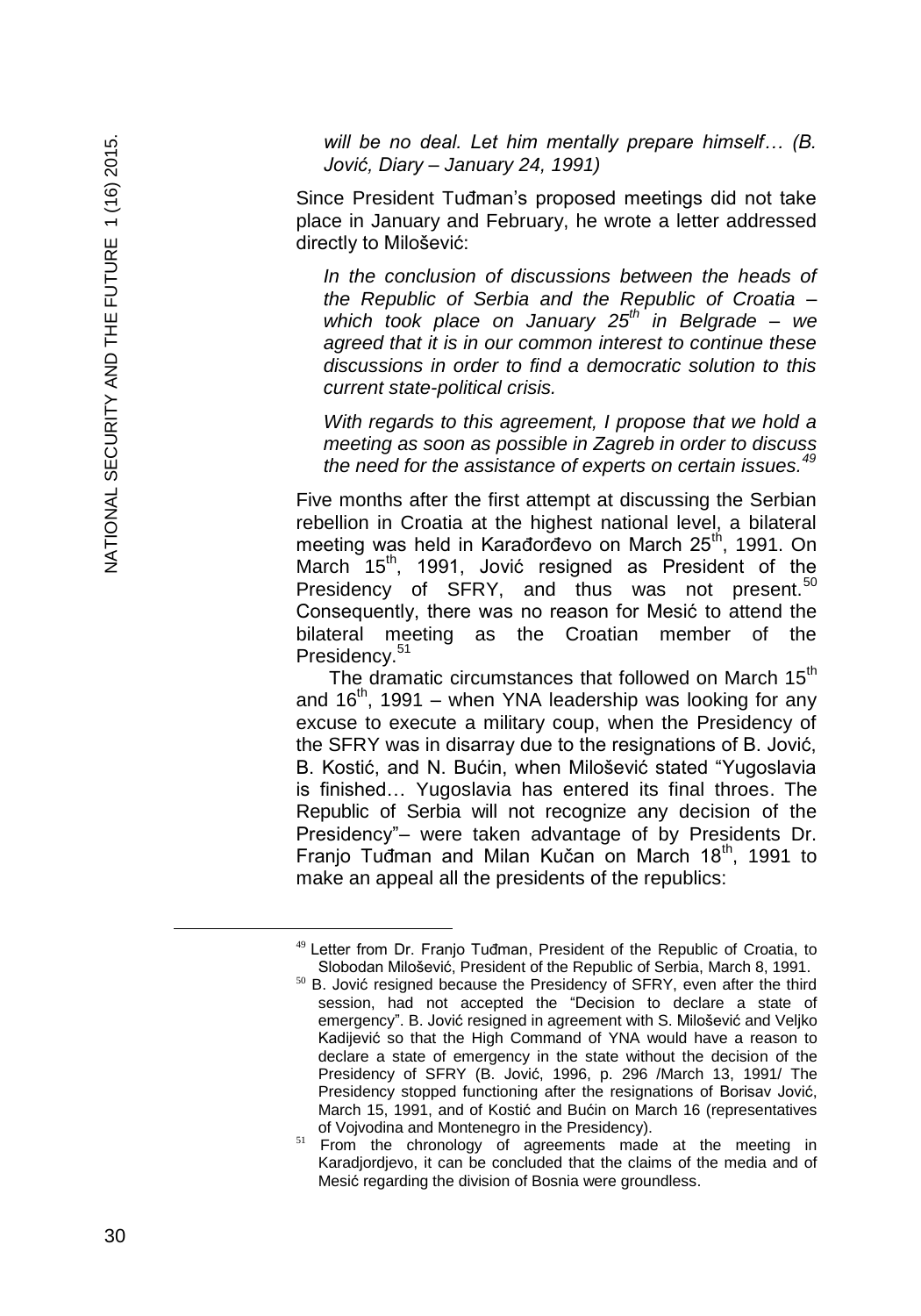*Due to the situation which arose from Mr. Jović's resignation, and the statement of Mr. Milošević, the President of the Republic of Serbia, we believe it is necessary to hold a meeting of the highest government representatives of the sovereign republics in order to find a democratic way out of this political and state crisis.*

*To this end, we propose a meeting of the presidents of the republics, specifically the presidents of the Presidencies of all of the republics, where we might discuss the current situation and the proposals for a democratic way out of this crisis.<sup>52</sup>*

The initiative for joint meetings of the presidents of the republics was made by Presidents Tuđman and Kučan, and the decision to do so was made by the SFRY Presidency, which, after the withdrawal of resignations (B. Jović, B. Kostić, N. Bućin) at a session in Belgrade on March 21st, 1991, proposed meetings "of all federal units in order to find solutions". Based on the Croatian -Slovenian initiative and consent from the SFRY Presidency, a cycle of six political meetings of the presidents of the republics was held.<sup>5</sup>

At these meetings, the presidents of the republics failed to agree on a way out of the Yugoslav constitutional crisis, and differences in national interests were irreconcilable from beginning to end. Croatia and Slovenia advocated the structure of Yugoslavia as *an alliance of sovereign states*, while Serbia and Montenegro were of the opinion that Yugoslavia is and must remain a *federal state*. Bosnia and Herzegovina and Macedonia sought to reconcile the irreconcilable. The fact was obvious that Yugoslavia was unsustainable. There was no consent over who was sovereign and who had the right to self -determination: nations or republics. Serbia was of the opinion that nations have the right to self -determination, but not republics, since the borders as they stood (created after World War II by a special council of the Anti -Fascist Council for the National

<sup>&</sup>lt;sup>52</sup> Letter from President Franjo Tuđman to Milan Kučan, President of the Presidency of Slovenia, June 18, 1991.

<sup>53</sup> At the suggestion of President Tuđman, the first meeting of the presidents of the republics was held in Split on March 3, 1991; the second meeting was held in Belgrade on April 4, 1991; the third meeting was held in Brdo near Kranj on April 11, 1991; the fourth meeting was held in Ohrid on April 18, 1991; the fifth meeting in Cetinje on April 29, 1991; and the sixth meeting in Sarajevo on June 6, 1991. The transcripts from all the meetings (except the one in Belgrade on April 4, 1991) are available to researchers in order for it to be known what was discussed at these meetings and who represented which view.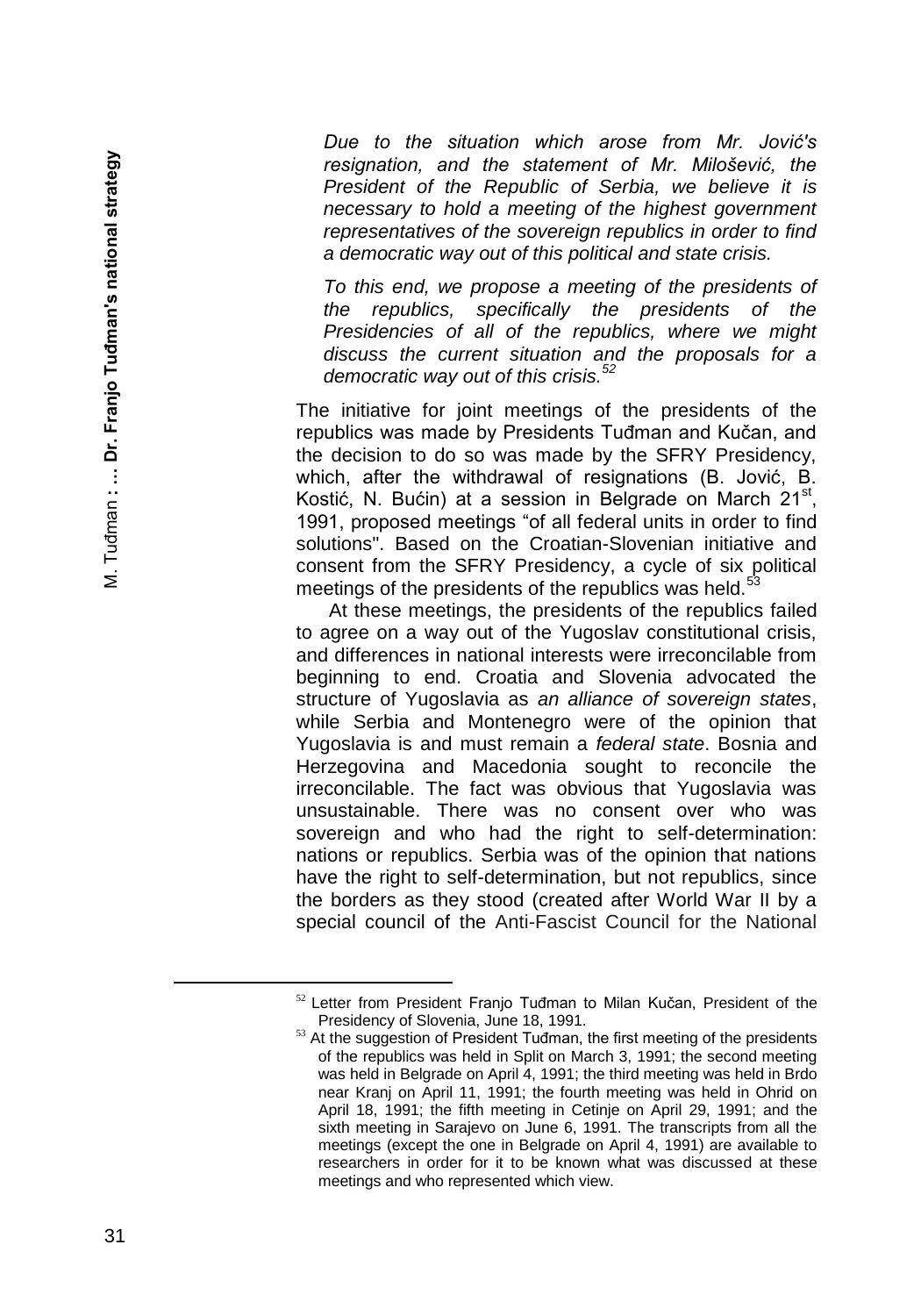Liberation of Yugoslavia) were administrative, and therefore an open issue and subject to change.

This cycle of meetings did not result in an agreement, nor did they result in political programs and arguments yet unknown to the public. However, the mere fact that these meetings even took place changed the political scene and political relations in Yugoslavia. For some, according to Dr. Smilja Avramov, it was "… a step towards the extraconstitutional regulation of relations".<sup>5</sup>

The cycle of political negotiations did not result in an agreement, but it did pave the way for Croatian independence and sovereignty. Continuous activity and insistence on democratic forms of communication resulted in the following: a) federal institutions lost their status as the centers of political power, b) the center of political power was irrevocably transferred to the republics, c) an agreement was not reached on the content of the referendum questions, but there was no dispute since the referendum was no longer the only necessary path towards independence, and d) through intensive and open communication, the rearrangement of temporary and permanent partnerships between the republics began – at least concerning the resolution to the Yugoslav constitutional crisis.

#### *2.3 Strategic problem solving: identification and prioritization.*

Dr. Zdravko Tomac accurately described the views of the public, the opposition, and even some of the members of CDU concerning Dr. FranjoTuđman's readiness to negotiate and sign various agreements:

*In the Croatian public, even among a part of the CDU, in the National Unity Government, and in Croatian Parliament, especially among the opposition, Dr. Franjo Tuđman was often widely criticized and sometimes marked as a national traitor for his strategy of buying time, for his negotiations with Slobodan Milošević, forgiving in to Martić and Babić in Croatia, for his attempt to sign a Serbian-Croatian agreement on the demarcation of Croatian and Serbian territories in Bosnia and Herzegovina, and for accepting numerous ultimatums from the international community at the expense of* 

<sup>54</sup> S. Avramov. *Postherojski rat Zapada protiv Jugoslavije.* Veternik: LDI, 1997, p. 140.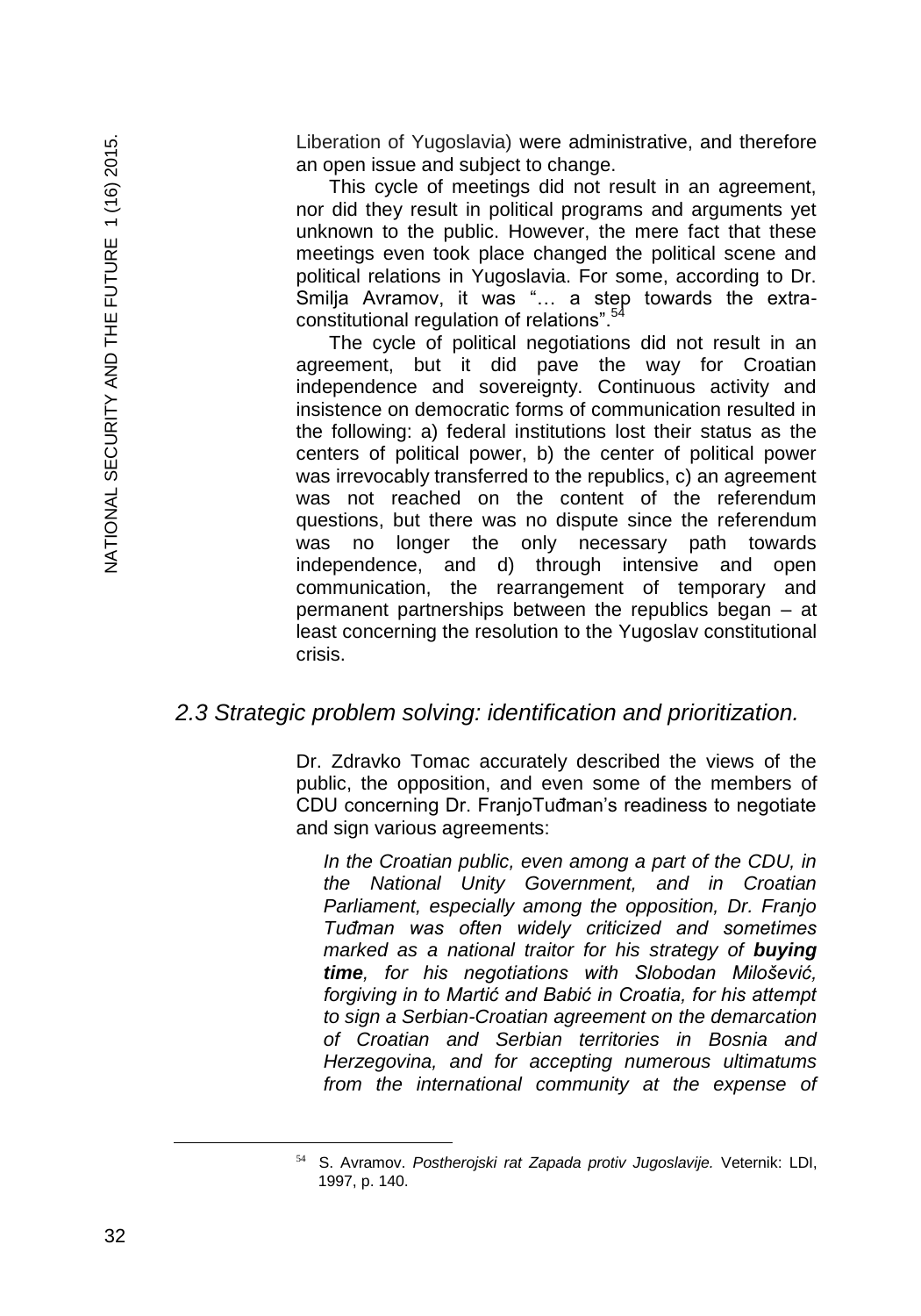*Croatian interests, both in Croatia and in Bosnia and Herzegovina.<sup>55</sup>*

It is obvious that the public, and even some political actors, understood neither Tuđman's political negotiation strategy nor the fact that he was often alone in these negotiations, opposed by both friends and enemies.<sup>56</sup> President Tuđman received recognition for his negotiation, persuasion, communication policies, and tactics at a later stage: "… there is no doubt that Franjo Tuđman's strategy was correct, because he managed to free the occupied part of Croatia, overthrow the quasi -Serbian state in Croatia through Operations *Flash and Storm* and, finally, peacefully integrate Baranja and Eastern Slavonia".<sup>57</sup>

There is no doubt that the success of President Tuđman's strategy was due to his knowledge of how to recognize and define priorities: the sequence of decisions, procedures, and operations is critical to the success of a strategy. One who is able to predict his opponents' actions is also able to anticipate events and is prepared to respond to them promptly.

President Tuđman had an advantage over his rivals, opponents, and enemies because he had "privileged" information — his knowledge of history allowed him to anticipate events. This provided him with a strategic advantage, as he possessed *advance information*: information about events before they even occurred.

*Let us examine a very similar situation, regarding our multi -national relations and republics in the Soviet Union. There they proceeded from a Stalinist regime to regulating mutual relations between republics and nations, both in relation to the reality of those six republics that chose independence and in relation to those nine who wanted to maintain the federation. And based on this, new contracts and agreements were signed. And we insist on returning to a centralist federation, and that the federation should determine everything, even procedural issues regarding referendums in certain republics. And we are more a part of Europe than they are, and we are increasingly* 

È,

<sup>55</sup> Z. Tomac. *Pledoaje za istinu o dr. Franji Tuđmanu*. **Kolo** 3, 2010.

<sup>56</sup> Z. Tomac himself admits: "I often personally … criticized Dr. Tuđman and his policies, and several times I even commented ironically how he should be prohibited from owning a pen when attending negotiations because he has the irresistible need to immediately sign every agreement and ultimatum that is presented to him" (Z. Tomac, **Kolo** 3, 2010)

<sup>57</sup> Z. Tomac, *ibid*.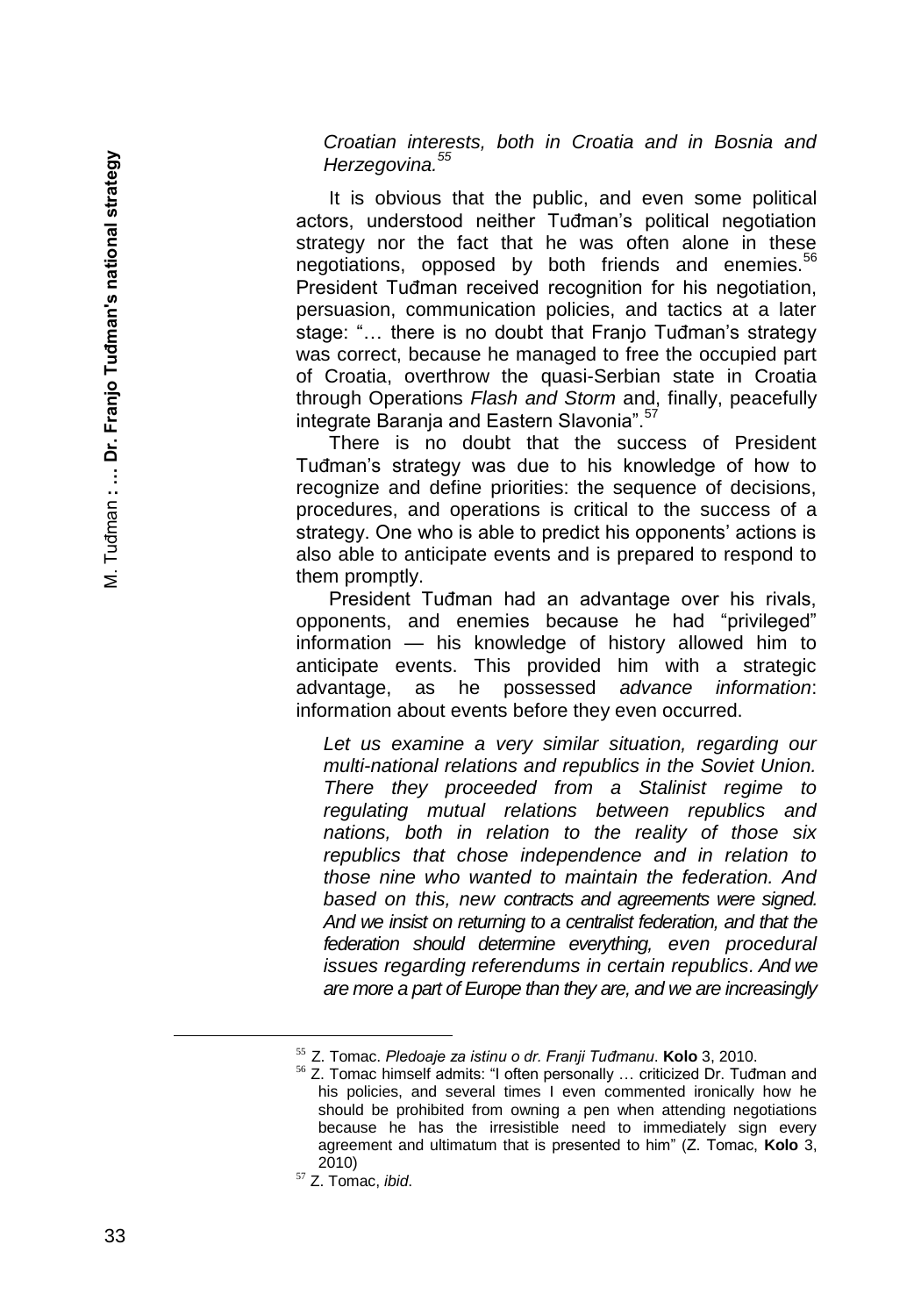*subject to the democratic changes taking place, as well as to international factors.<sup>58</sup>*

In April 1991, President Tuđman reviewed the processes that were taking place in the USSR and their effects on the international order and, indirectly, on the fate of Croatia and Yugoslavia. He relied on *advance information* based on an assessment of political processes (not on past events) in the Soviet Union, since the Baltic republics only declared their independence in August of 1991, and the USSR transformed itself into the Commonwealth of Independent States in December of 1991.

Advance information is the most valuable to strategic planning, because it provides an advantage over timely information reported immediately after an event has occurred, and provides the recipient sufficient time to make decisions. Timely information leaves enough time to make decisions, but less than advance information. Advance information enabled Croatian politics the initiative to make a number of **advance** moves to prepare and ensure the implementation of its political objectives and the realization of its national strategy.

The sequence and dynamics of the political moves were crucial. Six months after the first democratic elections, Croatia adopted the Christmas Constitution, which defined it as a sovereign republic:<sup>59</sup>

*"The Republic of Croatia remains a part of Yugoslavia until a new agreement is made between the Yugoslav republics, or until Croatian Parliament decides otherwise." <sup>60</sup>*

Parallel with the preparation of the Croatian Constitution, Tuđman (together with Slovenia) proposed to the Presidency of SFRY and the Yugoslav public non -federal structure for Yugoslavia as an alliance of sovereign states with the right to a peaceful breakup.

On November  $19<sup>th</sup>$ , 1990 in Belgrade, after the collapse of the League of Communists of Yugoslavia, YNA generals founded the League of Communists Yugoslavia

 $58$  F. Tuđman, unauthorized minutes from the fifth meeting of the presidents of the Presidency and the presidents of the republics, Cetinje 29. 4. 1991.

The 1990 Christmas Constitution underwent several amendments, however it did not need to be significantly altered despite all the changes that had taken place: from the breakup of Yugoslavia to Croatia's entrance into NATO and the E C .

<sup>60</sup> Article 140 of the 1990 Constitution.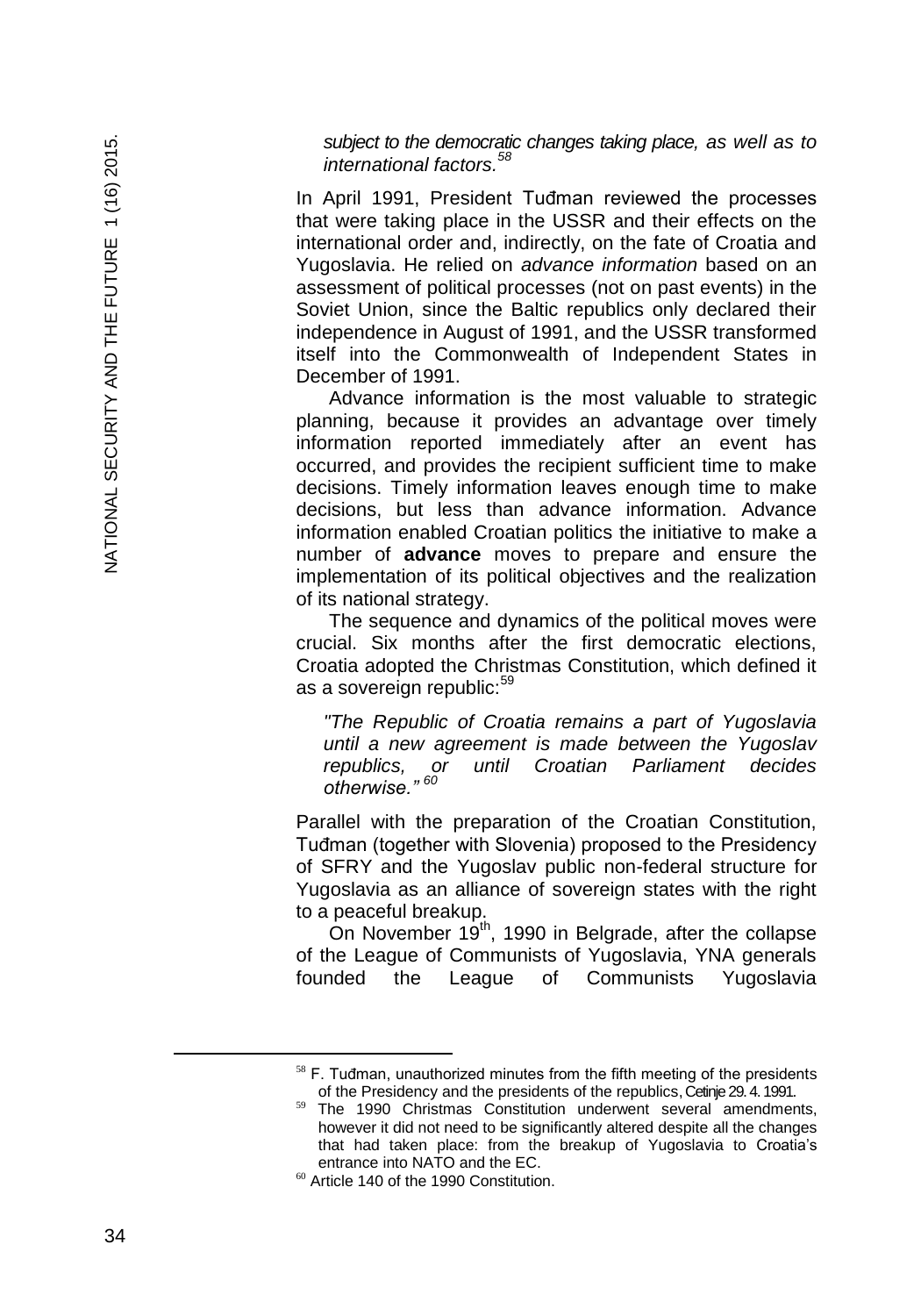Movement.<sup>61</sup> The Presidency of the Republic of Croatia immediately requested the depoliticization of the YNA as a condition for the democratization of the entire society:<sup>62</sup>

*The Presidency of the Republic of Croatia proposes that the Presidency of the SFRY prohibits army structures from engaging in political agitation through political parties as well as banning political party membership to active YNA officers. The Presidency of the Republic of Croatia also proposes that the Presidency of SFRY take a position regarding the statements of retired YNA generals and officers who have made public statements in the name of YNA, threatening the use of force in order to preserve the existing federal socialist system of Yugoslavia.*

However, the army held fast to its beliefs and the constitutional provisions of the communist regime. After the schism at the  $14<sup>th</sup>$  Congress of the Communist Party, Kadijević announced: "Defending the Party means defending the country", and in line with this, he planned military coups and the overthrowing of the legal authorities in Croatia and Slovenia. Kadijević made his thoughts on the depoliticization of the YNA indirectly known on December  $7<sup>th</sup>$ , 1990 on Belgrade TV, when he attacked President Tuđman and Croatian leadership for the "renewal of fascism and genocide against Serbs"<sup>63</sup>

Croatian leadership attempted to neutralize these threats,as well as the arming of rebel Serbs by YNA and the preparation of military coups and armed conflict by requesting that the Yugoslav crisis be internationalized. YNA prepared another military coup to overthrow the Croatian authorities on January  $24<sup>th</sup>$ , 1991, however this did not occur thanks to the Croatian strategy of "deterrence", negotiating, and proving to the world who the aggressor was, along with concessions to demobilize the reserve police force. Thus, it

<sup>&</sup>lt;sup>61</sup> This group had a small number of members outside of YNA. Around 75 ,000 registered members were officers, as well as citizens working for YNA. During the time of the first multinational elections in Serbia on January 9, 1990, the generals supported Milošević's Socialist Party of Serbia (SPS) .

 $62$  "In accordance with the earlier agreement of the Presidency of SFRY with the leadership of the republics, the common leadership stance of Croatia and Slovenia, and the request of the local and global democratic public for the depolitization of the Army and a peaceful solution to the Yugoslav crisis. The Presidency of the Republic of Croatia considers that the renewal of SKJ -POJ is in contrast to the agreed policy". Letter from President F. Tuđman to the President of SFRY, November 26, 1990.

<sup>63</sup> Laura Silber and Allan Little, 1996.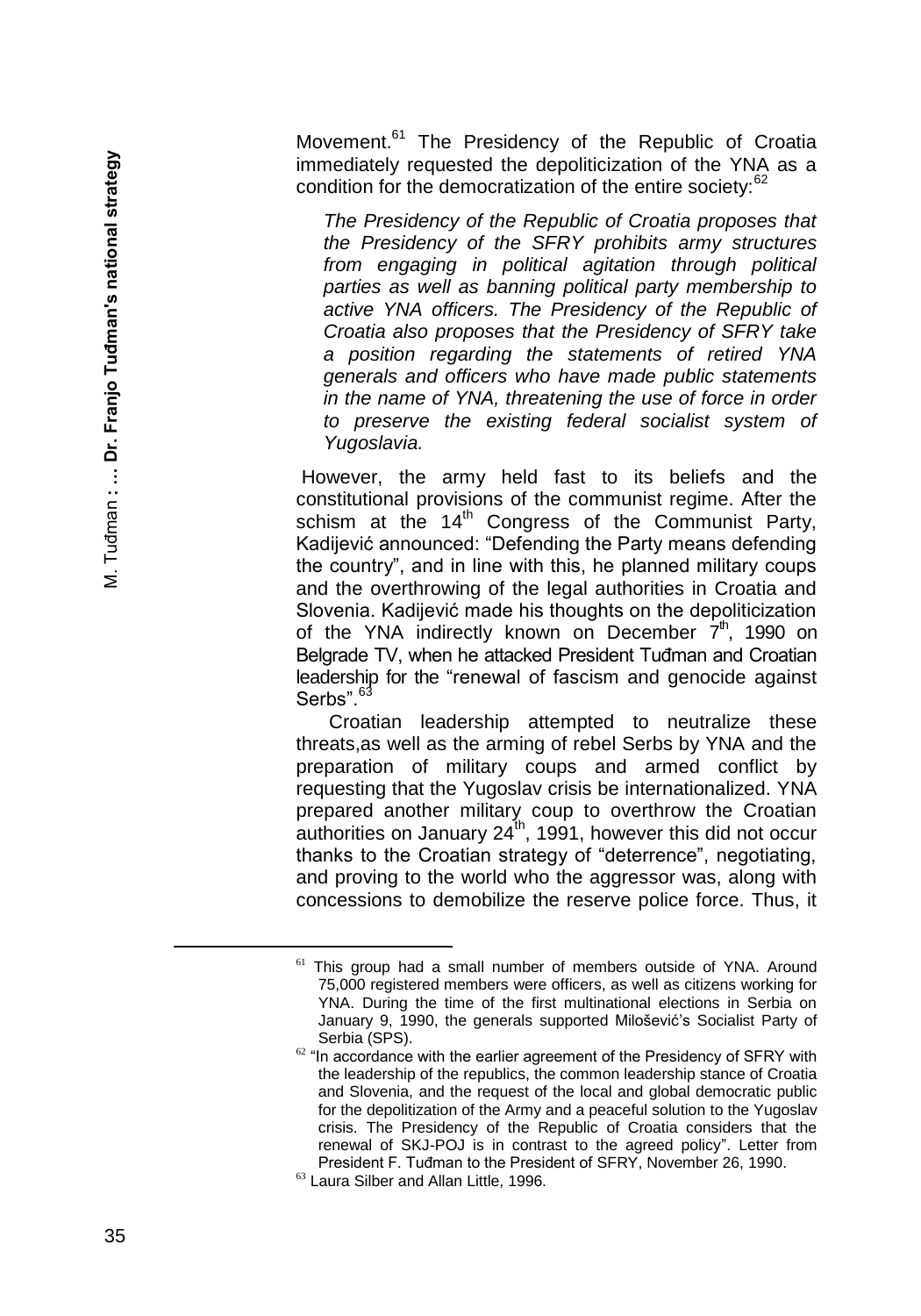is no coincidence that President Tuđman sent a letter to United States President Bush on the very same day in order for "the world to recognize who the aggressor is" against Croatia and its democratic government. At the same time, he sent Mesić with a message to the President of the Presidency of SFRY and to the President of Serbia regarding the necessity for discussions in order to avoid war. The letter to Bush and the message to Jović and Milošević were part of the same negotiation strategy, which was aimed at ensuring Croatia's future.

In the letter, the President of the Republic of Croatia informs US President George Bush that the threat of a YNA military coup in the Republic of Croatia is very real, and seeks the support of the United States. Among other things, the letter states:

*Disaster in Yugoslavia can be prevented with an explicit message from the United States, stating that it supports the majority in the newly established democratic republics, calling for a peaceful solution to ensure future stability and the respect of internal borders and cooperation among the mentioned national states.*

*Yugoslavia is not the Soviet Union, Serbia is not Russia, and the Yugoslav Army is not the Soviet Army.*

*It would be an unforgivable mistake if communist terror was re -imposed over the majority in Yugoslavia, which established its democratic government at free elections. This would be in the interests of neither the Yugoslav nations nor the United States. This can be avoided if the United States takes a decisive stance.*

*If the aforementioned terror does not stop immediately, it will have long -lasting and devastating effects. Therefore, we expect the support of the United States.<sup>64</sup>*

On January 24<sup>th</sup>, 1991, YNA raised its combat readiness to the highest level. It issued a warrant for the arrest of the Minister of Defense of the Republic of Croatia, General Martin Špegelj, and sought approval from the Presidency of SFRY for the forceful disarmament of "paramilitary units" in Croatia. YNA's proposal was not approved by the majority of the Presidency's members.<sup>65</sup>

<sup>&</sup>lt;sup>64</sup> Letter from President Franjo Tuđman to US President George Bush, January 24, 1991.

 $65$  Late in the evening of January 25, 1991, at a session of the extended Presidency (representing the Republic of Croatia: President Franjo Tuđman, President of Parliament Žarko Domljan , and Head of Government Josip Manoli ć), an agreement was made to break up the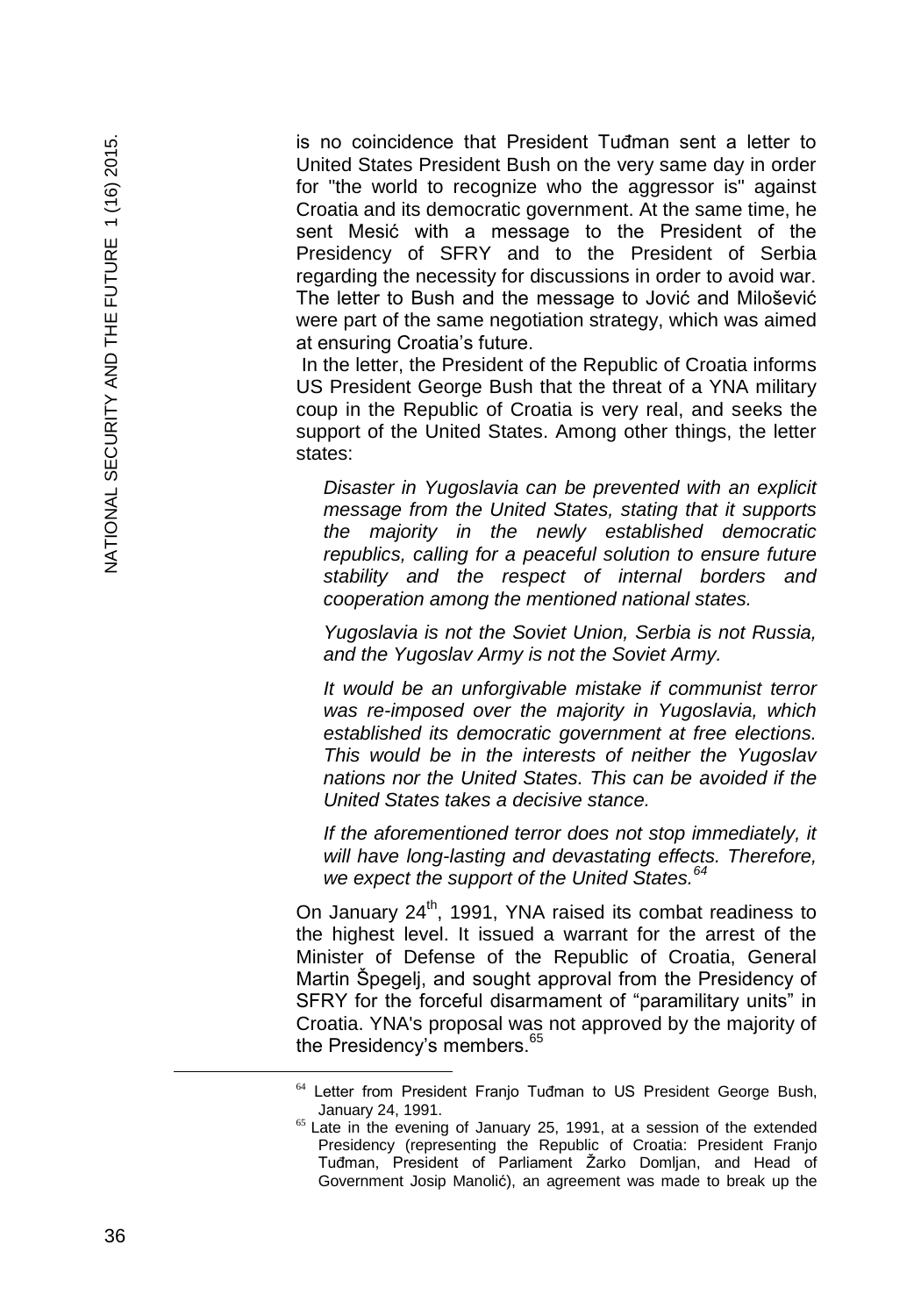However, the Presidency of SFRY asked the Federal Public Prosecutor's Office to initiate proceedings for the arrest of President Tuđman for high treason for sending President Bush a request for the intervention of the United States. The Federal Public Prosecutor concluded that Dr. Franjo Tuđman committed the offense of high treason because he "… tried to induce the United States to take measures which would damage the sovereignty of SFRY within the area of its security… In the criminal overview of such an attempt, Dr. Franjo Tuđman's overall activity is of high significance both in other relevant contacts with the United States ... and other countries".<sup>66</sup>

The Presidency of SFRY, the YNA, and the Greater Serbian agenda were opposed to the internationalization of the Yugoslav crisis. Their main objective was to reorganize Yugoslavia on a new basis: change the republics' borders in order to "unify all Serbian lands" so that most or all Serbs lived in the "remainder" of Yugoslavia. The international community could not agree on how to redraw the republics' borders, not only for reasons of international law, but also out of fear of a potential domino effect that might cause border changes in Europe itself.

Croatia's attempt to internationalize the Yugoslav crisis in early 1991 failed because United States leadership wanted to preserve Yugoslavia.<sup>67</sup> However, this could not stop the leadership of Slovenia and Croatia from continuing to make decisions that led to their independence.<sup>68</sup> After the

reserve system of Croatia's Ministry of Internal Affairs and at the same time abolish YNA's combat readiness.

- The letter from the Federal State Prosecutor Liubomir Prliet to the Presidency of SFRY, February 13, 1991. B. Jović tried to incorporate the view of the Federal State Prosecutor regarding the high treason of the President of the Republic of Croatia as an item on the daily agenda of the Presidency, based on which he received a response from President Tuđman on March 1, 1991.
- $67$  US President George Bush, in a letter dated March 28-29, 1991, writes to President Markovi ć: "...It should be clear that the US does not and will not give priority to any national or ethnic group in Yugoslavia. At the same time, we wish that the differences between nations be solved within the framework of a united, democratic Yugoslavia , and we will not encourage or award those who wish to breakup this state" (Politika, March 29, 1991) .
- $68$  On February 20, 1991, the Assembly of Slovenia accepted the amendments to the Constitution, which define d Slovenia as an independent state which will determine its relations with other states of SFRY based on international law .

 On February 21, 1991, Croatia began the dissolution process: Parliament passed a decision to abolish all federal laws that were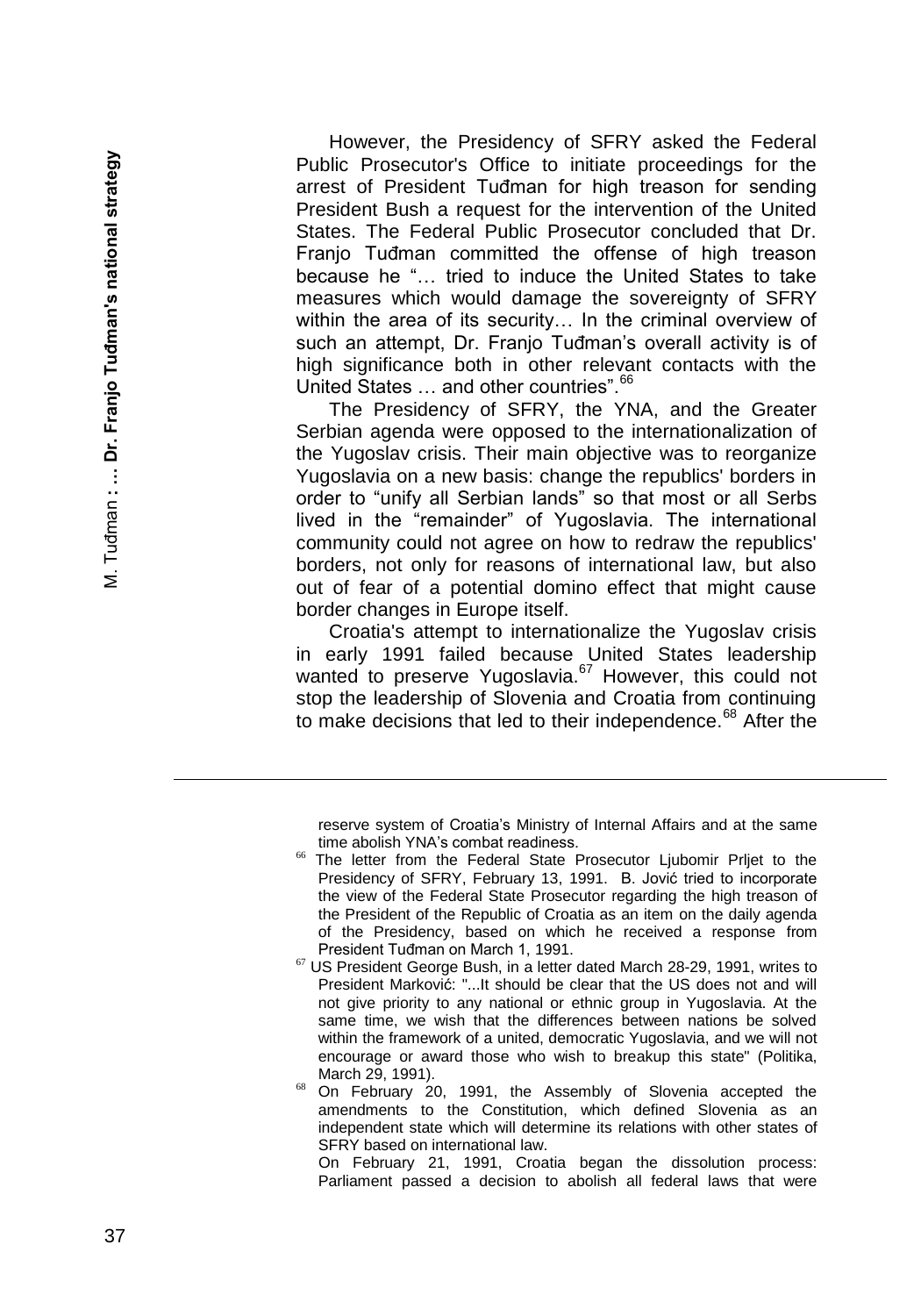referendum, Croatia and Slovenia declared their independence on June 25<sup>th</sup> 1991. The international community could not deny the right of Croatia and Slovenia to independence and sovereignty, but sought a moratorium on this decision so that the European Community might offer "principles for the resolution of the Yugoslav crisis".

At a peace Conference in The Hague on October  $18<sup>th</sup>$ , 1991, the European Community offered a document entitled "Arrangements for the general settlement of the Yugoslav crisis", which proposed "a free community of independent Yugoslav republics". The first sentence of the "Arrangement" foresees "sovereign and independent republics with international recognition for those who desire it".<sup>69</sup> The fact is that the EC essentially accepted the political concept proposed by Croatia and Slovenia a year earlier to the Presidency of the SFRY in October of 1990 — the same proposal that was discussed but not accepted at any of the six meetings of the Presidencies of the republics.<sup>70</sup>

In international relations, a year is a very short period of time. One year in times of war and crisis claimed thousands of lives in Croatia. This is how long it took for the international community to accept not only the views, but the decisions of Croatia (and Slovenia and the other republics that wanted independence). If we evaluate the success of Croatia's strategy, then we can conclude that Croatian leadership remained proactive, and that it did not make the wrong decisions.

Croatia's strategy was successful even in relation to the EC's policy. Croatia made its assessments and decisions, as previously noted, on the basis of advance information. International factors made their decisions based on timely information. They could obtain the information first -hand –

opposed to republican laws , and it was announced that the Republic of Croatia will leave SFRY on June 30, 1991.

i<br>L

<sup>&</sup>lt;sup>69</sup> See: "Peace Conference on Yugoslavia: The EC proposes 'A free community of independent Yugoslav republics'" (The Hague, October 18, 1991), in: M. Tuđman. *Istina o Bosni i Hercegovini. Dokumenti 1991 - 1995*. Zagreb : Slovo M, 2005, p. 75 -82.

 $70$  At the meetings of the presidencies of the republics of Slovenia and Croatia, they were accused of breaking up Yugoslavia. When the EC declared the same notion (with support from the US and the Soviet Union) , the Presidency of SFRY also accused the international community of breaking up Yugoslavia (refer to the letter which President Tuđman sent on October  $23<sup>rd</sup>$  1991 to the presidents and ministers of foreign affairs of the EC Member States, to the U S, Russia, the Pope, and co -presidents of the Conference on Yugoslavia).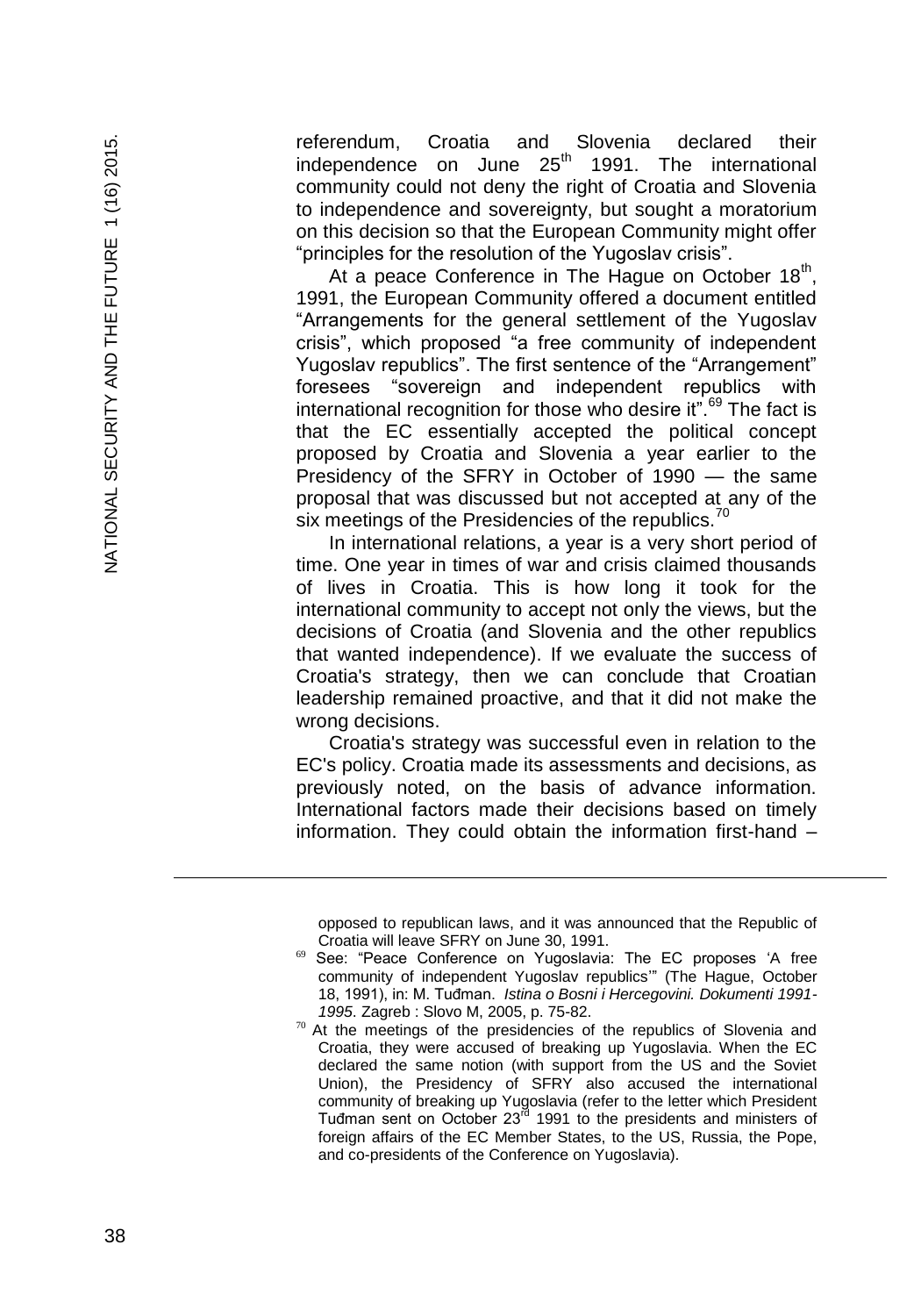and on the basis of regular contacts with Croatian officials – immediately after the events occurred.

YNA and the Greater Serbian agenda considered a unitary Yugoslavia acceptable if all Serbs would remain in one country, a country which they did not intend to leave as they had ensured their hegemony in it through ideology and majoritarianism. They therefore used all means possible to oppose the proposed constitutional changes – both the proposal for a confederation and for a new alliance of sovereign states.

It is obvious that the policy of YNA and Slobodan Milošević were led on the basis of delayed information and assessments which did not take changes in the international order into account. They counted on lasting support from international factors (ranging from the United States and EC Member States to Russia) who firmly advocated the survival of Yugoslavia, factors that did not support the "secessionist" republics. These factors supported the survival of Yugoslavia in 1991, due to current fears that (after the dissolution of the Warsaw Pact) "civil war" in Yugoslavia would become a framework for the possible violent collapse of the USSR in a conflict of much larger scale. Thus, the international community was not prepared to support any political option not in favor of Yugoslavia.

Belgrade did not anticipate the events and democratic processes in Europe. Instead, it built its strategy as the guardian of Yugoslavia by relying on the expectations of the international community to preserve Yugoslavia, even in a "diminished" structure, but such that Serbs were not separated from Yugoslavia, and that the nations wishing to remain could do so.

However, the policy of the forced integration of all Serbs into a third Yugoslavia was contrary to the democratic changes in Europe. The brutal use of military force by YNA and Chetnik paramilitary units, resulting in tremendous destruction and immense casualties in Croatia in 1991, inevitably led Serbia and Montenegro (Yugoslavia) into international isolation. Nevertheless, this was a price Belgrade was willing to pay in order to "unite all Serbian lands" and ensure the same hegemony over the third Yugoslavia which the Serbs had enjoyed in both the first and second Yugoslavia.

The starting point of the Croatian national strategy was that history should be changed, aware that all events have deeper causes –present ones in the past and future ones in the present. This is why there is no sharp distinction between politics and history. Because of the very fact that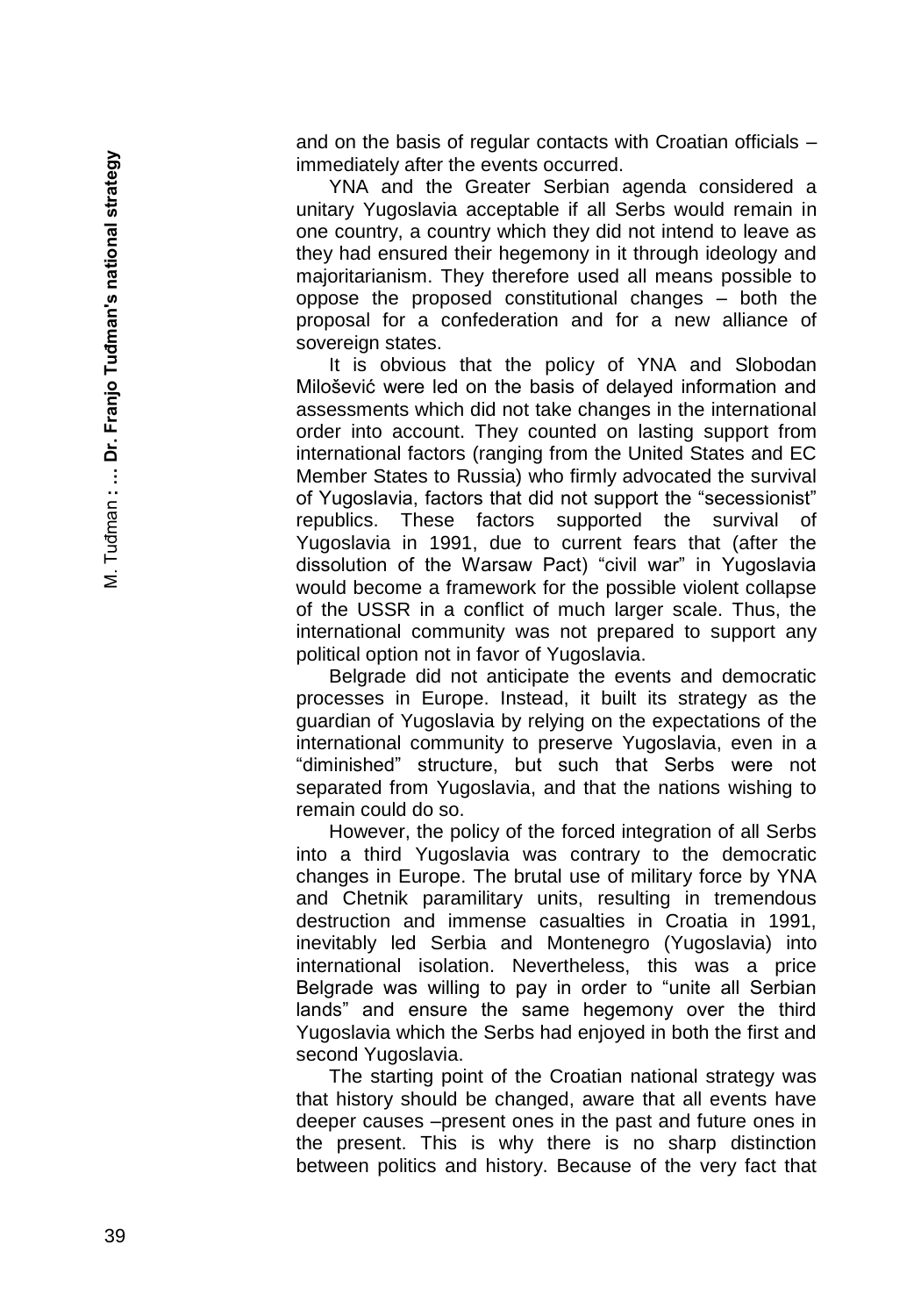Croatian society relied on its political leadership and its historical judgments, accepting the anticipation of political and social changes in Europe, Croatia did not lead itself into a situation in which its politics was led by fools or its modern history was written by cowards.

#### *2.4 The rule: neutralizing the enemy with isolation*

YNA was considered one of the strongest military forces in Europe. The fact that it was also a "seventh republic", i.e. an independent political factor, resulted in YNA preventing the breakup of socialist Yugoslavia in 1990 by means of the threat of force. After Croatia and Slovenia's declaration of independence, it used war as a means to impose new borders for Yugoslavia – so that all Serbs would continue living in one country.

Had it not been for YNA's direct political and military participation in the processes leading to the breakup of Yugoslavia in the 1990's, the fate of Yugoslavia would not have been resolved by the war in Slovenia, Croatia, and Bosnia and Herzegovina, but rather by political means; in any case, with less casualties and destruction. Unfortunately, this did not occur, and given the political and military doctrine of leadership of YNA, it could not even have taken place, because the High Command of YNA was opposed to democratic changes to the Yugoslav political system in the 1960's, as well as those affecting Europe in the late 1980's and early 1990's.

The viewpoint of YNA is accurately and truthfully described by Army General Veljko Kadijević<sup>71</sup> in his book My View on the Collapse.<sup>72</sup>He claims that "the federal structure of the Yugoslav state was the best and only possible option". However, his positive assessment applies only to the period immediately after 1945, when Yugoslavia was fraught with revolutionary terror based upon the Soviet model, with mass expropriation of property and the persecution and liquidation of all political opponents and "domestic traitors":

*"All solutions up until the 1960's were characterized by their simplicity and intelligibility to everyone… Yugoslav politics was founded on these bases, and as such,* 

 $71$  Army General Veljko Kadijević was the Federal Secretary for National Defense from May 15, 1988 until January 8, 1992.

<sup>72</sup> Veljko Kadijević. *My View on the Collapse*. Beograd: Politika, 1993.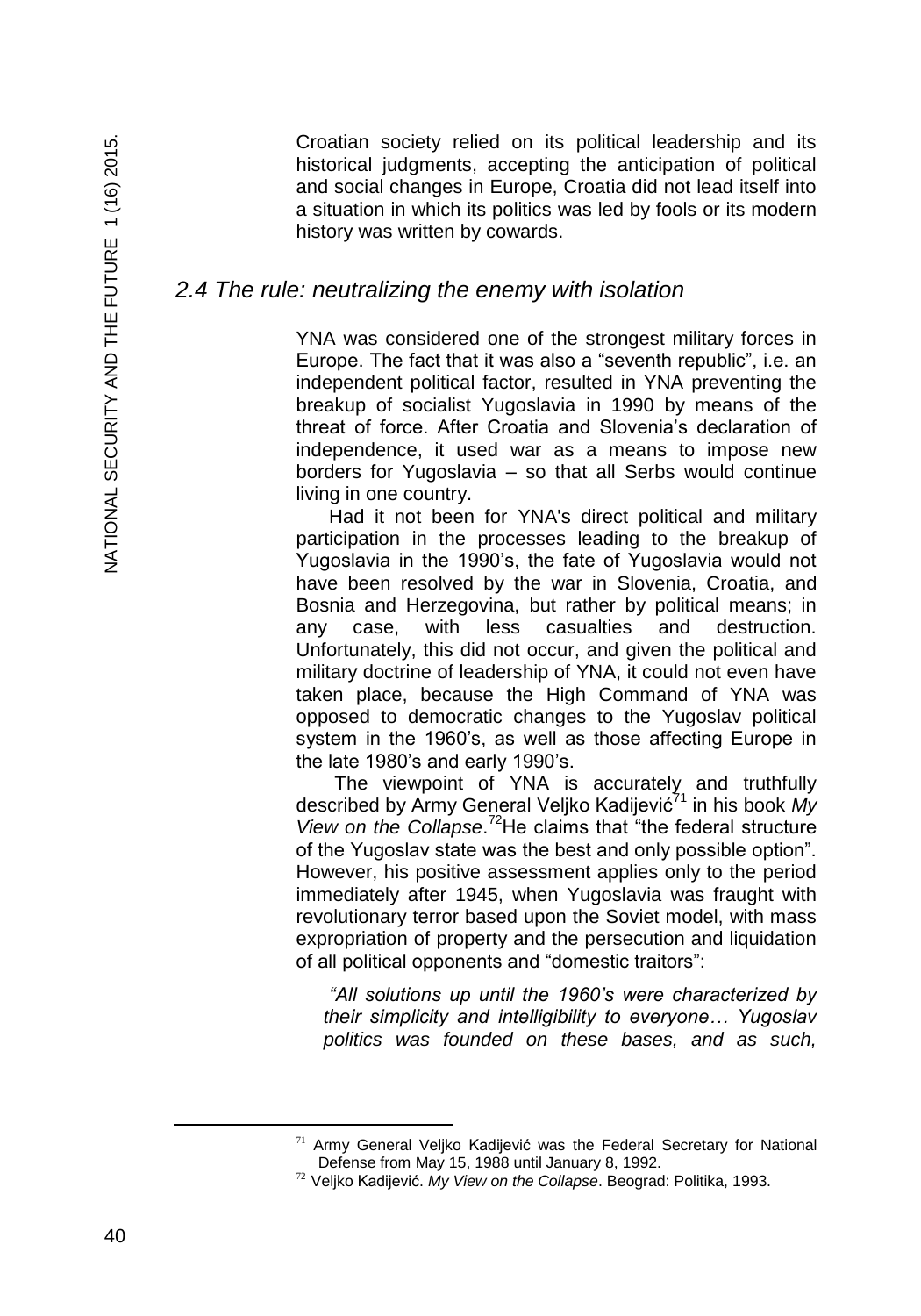*experienced unprecedented prosperity and, correspondingly, immense international recognition".<sup>73</sup>*

According to Kadijević, the breakup of Yugoslavia began with the reforms of the 1960's when self -management was accepted, and "in place of a realistic relationship towards the state and its functions… a thesis on the death of the state was developed". The consequence of these reforms: "The Yugoslav idea was rejected, proclaimed a unitaristic conspiracy… This first and main mistake signed the second Yugoslavia's death sentence. Everything else flowed negatively from this first historical failure, sped up as if on a conveyor belt"(highlighted in italics in the original).<sup>74</sup>

Kadijević considered Tito responsible for the 1962 victory of "Kardelj's concept of Yugoslavia … or, as depicted later, the concept of the breakup of Yugoslavia". Kadijević: "*This decision was made by Tito*. It is certainly the worst and most disastrous of all decisions made during the time of the second Yugoslavia" (highlighted in italics in the original).<sup>75</sup> The process of the breakup of Yugoslavia, what Kadijević called *the negative turning point*, began in 1962, and the "Constitution of 1974 represented the constitutional and legal basis whose consistent application inevitably and lawfully led the state to its breakup".

Clearly, the assessments of YNA High Command regarding the 1962 constitutional reforms of socialist Yugoslavia were negative, but they did not dare to openly oppose Tito during his lifetime. However, in the late 1980's, High Command refused to accept the consequences of the collapse of the communist regime and the Warsaw Pact, and it planned to oppose the results of free elections and democratic changes. Even after Tito's death in 1980, the dissolution of the Communist Party of Yugoslavia in January of 1990, and the fact that the army remained the only "constitutional guard" and the last of three integrating factors of the Yugoslav state, High Command was ready, despite all political and historical changes, to forcibly retain the constitutional position and role within the state which it had lost:

The further the degradation process of the federal state went, and in the last few years it went very quickly, the more YNA was practically **becoming an army without a state, and as such, unique in the world**. YNA was caught between a disappearing and completely paralyzed federal

<sup>73</sup> Veljko Kadijević, pp. 60, 61.

<sup>74</sup> Veljko Kadijević, p . 62.

<sup>75</sup> Veljko Kadijević, p. 64.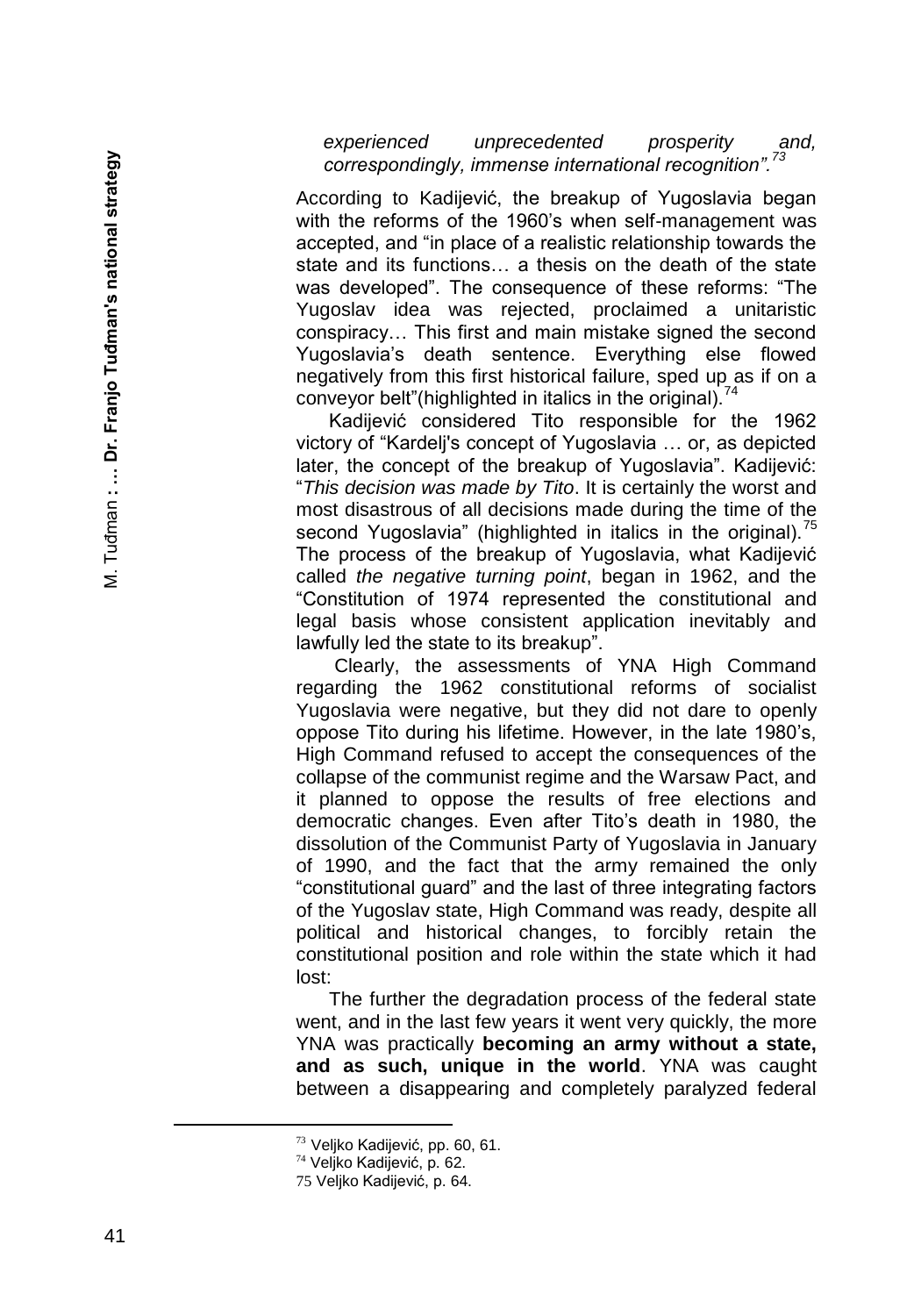state and emerging republics, states with different interests and completely opposing concepts regarding the possibility of a joint Yugoslav state, and joint armies within it… The condition into which YNA was brought, that of an army without a state, best finalized the concept of the breakup of the unified armed forces of Yugoslavia in order to enable the breakup of the Yugoslav state, which had been written into the 1974 Yugoslav Constitution (highlighted in the source).<sup>76</sup>

Even before free elections in 1990, High Command opposed the idea of destroying "the concept of armed forces contained in the Constitution", by "maximally disabling solutions" not explicitly mentioned in the Constitution, and through the fact that "YNA maximally nurtures and develops the Yugoslav idea". The strategic and operational reorganization of the YNA in 1985 was important to these plans: "… instead of six territorial forces, three military regions were formed whose territorial division *completely ignored the administrative borders of the republics and provinces*" (highlighted in italics in the source).<sup>77</sup> The strategic and operational reorganization into three military regions *completely ignored the administrative borders of the republics*, yet it *fit* completely with the borders for the planned division of Croatian territory for the purpose of *uniting all Serbian lands*.

In 1990, YNA military leadership was aware that "internal and international circumstances had completely excluded any type of classical military coup", and had they immediately launched an attack on Slovenia and Croatia, "YNA and Serbia would suffer immense consequences as the aggressor"<sup>78</sup> With this view, Kadijević overestimates international circumstances while underestimating internal ones. Kadijević was convinced that they would, at the international level, "walk into a trap" because they would be subjected to sanctions and "rigorous military intervention" with attacks on "vital facilities in Serbia and the most important YNA infrastructure".<sup>79</sup>

The military intervention of international forces in 1990 and 1991 was not likely for several reasons. First, Yugoslavia lost its geostrategic importance through the disappearance of the bipolar division of the world – which was a direct consequence of the dissolution of the Warsaw Pact and the collapse of communism in Europe. Second, the United States was so preoccupied with the war in Iraq that it

<sup>76</sup> Veljko Kadijević , pp. 76 -77.

<sup>77</sup> Veljko Kadijević, pp. 76-77.

<sup>78</sup> Veljko Kadijević, p. 115.

<sup>79</sup> Veljko Kadijević, *ibid*, p. 115.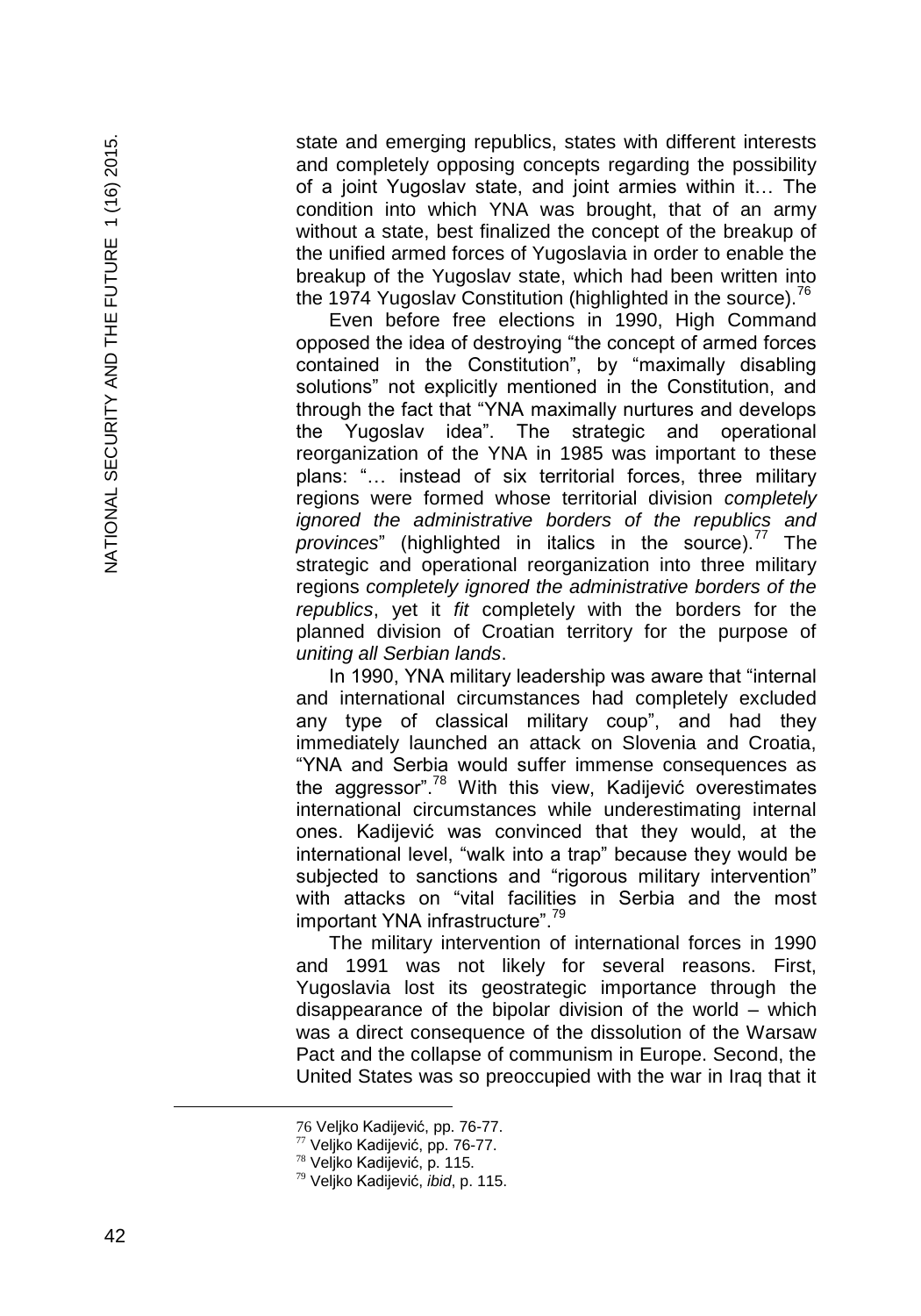had no interest in the Yugoslav crisis, so little in fact that none of their representatives attended the Conference on Yugoslavia in the Hague in 1991, nor did they send American troops to UNPROFOR in 1992. Third, the European Community was not capable of an independent military intervention of such proportions at the time, and are likely still not today. Fourth, Russia was burdened with its own internal problems, and did not support military coups, even in secret consultations.<sup>80</sup>

"*Internal circumstances*" were evidently the key reason why the army did not receive political support, neither for a military coup nor for intervention. There are several reasons for this. From 1990 until late 1991, Croatian and Slovenian leadership did not have the international support to declare independence, and the international community was in favor of preserving the unified Yugoslavia. However, through constitutional changes and legal provisions, Slovenia and Croatia were preparing to declare their independence, as well as offering a non -federal structure of Yugoslavia as an alliance of sovereign states. The longer the Yugoslav constitutional crisis lasted, the weaker the federal institutions became, and political power was transferred to the republics. The plebiscite declaration of independence was the final message that "YNA had been left without a state", not because of the will or policies of international factors, but rather because of the Croatian and Slovenian nations and the strategies that led them to this objective.

Croatia was in a much more difficult situation than Slovenia, because for almost a year leading up to its declaration of independence, it underwent a crawling territorial occupation. YNA had gained control of Croatian territory and placed itself in buffer zones in accordance with a decision made by YNA military leadership, "relying on political strength … and those nations who want to live in Yugoslavia", to ensure "the protection and defense of the Serbian nation outside of Serbia by assembling YNA forces within the future borders of Yugoslavia".<sup>81</sup>

When Croatia and Slovenia declared independence on June  $25<sup>th</sup>$ , 1991, the political process of establishing independent states was completed. However, an attempt was made to prevent both their declaration and international recognition. High Command asked the Presidency of SFRY

<sup>&</sup>lt;sup>80</sup> V. Kadijević, during a critical session of the extended Presidency of SFRY (March 12 -15, 1991) with approval from B. Jović, flew to Moscow in search of support from D. Jazov for a military coup, but did not receive it.

<sup>81</sup> V. Kadijević, p. 114.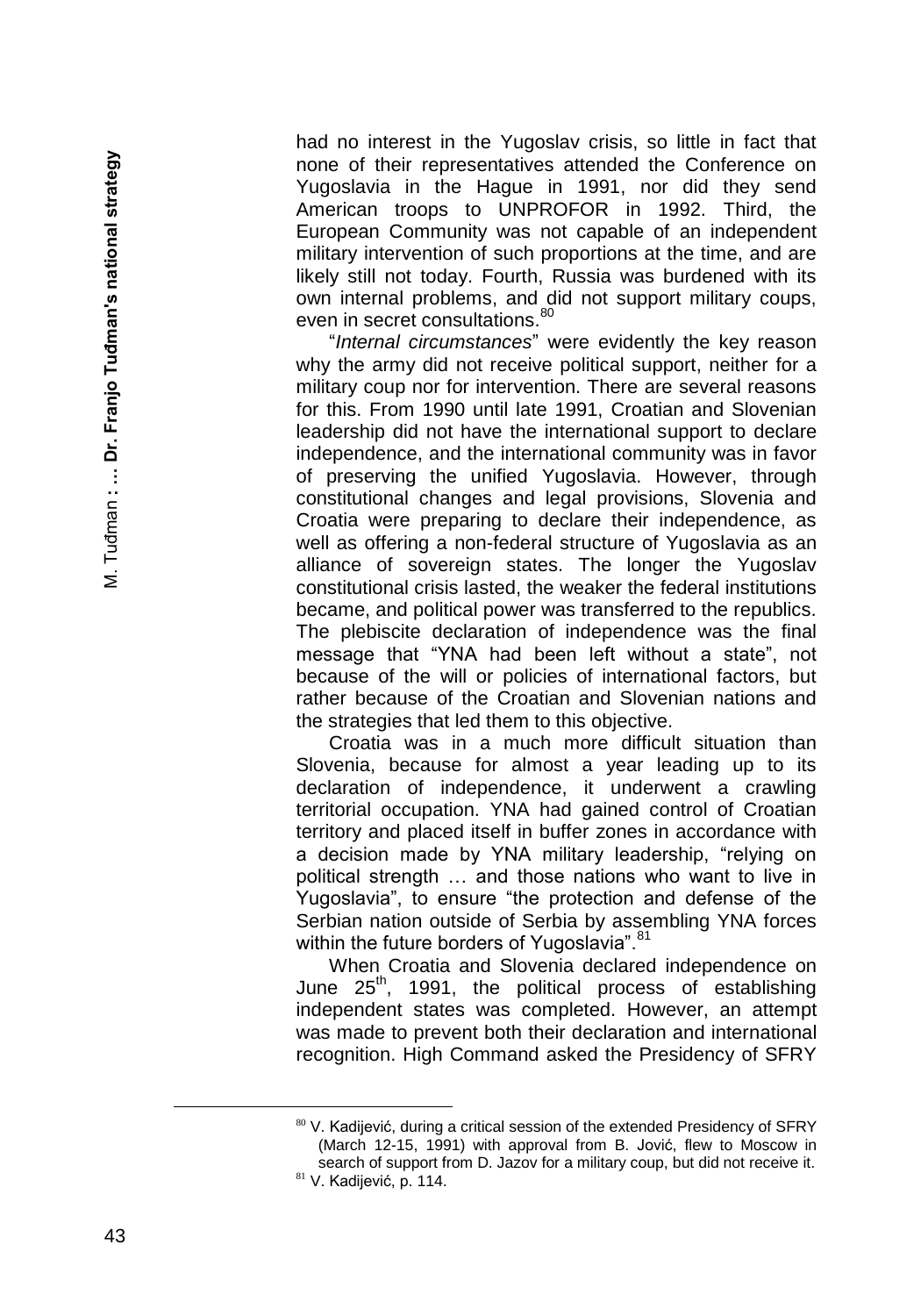to declare "a state of war and general mobilization". $82$  The Presidency was divided and the army did not obtain approval. Kadijević threatened a military solution and Milošević announced it.

*Kadijević: "The army will consider the measures to be taken after the Presidency opposed army recommendations aimed at preventing inter-ethnic armed conflict and civil war". On March 16th, 1991, Slobodan Milošević finally spoke out, stating that "Yugoslavia is finished". "I have ordered the mobilization of reserve special police and the urgent organization of additional Serbian military units. Yugoslavia has entered its final throes. The Republic of Serbia will no longer accept any decisions made and adopted by the Presidency in the current circumstances because they will be illegal", said Milošević.*

#### Source: http://www.posavski-vremeplov.com/suzna*dolina/raspad/ (accessed August 30, 2014)*

After a fake war in Slovenia, the plan of the Supreme Command was 'to dislocate the entire YNA structure from Slovenia'. "The general political objective is to create a new Yugoslavia of those nations who want it", and YNA aimed to achieve this by "freeing each Serbian region of any presence of the Croatian Army and Croatian authorities… The plans developed for the use of YNA throughout Yugoslav territory were: to completely defeat the Croatian army if conditions permitted…; to achieve full cooperation with Serbian rebels in Serbian Krajina …; to pay special attention to the role of the Serbian nation in Bosnia and Herzegovina, because it is crucial for the future of the Serbian nation as a whole...".<sup>8</sup>

Kadijević became aware that he had lost when Croatia did not 'start a war against YNA', but avoided a direct conflict. Croatia did not seek a solution at the military level —its strategic priority was political and international recognition. Without declaring independence and receiving international recognition, Croatia's military conflict with one of the strongest armies in Europe would have been doomed to failure. Croatia's opportunity to attain its own state would have gone to waste, because at the time, international factors also opposed breakup of Yugoslavia.

The army "without a state" was doomed to failure. It lost the war at the political and international level, not at the military level. Even when Kadijević announced his view on

<sup>82</sup> V. Kadijević, p. 133.

<sup>83</sup> V. Kadijević, p. 134.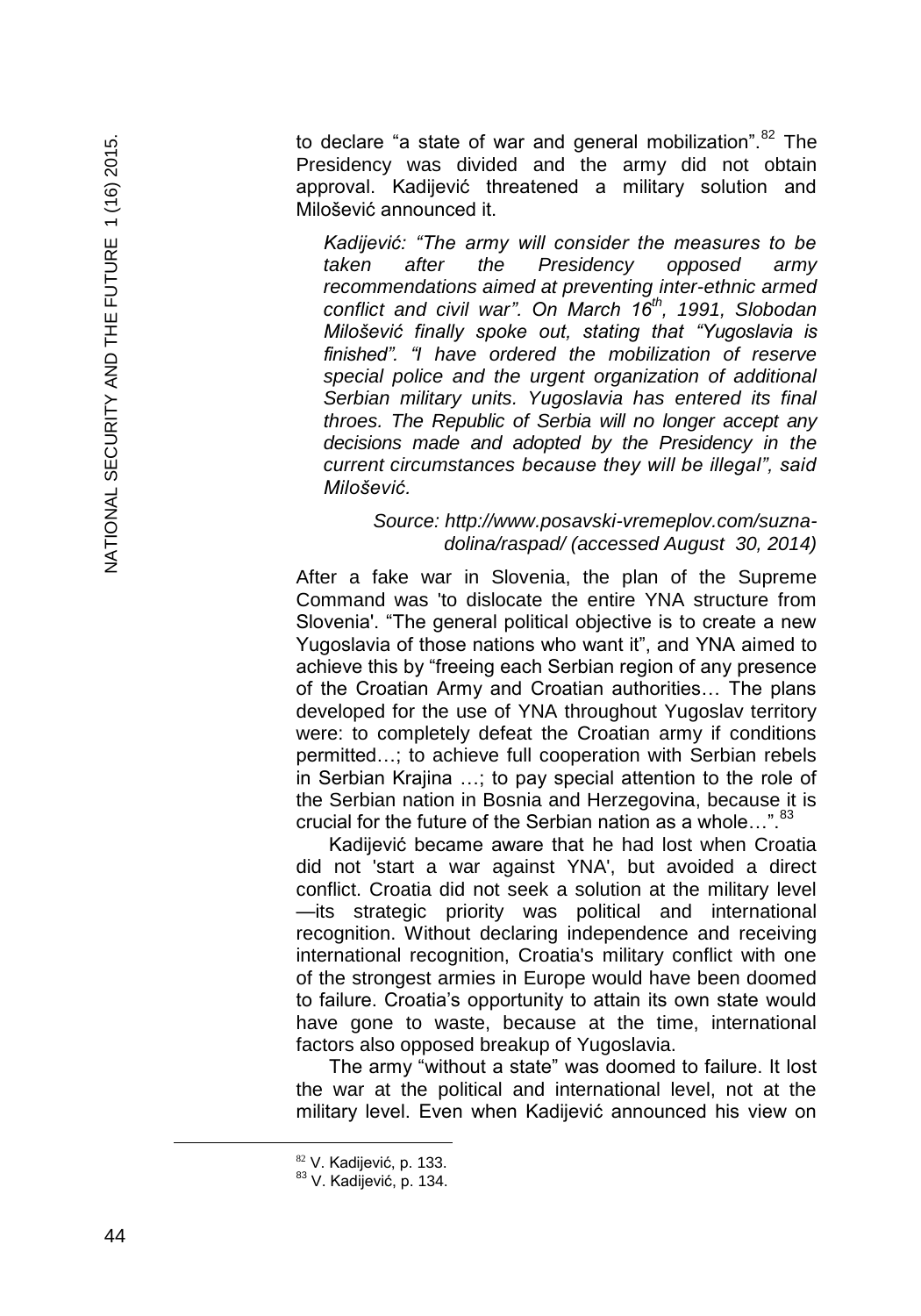the breakup of Yugoslavia (1993), he was convinced that YNA had achieved its objectives: it had defeated the Croatian army and all the Serbian regions in Croatia were freed; "If Croatia had not lost the war, it never would have accepted the Vance plan, according to which one third of the territory which it considers to be its own was placed under the protection of the United Nations with Serbian full ownership of that territory…. which enabled it to achieve political objectives in a peaceful manner, but over a longer time period".<sup>84</sup>

In 1993, Kadijević expressed his surprising historical and political blindness in his statement that he believed it to be possible, or that it would become possible, to change borders through military force. However, the Arbitration Commission of the Conference on Yugoslavia (also known as the Badinter Commission), less than ten days after signing the Vance plan, decided that the republics' borders were international and that they could not be changed by force. As a result, the entire project regarding the violent redrawing of borders, the "unification of all Serbian lands", was strategically defeated at the political and international level. The military and political bearers of this program were sinking deeper into isolation. The space in which they survived was within the boundaries of the battlefield which divided them from the free world, and these war -drawn borders could not become the internationally recognized borders of a state.

YNA was neutralized by isolation in the moment when the "army was left without a state", and when the military option had lost all meaning. This is also indicated by the personal fate of Army General Veljko Kadijević. While he was serving as Federal Secretary for the National Defense of Yugoslavia (i.e. Minister of Defense), he also complained that "any contact with prominent figures in the US administration had been made impossible", that scheduled meetings with the Italian Minister of Defense were canceled three times at the last minute, that he was not even received by President Gorbachev during his visit to Moscow, and that he did not wish to talk to Hans Dietrich Genscher personally because Germany had played "a leading role in breaking up Yugoslavia". After his resignation as Minister of Defense, doctors suggested he have a medical examination at *Walter Reed* Military Hospital in Washington. He was notified by the US Government that his request was rejected and that he

<sup>&</sup>lt;sup>84</sup> V. Kadijević, p. 142, 143. Further: "In addition, Serbian Krajina is within the framework of the Vance plan, and is secured with a strong and well armed army, with strong and agile YNA units…"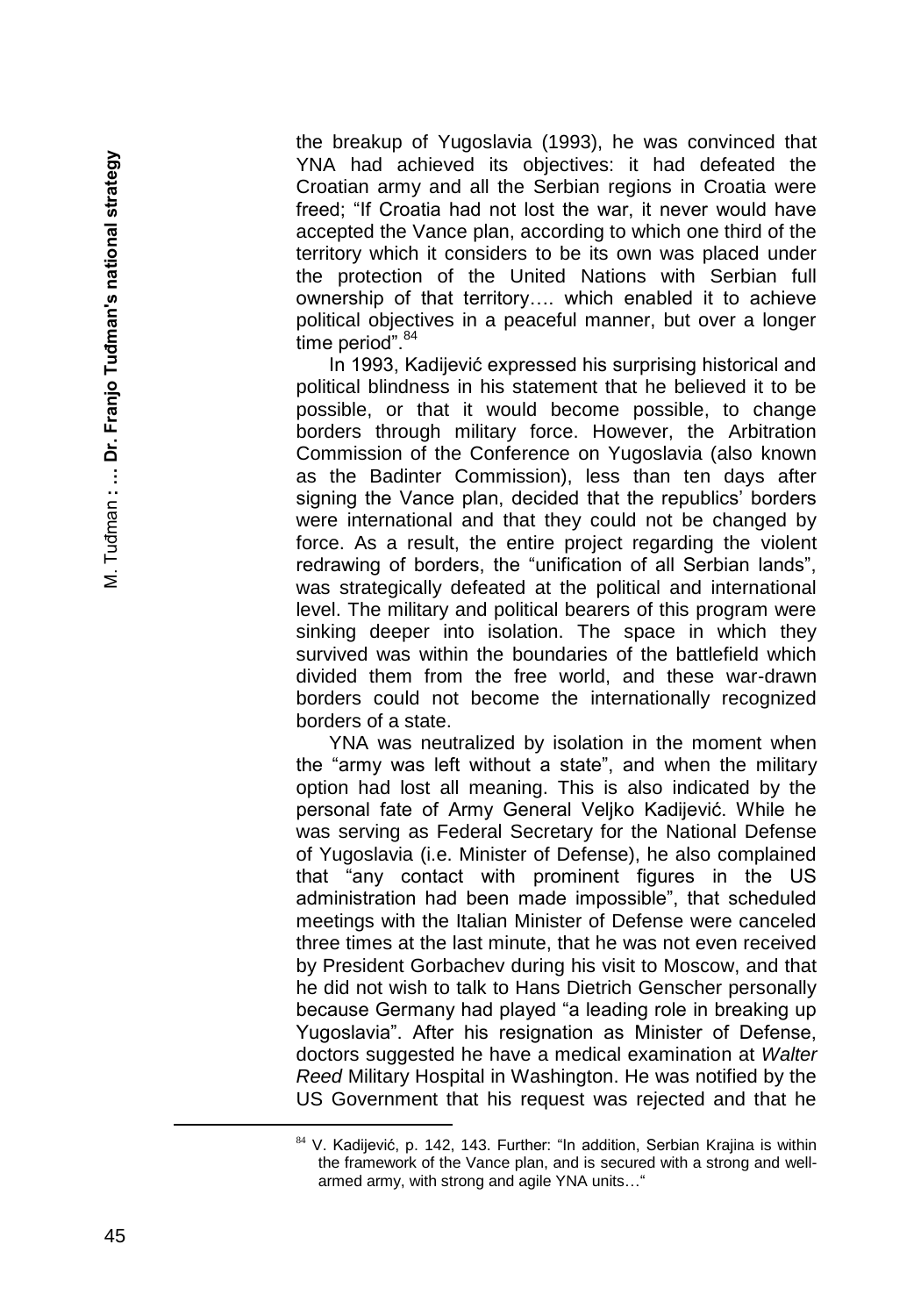could not receive a medical examination at any military hospital in the territory of the United States.<sup>85</sup>

### **3. Negotiations – the strategic scope of the European diplomatic paradigm**

"In friendship and hostility, one should place both trust and hatred within certain borders: so that your trust might not become dangerous, and so that your hatred might not preclude any possibility of reconciliation."

Philip Stanhope Chesterfield

On the basis of his historical works, Dr. Franjo Tuđman knew well that small nations cannot use force to ensure their freedom, territorial integrity, and a place at the international table. Small nations, as a rule, do not have the military power, oil, or crucial geostrategic location with which to extort or purchase their international position. Aside from this, every state organization that is forced upon a people through repression, just like every border between states created by force, is a short-term proviso in today's world of global economic and technological integration.

This is why Croatia could reach its goals of territorial integrity and Euro-Atlantic integration first and foremost through political means. Croatia resorted to military operations only after the aggressor (rebel Serbs, Serbia and Montenegro) failed to meet the obligations of signed peace agreements and failed to respect UN Security Council decisions — in other words, after the steps taken by the international community had proven entirely ineffectual.

The strategic goals of Croatian politics after international recognition were very clear: territorial integrity and Euro-Atlantic integration. Croatia wanted to ensure its place in Europe once again as a central European and Mediterranean country through all political and economic means possible, and to remove itself of Yugo-Balkan associations and communist heritage. Croatia could have realized these goals firstly through political means – through negotiations involving a number of states and the acceptance of political agreements varying in scope – and only then through military operations freeing occupied territory. This is why Croatian politicians constantly opposed

<sup>85</sup> V. Kadijević, p. 20, 21.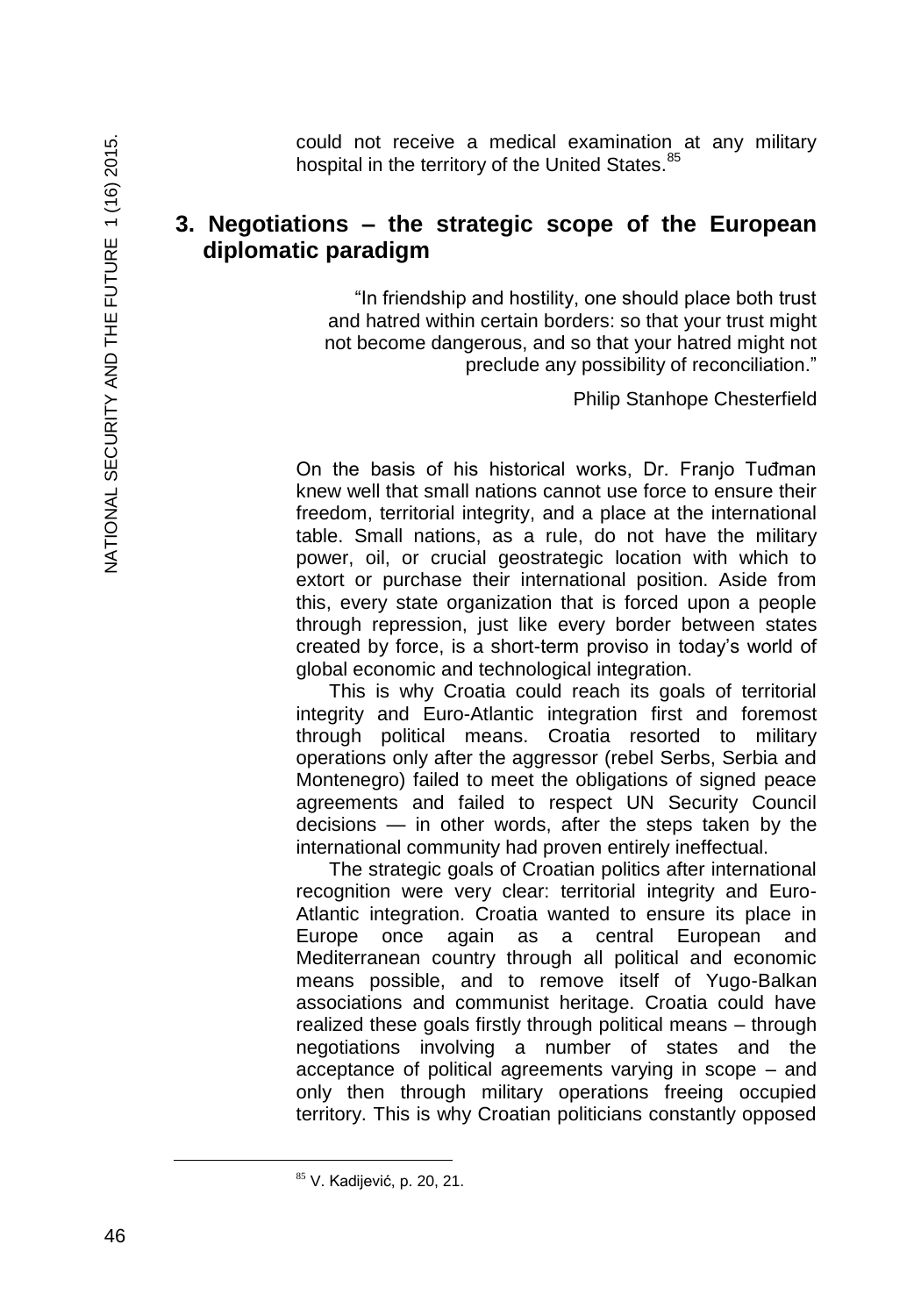the conflicting interests of the aggressor and strategized with the requests of international representatives.

The political strategy for Croatia's international recognition, the liberation of occupied Croatian territory, and the attainment of territorial integrity was handled like a chess game being played simultaneously on three boards.

There were three differing dimensions of strategic play involving a large number of players, but in which each move in each dimension changed military borders and the political and international position of the players.

On the first board, the rules of international order and the accepted obligations of signed agreements applied, as did the diplomatic laws of coercion. The main players were international organizations (UN, UNSC, EC/EU), the interested permanent members of the UN Security Council (USA, Great Britain, France, Russia), the Conference on Peace in Yugoslavia 1991-1992, and after 1992, the Conference on the Former Yugoslavia (member states and the co-presidents of the conference. UNPROFOR commanders, etc.

On the second board, a classic game was being played by the rules of hard power and military force. There were multiple conflicted parties on this board as well: YNA, the Army of Republika Srpska, the Serbian Army of Krajina, Serbian paramilitary formations, the Croatian Army, the Croatian Defense Council, and the Army of Bosnia and Herzegovina.

The third board was dictated by the flexible rules of soft power: the war was fought in the domain of information. The information war was fought for the support of the domestic and foreign community, with direct and indirect effects on political negotiations and the status on the battlefield. In this domain, the rules of the physical world did not apply, but rather that of "virtual" reality: demonizing and demoralizing the enemy, and homogenizing one's own strength to win over foreign partners and the support of the foreign public.

Since Croatia wanted to realize both goals – territorial integrity and Euro -Atlantic integration – it had to play the game on all three boards at the same time. To focus on only one of those two goals would have led to defeat. Orienting itself only towards the military liberation of 30% of Croatian territory (had Croatia even had this ability from the first moment of its independence) would have resulted in condemnation from the international community and, finally,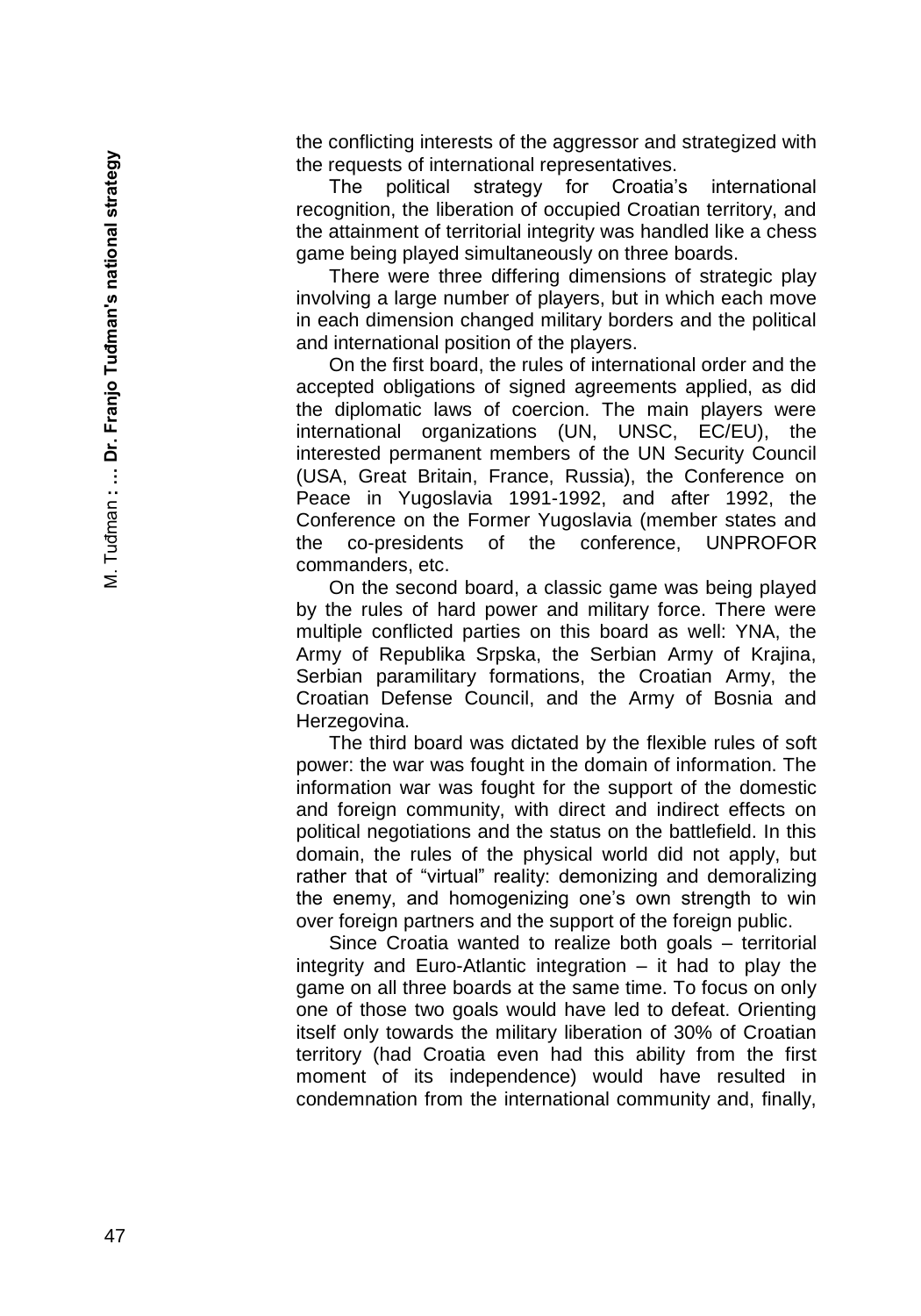isolation or the indefinite delay of Euro-Atlantic integration.<sup>86</sup> Accepting only the second option – the Euro-Atlantic future of Croatia – would have prolonged the status of occupied territory indefinitely, and finally resulted in the quick attainment of accession to the EU and NATO, but with the real chance of losing occupied territory forever.

Croatia thus pursued a policy of not endangering either of these two strategic goals. Official policy always gave preference to the political solution, and resorted to military operations only when it had become obvious that the other side was not willing to fulfill the tenets of signed agreements. Military operations remained a legitimate option when political negotiations and international agreements proved ineffective.

### *3.1 Vance's plan for Croatia*

Making simultaneous moves in all three dimensions of a game of strategy while ensuring one's advantage and final victory demands exceptional diplomatic and negotiating skill. From the very outset of conflicts, Croatia sought a political solution in the internationalization of the Yugoslav crisis. $87$ Borisav Jović, member of the Presidency, precisely described Croatia's position: "Their only hope is to internationalize the problem and bring in foreign troops... The Croats [are] in a great bind, and before a dilemma: escalating the war means their military defeat, and accepting peace brings them defeat on the internal political field."<sup>88</sup>

The internationalization of the Yugoslav crisis was contrary to the goals of Belgrade, which was unwilling to accept international intervention until YNA reported to Milošević that "all Serbian regions in Croatia have been liberated". Despite this, the internationalization of the Yugoslav crisis was an inevitable consequence of a series of Croatian and European diplomatic steps. In June of 1991, the EC placed pressure for a moratorium on the independence of Croatia and Slovenia; in July, the *European Community Monitoring Mission* (ECMM) was founded to report on whether not the agreement was being kept; in

È,

<sup>86</sup> Slobodan Milošević did not want to give up on the military realization of his strategic goal of "unifying all Serbian lands". The consequence of this policy is that, even 25 years after the collapse of Yugoslavia, Serbia is not involved in Euro-Atlantic integration.

<sup>87</sup> Letter from President Franjo Tuđman to US President George Bush on January 24, 1991, to which the federal public prosecutor reacted with the preparation of a charge of high treason on February 13, 1991.

<sup>88</sup> B. Jović, 1996, p. 370.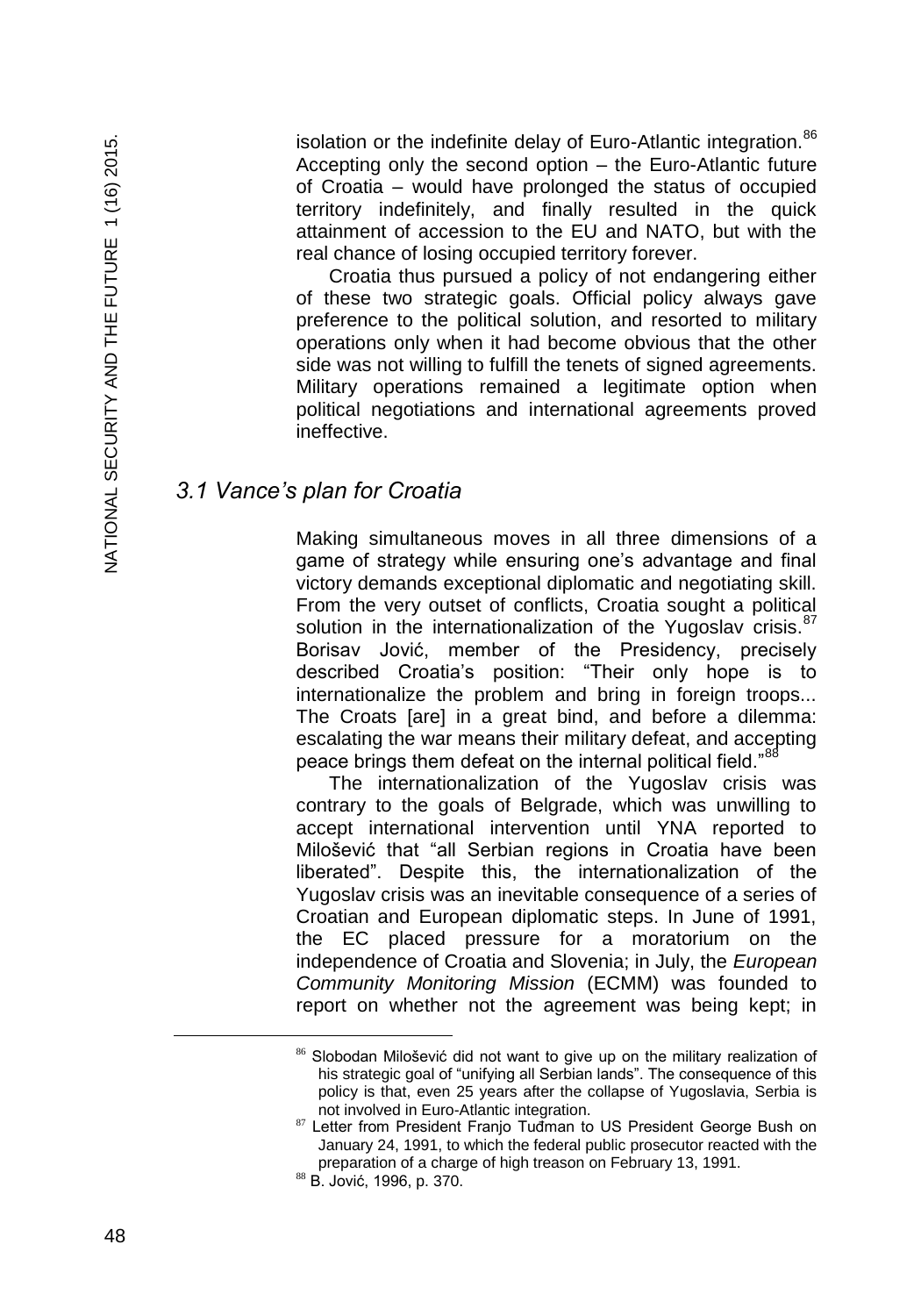August, the EC announced a special peace conference that would bring together representatives of all conflicted parties in the Hague in September of 1991. The *Peace Conference on Yugoslavia* was thus an institutionalization of the international crisis in Yugoslavia.

The fact remains that Croatia first sought to internationalize the Yugoslav crisis in early 1991, and that it consistently promoted a peaceful solution and the solution to conflicts through arbitration at the Peace Conference in The Hague:

*Despite its determination to defend itself, Croatia is prepared to seek a peaceful solution, to internationalize the crisis and to seek international arbitration. We have advocated this not only because of the obvious military and technological superiority of our opponent, but because of our honest belief that a permanent and just solution to the Yugoslav crisis can only be reached through political and democratic means.<sup>89</sup>*

Croatia did not only accept the "three principles of the European Community on: the unacceptability of unilateral border changes through force; the protection of the rights of all in Yugoslavia; and the full consideration of all desires and legitimate aspirations", $90$  but also consistently held to these principles during all negotiations in the following years — not because the EC had forced them upon it, but because those principles were a part of the philosophy of history and international relations of Tuđman the historian: the world is constantly integrating, while becoming nationally discrete.

The plan for the UN peace operation in Yugoslavia was adopted in Security Council Resolution 724 on December 14th, 1991. UNPROFOR (*United Nations Protection Forces*) were supposed to create the necessary conditions for peace and for negotiations on an overarching solution to the Yugoslav crisis. The plan defined the conditions of the arrival of peacekeeping forces in Croatia, while not deciding on a political solution for the occupied territories. According to the Plan, UN forces and international observers were to be distributed into "United Nations Protected Areas" (UNPAs). These areas were supposed to be demilitarized, and all armed forces within them were supposed to be either withdrawn or disbanded. Three UNPAs were initially foreseen: Eastern Slavonia, Western Slavonia, and Krajina.

<sup>89</sup> Speech by President Franjo Tuđman at the Peace Conference in the Hague, September  $7<sup>th</sup>$ , 1991, p. 1.

Speech by President Franjo Tuđman at the Peace Conference in the Hague, September 7<sup>th</sup>, 1991, p. 2.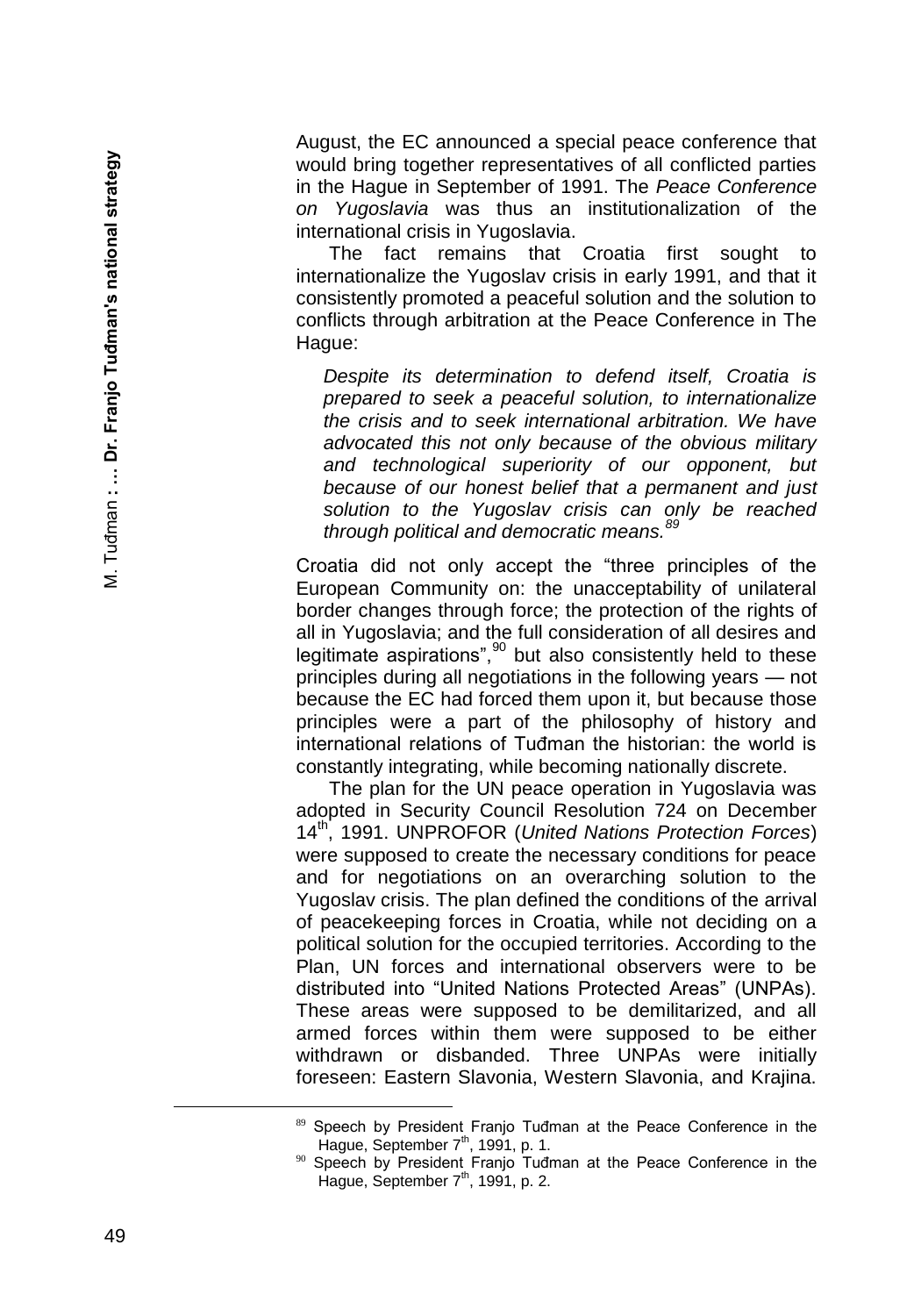The plan also foresaw the withdrawal of all YNA and Croatian Army units from the UNPAs, and the disbanding of all paramilitary formations.

Negotiations on the agreement for the arrival of peacekeeping forces and their tasks were very difficult. Serbia and YNA attempted to legalize conquered territory in Croatia through military operations and *fait accompli.*<sup>91</sup> President Tuđman also warned of this in a letter to Cyrus Vance, special emissary of the UN Secretary General.<sup>92</sup>

According to Borisav Jović's testimony, the last day of 1991 "passed turbulently". The truncated presidency of SFRY adopted the Peace Plan for Yugoslavia, although a UN decision had excluded it from the negotiations.

The Serbian elite hailed the arrival of UN peace forces, convinced that the role of UNPROFOR was "exclusively... to stop armed conflict and establish peace, and not to become involved in the organization of political structures... Power essentially remains in the hands of the Serbian people until a final political solution (and surely afterwards)."<sup>9</sup>

Milošević accepted the Peace Plan on Yugoslavia and the arrival of UNPROFOR much before the rebel Serbs in Knin. He did so thanks to the fact that YNA had occupied 30% of Croatia's territory, and because he had received a guarantee that the arrival of UNPROFOR would not presuppose a final political solution. This meant that UNPROFOR would not change the *status quo* of local rebel Serb authority, and that the UNPAs would not be under Croatian jurisdiction.<sup>94</sup>

The requests of the Croatian side for the "United Nations to send peacekeeping forces, but exclusively to the border" was not accepted.<sup>95</sup> Peacekeeping forces were placed along the "ethnic border". Because of the principle of "not

 $91$  YNA began a general attack on Croatia on October 1st, 1991 with the goal of conquering Dubrovnik and the Dubrovnik coastal region, and final operations for the capture of Vukovar. For more on YNA's military and strategic goals, see: V. Kadijević, pp. 134 -144.

 $92$  A letter from President F. Tuđman to Cyrus Vance, special emmissary of the UN Secretary General, October 21<sup>st</sup>, 1991. In this same letter, President Tuđman appeals for the formation of an International War Crimes Tribunal: "I also appeal to you to support the initiative to form an International Tribunal for War Crimes against the Croatian people and other non -Serbian peoples, as well as against loyal Serbs, to which the conscience of the international community should not close its eyes."

<sup>93</sup> B. Jović, 31 Dec 1991, p. 421.

For details on the flow of negotiations and the preparation of the UN peacekeeping mission, see: I. Miškulin "Republika Hrvatska i mirovna operacija Ujedinjenih Naroda: kada, kako i zašto je došlo do njezine realizacije?"

<sup>95</sup> F. Gregurić. *Vlada*, Notes from 9 November 1991, p. 252; quoted according to I. Miškulin, p. 142.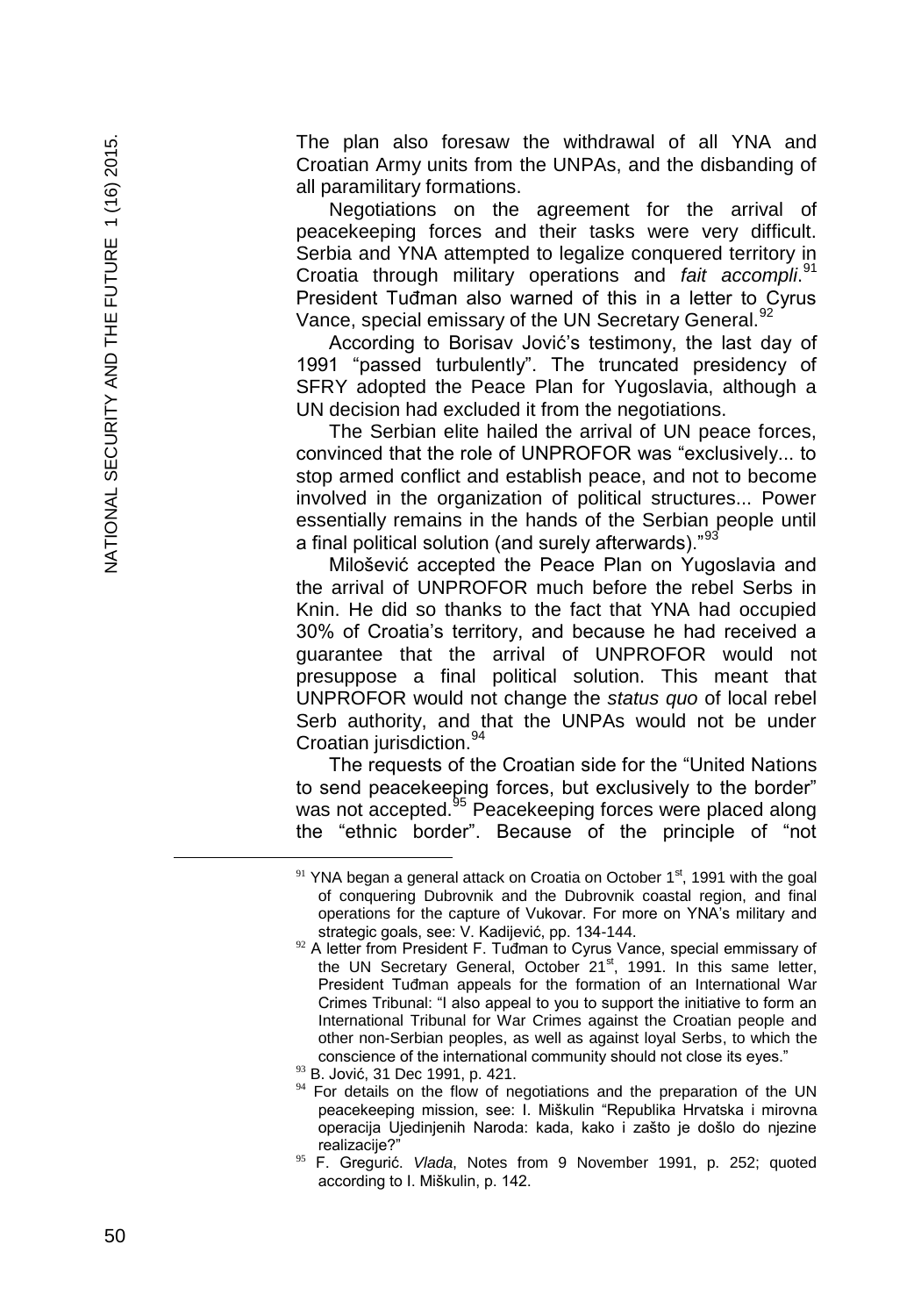presupposing a final solution", the request for the UNPA zones to fall under the jurisdiction of Croatian law was also rejected, as was the suggestion that local police forces in the UNPAs be organized based upon their pre -war ethnic structure. Rebel Serbs thus received a guarantee that they would remain in power over regions they controlled, and so they also accepted the implementation of the Vance plan. However, rebel Serbs did not receive the recognition of SAO Krajina's international subjectivity – and thus did not have the right to decide on the arrival and distribution of peacekeeping forces.

Croatia had to face the fact that "power essentially remained in the hands of the Serbian people" in the occupied territories, that UNPROFOR would not stop at the borders of the republic — i.e. Croatia's state borders — and that the efficiency of international forces in returning state territory to Croatia's constitutional -legal order was an illusion.

After Croatia's international recognition on January 15<sup>th</sup>, 1992, President Tuđman insisted that Croatian legislation also be applicable in occupied territory. However, he was forced to withdraw and confirm in writing that "*Croatia still accepts the concept of the UN peace operations in Yugoslavia*" and "the conditions for the arrival of peacekeeping forces". 96

There were many versions of this strategic game of wits. Refusing the Vance plan, especially after Croatia had internationalized the Yugoslav crisis and sought peacekeeping forces in order to put a stop to the general aggression that raged in the last quarter of 1991, would have made Croatia an untrustworthy interlocutor and partner. Rejecting an agreement that had already been signed would have also jeopardized its international recognition.

Croatia got less than it expected from the Vance plan. UNPROFOR ensured the *status quo* to rebel Serbs in occupied territory, under the condition that they demilitarize, that displaced people be returned, and that they gradually peacefully reintegrate. These conditions were a futile hope for the Croats, as the goal of rebel Serbs was to amputate Croatian territory. The Vance Plan did however set the international political framework, which required the cooperation of Croatia, rebel Serbs, and UNPROFOR. This framework allowed Croatia the initiative in all future

A letter from President Tuđman, dated February 4<sup>th</sup>, 1992, to Cyrus Vance, special emissary of the UN Secretary General, and Joao De Deus Pinheiro, presiding over the European Community Council of Ministers.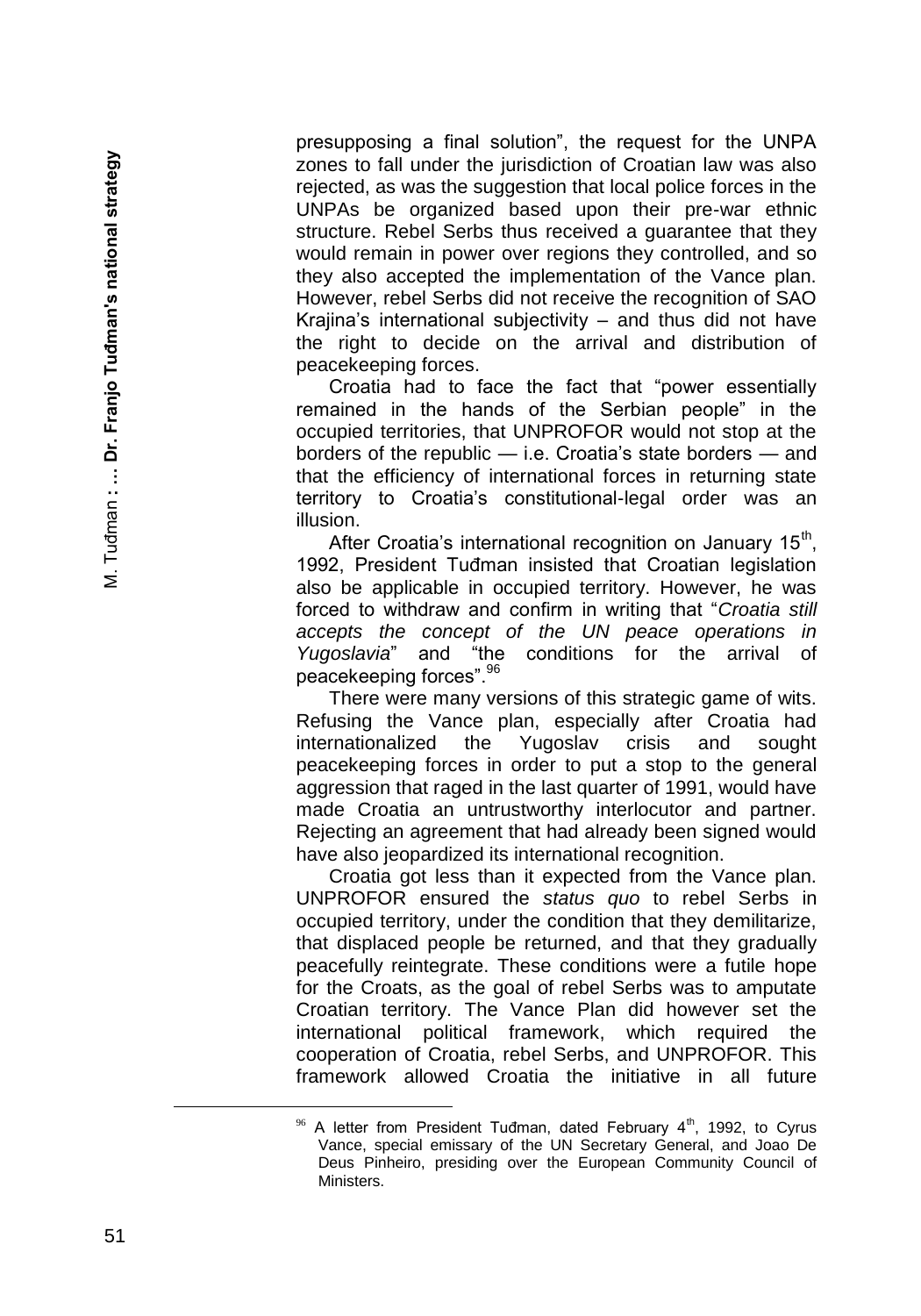negotiations with international figures on the future of occupied state territory, as well as on the role of international forces in ensuring demilitarization and the return of refugees.

UNPROFOR did not stop at state borders, but YNA had to leave occupied territory. This did not abolish the war zone, but the military potential of rebel Serbs began to wane: YNA could no longer legally or openly cooperate in military operations and provide supplies to Serb paramilitary formations.

The Vance Plan stopped YNA aggression in Croatia, but it did not promise a quick solution to the issue of occupied territory. By accepting the Vance Plan, Croatia was faced with the risk of UNPROFOR's long-term presence on the dividing line meaning the Cypriotization of Croatia and the *de facto* permanent division and loss of its state territory.

Still, the opinion of the Arbitration Commission (commonly known as the Badinter Arbitration Commission) that the borders of the republics were the borders of the states<sup>97</sup> and the principle "*on the unacceptability of unilateral border changes through force*" adopted by the Peace Conference on Yugoslavia (i.e. EC as well as UN SC) ensured Croatia a strategic position allowing it to solve the issue of occupied territory as an internal issue, and not an international conflict.

However, despite the occupation of nearly a third of its territory, Croatia's decisive strategic advantage was realized in diplomacy by insisting that the Yugoslav crisis be internationalized and by accepting the unfavorable Vance plan – it had won international recognition, and it was accepted into the circle of European nations as the victim of aggression and as a desirable partner. On the other hand, aggression against Croatia led Yugoslavia (Serbia and Montenegro) into a lengthy period of isolation and left it without the support of even those states that had been against the collapse of Yugoslavia.

### *3.2 President Tuđman's peace initiative for a political solution to the Yugoslav crisis and the issue of occupied Croatian territory*

President Tuđman's peace initiatives are poorly-known to the public, and have been insufficiently examined in

 $97$  Opinion no. 2, Arbitration Commission, Paris, 11 Jan 1992. Published in: M. Tuđman. **Istina o Bosni i Hercegovini**. Zagreb : Slovo M, 2005, pp. 122-123.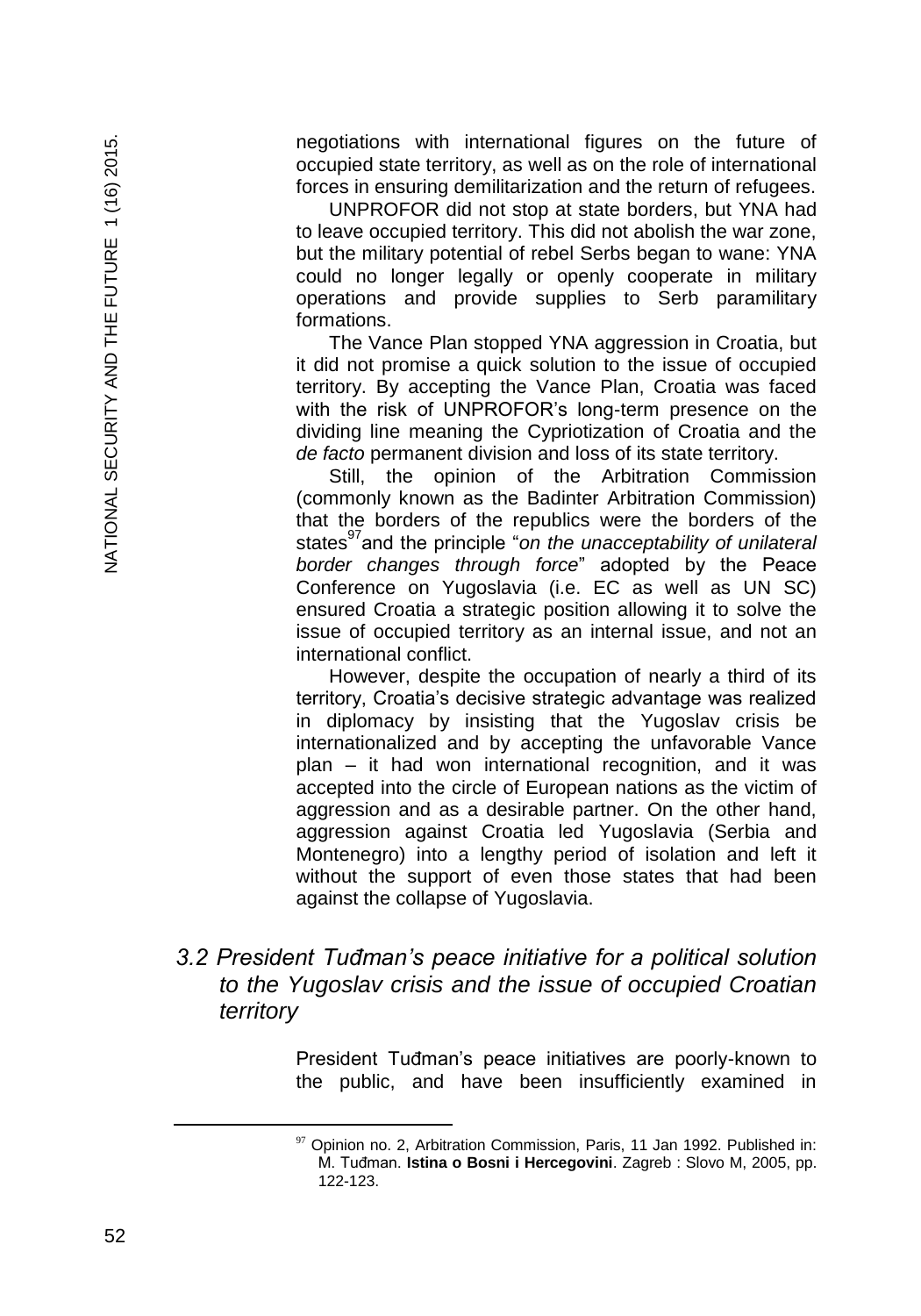scientific literature. President Tuđman himself claimed that "Many... still have not realized" that all of these initiatives, suggestions, and offers were based on his historical "*prediction that the latent Yugoslav crisis can and must be solved exclusively through 'Scadinavization', that is to say, through the mutual recognition of the nations who make up this state community*".<sup>98</sup> In keeping with this belief, Croatia and Slovenia suggested the "Scandinavization" of Yugoslavia at the very outset of the Yugoslav constitutional crisis (1990 – 1991) – a confederate model based upon peaceful separation into a "federation of sovereign states". Historical and political science has not drawn conclusions on the possible positive scope of these initiatives and of the Croatian-Slovenian strategy for solving the unsolvable national oppositions in Yugoslavia. Had Serbia and Montenegro agreed to the formation of a "federation of sovereign states" through "Scandinavization" modeled after the European Community, the war and all of its devastating consequences would have been avoided.

However, "Scandinavization" – the mutual recognition of the Yugoslav republics and the pacifying of conflicts – was the strategic goal of Croatian policy in the following years. The public knows little of President Tuđman's peace initiatives in the period from 1992 to 1993, and so the picture of Croatia's peace suggestions and efforts remains incomplete. Only through an assessment of the intent, goals, and scope of these initiatives in international relations especially in the context of the destruction and casualties caused by the war — can we view and assess Croatia's official policy in the 1990's in its entirety.

### *3.2.1 President Franjo Tuđman's Adriatic-Danube Basin Initiative, November 6th, 1992*

The international recognition of Bosnia and Herzegovina in April of 1992 did not bring peace, as neither the Serbs nor the Muslims wished to implement Cutileir's plan for the constitutional organization of Bosnia and Herzegovina. In the absence of the readiness of Serbs and Muslims to fount the constitution of Bosnia and Herzegovina on a federal basis, the military option was opened, and the focus of the war shifted to Bosnia and Herzegovina. The Serbs staunchly realized their national interests through military force and ethnic cleansing. The presidency of Bosnia and Herzegovina

<sup>98</sup> Dr. Franjo Tuđman. *Journal entries*, 23 August 1996, unpublished.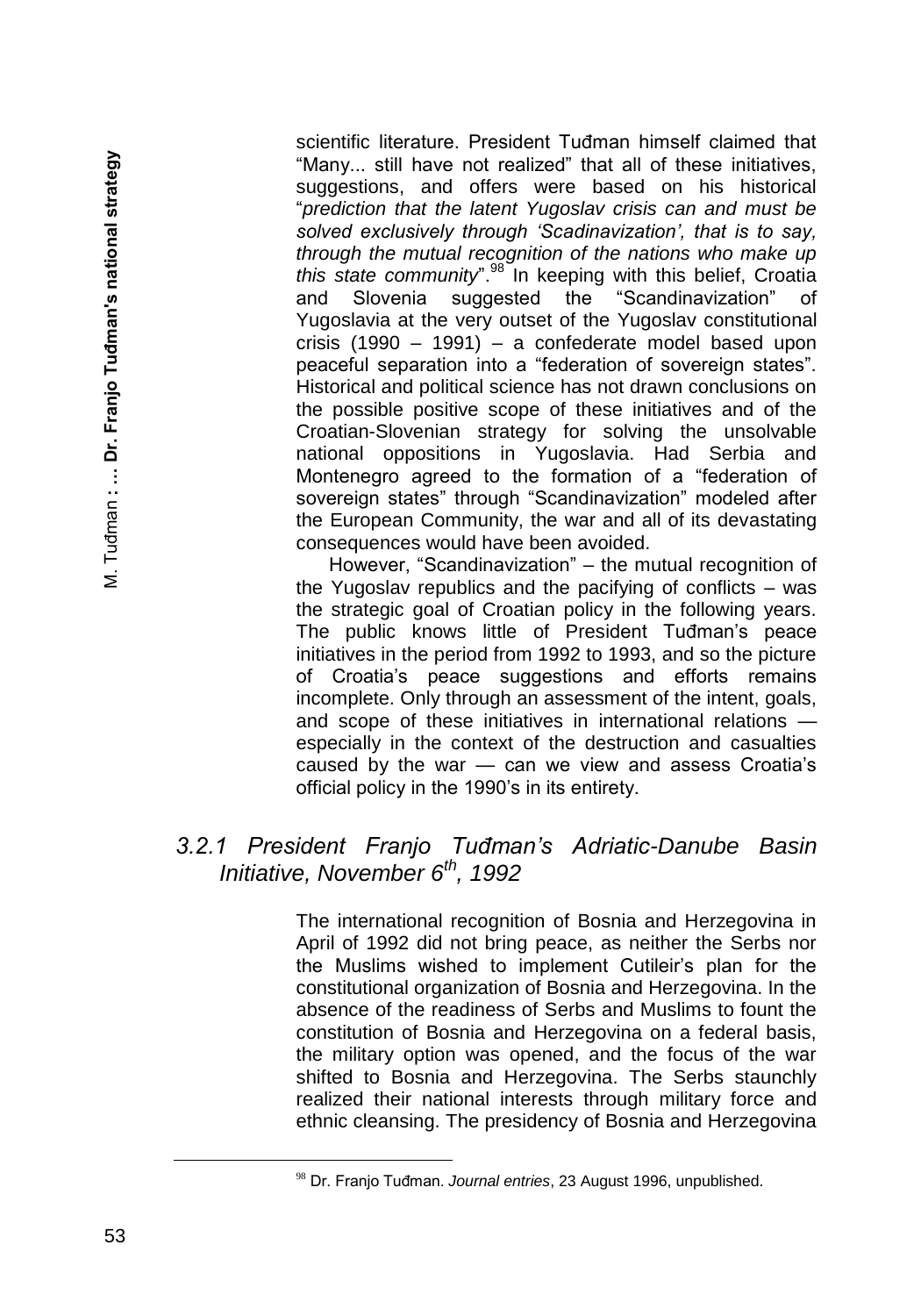declared a state of war on June  $20<sup>th</sup>$ , 1992 and named its enemy. Meanwhile, Izetbegović signed a friendship agreement in Zagreb on July 21<sup>st</sup>, 1992, however he refused to sign a military agreement with Croatia to unite against their common aggressor in Bosnia and Herzegovina and Croatia.

The Serbs speedily took control of 70% of Bosnian territory. Croats in Bosnia and Herzegovina were satisfied with the signed agreement on Bosnia and Herzegovina's constitutional organization (the so -called Cutileir Plan), but lacked military support and were expelled from areas where they were not a majority. The consequences of Serbian ethnic cleansing were enormous in proportion. During 1992, Croatia accepted 700,000 refugees and displaced persons.

The European Council condemned Serbia and the Yugoslav Army for the conditions in Bosnia and Herzegovina in Lisbon on June 28<sup>th</sup>, 1992. However, a contradictory message was sent by French President Francois Mitterand, who landed the very same day at the occupied Sarajevo Airport and symbolically "opened the airport" for humanitarian flights from Sarajevo. The true intent of this visit was to prevent the bombing of Serbian positions around Sarajevo, and to send a message to EU countries that France had no intent of implementing signed agreements on Bosnia and Herzegovina militarily.

The UN Security Council passed a series of resolutions on Bosnia and Herzegovina in 1992 harshly condemning war crimes, however they lacked a precise identification of the aggressor. Since the international community was disunited, the doctrine of "shared blame" was applied – a compromise solution by which everyone involved was guilty – because key members of the Security Council could not harmonize their opinions and interests in and surrounding Bosnia and Herzegovina.

Despite this, Serbia and Montenegro gradually became the accused, and fell deeper and deeper into international isolation.<sup>99</sup> The UN Security Council's *Resolution 781* **,** passed on October 9<sup>th</sup>, banned air traffic over Bosnia and Herzegovina. The International Conference on the Former Yugoslavia began its work in late August of 1992. By the end of October, Cyrus Vance and Lord Owen, co -presidents of

<sup>&</sup>lt;sup>99</sup> UN SC passed *Resolution 777* on September 19<sup>th</sup>, 1992, which disallowed SRY (Serbia and Montenegro) from automatically continuing the membership of SFRY in the UN, requiring them to apply for acceptance. This is why Yugoslavia could no longer take part in the work of the UN's General Assembly.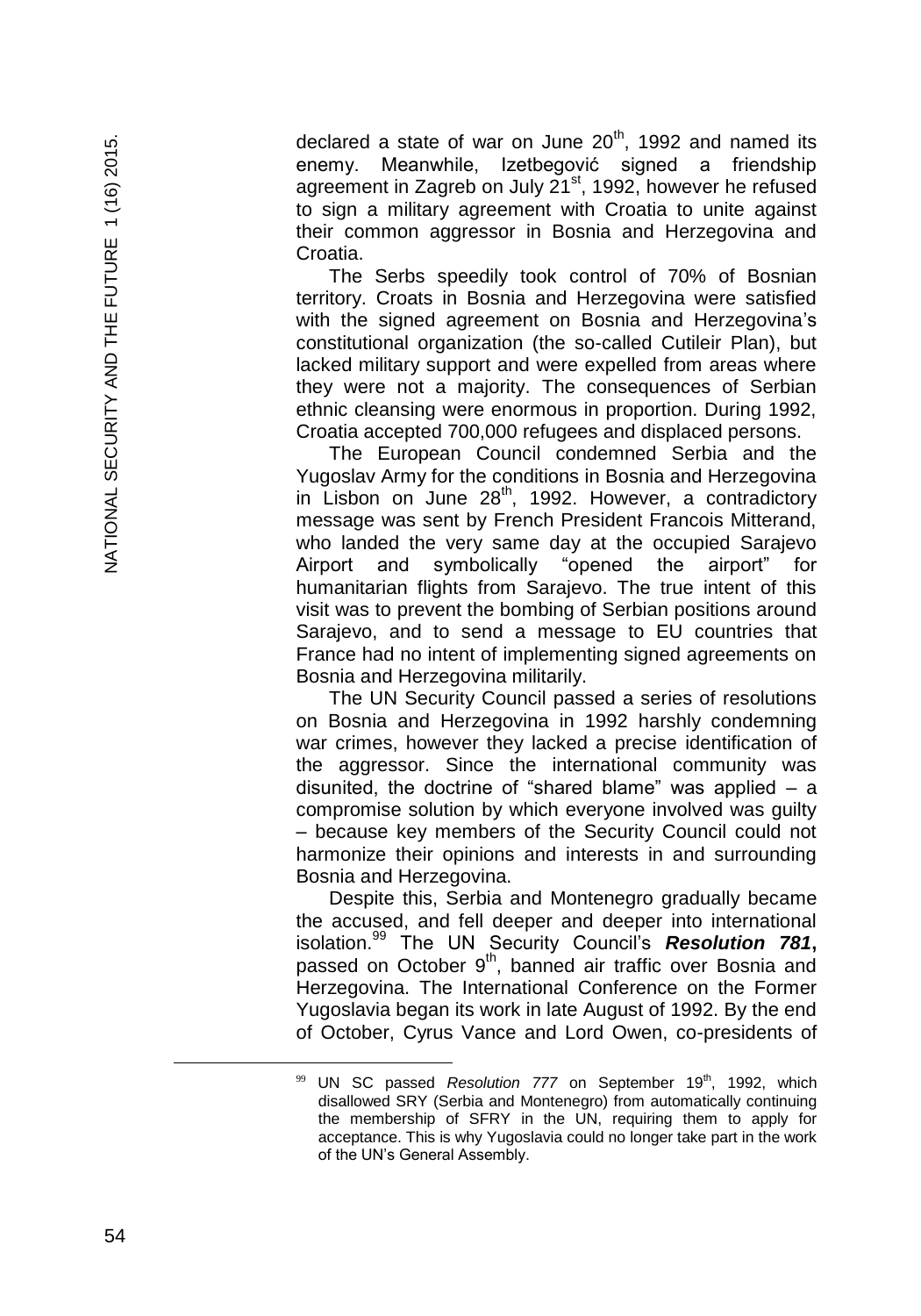the International Conference on the Former Yugoslavia, had presented their draft of a new peace treaty for Bosnia and Herzegovina, which the Serbs immediately rejected, seeking the strictly ethnic division of the Republic. Four days later, on October 31<sup>st</sup> 1992 in Prijedor, representatives of rebel Serbs from Croatia and Bosnia and Herzegovina proclaimed their unification.

It was under such circumstances that President Tuđman began his initiative for the *Adriatic -Danube Basin Summit*  (ADBS), inviting the presidents of Hungary, Austria, Slovenia, the Czech Republic, Slovakia, Ukraine, Bosnia and Herzegovina, and the president of Bavaria to a meeting on the Brijuni Islands in mid -December 1992.

The initiative for ADBS was not to block the formation of the Central European Initiative (CEI), but to invite individual states from within and without CEI who were connected by similar geographical and economic interests along the corridor between the Adriatic Sea and the Danube.

*I also believe that the current state of integrational trends in Europe and the general development of international relations is pointing us towards the creation of more closely -tied transitional forms, strengthened by cooperation within central Europe. This manner of cooperation would be, in my opinion, equally useful to the economies of our countries, and would contribute to our mutual efforts to strengthen regional stability on the basis of our commitment to peace and security on the path to a future integrated Europe.<sup>100</sup>*

The final goal of this initiative was to reach a multi -state agreement to found a consortium for the construction of roads, low -lying rail lines, and gas lines, along with the existing oil lines, from the northern Adriatic (Rijeka) to central Europe (Budapest, Bratislava, Prague...), with the opening of duty free zones for state partners in Rijeka and Kvarner. The ADBS initiative was complementary to the basic goals of CEI, and the solidification of the suggested program would have been of manifold economic and political significance.

The political argumentation used for ADBS began from the need for lasting forms of economic cooperation between the invited states within the new European order, considering: a) their similarity in economic interests, current needs and experiences, and long -term development plans,

<sup>100</sup> A letter from President Franjo Tuđman to the presidents of states and governments for ADBS, Novenber 6<sup>th</sup>, 1992.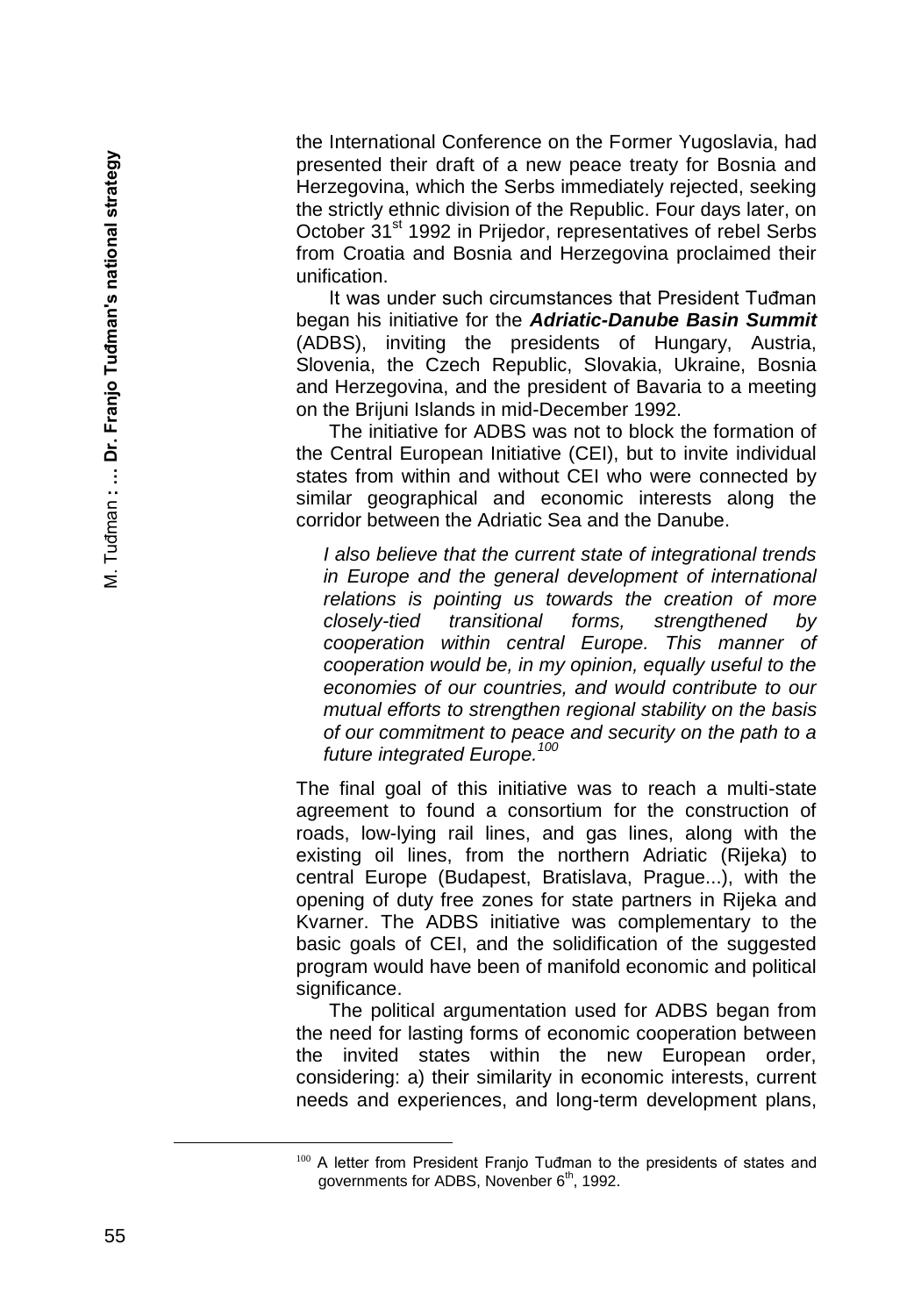b) the especially new geopolitical and economic value of the Adriatic -Danube Basin corridor after the reduced importance of the East -West transversal.

Strategic interests were accented in the argumentation used in the diplomatic preparation of ADBS.

- Long-term interest arises from Croatia's historical familiarity with this central European political and economic circle of countries.
- Direct interest arises from the need to find a worthy, timely answer to the proffered model of the "Balkan Economic Community" in still undefined circumstances of the search for optimal forms of future sub -regional associations in the post -Yugoslav period. Such a model might still appear an attractive replacement for the former SFRY to some in the west, a model that would once again, via facti, prevent new entities from the former Yugoslavia, especially Croatia, Slovenia, and Bosnia and Herzegovina, from developing and strengthening connections and cooperation with other states exclusively outside of the geopolitical space of their former shared state.
- The inevitable future stabilization of circumstances across the entire Adriatic coast of Croatia alongside the stabilization of circumstances in the interior –as well as in the gravitational BH hinterland, based upon the creation of regional communities naturally focused on regional connectedness with the Croatian coast, and alongside the assurance of the flow of this route towards the interior of the Pannonian and central European transport and geopolitical space – radically revalues the total potential of the Adriatic -Danube Basin transversal
- Adriatic -Danube Basin connectedness, aside from the indirect economic benefits and relief of pressure on the EC, also significantly increases the geostrategic value of the central part of Europe, which is of particular significance in terms of US and EC attempts to prepare new modalities of security on the territory of the former USSR and SFRY as a kind of subregional branch of the NATO pact.<sup>101</sup>

As concerns an estimation of the strategy that shaped official Croatian policy, this initiative also served the function of pacifying conflicts between Croatia and Bosnia and Herzegovina through economic integration. The obvious

<sup>&</sup>lt;sup>101</sup> Quoted from: REMINDER for political and diplomatic action in preparation for a summit of Adriatic -Danube Basin states, Brijuni, January 1992. Edited by: Hido Bišćević, Ana Marija Bešker. Croatian State Archives.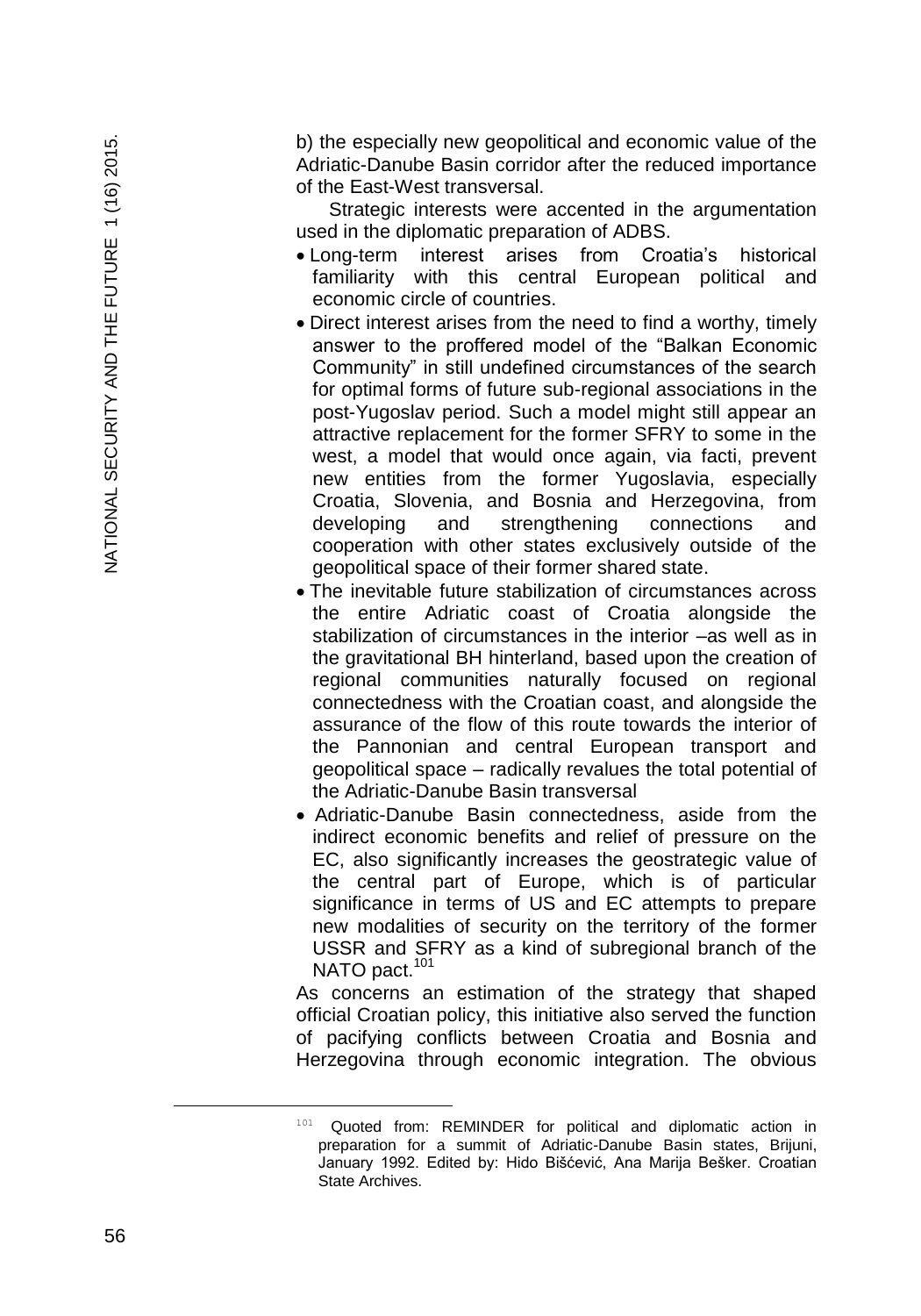intent of President Tuđman was to use economic interests and the connection of the Adriatic and Danube Basin states to discredit and neutralize the military solution of political conflicts, both in Croatia and in Bosnia and Herzegovina.

During the preparations for ADBS, President Tuđman also wrote to the heads of state of Organization of Islamic Cooperation states emphasizing the need for a political solution for Bosnia and Herzegovina, as well as emphasizing that he considered cooperation and economic connection with countries in the Arab and Muslim world "*an extremely important component of [Croatia's] foreign policy strategy*":

*The Republic of Croatia considers enhancing cooperation with countries in the Arab and Muslim world an extremely important part of its foreign policy strategy within the framework of a new evaluation of the exceptional potential for political and economic connection in the region from central Europe and the eastern Mediterranean to the Middle East and the Gulf.<sup>102</sup>*

His invitations to ADBS meant that Croatia had taken the initiative in advocating a political solution to conflict, but also that it was sending long-term messages. Firstly, that it sees itself in the post-war period as a part of central European and Mediterranean integration, and not as part of some future "Balkan economic community". Second, that it has its own vision for long -term political solutions, and that it will not be a mere guest at the international table, but an active partner in realizing its goals.

The Summit at Brijuni in mid -December of 1992 was never held. Correspondence following the invitations to ADBS show the positive opinion of all invited state presidents and prime ministers. President Izetbegović immediately replied that he would attend (November 18<sup>th</sup>, 1992), Slovenian President Kučan, Hungarian President Antall, and Bavarian President Streibl agreed with the initiative but suggested that the meeting be prepared beforehand by expert teams. Austrian President T. Klestil noted "the exceptional importance of regional cooperation", which should be organized beforehand by "work groups" in coordination with the Central European Initiative. Vaclav Klaus, president of the Federal Republic of Czechoslovakia, together with his prime minister, hailed the initiative but answered that they could not attend due to obligations

È,

<sup>&</sup>lt;sup>102</sup> Letter from President Tuđman to HM Amir Sheik Kalifa Bin Hamad Al-Thani, Qatar, November 25, 1992.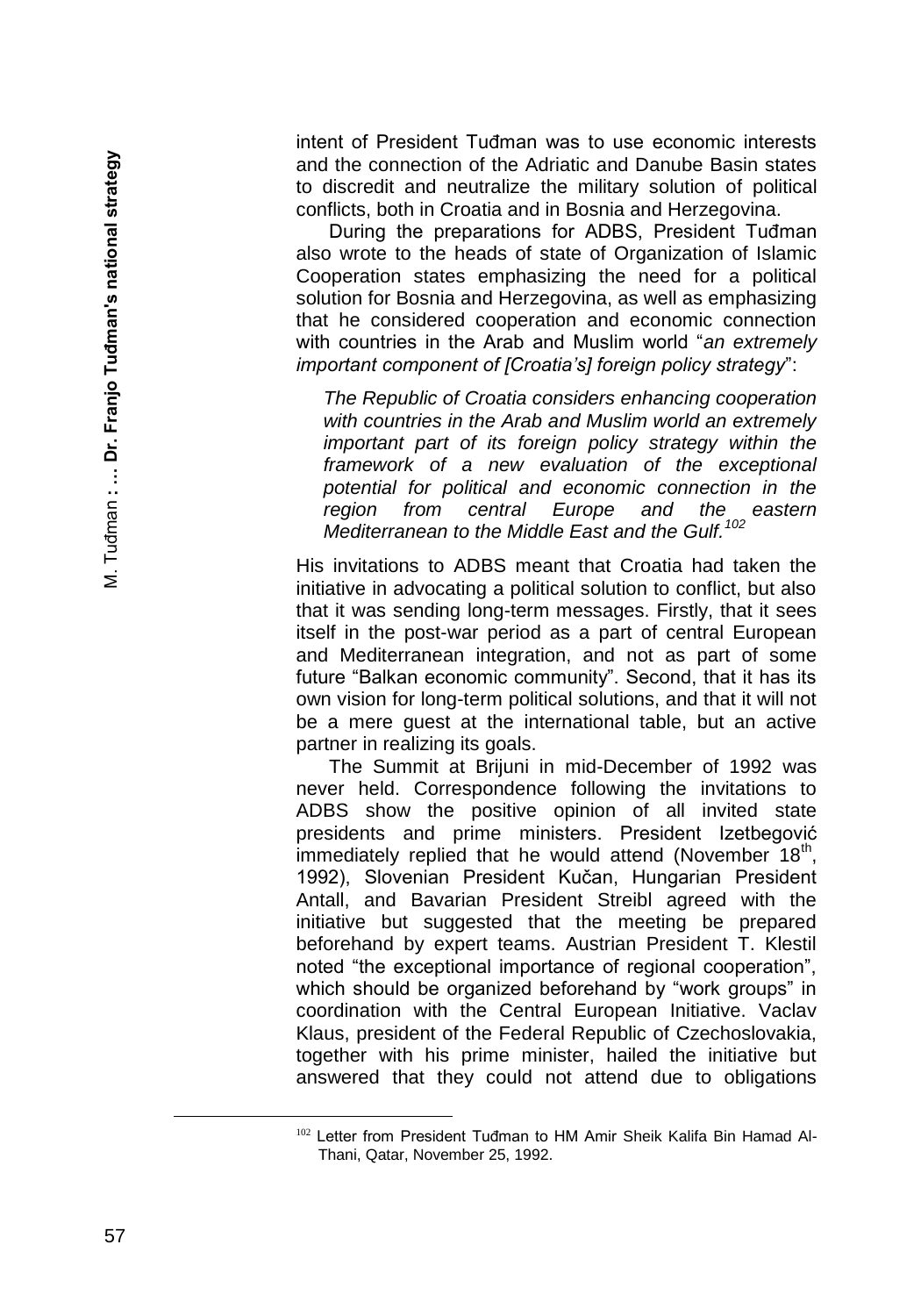concerning "the division of Czechoslovakia into two independent states", as Czechoslovakia was to cease to exist on December 31<sup>st</sup>, 1992.

President Tuđman's initiative on economic cooperation between central European and Danube states during the war apparently did not enjoy sufficient critical strength or regional boldness, as the initiative came from Zagreb without the direct support of key international factors. For this reason, the initiative failed at the level of a meeting of experts.

Even regional initiatives and sub-regional cooperation require the approval of international institutions and organizations (from political ones to financial ones) in order to be efficient. Five years after the ADBS initiative, with the encouragement of the United States, the *Southeast European Cooperative Initiative* (SECI) was actualized, headquartered in Vienna (1997). Albania, Bosnia and Herzegovina, Bulgaria, Greece, Croatia, Hungary, Macedonia, Moldova, Romania, Slovenia, SR Yugoslavia, and Turkey all became members of SECI, and its official state supporters were the United States, Italy, Austria, Switzerland, and the Russian Federation.

The goal of SECI regional cooperation was defined in 1997 in the same way as President Tuđman's initiative: pacify the region, and induce economic cooperation between SECI states with the help of foreign capital.

# *3.2.2 President Franjo Tuđman's peace initiative, November 1993.*

It was obvious that the international community was unsuccessfully handling the collapse of the former Yugoslavia. The Lisbon Agreement on the constitutional organization of Bosnia and Herzegovina (also known as the Cutileir Plan) was a prerequisite for Bosnia and Herzegovina's international recognition, however the Muslims accepted it for tactical reasons but rejected it out of strategic reasons.<sup>103</sup> Despite this, the international community did nothing in 1992 to force the Muslims to keep

 $103$  A. Izetbegović: "... The document also contained some positive things. It guaranteed the integrity of the Bosnian and Herzegovinian state within its existing, internationally recognized borders, and national independence. However, it had one negative thing, and that was that it assumed an ethnic regionalization that was unacceptable to us." A. Izetbegović in an interview on Radio Free Europe, 13. Jun 2000, see "**Bosna i Hercegovina. 1990. – 2025**", ed. M. Tuđman, UHIP, Zagreb, 2005, p. 55.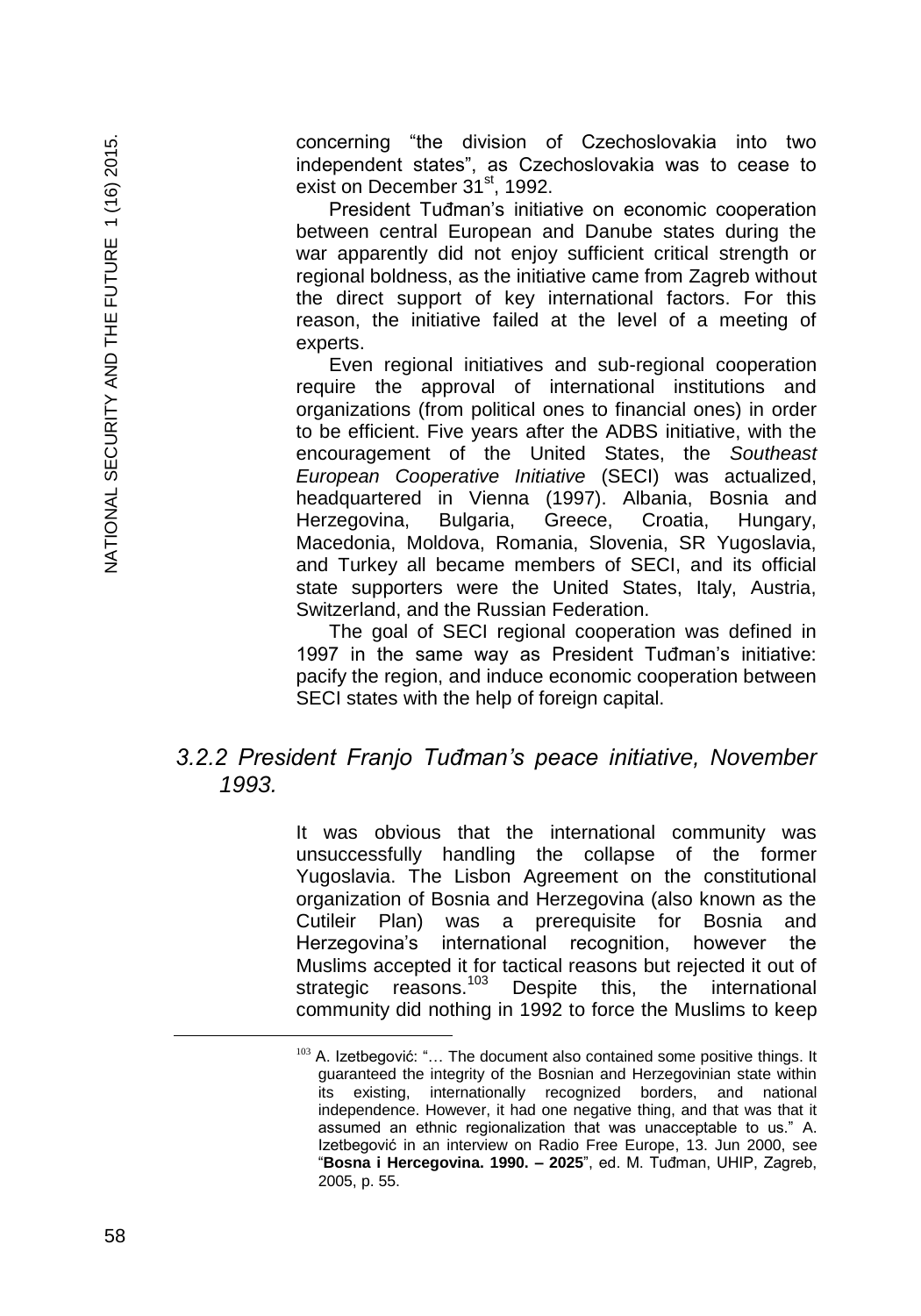to the Lisbon Agreement, nor did it take effective measures to stop Serbian aggression in Bosnia and Herzegovina.

The Vance -Owen Plan also ended in failure. "Milošević had accepted the plan in April of 1993. The Bosniaks, Croatian President Franjo Tuđman and Croatian representatives had also accepted it. But, when the Bosnian Serbs did not accept it and when no one else could exert influence over them, the plan was dead."<sup>104</sup>

Lord Owen lists a number of realities that went against his peace plan: "America did not include itself constructively. The UN, as always, was disunited in its policies and complete chaos ruled, and finally the entire plan was also buried by the Clinton administration.<sup>"105</sup> It is apparent that the "disunity" of the international community was one of the causes of "complete chaos". However, this was also in great part due to the policies of Great Britain, which had blocked every serious international attempt at intervention since the outset of the conflict under the pretense of not becoming involved in a "civil war", not only in 1993 but also in 1994.

Great Britain advocated the limited involvement of the international community, which implied the delivery of humanitarian aid but the use of military force only concerning the "protected zones" and only to protect UN units.<sup>106</sup> The British opinion was that "military intervention from outside will not bring the conflict to an end". This is why Owen and Hurd publicly emphasized the vital importance of Milošević in peace negotiations: "I believe that Milošević is the most important figure in the entire region... The fate of the Balkans depends on his decision".<sup>107</sup>

British politics did not only rehabilitate Milošević – Lord Owen played a key role in bringing the "multi -national" collective presidency of Bosnia and Herzegovina back to life.<sup>108</sup> By awarding legitimacy to Izetbegovic at the head of

<sup>104</sup> Lord David Owen, "BiH je trebalo podijeliti na tri dijela", Globus, April 11, 2014. The plan foresaw the decentralization of BH, divided into ten regions, which would have had jurisdiction over internal affairs and education. The regions would have been formed based upon ethnic principles, while the capital city of Sarajevo would have been a demilitarized district and the seat of the central government.

<sup>105</sup> Lord David Owen, "BiH je trebalo podijeliti na tri dijela", Globus, April 11, 2014.

<sup>&</sup>lt;sup>106</sup> "Great Britain played a key role in the Security Council concerning the shaping of the Communal Action Programme by supporting the policy of 'protected zones' and limiting the use of air strikes only to the protection of UN units." Carole Hodge, 2007, p. 155.

<sup>107</sup> Lord David Owen, quoted by Carole Hodge, 2007, p. 121.

<sup>&</sup>lt;sup>108</sup> Alija Izetbegović's mandate as the president of the Presidency ran out on December 20, 1992. However, he remained the president of the Presidency the entire time, which was not foreseen by the BH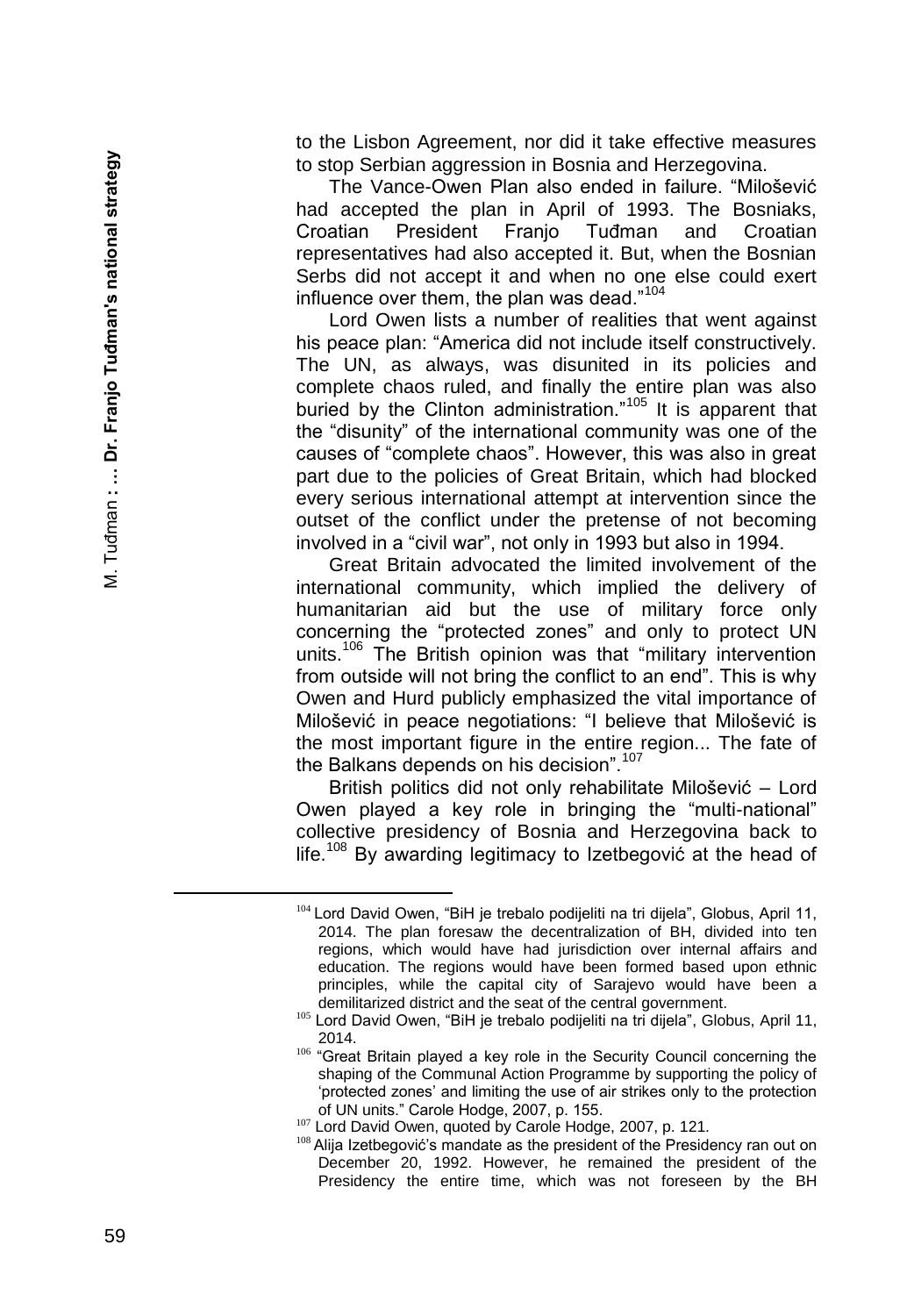the BH Presidency, Izetbegović's public status was twofold: he was the representative of Muslims/Bosniaks as well as the official representative of the state of Bosnia and Herzegovina. For this reason, he was able to support the theory on the "civil Bosnia and Herzegovina" and that the "ethnic division of Bosnia" would never be accepted. What is more, supporting the "civil Bosnia and Herzegovina" theory allowed Izetbegović the maneuvering space to proclaim every constitutional reconstruction of Bosnia and Herzegovina a division of the state.<sup>109</sup>

David Owen resigned as co -president of the Conference on the Former Yugoslavia, because "From the moment the Vance -Owen Plan failed, it was no longer possible to keep the country together. This possibility had passed."<sup>110</sup> He was convinced that the Vance -Owen Plan was the final chance for a unitary Bosnia and Herzegovina, and that after the failure of the plan, that "some kind of division" would occur. However, twenty years later, David Owen believes that the division of Bosnia and Herzegovina would have been the best solution:

*…things must change now, and we will have to come to accept that Bosnia and Herzegovina must undergo a division... into three parts. That was the best solution then, and I still believe today that this is the best solution.<sup>111</sup>*

Izetbegović and Bosniak politicians believed the Owen - Stoltenberg Plan<sup>112</sup> for a union of three republics to be an

Constitution. Since the international community had accepted him as the legal representative of Bosnia and Herzegovina, Izetbegović "changed" the members of the Presidency based on "nationality" after this a number of times. The presidency *de facto* represented exclusively Bosniak interests, although it was formally the highest representative body of all three nations in Bosnia and Herzegovina.

- <sup>109</sup> Alija Izetbegović considered that the only democratic option was a socalled "unitary" BH in which "the bearer of sovereignty is only the nation", because "the nation is sovereign, but not the nation in the ethnic sense, but in the European sense, the nation as the citizens of one state". Izetbegović, A. 2001. *Sjećanja*. p. 109.
- <sup>110</sup> Lord David Owen, "BiH je trebalo podijeliti na tri dijela", Globus, April 11, 2014.
- <sup>111</sup> Lord David Owen, "BiH je trebalo podijeliti na tri dijela", Globus, April 11, 2014. Owen believes that the Croats should share this belief: "Croats in Bosnia and Herzegovina likely think this as well, feeling cheated by the Dayton division."
- <sup>112</sup> Owen and Stoltenberg, the co-presidents of the Peace Conference on the Former Yugoslavia, announced their suggestion for a map of BH as

a<br>B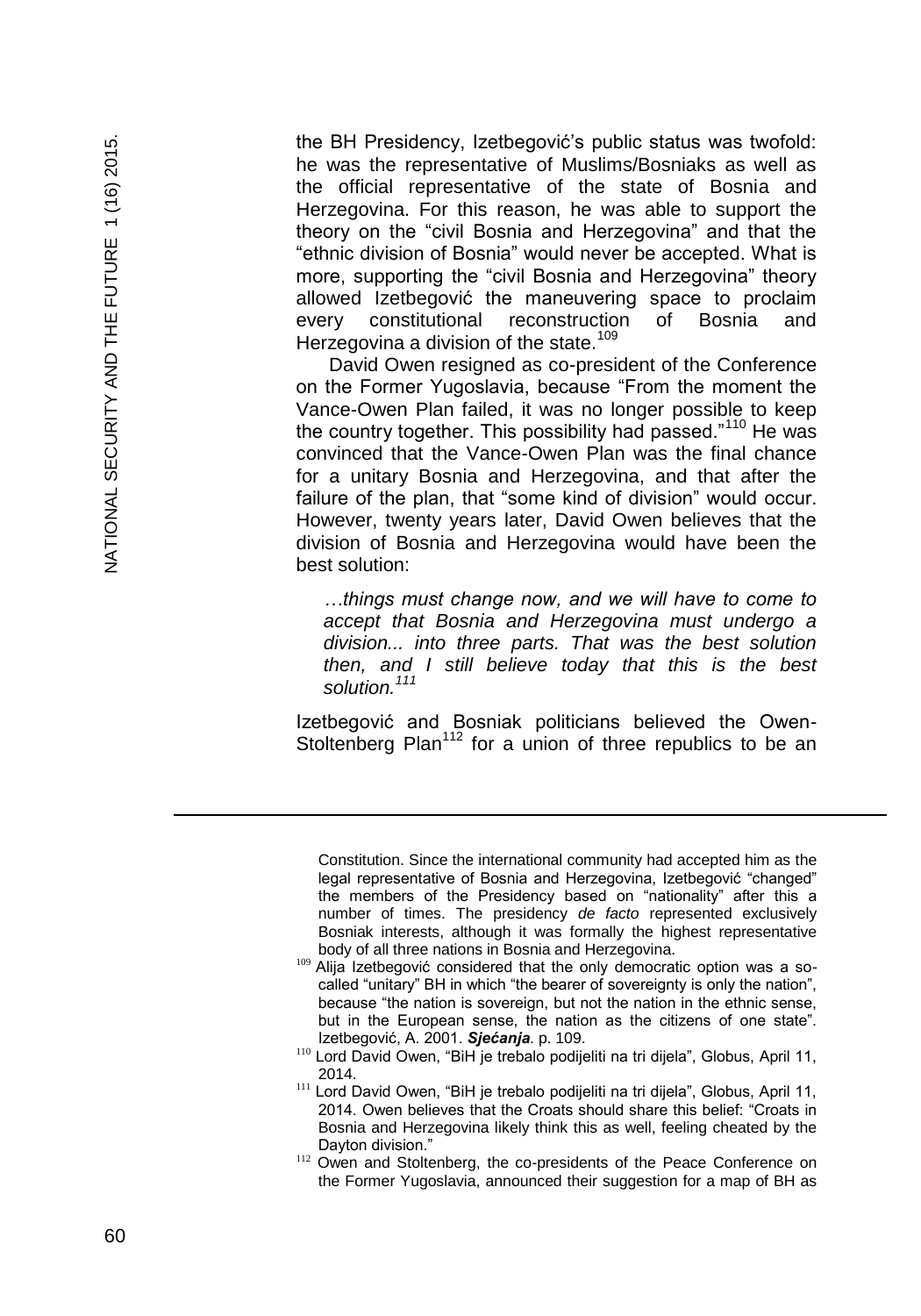even worse solution than the Vance -Owen Plan. Izetbegović considered the new plan the final proof that the "unitary Bosnia" was finished, and that a Muslim state should be created.

*"It [Bosnia and Herzegovina] can no longer be this way. It can be, but it cannot be the way it truly is... a Serbian - Croatian -Muslim Bosnia as some form of communal state, with a communal government, a communal presidency to which one group would delegate Četniks while others would delegate Ustašas, within this government we tried to maintain for the sake of some sort of legality, is not possible. I beg you, this is my belief after all of the troubles we have lived through with them... because what does a Muslim -Serbian -Croatian Bosnia and Herzegovina mean, or a Bosnia with three constitutive nations, then of course we are not the ones who will determine which Serbs will be a part of it — they are the ones who will determine it. And they will choose Chetniks. The others will choose Ustašas. And how can you have a democratic government with Ustašas and Četniks who will then work directly to destroy the state, or obstruct it at every step...*

*... Therefore, not to create a pure, Muslim state here. We should not do that, although that is what it will be, via facti as they say, it can be no other way. It will be a state in which there will be 80% Muslims and it will be equally as Muslim or Bosniak, however you like, how French is France despite there being 3 million Arabs there?<sup>113</sup>*

The Army of Bosnia and Herzegovina believed even less in the efficiency of the international community and the signing of international agreements than Bosniak politicians. They planned and waged war operations in order to ensure as much territory as possible for the Bosniaks :

*"The task is to fight for the survival of the state and the Bosniak-Muslim nation in this area. These are our strategic goals... Let them go to Geneva, let them talk, let them negotiate. One day they will come again and say:* 

a *confederate union of three national states* on August 20, 1993.The Muslims rejected this suggestion.

<sup>113</sup> Izetbegović, Alija. 14.11.1993. *Speech of the president of the Presidency of Bosnia and Herzegovina* (phonogram). TV BiH – TV Okruga Zenica.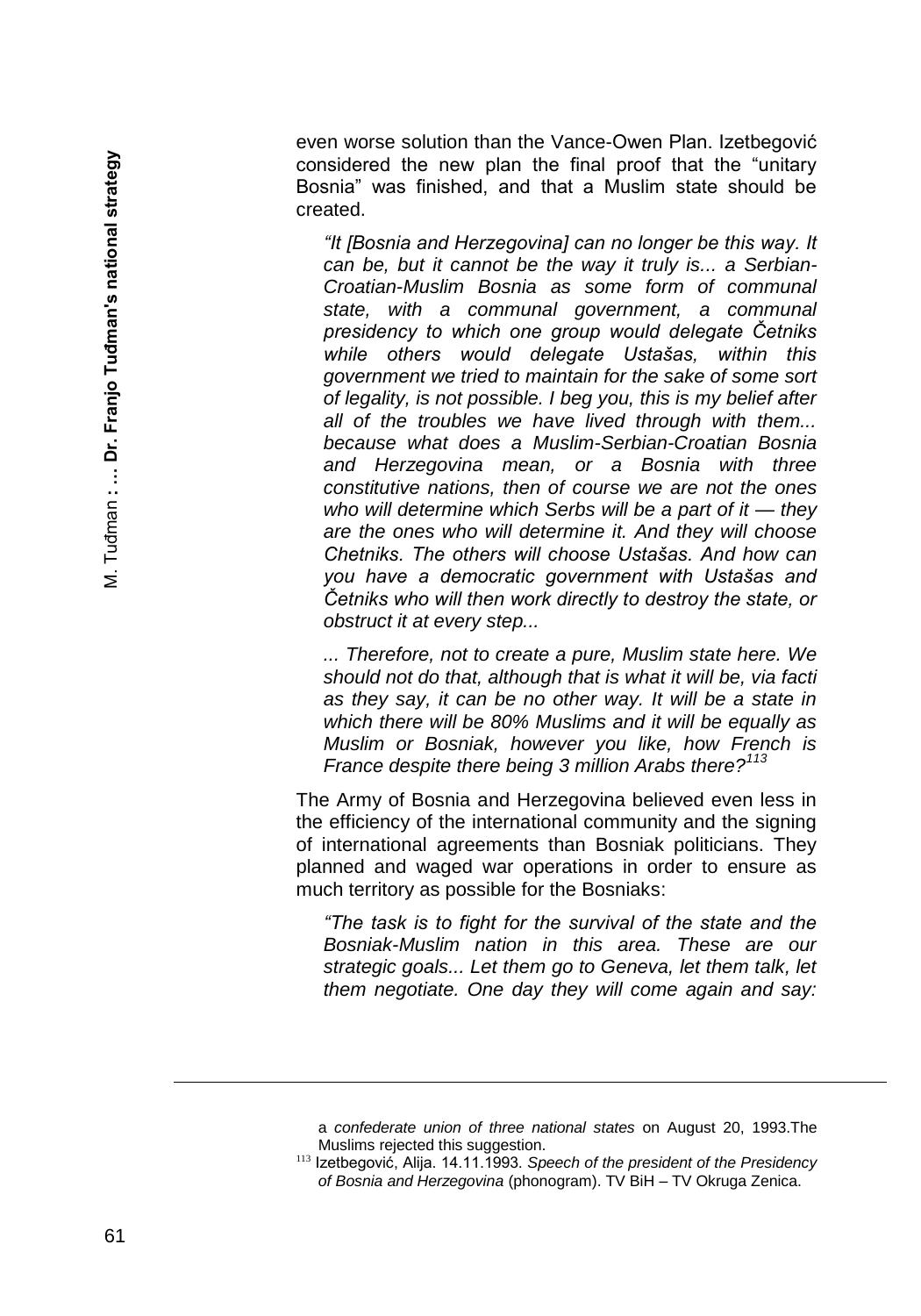*by God, nothing will come of this. We must wage war and that is that."<sup>114</sup>*

For Izetbegović and Bosniak politicians, the three -way talks between Izetbegović, Milošević, and Tuđman organized by international negotiators on the British aircraft carrier *Invincible* on September 20<sup>th</sup>, 1993 was a stronger argument for the war option than for the acceptance of an agreement to end the war.

*According to the plan from the Invincible, 49% of Bosnia will go to the Serbs, 33% to the Muslims, and 17.5% to the Croats, with the central state as a figurehead.<sup>115</sup>*

In the diplomatic field in 1993, "total chaos reigned" which culminated in the last quarter of 1993. All of the peace plans suggested by the co -presidents of the Peace Conference on the Former Yugoslavia were dead. Without clear political goals, UNPROFOR peace forces in Bosnia and Herzegovina were paralyzed, and their roles were reduced to the protection of humanitarian corridors and their own safety. Nothing prevented Serbs and Bosniaks from focusing on their territorial intentions and ensuring them through war. Even David Owen privately suggested to the Muslims that their territorial pretensions should be "settled on the account of the Croats".<sup>116</sup>

When diplomacy collapsed, the chaos that ensued left war as the only efficient option. Bosniaks waged war for their minimum of 33% of territory, and the Serbs fought not to lose much of the 70% they already controlled. Croats in central Bosnia were in a double clinch – between the BH

<sup>&</sup>lt;sup>114</sup> Commander of BH Army High Command Sefer Halilović, transcript of a consultation with the BH Army High Command in Zenica, August 21 and 22, 1993.

<sup>115</sup> *Bosnia, Intelligence, and the Clinton Presidency.* Little Rock, Arkansas : William J. Clinton Presidency Library, October 1, 2013, p. 28. The Presidency of BH took the firm position that they needed to negotiate 33.3% of the territory of Bosnia for the Bosniak entity, but they were aware that they would have to wage war for this territory because the Serbs were not willing to give up the 70% of the territory they controlled willfully. Alija Izetbegović: "We seek at least 33.3% for the Republic, access to the sea, sovereign access to the sea, access to the Sava, Brčko harbor, and we will tell our negotiators to fight for the best possible combination of territory amounting to 33.3%." *Session of the Presidency of BH,* Dec 15, 1993 (Tape recording). Sarajevo. See: *National Security and the Future*. 2006, 1 -2 (7), p. 100.

<sup>116</sup> According to testimony by Muhamed Filipović, Lord Owen suggested to Bosniak leaders during a private dinner in Geneva on May 26<sup>th</sup>, 1993 to accept the Owen -Stoltenberg Plan on the union of three republics, so that they might realize their territorial pretensions "on the account of the Croats". Filipović, Muhamed*. Bio sam Alijin diplomata* **.** Bihać : Delta 2000, p. 301.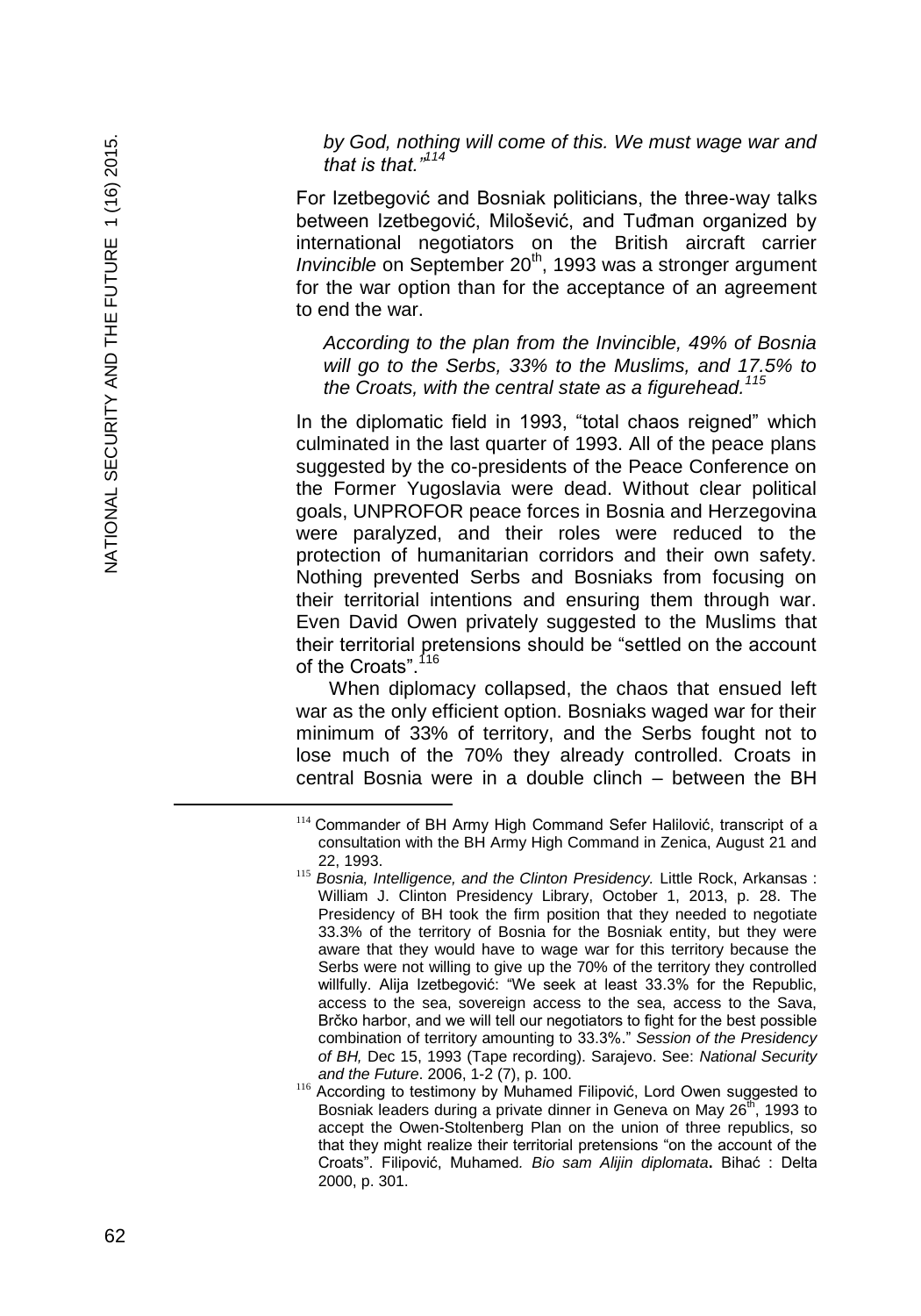Army and the Army of Republika Srpska – and exposed to ruthless ethnic cleansing. It was under such circumstances that President Tuđman sought a political solution for Croats in an accord with the Bosniaks, both to stop the ethnic cleansing of Croats in central Bosnia as well as to protect Croatian interests within the framework of the Owen - Stoltenberg Plan for a union of three republics.

Presidents Tuđman and Izetbegović signed a secret agreement on September 14<sup>th</sup>, 1993 "that relations between the Bosnian -Muslim republic and the Croatian republic within the framework of the Union of Bosnia and Herzegovina develop on all fronts with the goal of creating a shared state that will simultaneously enter into a confederal relationship with the Republic of Croatia". Izetbegović maneuvered around this agreement within two days  $-$  by September 16<sup>th</sup>, 1993, he had signed an agreement with Momčilo Krajišnik giving approval to the Serbian republic to secede from the union of three republics under the condition "that all rights of the Union of the Republic of Bosnia and Herzegovina, including membership in the United Nations, will be automatically transferred to the republic with a majority of Muslim residents".<sup>117</sup>

Izetbegović could sign these agreements lightly, and ignore them even more so, because President Clinton had promised to send NATO forces to ensure the realization of the peace plan – a plan that would be "respectable" to the Bosniaks - a few days earlier in the White House.<sup>118</sup>None of the plans advocated by negotiators in the name of the European Community could have been "respectable" to the Bosniaks. Izetbegović knew this, because America had opposed these plans from the outset.<sup>119</sup> Without American support and without the military support that the UN SC was unprepared to give to implement the peace plans under the auspices of the EC, these plans were doomed to failure. The failure of these plans was also the failure of European diplomacy.

<sup>117</sup> See: M. Tuđman, 2005, pp. 439, 441.

<sup>&</sup>lt;sup>118</sup> On September 8, President Izetbegovic of Bosnia came to the White House. … Izetbegovic assured me that he was committed to a peaceful settlement as long as it was fair to the Bosnian Muslims. If one was reached, he wanted my commitment to send NATO forces, including U.S. troops, to Bosnia to enforce it. I reaffirmed by intention to do so." President Bill Clinton. Ending the Bosnian War: The personal Story of the President of the United States, p. 6.

<sup>&</sup>lt;sup>119</sup> In early February, I decided not to endorse the Vance-Owen plan. On the fifth, I met with Prime Minister Brian Mulroney of Canada and was pleased to hear him say he didn't like it either. "President Bill Clinton. Ending the Bosnian War: The personal Story of the President of the United States, p. 4.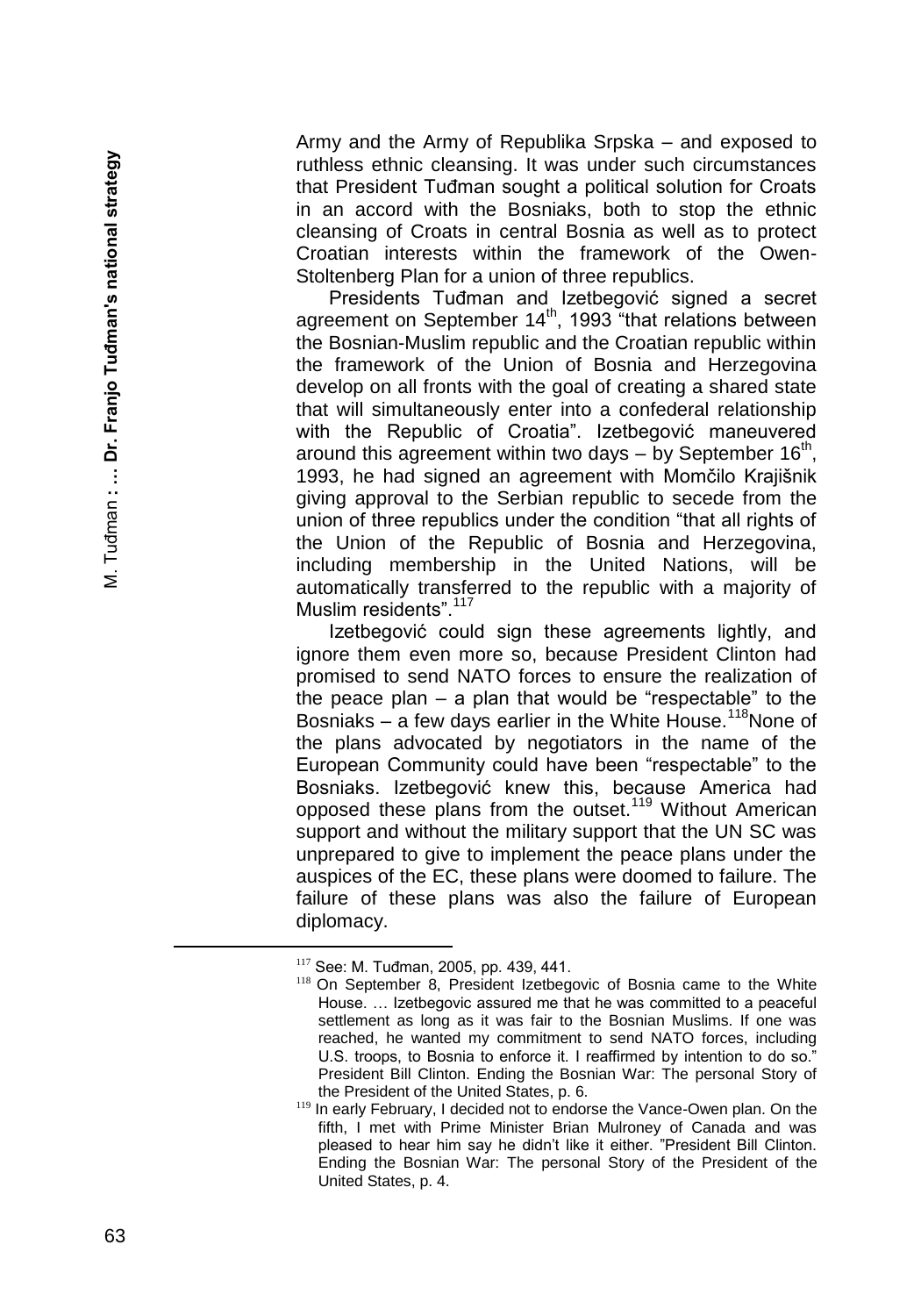By the end of 1993, it was apparent that the Geneva negotiations had ended in failure. Europe was powerless to ensure the implementation of any agreement, because there was neither a shared opinion on its interests nor the bravery to use military force against the aggressor. Under such circumstances, Serbia and Montenegro's aggression against Bosnia and Herzegovina and Croatia continued, and battles in Bosnia not only continued, but intensified.

European diplomacy no longer knew where to go, and the Americans had not yet taken the initiative. A way out was sought in vague promises "of a new international conference, of a 'global solution', and of other more or less undefined suggestions that not only put off a solution, but spoke of the calling of a new conference in six months or even at the end of next year".<sup>120</sup>

The key question was then "what will happen in the meantime" to prevent "a catastrophe with immense consequences"?

President Tuđman sent a peace initiative to all relevant members of the international community suggesting that decisive measures be taken in a very short term in order to stop the war, establish peace, and enable the solution of political and economic problems in the former Yugoslavia.<sup>121</sup> The peace initiative contained suggestions for the pacification of all three focal points of the conflict: *1. Suggestion to implement a peace plan in the UNPAs in Croatia; 2. Suggestion to end the war and establish peace in Bosnia and Herzegovina; 3. Suggestion of measure for the long -term solidification of peace.<sup>122</sup>*

For the occupied territories in Croatia, the president suggested an agreement on the implementation of all of the UN resolutions, with a guarantee to Serbs of local and cultural autonomy within the framework of the Constitutional Law on the districts of Knin and Glina, and suggested that "the normalization of social and economic life in the UNPAs overall be immediately addressed". Croatia was even

È,

 $120$  Reasons for the suggested peace initiative of President Franjo Tuđman, November 1, 1993.

<sup>&</sup>lt;sup>121</sup> President Franjo Tuđman sent this peace initiative to David Owen and Thorvald Stoltenberg, co -presidents of the Peace Conference on the Former Yugoslavia, as well as to Austrian President Thomas Klestil, Czech Republic President Vaclav Havel, French President Francois Mitterand, Italian President Oscar Luigi Scalfaro, Hungarian President Arpad Göncz, German Chancellor Helmut Kohl, Russian Federation President Boris Yeltsin, US President Bill Clinton, Turkish President Suleyman Demirel, and British Prime Minister John Major.

<sup>&</sup>lt;sup>122</sup> Peace Initiative of Croatian President Franjo Tuđman, Zagreb, November 1, 1993.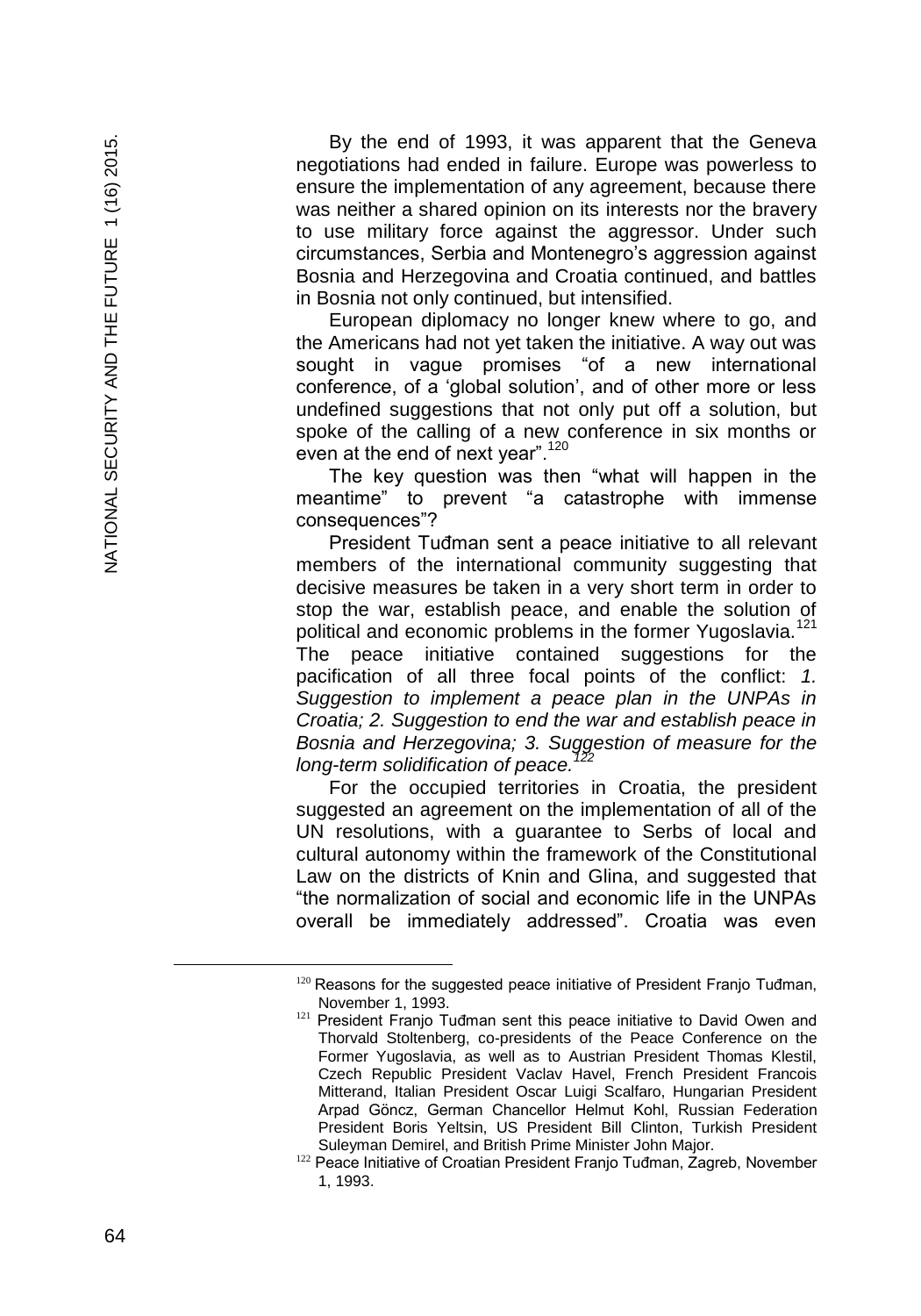prepared to accept the immediate foundation of a special international body to monitor the civil rights of Serbs.

To end the war and establish peace in Bosnia and Herzegovina, the peace initiative contained the suggestion of avoiding new long -term negotiations, and instead to implement the signed Geneva agreements: on the unconditional end to hostilities and all military operations without delay, and the signing of a declaration accepting the Constitutional Agreement on the Union of the Republics of Bosnia and Herzegovina<sup>123</sup> under the patronage of countries who could influence on an effective solution to the crisis in Bosnia and Herzegovina: France, Germany, the Russian Federation, the United States of America, Turkey, and Great Britain. These states can ensure an effective solution "through the use of NATO forces (in the role that UNPROFOR has had until now), with the authorization to use force, including air strikes, against anyone who violates the cease-fire."<sup>124</sup>

Long -term peace and stability can be ensured through the signing of a solemn declaration under the patronage of the Secretary General of the UN and the UN Security Council on the international recognition of the independence and sovereignty of all of the newly -created states on the territory of the former Yugoslavia within their internationally recognized borders. The rights and obligations of all state successors to the former Yugoslavia should be arranged in a succession agreement, disagreements over which should be resolved in arbitration.

President Tuđman's peace initiative illustrates all of the strategic determinants of Croatian policy. First, readiness to accept international agreements, as well as pressure on the international community to effectively act to implement agreements even through the threat of the use of military force. Second, determine the order of priorities in the interests of Croatia, as well as in the interest of establishing peace and stability across southeastern Europe. Third, the suggestion attempts not to isolate any party with a vested interest in the conflict in the former Yugoslavia.<sup>125</sup>

<sup>&</sup>lt;sup>123</sup> Border disputes between the republics of the Union of BH were to be solved through bilateral negotiations, and if no decision was reached, the decision was to be deferred to international arbitration.

<sup>124</sup> *President Franjo Tuđman's Peace Initiative*, Zagreb, November 1, 1993, Part II, Point 4.

<sup>&</sup>lt;sup>125</sup> The peace initiative did not suggest the EC should lose priority, but it advocated the inclusion of the US, the Russian Federation, and Turkey; it did not advocate the departure of UNPROFOR, but it recommended the decisive action of NATO; it sought a condemnation of the aggression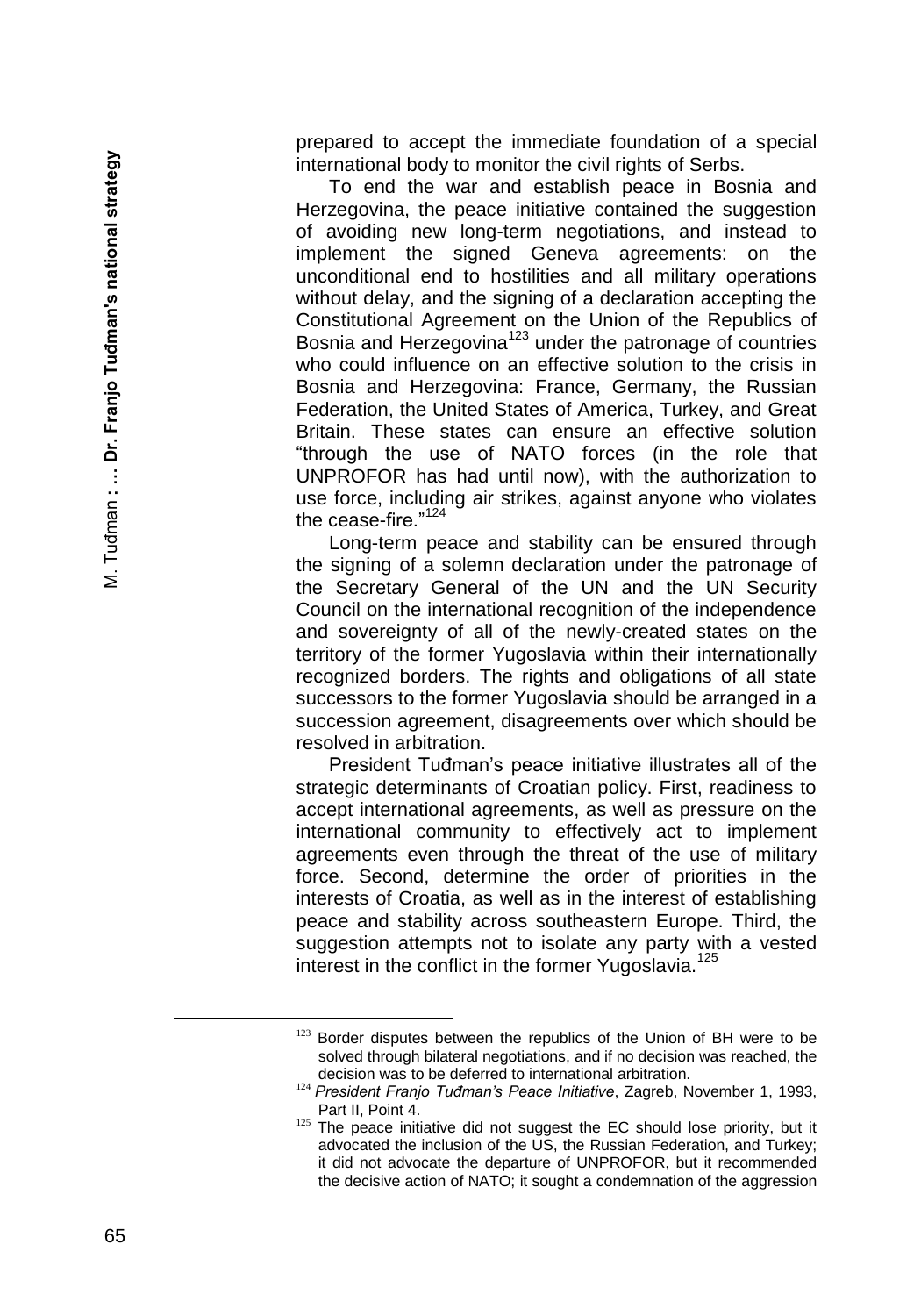President Tuđman's peace initiative drew a map on how to strategically resolve the conflicts and wars in the former Yugoslavia. Croatian interests surely served as its starting point, but it simultaneously advocated negotiations and agreements, putting political solutions before military ones. The "historical determinism" on the necessity of global and regional integration and the national individualization on which President Tuđman built his suggestions for the peaceful solution to the conflicts were confirmed by the times that were to follow.

# **4. The fragmenting of the great battlefield**

The territory of the former Yugoslavia was host to conflicts of various national interests, both those of the nations involved and those of international factors and the international community. Differing strategies were constantly present, the aim of which was to realize differing political goals. These irreconcilable strategies resorted to military options in order to ensure their goals. Croatian political goals began from the premise that the removal of the cause of national conflicts was the prerequisite to any permanent solution, and thus advocated and accepted agreements that postulated a peaceful solution to the problem.

However, various paths led to a peaceful solution. Croatia was prepared to cooperate with the international community, it agree with the implementation of all peace plans signed by it, but differed from international representatives in that it could not wait for the implementation of these agreements to be prolonged indefinitely. Constantly putting pressure on the international community for an efficient resolution to the problem of occupied Croatian territory, Croatia occasionally irritated international factors with its requests for signed agreements to be implemented effectively. In the end, Croatian demands proved efficient and enforceable.

# *4.1 The redefinition of the task of UNPROFOR in Croatia*

The military and police operation *Storm* was the final operation which liberated 10,400 square kilometers of

of Serbia and Montenegro, but advocated an agreement on mutual recognition and a succession agreement.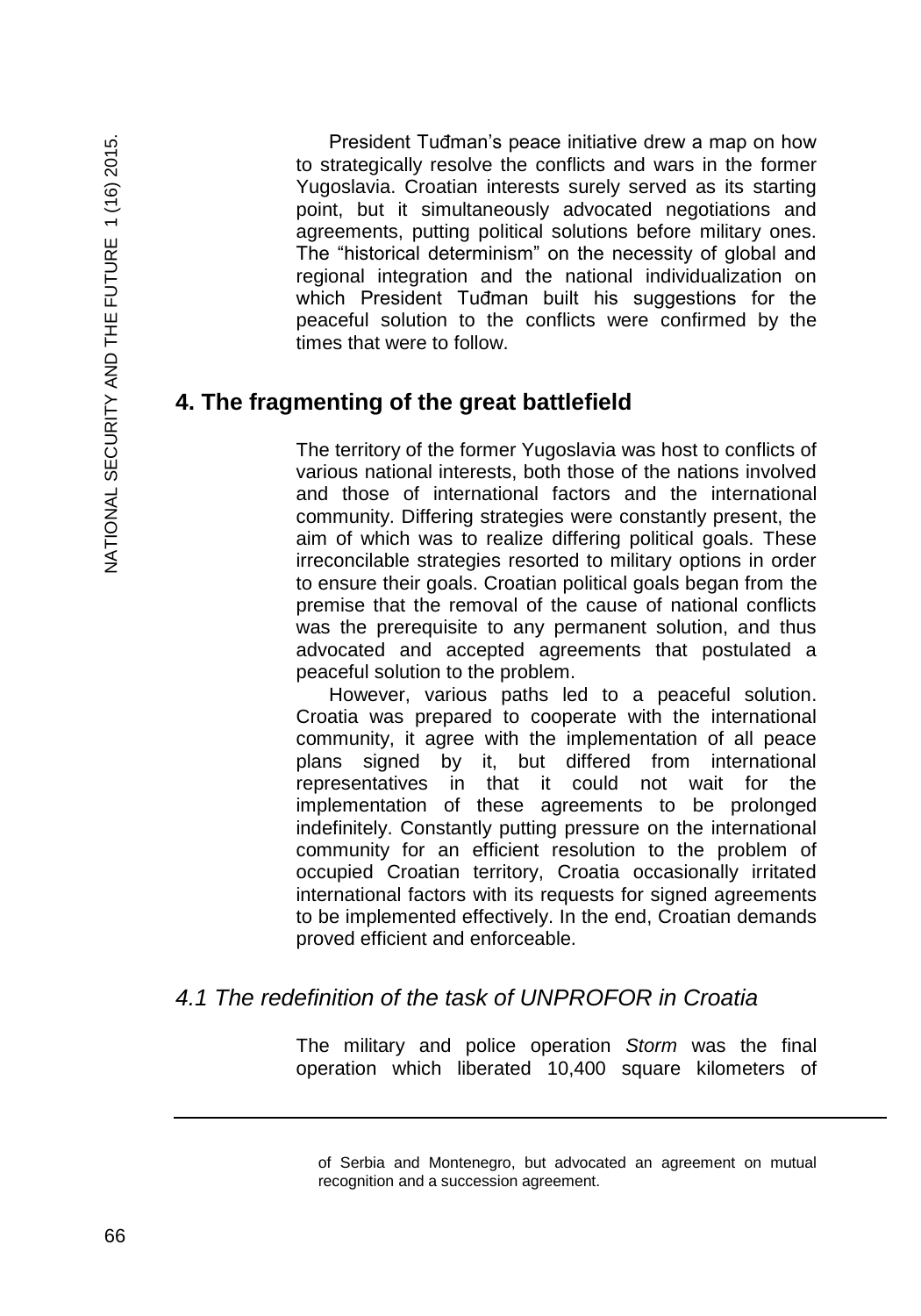Croatia (18.4% of the total area of occupied Croatian territory), representing the end of both the Serb rebellion and the war. The strategic and diplomatic preparations for operation *Storm* – which was carried out in only a few days – had begun a few years earlier as a backup option in the case of the failure of diplomatic and political solutions to the occupation. The primary goal of Croatia's political and diplomatic strategy was never the military solution to the occupation of Croatian territory. The primary goal was to realize its territorial integrity through political and diplomatic means. Only in the case of political and diplomatic failure would it use military force.

Vance's plan foresaw demilitarization and the return of displaced persons, which were in opposition to the political goals of the rebel Serbs. As UNPROFOR did not stop on Croatia's state border but on the borders of occupied territories, this allowed rebel Serbs in Croatia and Bosnia and Herzegovina to continue their policy seeking "that RSK unite with other Serbian countries, firstly with Republika Srpska". Due to these political goals, and in order to "actually" realize the "final political solution" of uniting Serbs in Croatia and Bosnia and Herzegovina, the "Protocol on Cooperation between the Governments of Republika Srpska and the Republic of Serbian Krajina" was signed on September 22<sup>nd</sup>, 1992 in Banja Luka. Thus began the process of negotiation and unification of occupied "Serbian" regions in Croatia and Bosnia and Herzegovina. The next step in the realization of this goal was the signing of the "Declaration on the Unification of the Republic of Serbian Krajina and Republika Srpska" on October 31<sup>st</sup>, 1992 in Prijedor.<sup>126</sup>

In operation *Maslenica*, which began on January 22<sup>nd</sup>, 1993, Croatian military and police units liberated 92 square kilometers of Croatian territory in 72 hours. The significance of operation *Maslenica* is most often cited due to its liberation of the Zadar hinterland and solving the problem of Croatia's transport and economic isolation.<sup>127</sup> However, two

<sup>126</sup> Ante Nazor: *"Zašto se OLUJA nije mogla izbjeći, niti se smjela odgoditi "*, **Hrvatski vojnik**, double issue 303/304, July 2010, (http://www.hrvatski vojnik.hr/hrvatski-vojnik/3033042010/oluja.asp - accessed 5 Oct 2014). The unification process also continued in 1993: "On the basis of the mentioned "Declaration", a decision was made on 24 April 1993 to constitute a joint 'National Assembly of the Republic of Serbian Krajina and Republika Srpska, as a communal organ of the Republic of Serbian Krajina and Republika Srpska', headquartered in Banja Luka" (*ibid*).

<sup>&</sup>lt;sup>127</sup> After successfully completing operation **Maslenica**, the construction of a pontoon bridge in place of the destroyed "Maslenica bridge" enabled the flow of road traffic between the north and south of Croatia. After the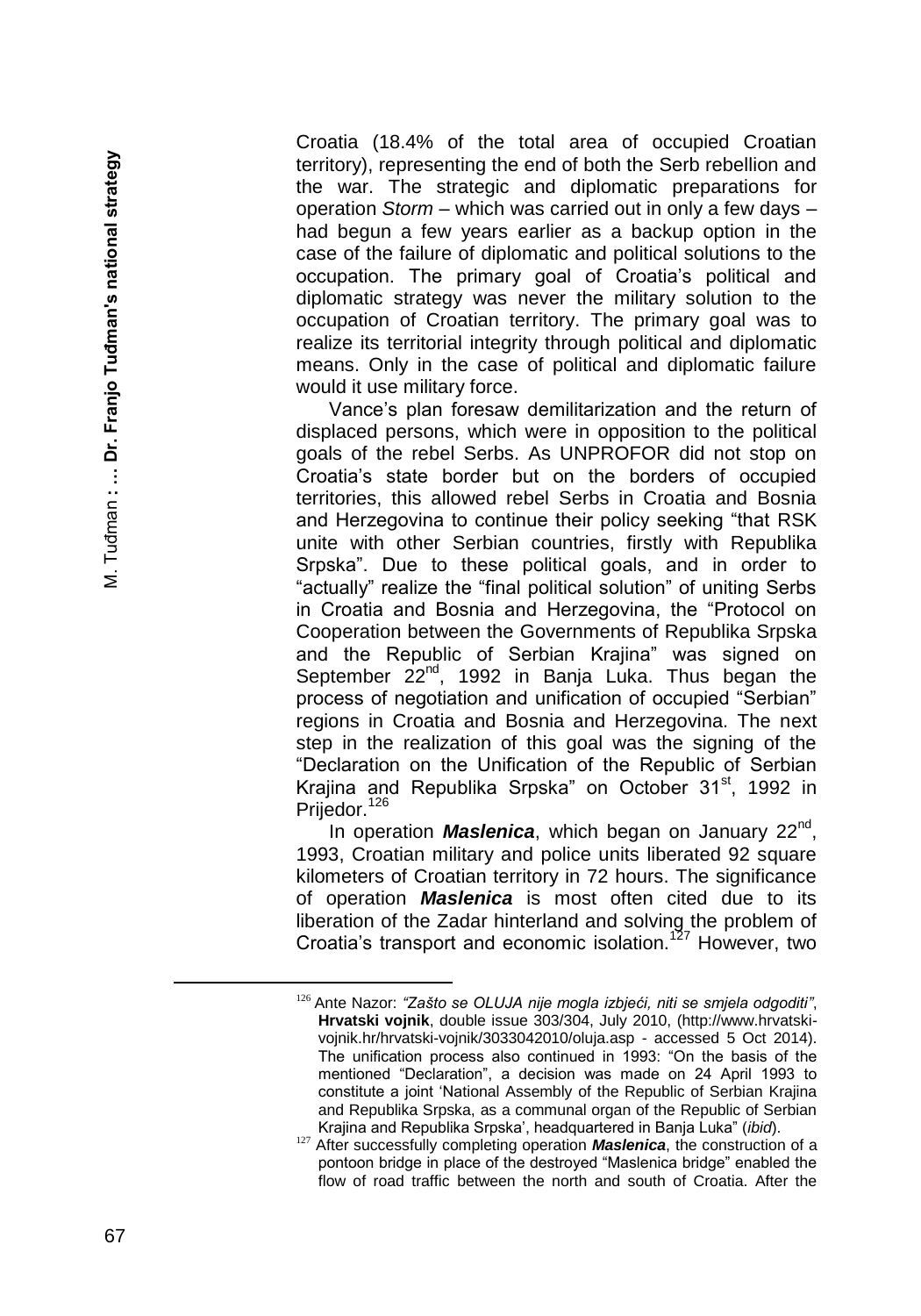other vital strategic dimensions to this operation must not be missed.

Firstly, operation *Maslenica* was a message to rebel Serbs – and the international community – that Croatia would not sit idly by and accept the "unification of the Republic of Serbian Krajina and Republika Srpska" in order to win a "lasting political solution".

Secondly, operation *Maslenica* was a message to the international community on the ineffectiveness of UNPROFOR. Specifically, international forces were supposed to expediently solve the problem of occupied "pink zones", which were outside of the borders of the UNPAs, and according to Security Council Resolution 726, were Croatian territory that rebel Serbs were supposed to immediately turn over to Croatian police and authorities for supervision.<sup>128</sup>

Croatia, in executing operation *Maslenica*, was not in breach of its responsibilities according to the Vance Plan, because the goal of the operation was to liberate the "pink zones", occupied territory "outside of the agreed -upon borders of the UNPAs". Despite this, the UN Security Council passed Resolution 802 on January 25<sup>th</sup>, 1993, in which it "demands the immediate cessation of hostile acts" by Croatian forces, and "strongly condemns attacks [by Croatian forces] against UNPROFOR" (!!).

Operation *Maslenica* represented the realization of Croatia's strategic goals: it ensured that Croatia was connected in terms of roads, railways, and its economy; it clearly showed the international community and rebel Serbs that it would respect international agreements, but that it would not be tricked by backdoor games at integrating "Serbian territory" or the Cypriotization of Croatia. The fact that rebel Serbs reacted to operation Maslenica with an armed retaliation including actions against "the largest Croatian cities"<sup>129</sup>did not change the Croatian standpoint.

destruction of the "Maslenica bridge" in 1991, the connection between southern and northern Croatia, as well as supply to the southern theater, depended on the weather and the capacity of ferry lines via the island of Pag.

<sup>&</sup>lt;sup>128</sup> UN Secretary General's report S/23844 dated April 24, 1992 defines "pink zones" as "a defined are in Croatia currently controlled by YNA but outside of the arranged borders of the UNPAs."

<sup>129</sup> See: *Dokumenti institucija pobunjenih Srba u Republici Hrvatskoj (siječanj -lipanj 1993.).* **/** ed.Mate Rupić, Janja Sekula // Zagreb – Slavonski Brod : Hrvatski memorijalno -dokumentacijski centar Domovinskog rata, 2010.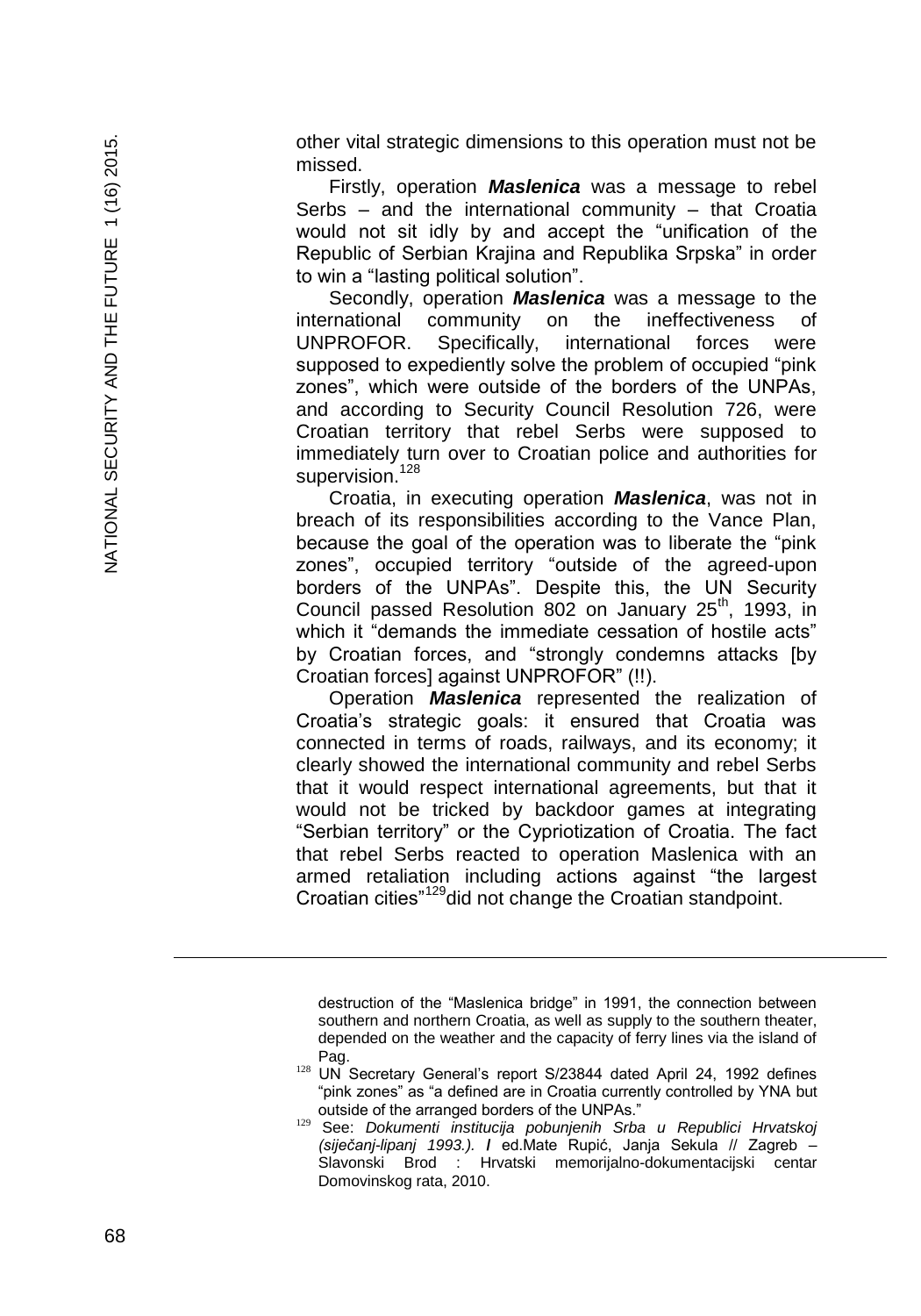A letter from the President of Croatia to the UN Secretary General Boutros Boutros-Ghali dated March 19<sup>th</sup>, 1993 shows both the strategic goals and the moves Croatia would take leading up to the end of the war and peaceful reintegration of occupied territory. Croatia warned that prolonging UNPROFOR's mandate for the territory of the former Yugoslavia was unsustainable, and that a new mandate needed to be agreed upon with each of the newly created and internationally recognized states:

*At this moment the UNPROFOR operation is taking place on the territory of two sovereign UN member states -* **Croatia and Bosnia-Herzegovina - and on the territory of** *the Republic of Macedonia. Therefore, 'Yugoslavia" has no competence either in a legal or a political sense for the ongoing UNPROFOR action. This is not a civil war but an international armed conflict caused by Serbian aggression against Croatia and Bosnia -Herzegovina. This is the essence of the crisis. Therefore the definition of the character of the peace mandate and the formal agreement on the status of United Nations forces must be reached among the respective Governments and the United Nations. Consequently the agreement on the future mandate and status of UNPROFOR in Croatia must be concluded between the United Nations and the Government of the Republic of Croatia .*

In this letter, the President of Croatia announces that Croatia will accept an extension of the UNPROFOR mandate for the following six months, but that it wishes to see the Vance Plan implemented and Croatia's territorial sovereignty respected. Croatia confirms its decisiveness that the mandate of UNPROFOR needs to be extended based upon principles that have already been confirmed. However, Croatia considers the opening of roads, rail lines, and communication channels the top priority of UNPROFOR, with the goal of peacefully reintegrating occupied territory, building trust, reducing tensions, and avoiding conflict in order to normalize living conditions throughout Croatia.<sup>130</sup>

Security Council Resolution 815 (March  $30<sup>th</sup>$ , 1993) extended UNPROFOR's mandate until the end of June of 1993. Not all Croatian requests were respected, but the Resolution clearly stated and confirmed that the "UNPA zones are a component part of the territory of the Republic

<sup>&</sup>lt;sup>130</sup> A letter from President Tuđman to UN Secretary General Boutros Boutros -Ghali, March 1 9, 1993, just before a UN Security Council session to discuss an extension of UNPROFOR's mandate.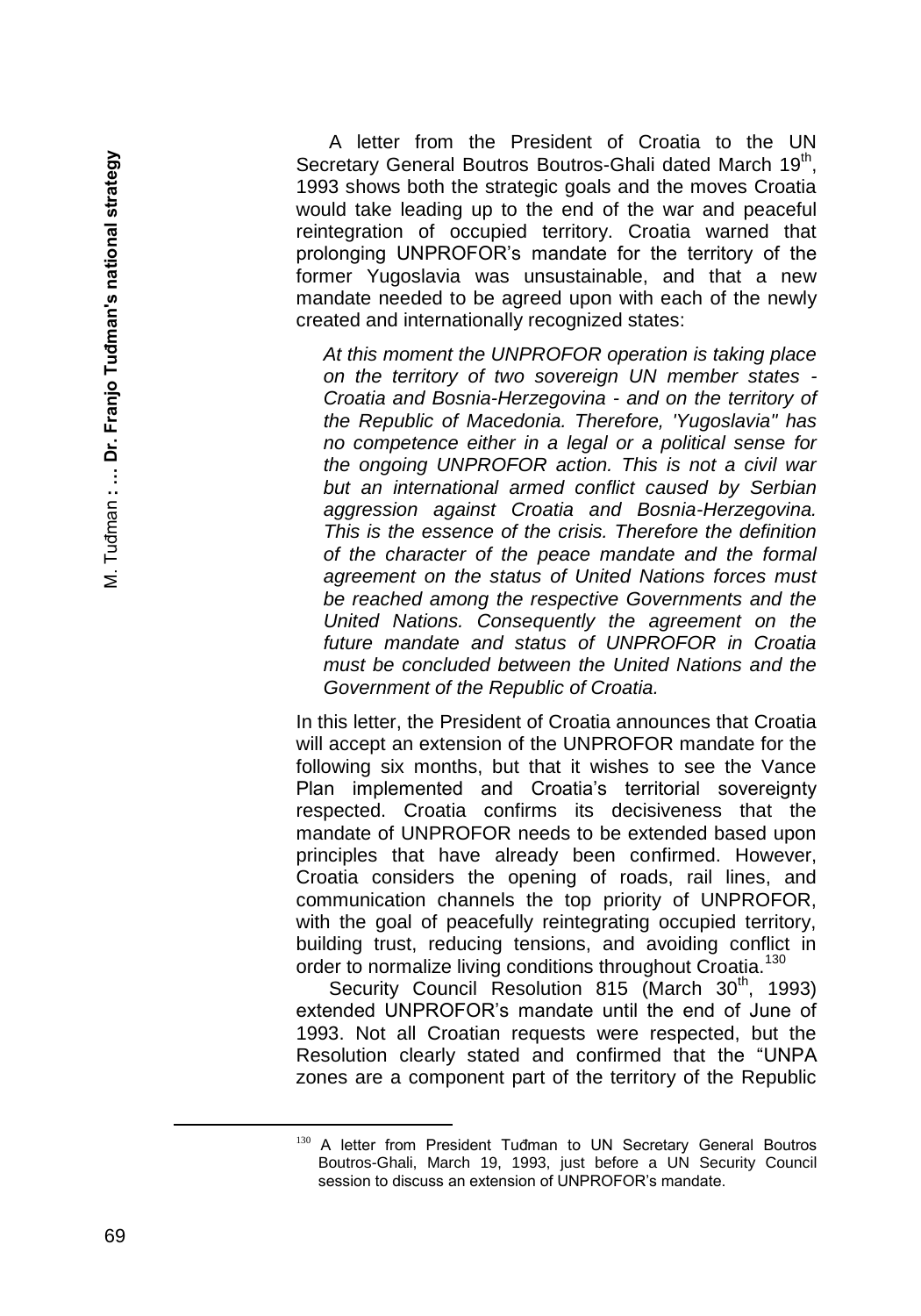of Croatia". Before the UN SC decision to extend the mandate of UNPROFOR, President Tuđman reexplained Croatia's requests and sought the demilitarization of UNPA regions, the return of displaced persons, and sought that "Croatia should be enable to immediately establish its state power across the entire territory of the so -called 'pink zones'". In addition to this, Croatia repeated its requests for the opening of roads and control of state borders.<sup>131</sup>

The reply of rebel Serbs to Resolution 815, which left no doubt that the UNPA zones were a component part of Croatia's territory, and to Croatian peace initiatives and the steps that UNPROFOR was supposed to take to peacefully reintegrate the UNPAs was twofold. Rebel Serbs increased their attacks on Croatian cities and inflicted terror on local Croatian and non-Serb residents in occupied territories.<sup>132</sup> On the other hand, the rebel Serbs rejected negotiations and political agreements with Zagreb, and continued with their policy of integrating "Serbian lands":

*Local Serbs simply broke off negotiations with representatives of the Croatian government. The president of the self-appointed Assembly of the so -called Republic of Serbian Krajina, Mile Paspalj, called a session of the "Parliament of Krajina" on Saturday, June 5 th, 1993 in Petrinja to discuss the issuing of a referendum on the "unification of the Republic of Serbian Krajina and Republika Srpska and other Serbian lands". This meant a call to unite with the Federal Republic of Yugoslavia, that is to say with Serbia and Montenegro, to create a "Greater Serbia".<sup>133</sup>*

Again, Croatia did not answer these provocations and the actions of rebel Serbs militarily, but sought a solution through diplomacy and with the cooperation of the international community. Croatia sought of the UN Secretary General and of UNPROFOR to *"immediately check and* 

<sup>131</sup> A letter from President Tuđman to UN Secretary General Boutros Boutros -Ghali, May 12, 1993.

<sup>&</sup>lt;sup>132</sup> "Serbian aggression towards the Republic of Croatia – a member of the *UN – continues in the UNPAs. Armed provocations and attacks on Croatian cities (Zadar, Biograd, Šibenik, Gospić) have increased in recent days, civilian targets have been destroyed and lives have been lost. Citizens in UNPAs are also being terrorized, Croats and other non - Serbs are being jailed and abused, most actively by volunteers from Serbia, of whom there are thousands in each sector."* Letter from President Tuđman to UN Secretary General Boutros Boutros -Ghali, June 3 rd, 1993.

<sup>133</sup> Letter from President Tuđman to UN Secretary General Boutros Boutros Ghali, June 3rd, 1993.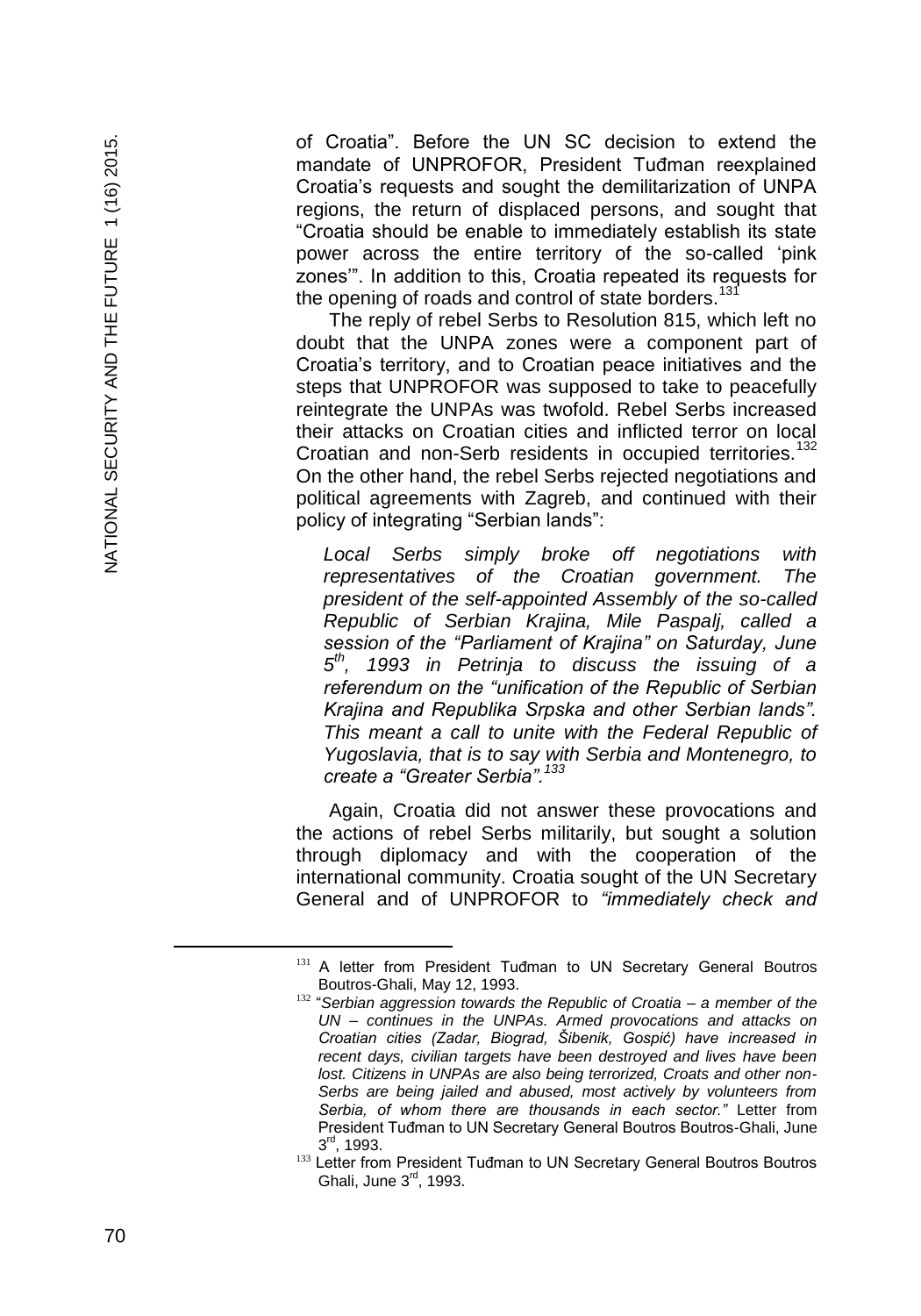*ensure the international borders of the Republic of Croatia with the Republic of Bosnia and Herzegovina and with the Federal Republic of Yugoslavia (Serbia and Montenegro) that are in contact with UNPA zones".* Additionally, with increased accusations that Croatia was involved in internal conflicts in Bosnia and Herzegovina, President Tuđman suggested *"that UNPROFOR make an effective security check of all of the borders of Bosnia and Herzegovina, meaning that we accept that, as a part of the checking of all borders of the Republic of Bosnia and Herzegovina, the entire border between the Republic of Croatia and the Republic of Bosnia and Herzegovina be checked as well, not only those relating to the UNPA zones."*<sup>134</sup>

Shortly before the new Security Council decision, in an attempt to force a political and diplomatic solution for the occupied regions and to end the conflicts in Bosnia and Herzegovina, President Tuđman extended the mandate of UNPROFOR, stating that Croatia was prepared to accept a one-month extension of their mandate.<sup>135</sup> If rebel Serb leaders did not agree to cooperate within this month, Croatia was not willing to further extend the mandate of UNPROFOR.<sup>136</sup>

In this letter, President Tuđman warned: *"However, we emphasize once more that any agreement on the new mandate could be concluded only between the Republic of Croatia and the United Nations, and be separated from the UNPROFOR mandates in Bosnia and Herzegovina and Macedonia"*. The importance of this message in mid -1993 had been stated as an announcement, and in the end of 1994 it was a firm decision of strategic importance and vital to fragmenting the "great battlefield" and attaining both military victories and concluding peace agreements.

President Tuđman's letter and the efforts of Croatian diplomats apparently were apparently resounding. UN SC Resolution 847, passed on June 30th, 1993, directly cites this letter, expanding the task of UNPROFOR to the opening of transport infrastructure.<sup>137</sup> In conclusion, the UN Secretary

 $134$  "I am convinced that a border check is a necessary and key step towards ending aggression and war and the attainment of a peaceful solution following the Security Council Resolution". Letter from President Tuđman to UN Secretary General Boutros Boutros Ghali, June 3<sup>rd</sup>, 1993.

<sup>135</sup> Letter from President Tuđman to UN Secretary General Boutros Boutros Ghali, June 25<sup>th</sup>, 1993.

<sup>136</sup> Letter from President Tuđman to UN Secretary General Boutros Boutros Ghali, June  $25<sup>th</sup>$ , 1993.

<sup>&</sup>lt;sup>137</sup> Calling on the parties and others concerned to reach an agreement on *confidence -building measures in the territory of the Republic of Croatia, including the opening of the railroad between Zagreb and Split, the*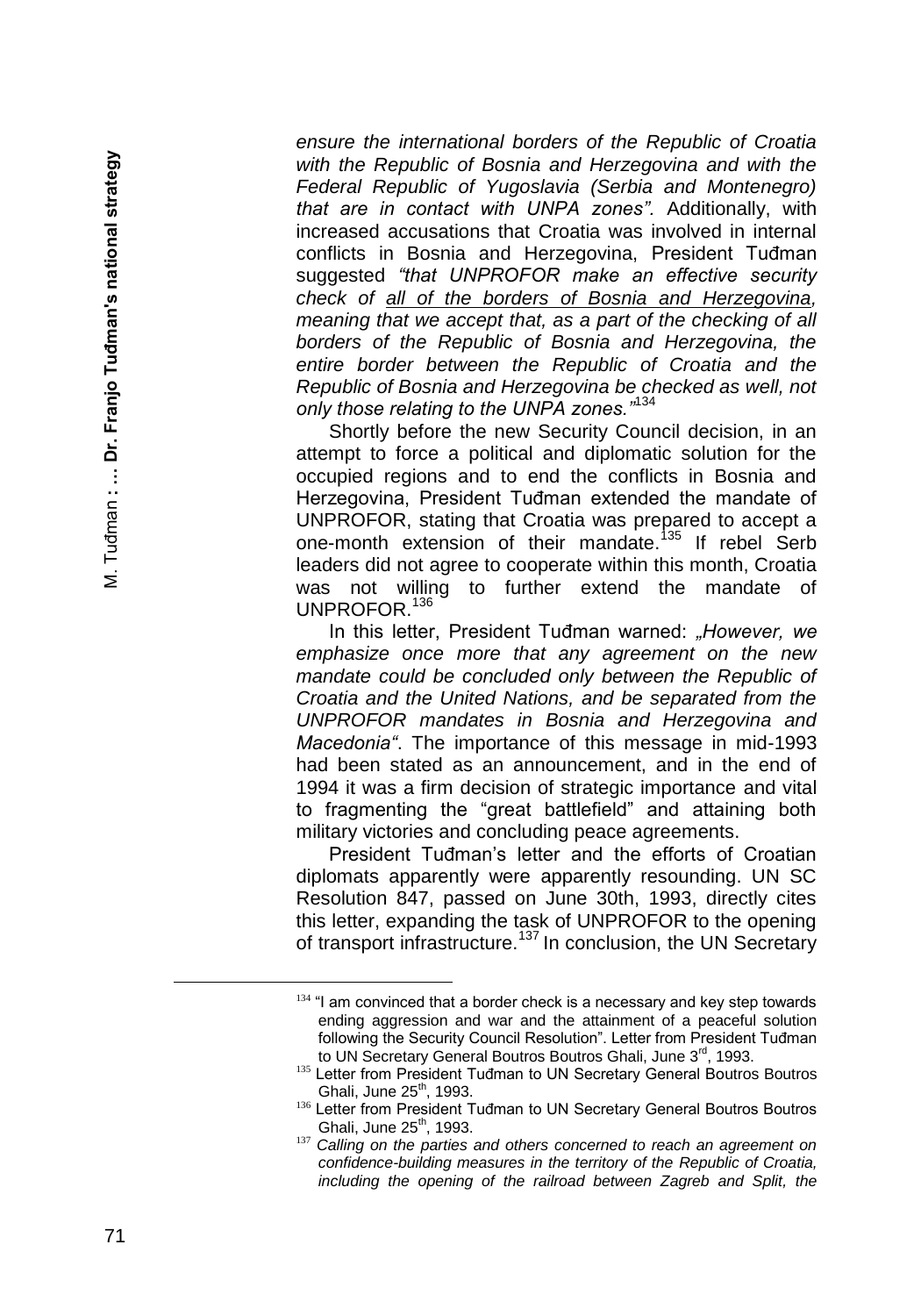General committed to reporting on the progress of peace efforts within a month, and "taking into account the opinions of the Croatian government", to consider a future "UNPROFOR mandate in the territory of the Republic of Croatia".

On December  $12<sup>th</sup>$ , 1991, the UN Security Council passed the *Vance Plan*, which defined the tasks of UNPROFOR, peacekeeping forces on the territory of the (former) Yugoslavia. In early 1992, Yugoslavia formally disappeared with the international recognition of Croatia, Slovenia, Bosnia and Herzegovina, and Macedonia – the presence of UNPROFOR on the "territory of the former Yugoslavia" only homogenized the crisis and wars while prolonging the *status quo*. The paradox of this kind of international effort is that the very presence of UNPROFOR implicitly fed Serbian imperial ambitions and pretensions. This was another one of the reasons why Croatia sought the division of UNPROFOR's mandate into three separate operations – in Croatia, Bosnia and Herzegovina, and Macedonia.

From a strategic and political viewpoint, the consequences of the existence of three UN operations in Croatia, Bosnia and Herzegovina, and Macedonia instead of UNPROFOR on the "territory of the former Yugoslavia" were more than obvious. Each of the three operations had the task of standing at the borders of sovereign states and bringing order: disarming irregular units and enabling peaceful reintegration – the return of displaced persons and the establishment of legitimate government. The political and military goals of uniting "all Serbian lands", a program orchestrated by Belgrade under the hypothesis that only nations have the right to "self -determination and secession", could not be transferred from one state to another — which also meant that they could not have international support either, and would be politically, militarily, and economically destined to fail in a much shorter time.

In a letter to the Secretary General of the UN (July  $26<sup>th</sup>$ , 1993), President Tuđman warned of this very fact: "*This division will, if it is carried out, provide positive results, mainly because the organization of the work of UNPROFOR* 

a<br>B

*highway between Zagreb and Županja, and the Adriatic oil pipeline, securing the uninterrupted traffic across the Maslenica straits, and restoring the supply of electricity and water to all regions of the Republic of Croatia, including the United Nations Protected Areas* (UN SC Resolution 847).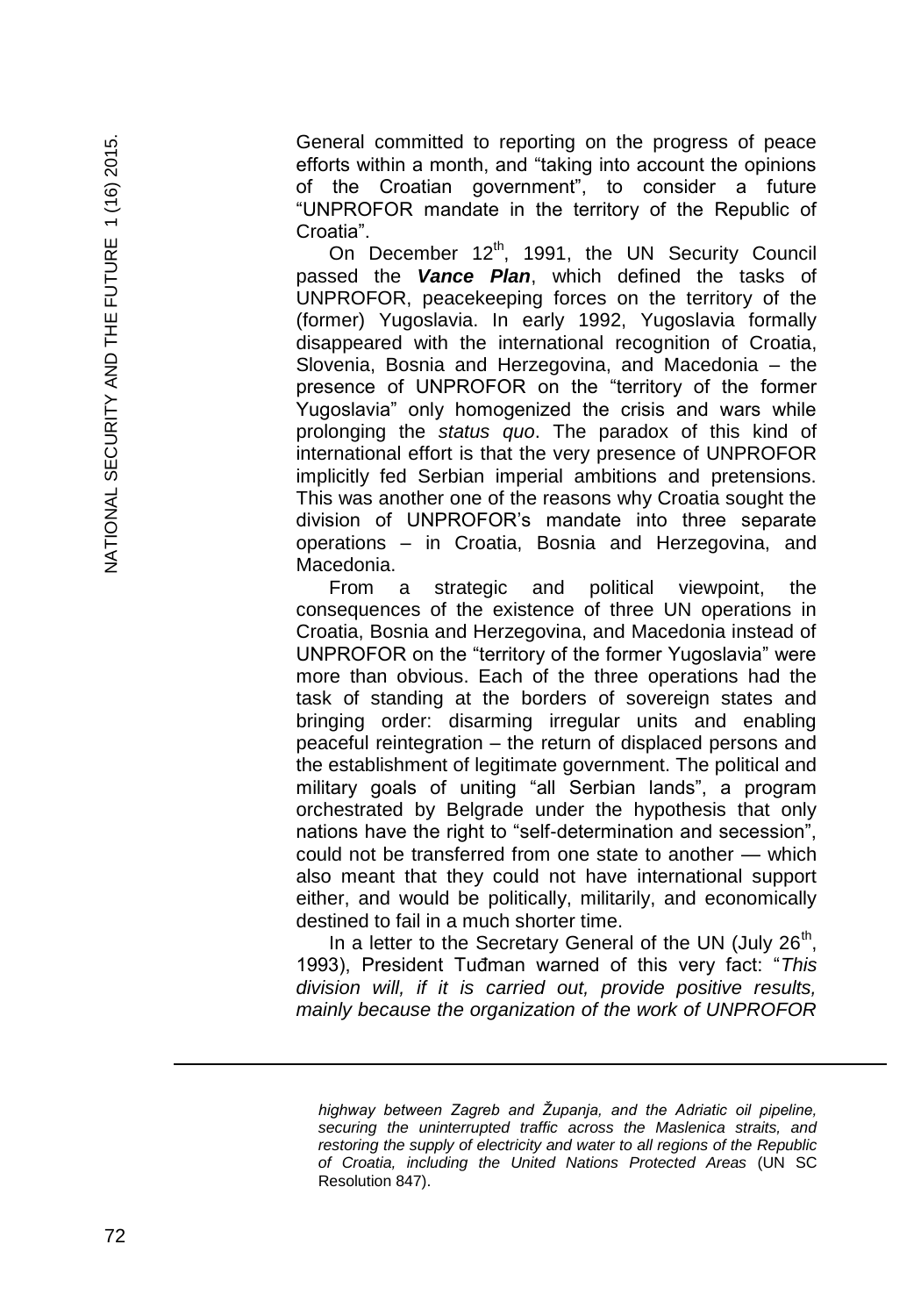*will not cause the crises in these countries to act on each other*."

However, Greater Serbian politics was also aware that the separation of UN peacekeeping forces into three separate operations led to the end and failure of their imperial ambitions. It was for this reason that the existing mandate of UNPROFOR suited the Greater Serbian agenda, because of two key weaknesses: first, the existing mandate "of freezing conflicts, guarding cease -fires, does not lead to a solution to the conflict, but instead to further complications"; second, "some countries that have activated their forces to implement the multilateral peace mandate are attempting to pursue the national policies of their state, and not that of the Security Council, through their members in the peacekeeping units and mediators in negotiations."<sup>138</sup>

UNPROFOR's mandate, which "did not lead to a solution to the conflict", enabled the Greater Serbian agenda to react to each and every military, political, or diplomatic action simultaneously at any point on the "great battlefield". The Greater Serbian agenda considered state borders fictive, and so the territory from Belgrade to Banja Luka to Knin functioned like connected containers. This situation suited the Greater Serbian agenda, and it was difficult for analysts and participants at the time (and still is for some today) who were not familiar with the situation, and thus did not have information on what was happening either at the international table or in other parts of the "great battlefield", to understand then the true reasons and causes of certain statements, imputations, and accusations.

In a time when Croatia was more and more aggressively posing the question of dividing the UNPROFOR mandate into three operations and seeking that UNPROFOR control Croatia's state borders with Bosnia and Herzegovina and Serbia (Montenegro), accusations arose that the Croatian Army was involved in conflicts in central Bosnia. If this had been true, then Zagreb's suggestion on UNPROFOR's control of the state borders would have been the international community's most effective measure for insight into the action of the Croatian military outside Croatia's borders.

These unfounded accusations were an additional reason why Croatia insisted on a change in the mandate of UNPROFOR:

<sup>138</sup> Speech by President Franjo Tuđman at the  $48<sup>th</sup>$  session of the General Assembly of the UN, September 28<sup>th</sup>, 1993 (Dr. Franjo Tuđman. ZNA *SE. HDZ u borbi za samostalnu Hrvatsku*. Zagreb : Izvršni odbor Središnjice HDZ -a, 1993, p. 227.)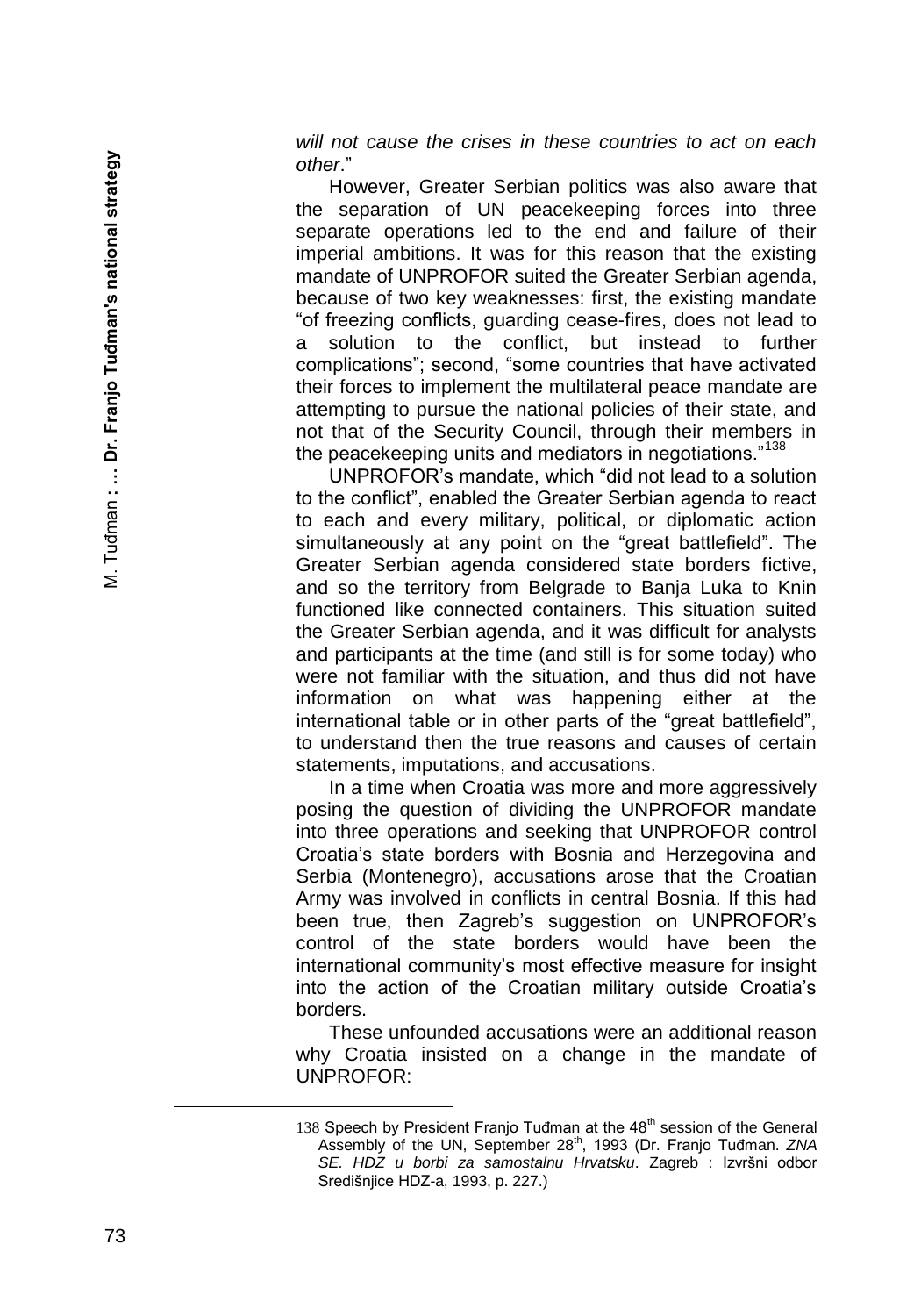*If the mandate of UNPROFOR does not change within the next 48 hours with the goal of implementing resolutions and other documents of the Security Council, the Republic of Croatia will have no choice but to thank the United Nations for the peacekeeping operation it led on Croatian soil and ask that UNPROFOR units leave Croatia by November 30th of this year at the latest.<sup>139</sup>*

Croatia did not announce the cancelling of UNPROFOR's mandate because it opposed the engagement of international forces, but rather because it was against the inefficiency of existing peacekeeping forces. In a speech at the 48<sup>th</sup> session of the General Assembly of the UN on September 28<sup>th</sup>, 1993, President Tuđman simultaneously advocated the engagement of NATO forces in Croatia and in Bosnia and Herzegovina at a time when NATO was not prepared for this.

*Croatia hails the readiness of NATO to take over the role of central guarantor of peace and stability in this part of Europe, whose units will actively support the implementation of the peace plan. We would also like to see NATO in a supporting role for the implementation of the Vance Plan.<sup>140</sup>*

Croatia's decisive opinion that it would not accept an extension of the UNPROFOR mandate had to be respected by the UN Security Council. Without the consent of the Croatian government, UNPROFOR was not allowed to stay in Croatia. On October  $4<sup>th</sup>$ , 1993, the Security Council passed Resolution871, which satisfied all of Croatia's political requests: a condemnation of military attacks against Croatia, a confirmation of the sovereignty and territorial integrity of Croatia, the importance of reestablishing Croatian control in the pink zones, the necessity of reopening transport infrastructure (highways, rail lines, and other paths), oil lines, electrical and water supply networks, etc. The Croatian request to separate UNPROFOR's mandate into three separate operations was only partially satisfied by

È,

 $139$  Speech by President Franjo Tuđman at the  $48<sup>th</sup>$  session of the General Assembly of the UN, September 28<sup>th</sup>, 1993 (Dr. Franjo Tuđman. *ZNA SE. HDZ u borbi za samostalnu Hrvatsku*. Zagreb : Izvršni odbor Središnjice HDZ -a, 1993, p. 227.)

<sup>140</sup> Speech by President Franjo Tuđman at the 48<sup>th</sup> session of the General Assembly of the UN, September 28<sup>th</sup>, 1993 (Dr. Franjo Tuđman. *ZNA SE. HDZ u borbi za samostalnu Hrvatsku*. Zagreb : Izvršni odbor Središnjice HDZ -a, 1993, p. 232.) Further: "We believe that it would be purposeful for NATO to be the main and decisive bearer of the peace plan for Bosnia and Herzegovina..." (p. 233.)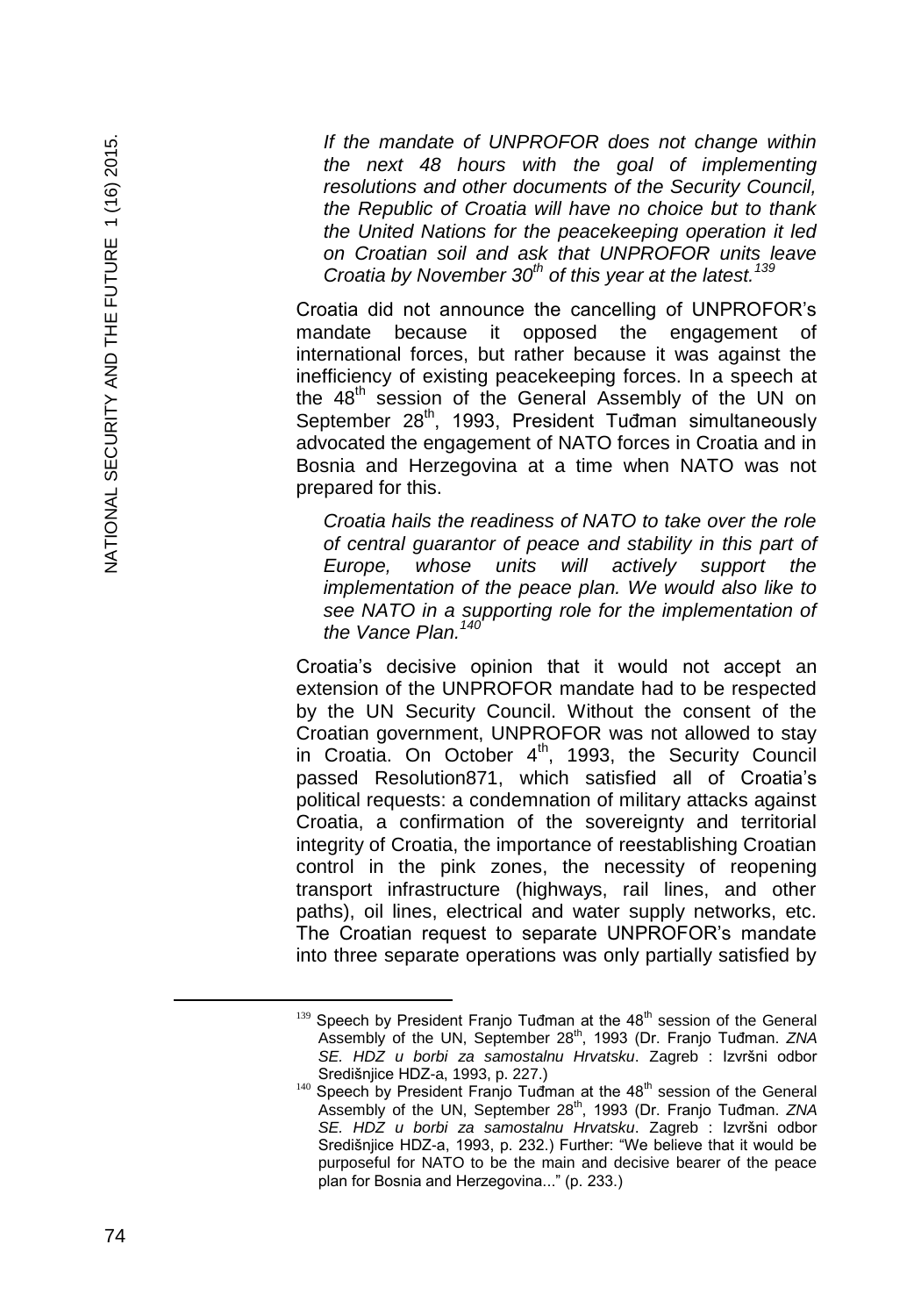the Security Council. Resolution 871 accepted the "Takes note of the intention of the Secretary -General to establish ... three subordinate commands within UNPROFOR - UNPROFOR (Croatia), UNPROFOR (Bosnia and Herzegovina) and UNPROFOR (The former Yugoslav Republic of Macedonia)...".<sup>141</sup>

Croatia's political requests had been satisfied completely, but the request to reorganized UNPROFOR had been satisfied only halfway. However, the very fact that the UN SC confirmed Croatia's political requests solidified Croatia's position, not only within the international community, but internally. The confirmation of the sovereignty and territorial integrity of Croatia was an admission by the international community that the problem of occupied territory was a Croatian problem that Croatian needed to solve – by international standards.

UN SC Resolution 871 changed Croatia's strategic position, as it no longer had to prove its right to its territorial integrity. However, it still did not intend to liberate occupied territories by force. President Tuđman again released a complete *Peace Initiative* in an attempt to stop the war in the former Yugoslavia, which also recommended the implementation of a number of measures in occupied territory (UNPA zones) in Croatia:

*In order to implement UN Security Council Resolution 871 as quickly as possible (as well as the remaining Resolutions that this Resolution calls upon), the Republic of Croatia suggests the following:*

*The Croatian government is willing to, within a period of 15 days, conclude an agreement on the cessation of all hostilities with representatives of local Serbs, giving them a guarantee for local and cultural autonomy.*

- *1. To this end, we suggest that the work of the joint commission be renewed in order to solve all issues mentioned by the Vance Plan, and to implement the tenets of Security Council Resolution 871, with the cooperation of UNPROFOR representatives and the European Community.*
- *2. We suggest that the issue of normalizing social and economic life overall be immediately approached...<sup>142</sup>*

<sup>&</sup>lt;sup>141</sup> UN SC Resolution 871, October 4, 1993.

<sup>&</sup>lt;sup>142</sup> Peace Initiative of Dr. Franjo Tuđman, President of the Republic of Croatia, November 1, 1993.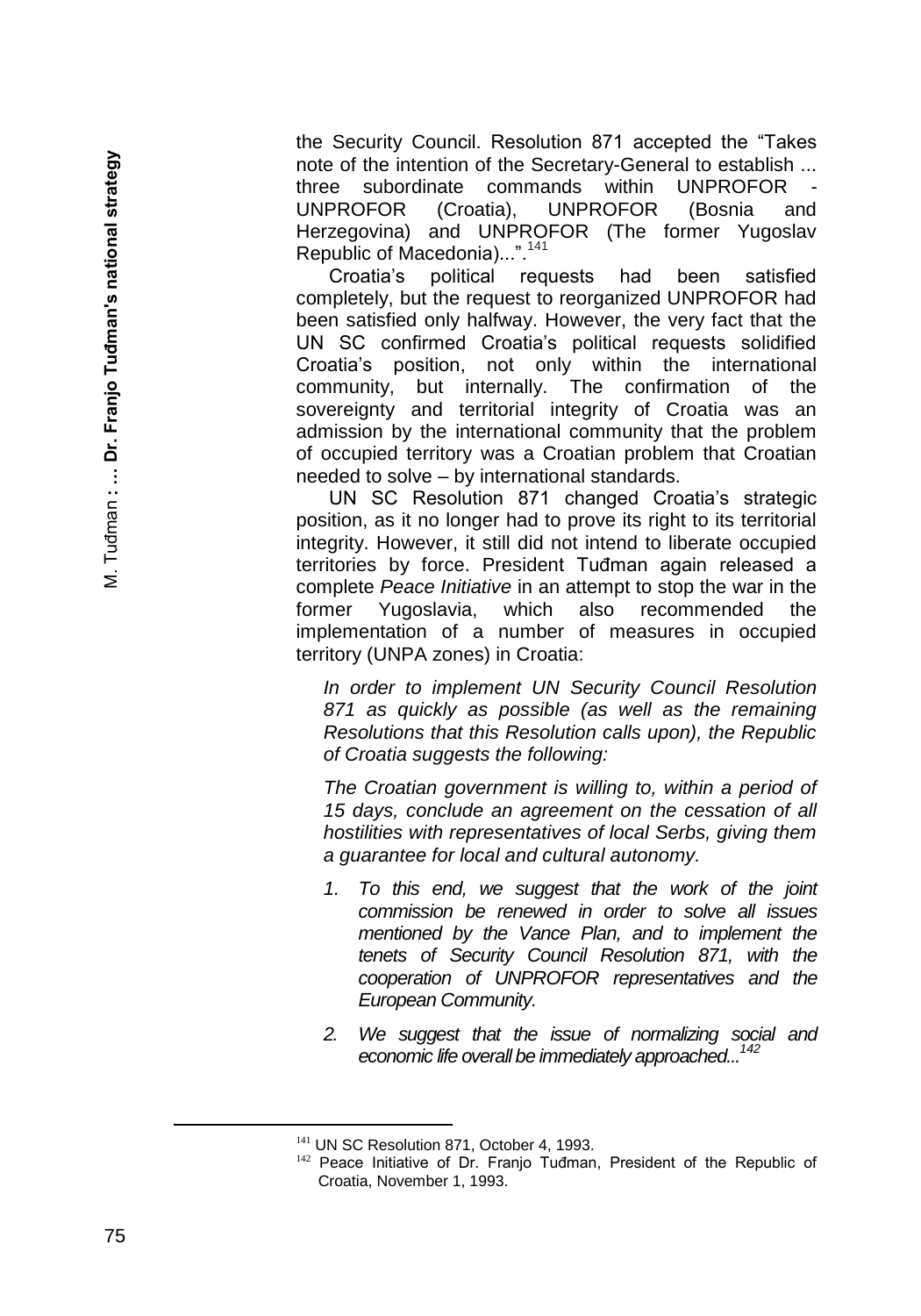The content of President Tuđman's *Peace Initiative* offers rebel Serbs what had been promised to them both in 1990 and 1991, and even this was more than they were to get after *Storm*. From the strategic standpoint, every new step Croatia took in diplomatic and international relations stemmed from the previous one. This is also clearly shown by the Peace Initiative of November 1<sup>st</sup>, 1993, which openly called on Resolution 871, which preceded the initiative as a realistic foundation for its actualization. Tuđman, as a historian, saw the logic of historical processes and peaceful solutions to international conflicts in Scandinavization – which he had defined as a historical problem and concept as early as 1981 in his book *The National Issue in Modern Europe*. Tuđman, as a statesman, saw the solution to the Yugoslav crisis in 1990 in the federal reorganization of Yugoslavia as an alliance of sovereign states with the right to peaceful secession. President Tuđman's overall political strategy operated within the bounds of these defined historical insights.

Advocates of the Greater Serbian agenda, however, believed that they could and had to realize their goals through war, and that the international community would accept the solutions forced through war on occupied and conquered territories sooner or later. In the end, they lost on two fronts. First, they were defeated internationally, as the international community did not accept the logic and behavior of violence, and subjected them to sanctions and excluded them from international organizations. Second, they were defeated militarily, as their goals were no longer legitimate, and thus they had neither political support from the international community nor moral support from their own supporters internally.

#### *4.2 Defining UNCRO's mandate for Croatia*

From today's perspective, it is not difficult to conclude why Croatia so firmly advocated the redefinition of UNPROFOR's mandate, state border control for Croatia, Bosnia, and Yugoslavia (Serbia & Montenegro). The fragmenting of the great battlefield was a prerequisite to the efficient implementation of peace plans both in Croatia and in Bosnia and Herzegovina. Croatia could not use military force stop the ethnic cleansing of Croats in central Bosnia being carried out at the time by the BH Army. This would have meant entering a war to stop Bosniak territorial pretensions, which were the consequence of dissatisfaction with the Vance-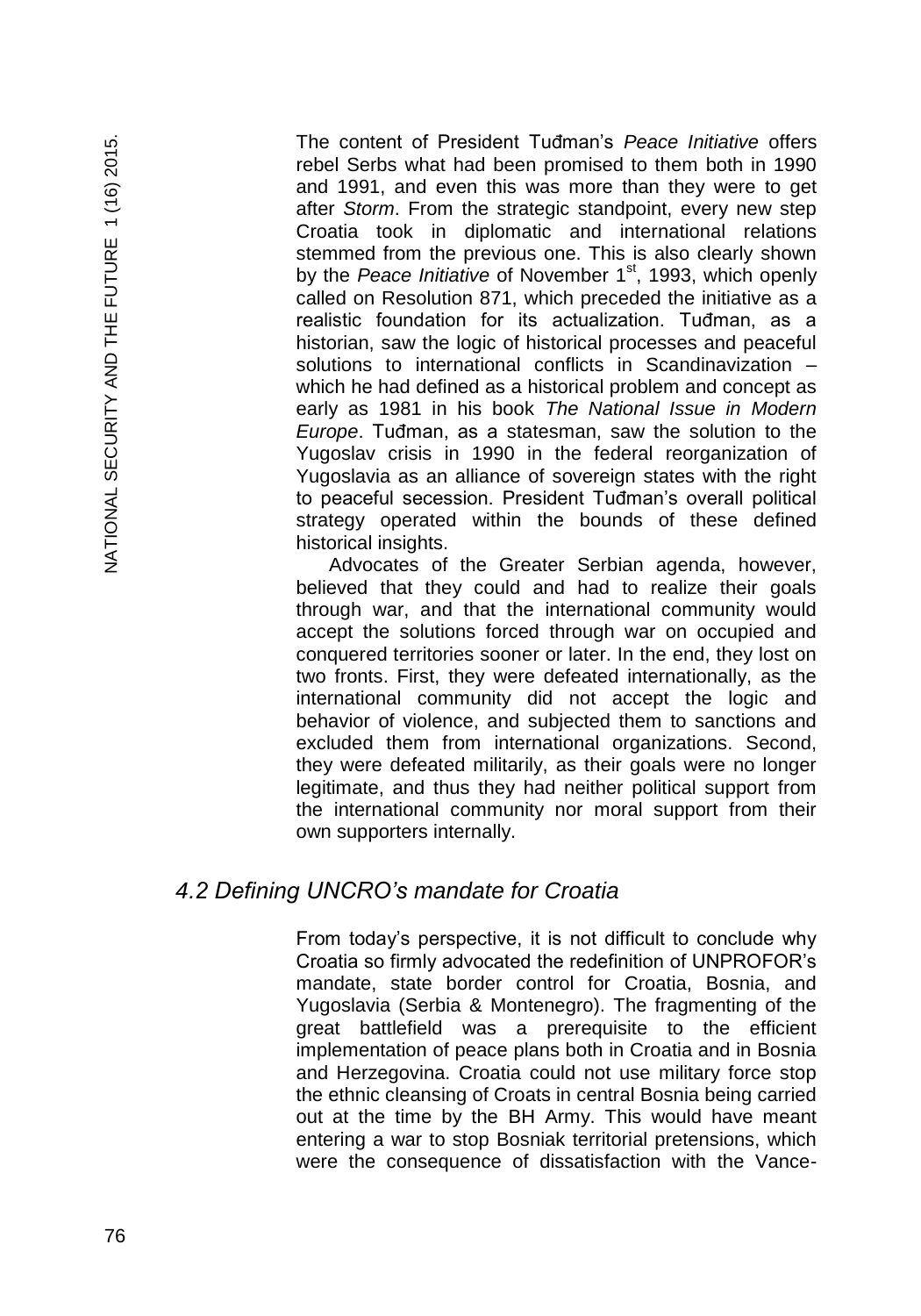Owen Plan, as well as of Bosniak advocates of the unitary organization of Bosnia and Herzegovina, according to whom Bosnia and Herzegovina should belong to its "founding nation".

*In recent days, I have been receiving alarming notices from representatives of the Croatian people and local authorities, secular and church institutions from central Bosnia asking that Croatia do all that is possible to stop the tragedy befalling the Croatian people in Zenica, Kakanj, Vitez, Busovača, Kiseljak, Kreševo, Travnik, Konjic, and in the regions surrounding Žepče and Usor, where complete ethnic cleansing is being carried out along with the destruction of settlements and the massacre of civilians. Over a hundred thousand Croatians are now either refugees or are in mortal danger.<sup>143</sup>*

Izetbegović decided to "settle" his territorial issues on the account of Croats in central Bosnia, and in doing so, it was natural that the "authorities of Bosnia and Herzegovina hold session in Zagreb, representatives of these authorities move freely across the entire territory of the Republic of Croatia without respect to basic international rules on announcing and seeking authority for actions on the territory of another sovereign state, while a number of various offices and logistic centers of political organizations which are committing crimes and aggression against the Croatian people are operating in many Croatian cities".<sup>144</sup>

In summer and fall of 1993, the fate of Croats in Bosnia and Herzegovina was truly uncertain, as peace plans had failed one after another due to being rejected by either the Serbs or Bosniaks. Croats in Bosnia and Herzegovina, who were the only ones to accept all offered peace plans, fought simultaneously on two separate battlefields with horrific losses. They were first victim to ethnic cleansing by the Serbs in Bosnian Posavina, and then by the Bosniaks in central Bosnia. At the same time, no progress was made in Croatia on the actualization of the Vance Plan. Rebel Serbs continued to reject the political solutions foreseen by the peace plan, and relied on their military superiority<sup>145</sup>which

<sup>&</sup>lt;sup>143</sup> Letter from President Franjo Tuđman to the Presidency of Bosnia and Herzegovina (June 25, 1993.)

<sup>&</sup>lt;sup>144</sup> Letter from President Franjo Tuđman to the Presidency of Bosnia and Herzegovina (June  $25<sup>th</sup>$ , 1993)

<sup>&</sup>lt;sup>145</sup> "The numerical strength of the Serbian Army of Krajina as of February  $13<sup>th</sup>$  [1993] amounts to 71,409 people, that being 3,291 officers, 3,424 non -commissioned officers, 60,496 conscripts, and 4,198 volunteers.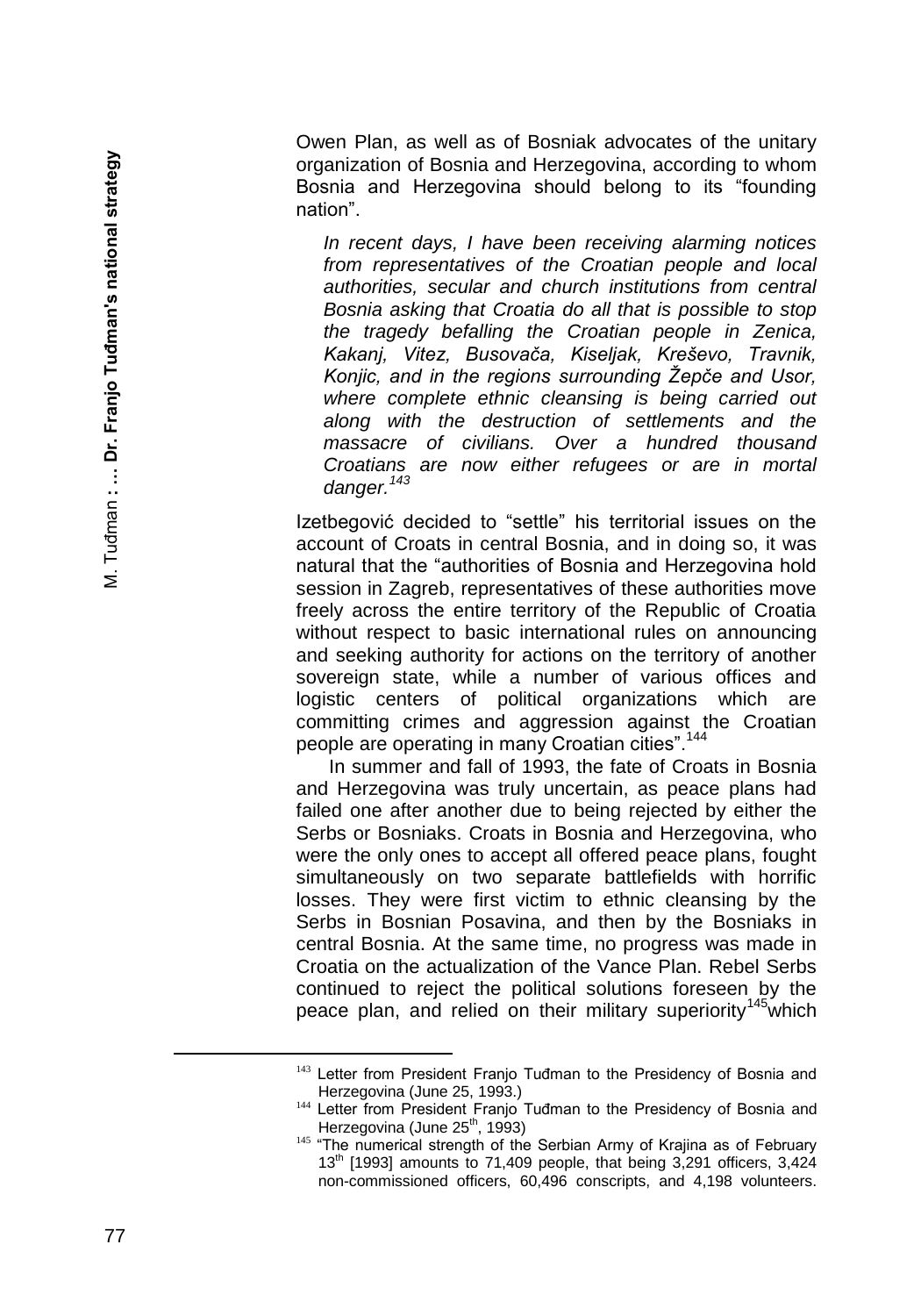they ensured through cooperation with Republika Srpska and support from Belgrade. Rebel Serbs even invested in efforts to cement the *status quo* and turn it into a permanent solution through integration with other "Serbian lands".

Croatia did not consider the military option its primary strategic goal. The strategic goal was always to ensure a political solution through diplomacy in accord with the international community. Only when rebel Serbs in Croatia (and parties in conflict in Bosnia and Herzegovina) did not show readiness to realize peace plans that had been accepted by the international community, and when Croatia was certain that the international community would not be able to dispute the legitimate use of military force, did Croatia undertake military operations to successfully realize its goals.

Meanwhile, the fate of 250,000 displaced persons from occupied regions forced Croatia to make decisive and urgent moves. On July 1<sup>st</sup>, 1994, as a reaction to the ineffectiveness of UNPROFOR, displaced persons began a blockade of roads leading to multiple UNPROFOR checkpoints, blocking roads towards UNPA zones that were used exclusively by UNPROFOR members and humanitarian organizations. The UN Security Council's presidential statement of August 11<sup>th</sup>, 1994 condemned the blockade of UNPROFOR's approach points to the UNPA zones.<sup>146</sup>

Three years after they had occupied Croatian territory, the refusal of rebel Serbs to return displaced persons to their homes, their refusal to open transport infrastructure and normalize relations, and dissatisfaction with the efficiency of the "blue helmets were the reasons why Croatian Parliament unanimously adopted a resolution to cancel the mandate of UNPROFOR on September 23rd, 1994, which also accepted a technical mandate of 100 days. If UN soldiers in this time did not place themselves on the borders of Croatia, establish Croatian control in the pink zones, and enable the return of displaced persons, Croatia would seek a new UN SC resolution that would allow the actual implementation of the

 $146$  Despite this, the blockade lasted until August 19<sup>th</sup>, 1994.

a<br>B

This kind of numerical strength will never be attained again in the Serbian Army of Krajina, especially not in the group of volunteers" (Milisav Sekulić. Knin je pao u Beogradu. Bad Vilbel : Nidda Verlag GmbH, 2000, p. 69.) General Milisav Sekulić was the commander of the operations and training department of the High Command of the Serbian Army of Krajina.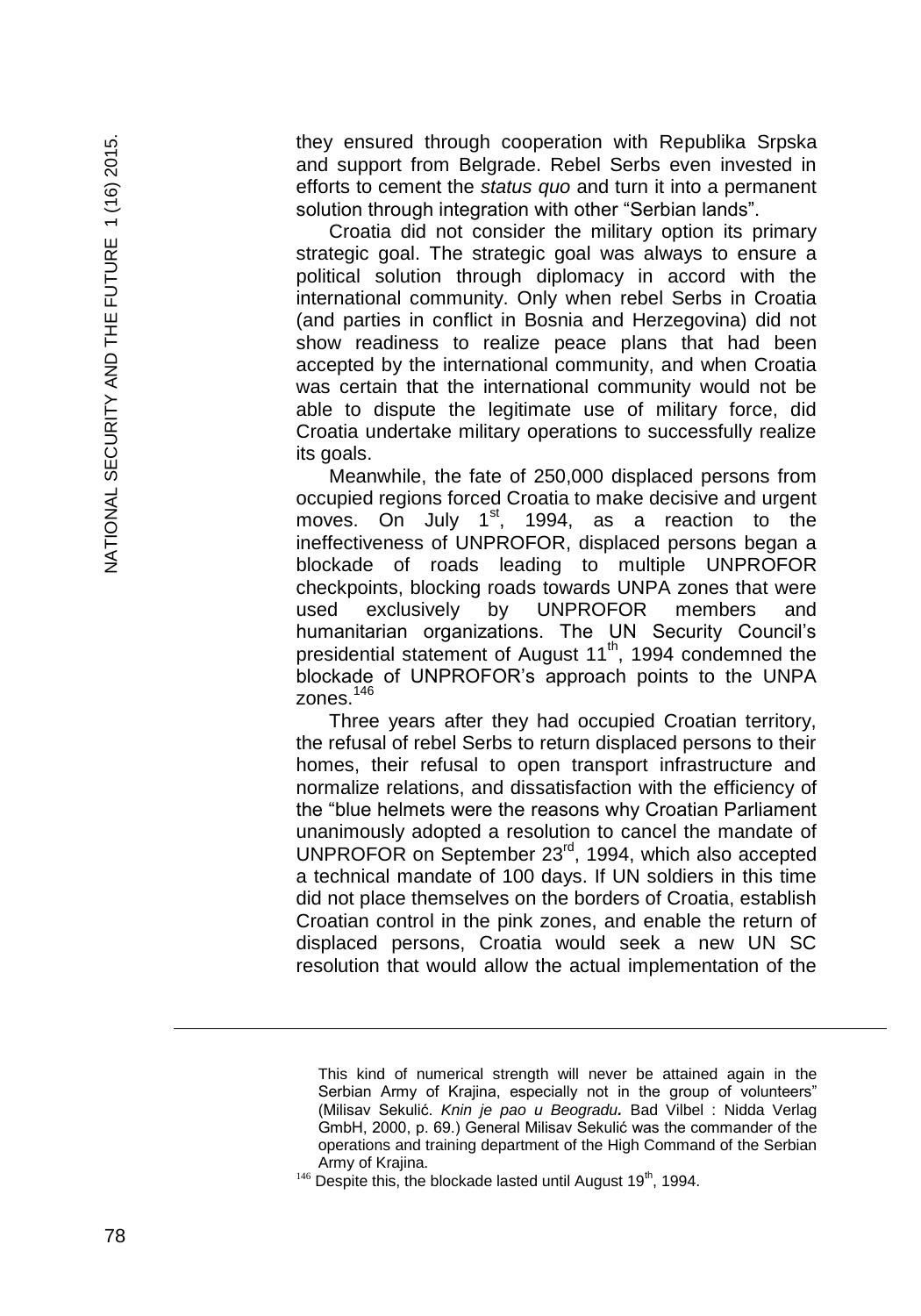mandate, and would not accept the extension of UNPROFOR's mandate in Croatia.

Croatia's president repeated the opinion of Croatian Parliament in a speech at the  $49<sup>th</sup>$  session of the General Assembly of the UN on September 28<sup>th</sup>, 1994.

*Croatia has shown great patience in its dialogue with rebel Serbs, but now, after a three -year occupation, it seeks that the international community redefine the mandate of UNPROFOR so as to ensure the implementation of Security Council resolutions 769 and 871, and to force the Serbian side to gradually normalize and reintegrate on the basis of the accepted peace plan.<sup>147</sup>*

Croatia's dissatisfaction with UNPROFOR was emphasized by Croatian politicians nearly from the very outset. The international community, as well as the Security Council in its resolutions, constantly placed pressure on rebel Serbs to implement the Vance Plan. As there was no political will from their side for peaceful reintegration, and as they did everything they could not to reintegrate into Croatia and did everything in their power to integrate with Republika Srpska in a political and military sense,<sup> $148$ </sup>Croatia decided to cancel the mandate of UNPROFOR.

Obviously, this move could have had far -reaching consequences for the peace process, not only in Croatia but in Bosnia and Herzegovina as well. Croatia and key international figures had opposing estimates of the possible flow of events. However, Croatia was the one to take decisive steps to end the crisis, while the crisis handlers in Bosnia and Herzegovina and Croatia were behind on current events. Croatia's decision to cancel UNPROFOR's mandate was an extraordinarily delicate one for Croatia's fate itself. There was no doubt that the international community had accepted Croatia's right to reintegrate occupied territories, that it had condemned Serbian crimes and policies, and that the UN SC had obligated UNPROFOR to new tasks upon Croatia's demand in addition to those from the Vance Plan.

Croatia's decision could have changed the mood of key crisis handlers against itself. In order to familiarize world statesmen and NATO leaders on the reasons for the

<sup>147</sup> Dr. Franjo Tuđman. *ZNA SE. HDZ u borbi za samostalnu Hrvatsku*. Zagreb : Izvršni odbor Središnjice HDZ -a, 1993, p. 191.

<sup>&</sup>lt;sup>148</sup> In late 1994, the Serbian army of the so-called RSK, together with RS units, undertook a military operation to occupy the protected zone of Bihać, and thus radically changed their military and political position through the territorial connection of "Serbian lands".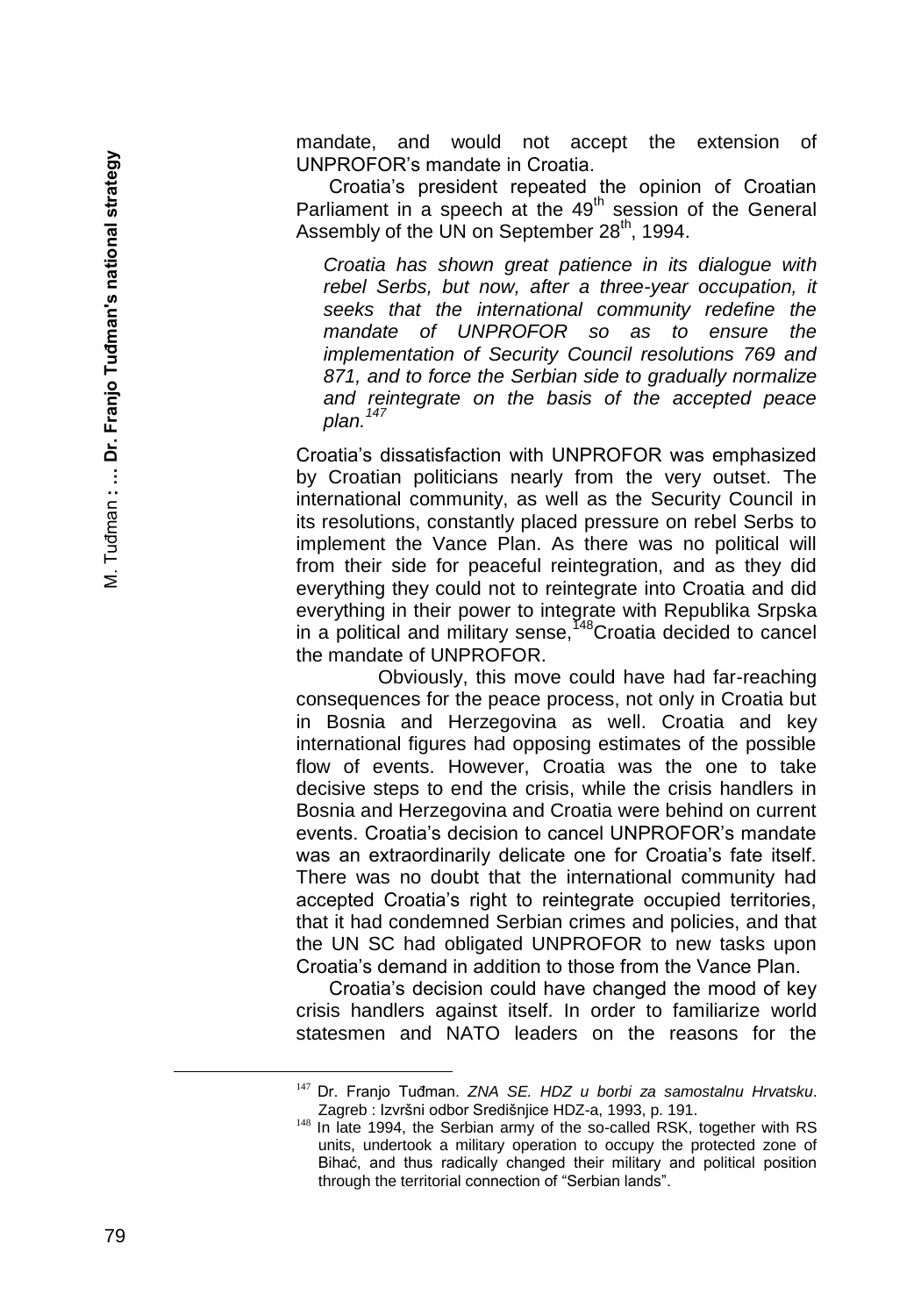cancelling of UNPROFOR's mandate from the Croatian standpoint, President Tuđman sent a number of envoys: he sent Foreign Minister Mate Granić to Paris and London. ambassador Miomir Žužul and Miroslav Tuđman to Washington, Deputy Foreign Minister Ivo Sanader to London and Rome, Assistant Foreign Minister Ivan Šimonović to Moscow, and Janko Vranyczany to Brussels, while Croatian Prime Minister Nikica Valentić represented the Croatian viewpoint in Peking, speaking on the same day with Chinese Parliamentary President Chiem.

United States President Bill Clinton wrote of "the pan - Balkan crisis"<sup>149</sup> and of UNPROFOR as the key instrument to a complete peaceful solution. This position implies the knowledge that the starting point of the "pan -Balkan crisis" was Belgrade and the agenda of uniting "all Serbian lands". This is why the crisis in Croatia and Bosnia and Herzegovina were connected through joint Greater Serbian political interests, and the entire region reacted militarily as one great battlefield. However, the Croatian and American view of the exit strategy from the "pan -Balkan crisis" differed greatly. It was in Croatian national interests to fragment the *great battlefield* into smaller wholes in order to reduce the size of the battlefield and force the Serbs to address their political requests to the states in which they lived, i.e. Bosnia and Herzegovina and Croatia. Thus, President Tuđman answered President Clinton:

*The termination of the UNPROFOR mandate will not put an end to the negotiations with Serbs in Croatia. On the contrary, it should provide a new impetus for their more efficient outcome. It will convince the Serbs in Croatia, as well as the Belgrade authorities, to enter into serious negotiations.<sup>150</sup>*

The same day he answered President Clinton, President Tuđman also sent a letter to the UN Secretary General, in which Croatia refused to extend UNPROFOR's mandate:

*It is my honor as President of the Republic of Croatia to inform you that the mandate of UNPROFOR will end as of March 31st, 1995, in accordance with Resolution 947 (1994)...<sup>151</sup>*

<sup>&</sup>lt;sup>149</sup> Letter from President William J. Clinton to President F. Tuđman, January 10, 1995.

<sup>&</sup>lt;sup>150</sup> Letter from President Tuđman to President William J. Clinton, January 12, 1995.

<sup>&</sup>lt;sup>151</sup> Letter from President Tuđman to UN Secretary General Boutros Boutros Ghali, January 12, 1995.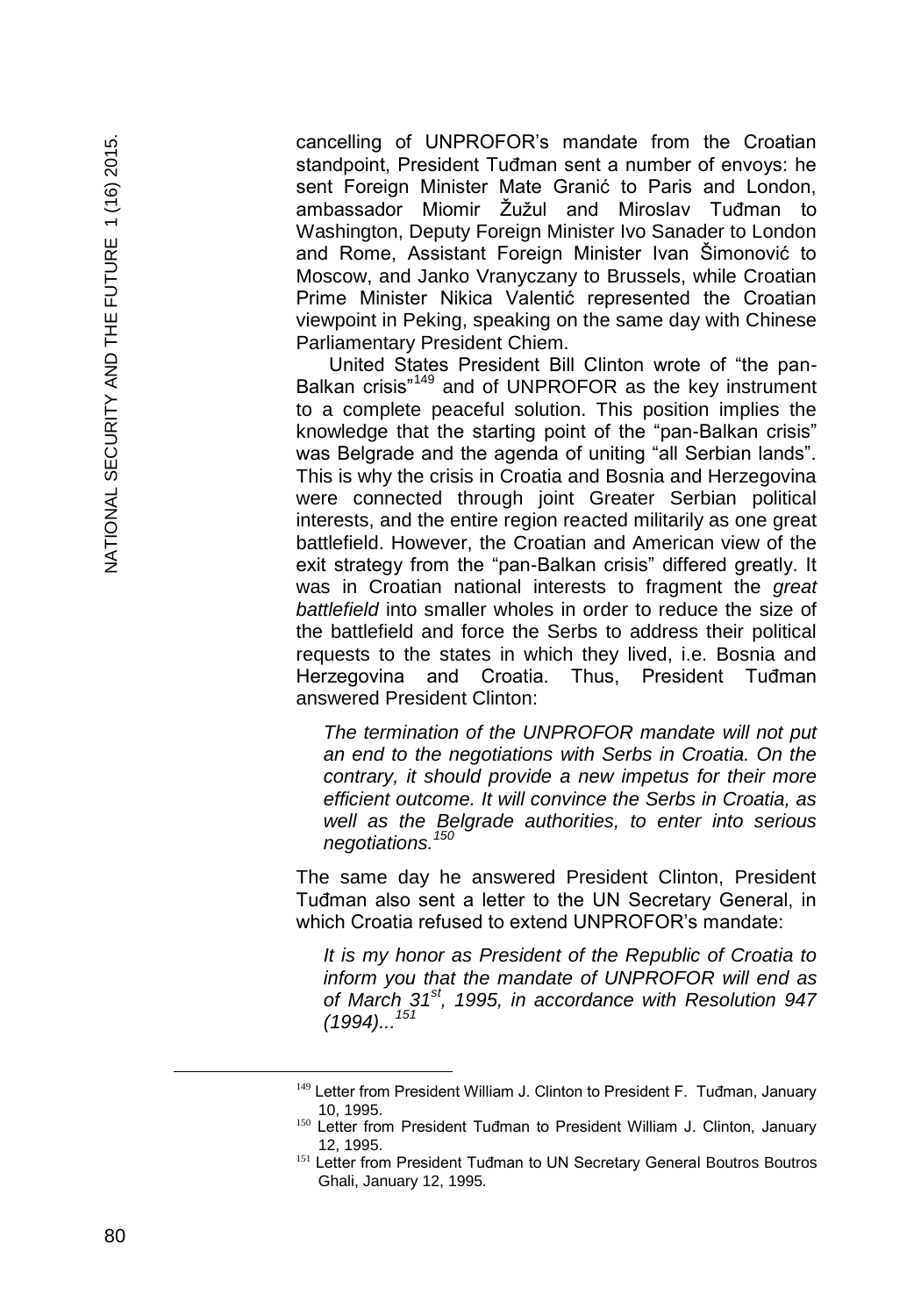Croatia focused on its demands, and in the end, got what it really wanted. On March 27<sup>th</sup>, 1995, Croatia accepted a new mandate of UN peacekeeping forces, under the condition that UNCRO take control of Croatia's borders with Serbia, Bosnia and Herzegovina and Montenegro, and oversee the peaceful reintegration of occupied territories. This same day, the UN Security Council passed *Resolution 981*establishing a new UN mandate in Croatia under the title of "United Nations Confidence Restoration Operation in Croatia". The new mandate was to be established on November  $30<sup>th</sup>$ , 1995.

In this demanding diplomatic game, the final goal of Croatia was never to break off cooperation with the international community and UN forces. The true goal was to make the UN Security Council accept a mission for UN forces in Croatia alone, so that the problem of occupied territory in Croatia might be solved independently of the crisis in Bosnia and Herzegovina.

## **5. The consistent implementation of a strategy of harmonized steps**

*Storm* buried the myth of Serbian military superiority and invincibility. This Greater Serbian political myth had been fed and maintained by figures from Ilija Garašanin to Slobodan Milošević. It had a basis in reality during the collapse of Yugoslavia in the strength of the Yugoslav Army, which had occupied a third of Croatia and two thirds of Bosnia and Herzegovina in service of the agenda of "all Serbs in one state". This is why the majority of foreign analyses did not predict or believe that the strength of the Croatian Army could militarily liberate occupied territory.<sup>152</sup> Some international figures did not accept the military option for various, and often opposing reasons.

After *Storm*, the theory appeared in some media that the Americans had planned *Storm*, and that without their help Croatia would never have been able to successfully implement a military operation on that scale and in such a short period of time. The motives for such an interpretation are manifold. However, documents leave no doubt about the opinion of American politicians towards military operation *Storm*.

<sup>152 &</sup>quot;The Croatian Army ... lacks the heavy weapons and skilled leadership to gain a decisive victory over Krajina Serb forces". *Special Inetelligence Report*. DCI Interagency Balkan Task Force, November 17, 1994.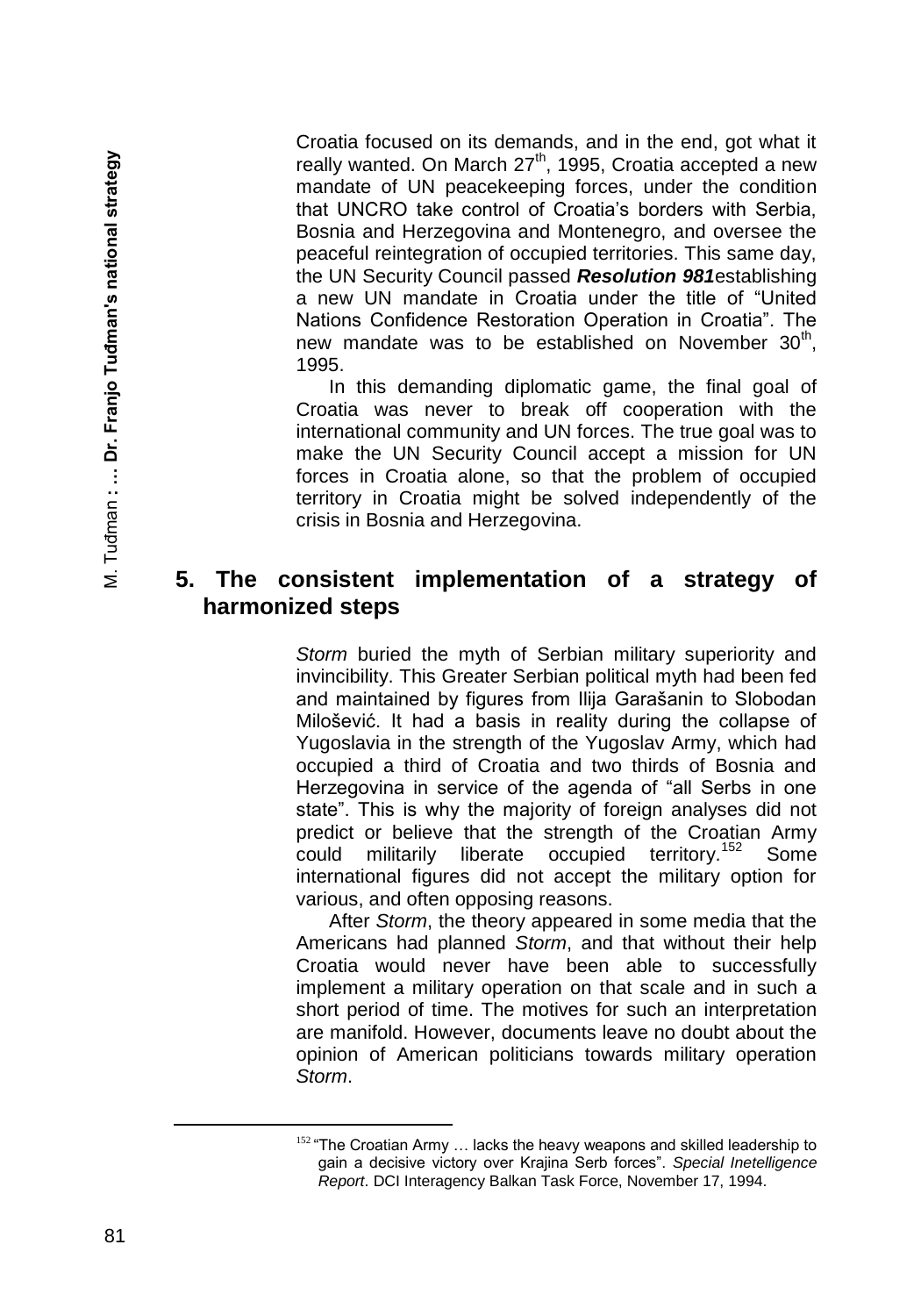Croatian policy was consistent in its strategy of realistically harmonized steps,<sup>153</sup> and in early August it informed key members of the international community that it would undertake a military operation, as Serbian forces had again begun an attack on the protected zone of Bihać. An appeal was sent to Croatia from Bihać:

*The situation in the hospital is especially dire, where medicine and sanitary materials are lacking, and where patients are receiving only one meal per day due to a lack of food. The fate of around 180,000 residents of the Unsko -Sanski region is uncertain. We can only promise that we will fight regardless of the cost and regardless of the indecision of the international community. We can place our only hope in our brave soldiers and our allies, the Croatian people, since the fate our aggressor has intended for us is the same.<sup>154</sup>*

The unwillingness of rebel Serbs to negotiate, the humanitarian tragedy and exodus that would have resulted from the fall of Bihać, and the possible consequences of the fall of Bihać in terms of geostrategic changes were President Tuđman's reasons for informing Presidents Chirac and Clinton and Chancellor Kohl on the steps Croatia was intending to take:

*In terms of the current situation, I wish to emphasize that the Croatian Army has taken steps in neighboring Bosnia and Herzegovina at the request of the government of Bosnia and Herzegovina in accordance with the Split Declaration, in order to prevent the conquest of the Bihać UN "protected zone" by Croatian and Bosnian Serbs, which would have far-reaching consequences on the strategic, political, and humanitarian levels.<sup>155</sup>*

The reactions of President Chirac, Chancellor Kohl, and President Clinton to the fact that Croatia was prepared to undertake a military operation to liberate occupied territory and save the Bihać region were quite similar, and yet differed in tone:

È,

<sup>153</sup> In 1993, Davor Domazet Lošo advocated the term "realistically harmonized steps" to describe the Croatian military strategy as an answer to the Greater Serbian strategy of "realistic threats" (see: D. Domazet Lošo, 1993). The term **a strategy of realistically harmonized steps** is taken from D. Domazet, and we use it in its wider meaning for a description of not only military strategy, but the entirety of Croatian national strategy in the 1990's.

<sup>&</sup>lt;sup>154</sup> Letter from Adnan Alagić, head of the Bihać municipality, July 26, 1995.

<sup>155</sup> Letter from President Tuđman to French President Jacques Chirac, August 1, 1995.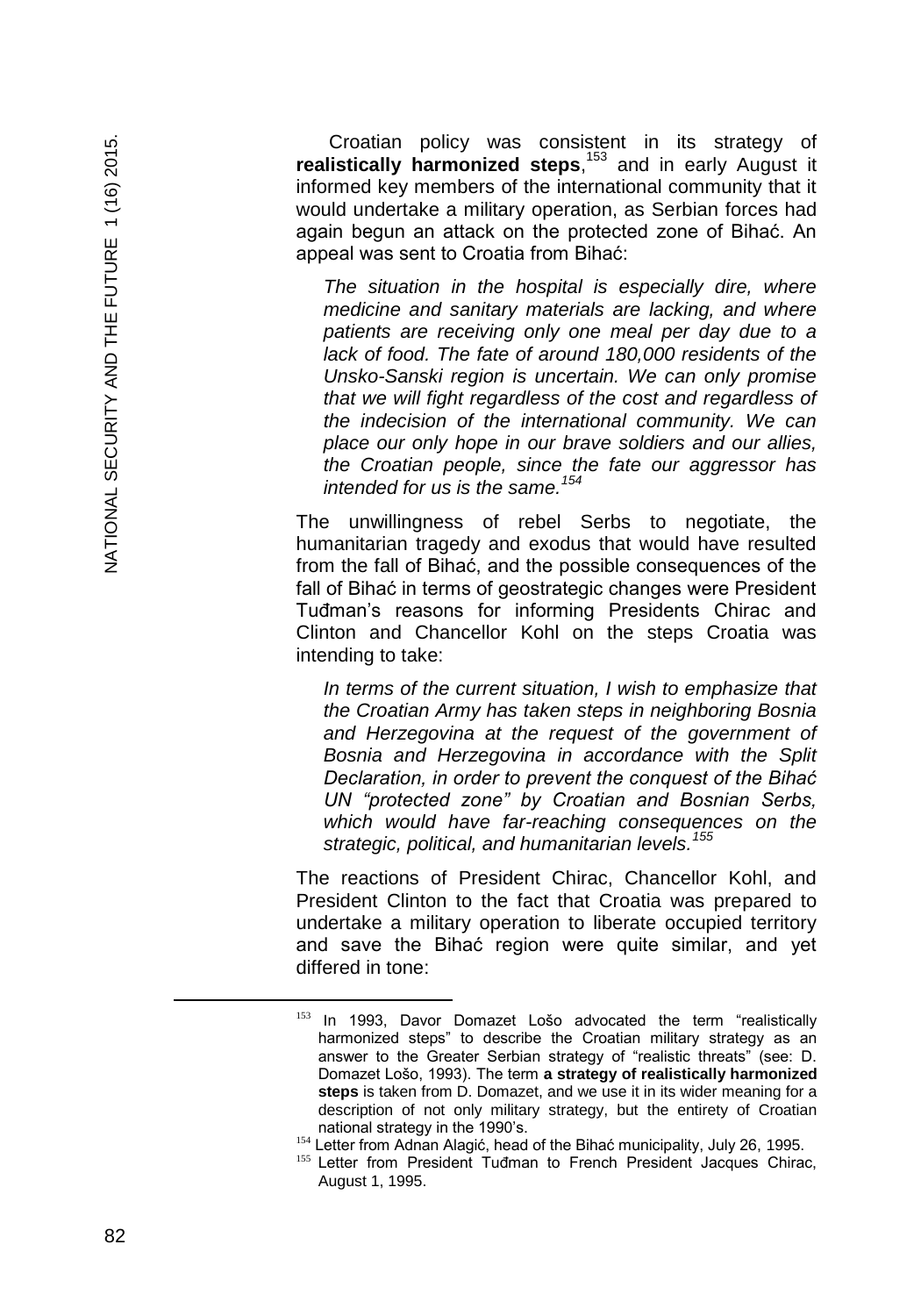*However, let us not misunderstand each other: France believes that the Serbs must be stopped in order to stabilize the situation on the ground, however in no case will it be pulled into the dynamics of a military assurance of peace...*

*Today, at the edge of an abyss, France believes that such uncompromisingness can only lead to a new escalation.<sup>156</sup>*

Chancellor Kohl emphasizes friendship with Croatia, and warns that an escalation in military conflict could endanger Croatia's international position, and so recommends "the verification of the further intentions of Krajina Serbs" through negotiations:

*Thus I beg of you that, in making your decisions in coming days, that you do not lose sight of the possible consequences of military escalation, especially considering Croatia's international reputation, and thus the related willingness of the international community to support its aspirations. I have always supported these aspirations and I shall continue to do so.*

*It seems important to me to publicly verify the stated willingness of the Krajina Serbs to negotiate and open dialogue. The discussions set in Geneva in coming days between representatives of Croatia and those of the Krajina Serbs offer an opportunity you should take advantage of, considering the international support necessary, to verify the further intent of the Krajina Serbs and to potentially come to concrete and mutually useful agreements.<sup>157</sup>*

According to the available documentation, President Tuđman sent a letter with the same content to President Clinton and Chancellor Kohl, in which he reports on his decision and on the goals of the military operation:

*... Regardless of all the attempts of the international community and of messages sent from messages in London and from yesterday's NATO meeting, the Serbian offensive against Bihać has not ceased. Aware of the level of humanitarian catastrophe and long -term consequences to the resolution of the crisis in this region that would occur if the forces of Serb aggressors took* 

<sup>&</sup>lt;sup>156</sup> Letter from French President Jacques Chirac to President Tuđman, August 2, 1995.

<sup>157</sup> Letter from German Chancellor Helmut Kohl to President Tuđman, August 2, 1995.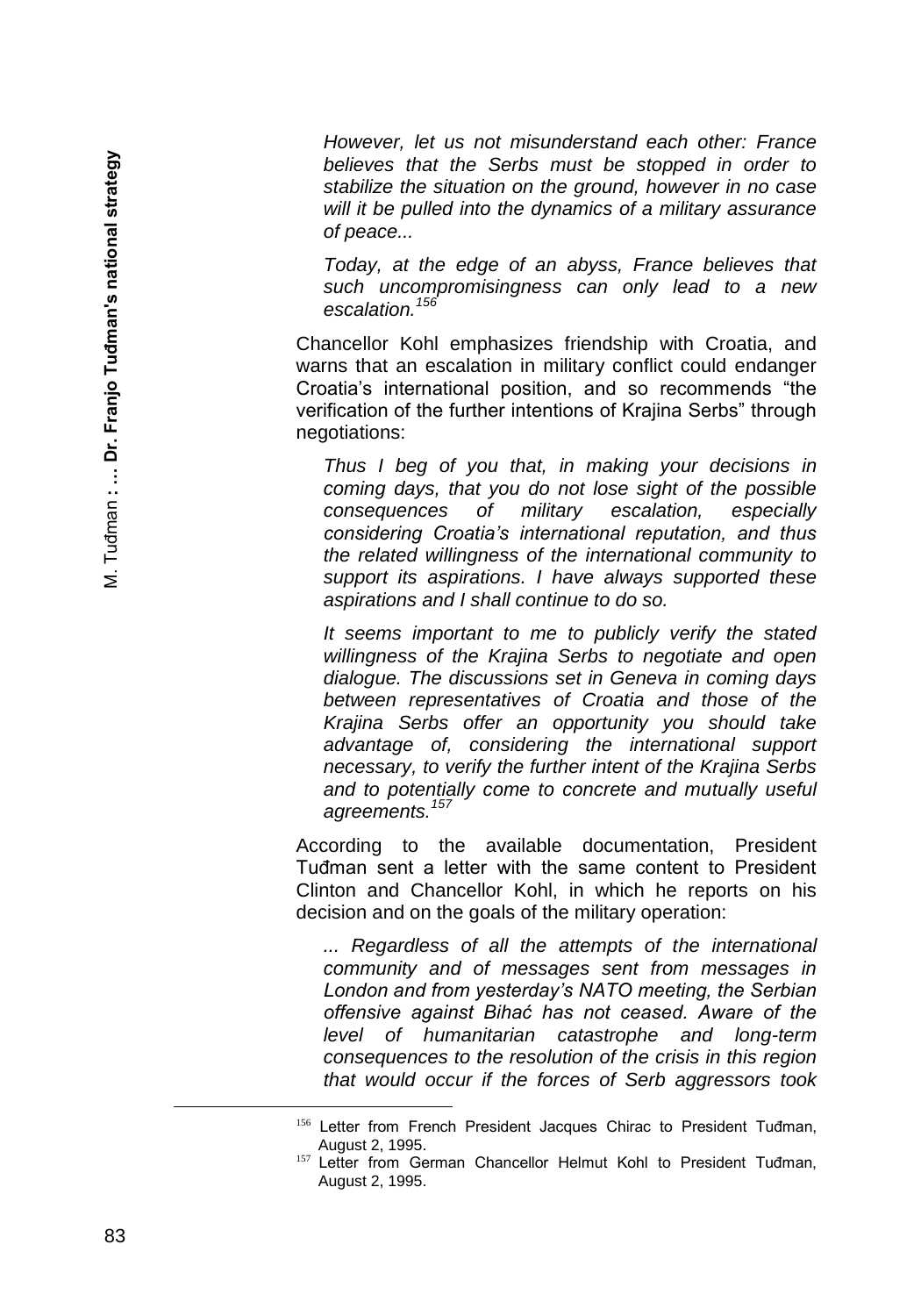*control of Bihać, the Republic of Croatia has decided to offer military help to Bosnia and Herzegovina. We have based our decision on the appeal of the government of Bosnia and Herzegovina and President Izetbegović...*

*... as the Croatian head of state, supported by a unanimous decision of the National Security Council, I have ordered a military operation, which will begin in the morning, to stop the occupation of occupied regions from which aggression is being inflicted on the protected zone of Bihać...*

*I assure you that our operation is in no way directed at the Serbian national community in the occupied territory. We will do everything in our power to prevent civilian casualties, and to enable normal life and development in a democratic Croatia.<sup>158</sup>*

On August 4<sup>th</sup>, 1995, military operation *Storm* began. It began with a message to Krajina Serbs from President Tuđman in the name of the democratic government of Croatia:

*...I call upon members of Serb paramilitary forces, who have willfully mobilized or been forced to do so, to surrender their weapons to Croatian authorities, with the guarantee that they will be granted amnesty according to valid Croatian laws...*

*I call upon Croatian citizens of Serbian nationality who have not actively been involved in the rebellion to remain in their homes, and without fear for their lives or their property, to await the arrival of Croatian authorities, with the guarantee that they will be allowed all civil rights, and allowed elections for local government according to the Croatian constitution and the Constitutional Law along with the presence of international observers.*

Operation *Storm* returned the entirety of occupied Croatian territory, with the exception of eastern Slavonia, to the control of the Croatian constitutional and legal system. From August  $4^{th}$  to August  $7^{th}$ , 10,400 square kilometers of Croatia was liberated (i.e. 18.4% of the surface area of all occupied Croatian territory). It represented the end of the rebel Serb army, the defeat of the Greater Serbian agenda, and the end of the war.

<sup>&</sup>lt;sup>158</sup> Letter from President Tuđman to President Clinton and German Chancellor Helmut Kohl, August 3, 1995.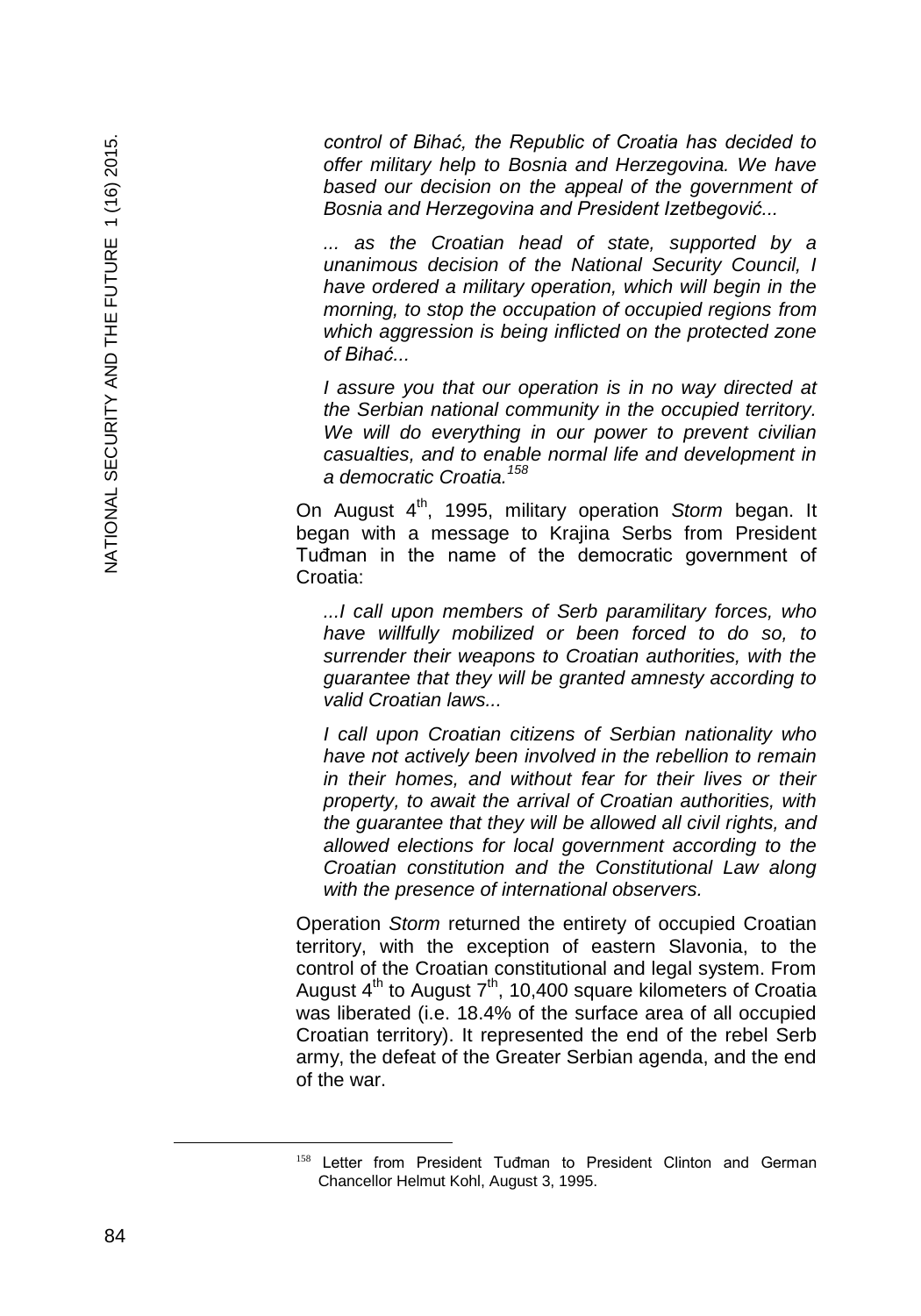However, it was also the triumph of the Croatian national strategy and state policy which, since its arrival with the first democratic elections, offered an agreement on the reorganization of SFRY into a federation of sovereign states, and which recognized the national minority rights of rebel Serbs both in the 1990 Constitution, and again offered to guarantee and respect these rights according to the highest European standards in the referendum on independence in 1991. A state policy which attempted to peacefully reintegrate occupied territory through negotiations for four years. The policy of President Tuđman, which, even after military victory and all of the tragic consequences of the war, finally leading to the peaceful reintegration of Croatian Podunavlje, declared to both Croats and Serbs:

*"The victor who knows not how to forgive sows the seeds of new discord and future malice."<sup>159</sup>*

## **Epilogue**

European diplomacy did not succeed in stopping the war in the former Yugoslavia. American diplomacy is credited with ending the war, and the Dayton Accords are the crown of its success. Consistent with their pragmatic philosophy, the Americans created the *Dayton History Project* in 1996, an analysis of diplomatic efforts on the basis of classified documents and interviews with American participants in the Dayton Accords. The intent of the resulting study, *The Road to Dayton. U.S. Diplomacy and the Bosnia Peace*  Process,<sup>160</sup> was to serve American diplomats and politicians as a problem-solving model, and upon its declassification, to serve as the "starting point for researchers" dealing in these problems.

The American concluding judgments on the negotiators in Dayton are significant: "The Bosnians were disorganized, Milošević dishonest, and Tuđman disinterested."<sup>161</sup> Tuđman was disinterested as he received the most he could for Croatia from Dayton: a guarantee that Croatia would not

<sup>159</sup> Dr. Franjo Tuđman, speech in Vukovar, June 8, 1997. F. Tuđman: ZNA SE, Zagreb, 1998, p. 292. 228

<sup>160</sup> *The Road to Dayton. U.S. Diplomacy and the Bosnia Peace Process, May-December 1995.* U. S. Department of State, Dayton History Project, May 1997. The document was declassified in 2005, and is available on the website of *The National Security Archive* (www2.gwu.edu/~nsarchiv/NSAEBB/NSAEBB171/).

<sup>161</sup> *The Road to Dayton. U.S. Diplomacy and the Bosnia Peace Process, May-December 1995*, p. 224.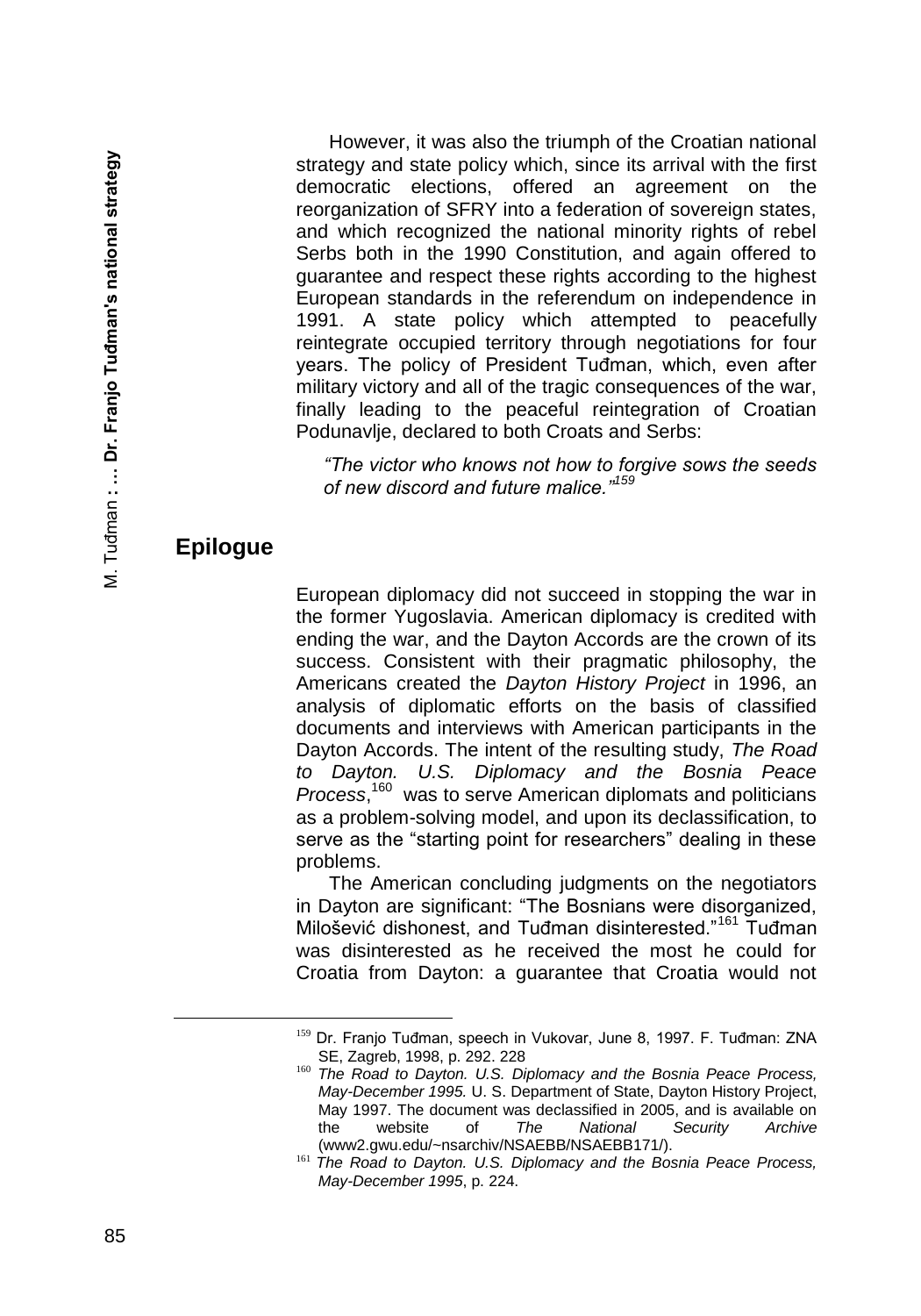lose Podunavlje and an agreement on the peaceful reintegration of eastern Slavonia. "Tuđman, who had already gotten his primary objective in Dayton – Eastern Slavonia – astutely played along, helping the Bosnians when it was in his interest but otherwise remaining aloof. His lack of interest in the details of other issues was evident in the amount of time he spent away from Dayton – ten of twenty-one days."<sup>162</sup> Despite President Tuđman's "lack of interest", main American negotiator Holbrooke called him "the King of Dayton", and analysts of the Dayton negotiations consider him "a master of the game".  $163$ 

*Tuđman got what he wanted. Events would give him a key role in the peace process. Some critics had accused us of intentionally closing our eyes to the often brutal policies of Croatia towards Muslims and Serbs in exchange for Zagreb's support for the peace agreement in Bosnia. The truth is, in fact, different: we did not strengthen Tuđman, the situation did. Tuđman could have blocked an agreement on Bosnia until he got control of eastern Slavonia, the final piece of land controlled by Serbs in Croatia. Considering his earlier behavior, his threats that he would make war after Dayton if the territory was not peacefully returned had to be taken seriously. Tuđman's ability to prevent an agreement on Bosnia and threaten another war outweighed Milošević. His influence on Izetbegović was the result of his power to break the Croat -Muslim Federation, the continued existence of which was vital to the negotiations in Dayton. For years, Milošević had viewed Tuđman with contempt and Izetbegović hated him; now he held both of his opponents in his hand and knew exactly how to use them to his ends.<sup>164</sup>*

From the position of Croatian strategic interests, President Tuđman's behavior is understandable. At the end of 1995, the strategic goal was to reintegrate the remaining part of Croatian occupied territory, and if possible, to do so peacefully. President Tuđman received these guarantees at Dayton.<sup>165</sup> Croatian interests in Bosnia and Herzegovina and

<sup>164</sup> R. Holbrooke, 1998, p. 241.

<sup>162</sup> *The Road to Dayton. U.S. Diplomacy and the Bosnia Peace Process, May-December 1995*, p. 232. Presidents Milošević and Izetbegović were in Dayton the entire time.

<sup>163</sup> "Tuđman: Master of the Game" is also a chapter title in: *The Road to*  Dayton. U.S. Diplomacy and the Bosnia Peace Process, pp. 52-54.

<sup>&</sup>lt;sup>165</sup> "The agreement on Eastern Slavonia was on the tenth day... and Tuđman left shortly after that". Dayton History Project. Interview Warren Christopher, U.S. Secretery of State, October 22, 1996, p. 27.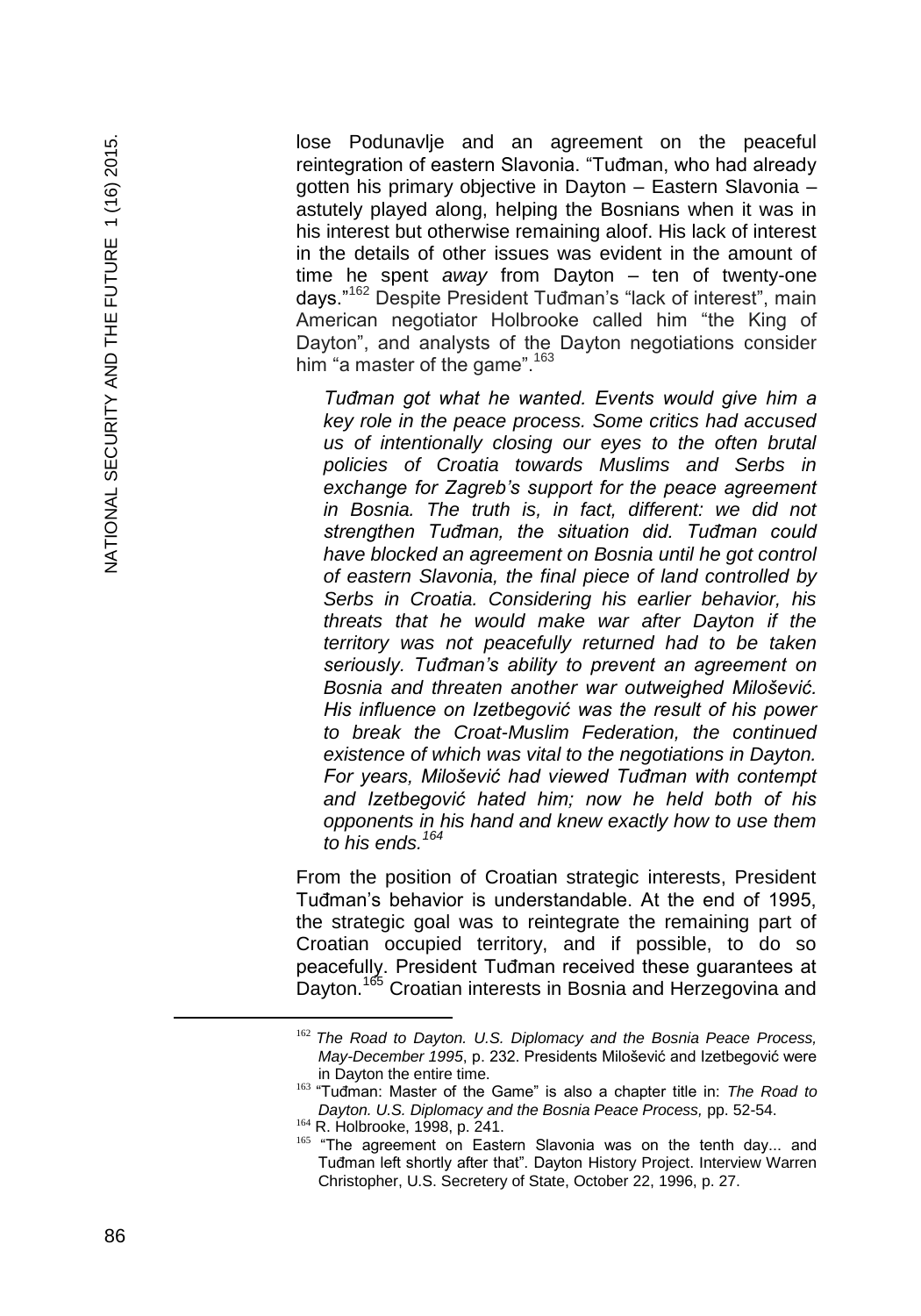the interests of Croats in Bosnia and Herzegovina had been finalized in the Washington Agreement in March of 1994, and Dayton could not change this. The guarantee that the Dayton Accords recognized the Washington Agreements, the Federation of Croats and Bosniaks in Bosnia and Herzegovina, and the confederation of the Federation with Croatia was also ensured by the Croatian side in early phases of negotiations.

Insensitive to the national issue, which was vital to an understanding of European history and the causes of the collapse of multi -national states, the Americans forced a pragmatic solution for Bosnia and Herzegovina with the ensured support of NATO with the sole goal of "ending the war". The Washington and Dayton Accords ended the war, but it is questionable whether they provided lasting solutions. Pragmatic as they are, without understanding of the historical determinants and national components of Bosnian and Herzegovinian problems, the Americans believe that everything can be solved through the control of political structures and processes, especially concerning personnel changes. Robert Holbrooke in 1998 still believed that the disappearance of the leaders "who started the war in 1991 - 1992" was key to the success of the Dayton Accords, and that "more leaders like Dodik appear, and if they survive, then the initial Dayton plan will succeed".<sup>166</sup> All of the leaders "who started the war" in 1991 and 1992 have disappeared and Dodik has survived, being the most consistent advocate of Dayton, but also of the independence of Republika Srpska, while Bosnia and Herzegovina as a state simply does not work.

The fact that a lasting solution to the non -functionality of Bosnia and Herzegovina as a state should be sought first and foremost in removing the causes and reasons for national conflicts and friction (and not in personnel changes) is visible in the EU's most recent position. In March of 2014, European Parliament considered a resolution calling for the consistent federal organization of Bosnia and Herzegovina, which is being destroyed by secessionist and unitarist forces and conceptions. After more than twenty years, the beginning and ending points are once again those same assumptions of "historical determinism" that President Tuđman advocated in his Peace Initiative:

*The problem of Bosnia and Herzegovina is a mirror of all of the problems that have appeared in the former Yugoslavia. The most urgent and briefest summary is as* 

<sup>&</sup>lt;sup>166</sup> R. Holbrooke, 1998, pp. 364-365.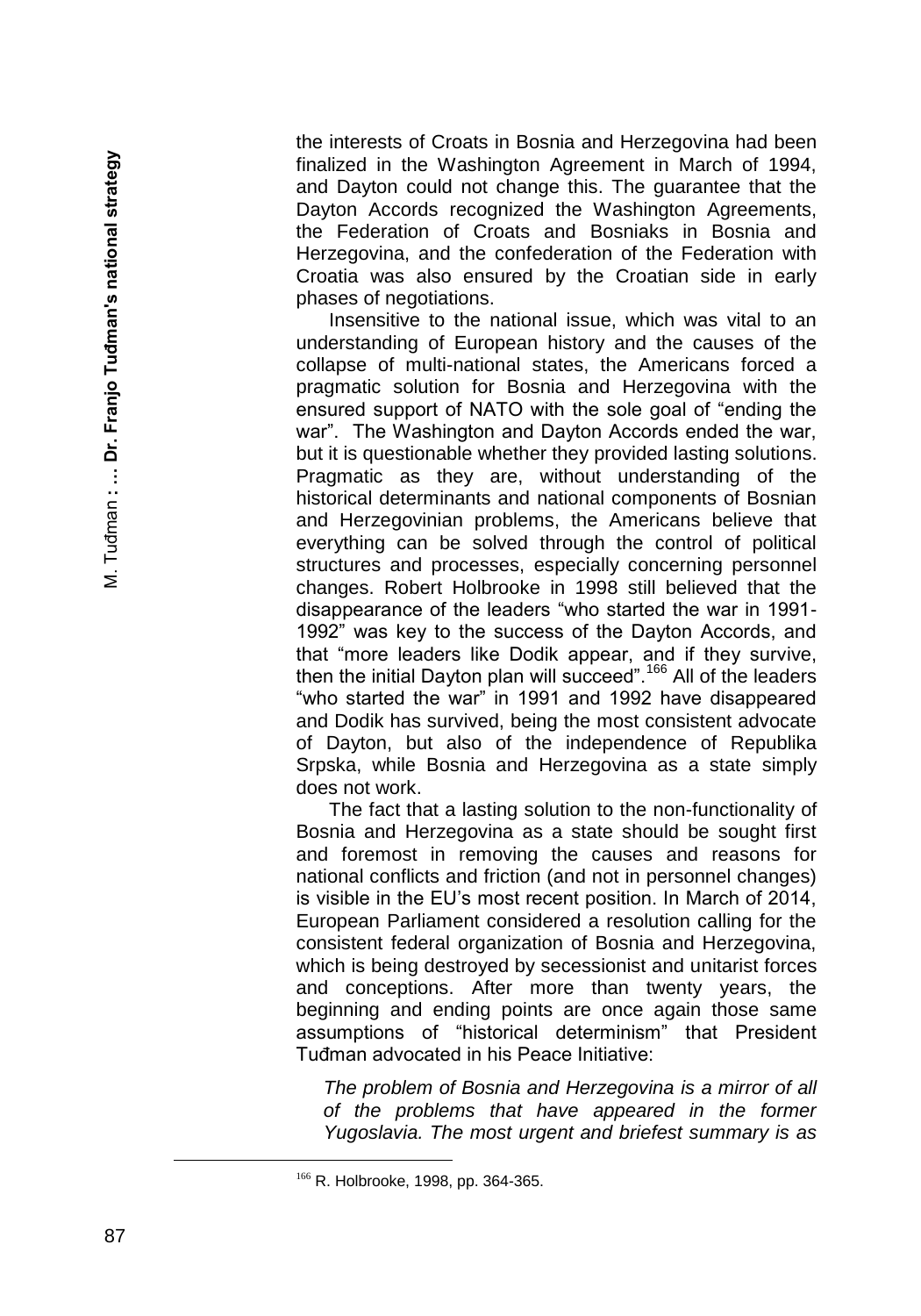*follows: if the former Yugoslavia was unsustainable except as a federal organization of community of equal national states, then Bosnia and Herzegovina, due to the existence of the same problems in a smaller space, can only survive in the form of a Union of Republics of Bosnia and Herzegovina.<sup>167</sup>*

## **Literature**

- Avramov, Smilja. *Postherojski rat Zapada protiv Jugoslavije.* Veternik: LDI, 1997.
- Bilić, Ivan. *Kronologija raspada SFRJ i stvaranje Republike Hrvatske do 15.siječnja 1992.* / National Security and the Future, vol. 6., no. 1-2, pp. 73-184.
- *Bosna i Hercegovina 1990. – 2025.* / ed. M. Tuđman // Zagreb : UHIP, 2005.
- *Bosnia, Intelligence, and the Clinton Presidency*. Little Rock, Arkansas : William J. Clinton Presidency Library, October 1, 2013.
- Brubaker, Rogers. *In the Name of the Nation: Reflections on Nationalism and Patriotism*. Citizenship Studies, vol. 8, no. 2, June 2004, 115–127.
- "Zbigniew Brzezinsky on the situation in Yugoslavia", presentation for American participants in the 9th Congress of Sociologists, Uppsala, August 13 – 19, 1978.
- CIA. *Yugoslavia. An Intelligence Appraisal*. / Prepared by the Office of National Estimates, CIA, July 27, 1971.
- Clinton, Bill. *Ending the Bosnian War: The personal Story of the President of the United States.* / in: Bosnia, Intelligence, and the Clinton Presidency. Little Rock, Arkansas : William J. Clinton Presidency Library, October 1, 2013.
- Degen, Vladimir Đuro. *Hrvatska država u međunarodnoj zajednici.* Zagreb : Nakladni zavod Globus, 2002.
- *Dokumenti institucija pobunjenih Srba u Republici Hrvatskoj (siječanj-lipanj 1993.).* / ed. Mate Rupić, Janja Sekula //

<sup>167</sup> The reasons for the suggested peace initiative of Croatian President Franjo Tuđman, November 1, 1993.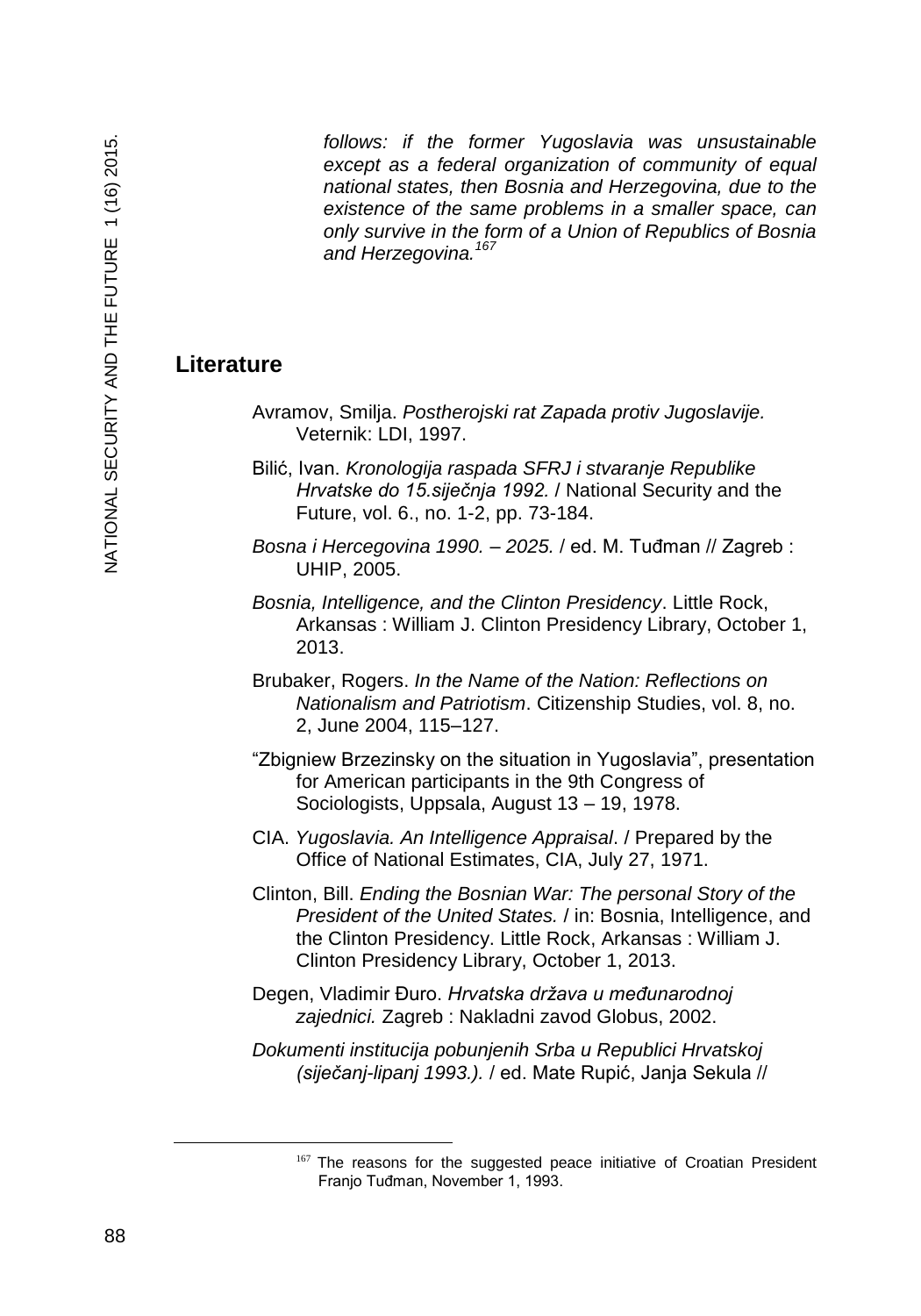Zagreb – Slavonski Brod : Hrvatski memorijalnodokumentacijski centar Domovinskog rata, 2010.

Domazet-Lošo, Davor. *Prilog razmatranju vojne strategije RH*. Zagreb : Croatian Army High Command, October 1993.

Filipović, Muhamed. *Bio sam Alijin diplomata*. Bihać : Delta, 2000.

- Hodge, Carole. *Velika Britanija i Balkan*. Zagreb : Detecta, 2007.
- Holbrooke, Richard. *Završiti rat*. Sarajevo : Šahinpašić, 1998.
- Izetbegović, Alija. *Sjećanja. Autobiografski zapis*. Sarajevo : TKD Šahinpašić, 2001.

Izetbegović, Alija. *Dvije strane Rubikona*. / in: Bosna i Hercegovina. 1990. – 2025.// ed. M. Tuđman. Zagreb : UHIP, 2005, pp. 45-70.

Jelčić, Dubravko. Filozofska i politička podloga Tuđmanove ideje o pomirbi. / in Dr. Franjo Tuđman – vizije i postignuća (ed. Ivan Bekavac), // Zagreb : UHIP, 2002, drugo izdanje.

- Jović, Borisav. *Poslednji dani SFRJ*. Beograd : B. Jović, 1996, (Kragujevac: Prizma), second edition.
- Kadijević, Veljko. *Moje viđenje raspada.* Beograd : Politika,1993.
- Miškulin, Ivica. *Republika Hrvatska i mirovna operacija Ujedinjenih Naroda: kada, kako i zašto je došlo do njezine realizacije?* // Historijski zbornik, 1 (2011) pp. 121-159.
- Nazor, Ante. *Zašto se OLUJA nije mogla izbjeći, niti se smjela odgoditi.* / Hrvatski vojnik, double issue 303/304, July 2010, (http://www.hrvatski-vojnik.hr/hrvatskivojnik/3033042010/oluja.asp - accessed Oct 5 2014).
- Presidency of the Republic of Croatia, Presidency of the Republic of Slovenia. Joint Professional Team. *An Alliance of Sovereign States.* / Zagreb and Ljubljana : October 4, 1990.
- The Road to Dayton. *U.S. Diplomacy and the Bosnia Peace Process. May – December 1995.* United States Department of State, 1997.
- Sekulić, Milisav. *Knin je pao u Beogradu*. Bad Vilbel : Nidda Verlag GmbH, 2000.
- Silber, Laura i Allan Little. *Smrt Jugoslavije*. Opatija : Otokar Keršovani, 1996.
- *Session of the Presidency of the Republic of Bosnia and Herzegovina, Sarajevo: December 15, 1993 (Tape recording).* / National Security and the Future. 1-2 (7) 2006.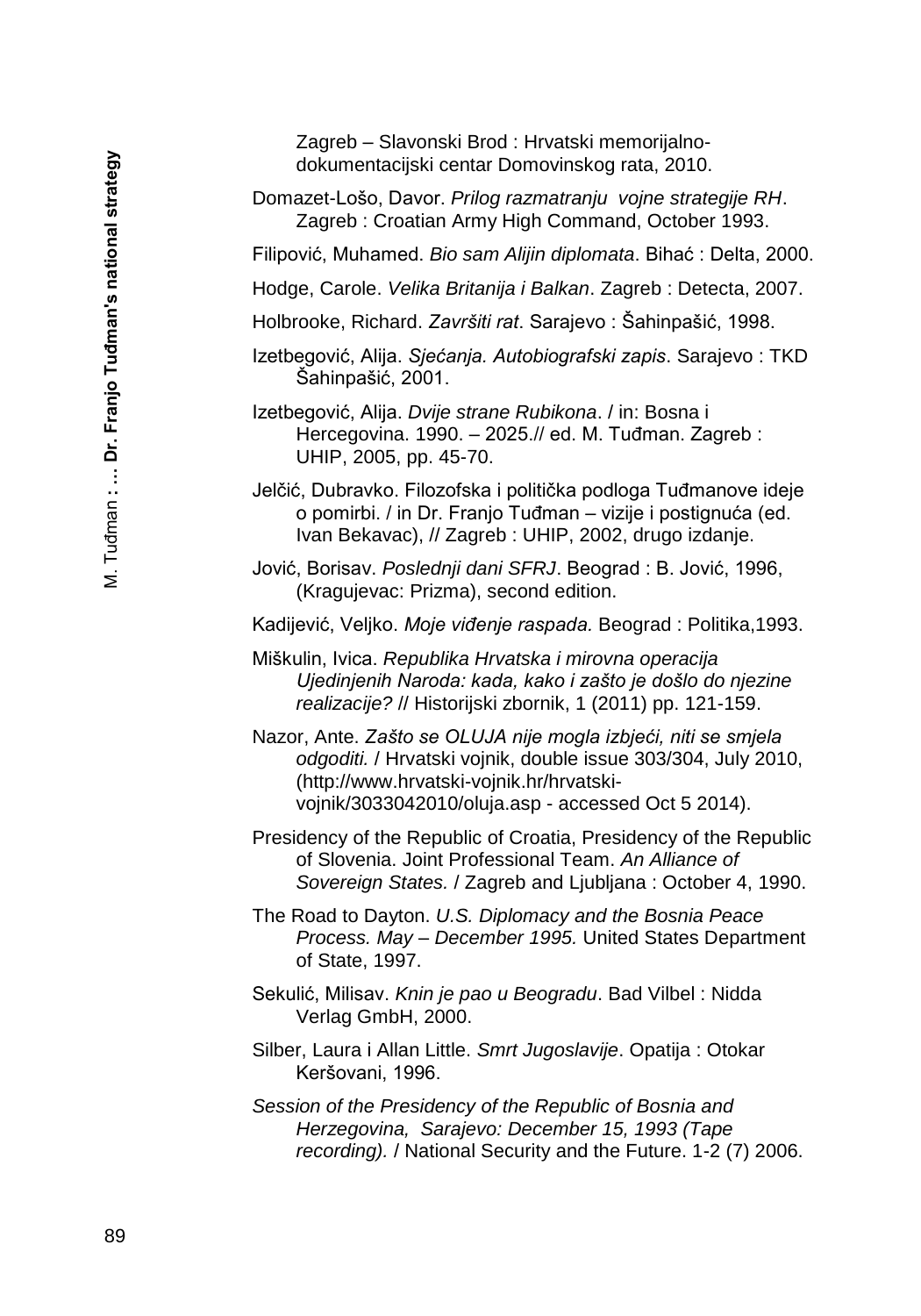- Tomac, Zdravko. *Pledoaje za istinu o dr. Franji Tuđmanu*. / Kolo 3 (2010) pp. 150-181.
- Tuđman, Franjo. *Bespuća povijesne zbiljnosti*. Zagreb : Hrvatska sveučilišna naklada, 1994. (fifth edition).
- Tuđman, Franjo. *Evropa u procjepu između Istoka i Zapada: Ideja o europskoj zajednici nasuprot razudbe europskih naroda između dviju svjetskih velesila.* // Forum,10-11 (1968), pp. 623-648.
- Tuđman, Franjo. *Velike ideje i mali narodi*. Zagreb : Matica hrvatska, 1969.
- Tuđman, Franjo. *Nationalism in Contemporary Europe*. New York : Columbia University Press, 1981.
- Tuđman, Franjo. *Nacionalno pitanje u suvremenoj Europi.* München – Barcelona, Knjižnica Hrvatske revije, 1981. (Quotes taken from: 5th Croatian edition, Zagreb : Nakladni zavod matice Hrvatske, 1996.)
- Tuđman, Franjo. *Povijesne pretpostavke samoodređenja naroda i integracije svijeta*. / u Franjo Tuđman. O povijesti rješavanja hrvatskoga pitanja i samoodređenje naroda u svijetu. // Ontario – Toronto : Društvo hrvatskih intelektualaca i privrednika, 1987, pp. 5-23., ISBN 0-9692894-1-3.
- Tuđman, Franjo. *Nacionalno pitanje u suvremenom svijetu*./ in Franjo Tuđman. *O povijesti rješavanja hrvatskoga pitanja i samoodređenje naroda u svijetu*. // Ontario – Toronto : Društvo hrvatskih intelektualaca i privrednika, 1987, pp. 24- 33., ISBN 0-9692894-1-3.
- Tuđman, Franjo. *Usudbene povjesnice*. Zagreb : Hrvatska sveučilišna naklada, 1995.
- Tuđman, Franjo*. ZNA SE. HDZ u borbi za samostalnu Hrvatsku*. Zagreb : Izvršni odbor HDZ-a, 1992.
- Tuđman, Franjo. *ZNA SE. HDZ u borbi za samostalnu Hrvatsku*. Zagreb : Izvršni odbor Središnjice HDZ-a, 1993.
- Tuđman, Franjo. *ZNA SE. HDZ u borbi za učvršćenje hrvatske državne suverenos*ti. Zagreb : Glavno tajništvo Središnjice HDZ-a, 1995, third book.
- Tuđman, Franjo. *ZNA SE. HDZ u borbi za učvršćenje hrvatske državne suverenosti*. Zagreb: Glavno tajništvo Središnjice HDZ-a, 1998, fourth book.
- Tuđman, Miroslav. *Istina o Bosni i Hercegovini. Dokumenti 1991.- 1995.* Zagreb : Slovo M, 2005.